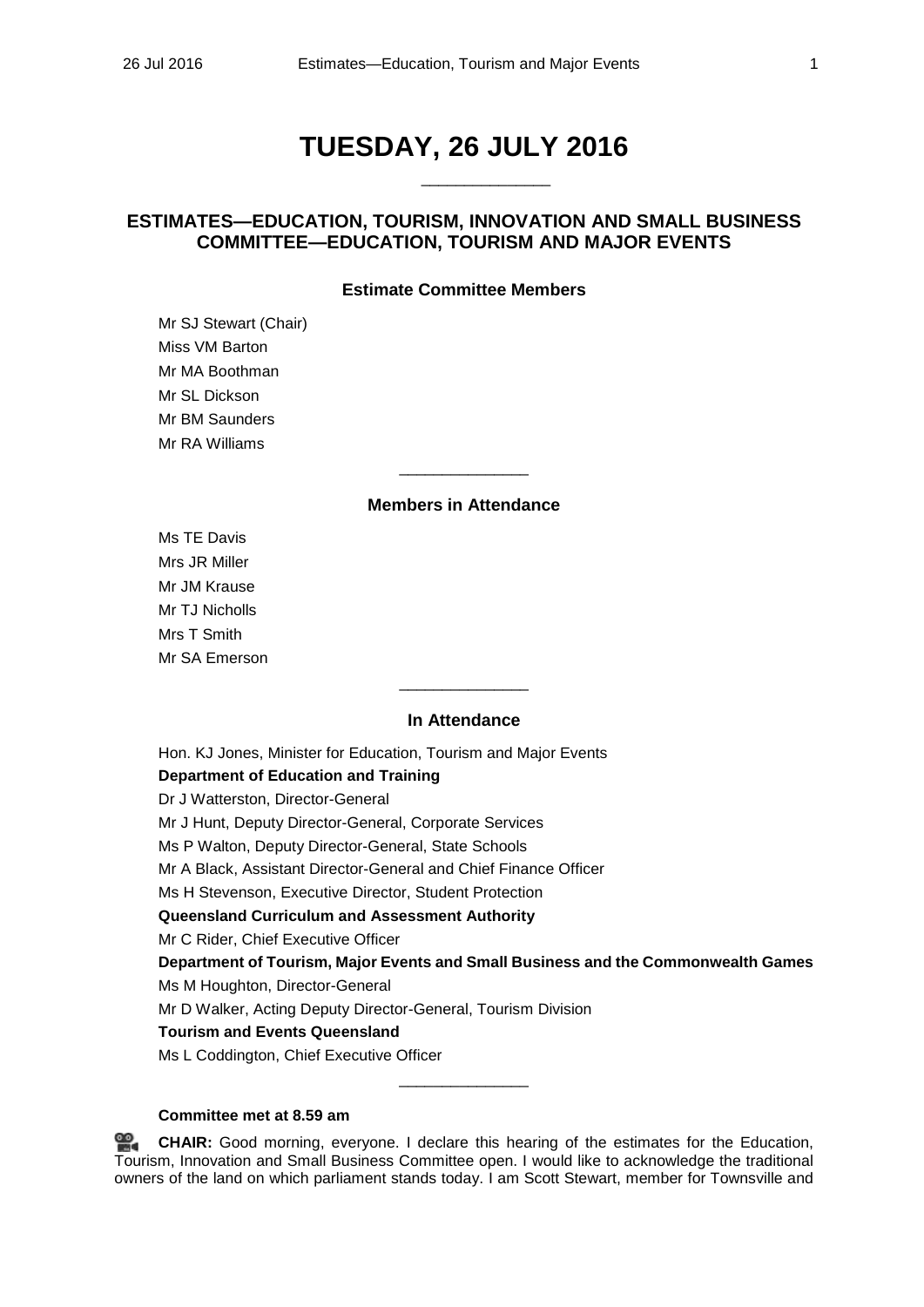chair of this committee. Miss Verity Barton, the member for Broadwater, is the deputy chair. The other committee members are Mr Mark Boothman, member for Albert; Steve Dickson, member for Buderim; Bruce Saunders, member for Maryborough; and Rick Williams, member for Pumicestone. The committee has resolved that non-committee members be given leave to attend and ask questions during the hearing and those members may be present over the course of today's proceedings. The visiting members present are: Tim Nicholls, member for Clayfield; Deb Frecklington, member for Nanango; Jeff Seeney, member for Callide; Tracy Davis, member for Aspley; Jon Krause, member for Beaudesert; John-Paul Langbroek, member for Surfers Paradise; Tarnya Smith, member for Mount Ommaney; Scott Emerson, member for Indooroopilly; and Jo-Ann Miller, member for Bundamba.

The committee has resolved that the whole of the proceedings of the committee may be broadcast in line with the conditions for broadcasters and guidelines for camera operators, which are available from one of the parliamentary attendants in this room. I now ask that mobile phones or pagers either be switched off or turned to silent. I should also remind you that food and drink is not permitted in the chamber.

Today the committee will examine the areas of responsibility for the Minister for Education and Minister for Tourism and Major Events and the Minister for Innovation, Science and the Digital Economy and Minister for Small Business in the order outlined in the hearing program.

The committee will now examine the proposed expenditure contained in the Appropriation Bill 2016 for the portfolio areas for the Minister for Education and Minister for Tourism and Major Events. The committee will examine the minister's portfolio area of Education from 9 am to 12.45 pm and then examine the portfolio areas of Tourism and Major Events from 1.45 pm to 3.15 pm. The committee will suspend proceedings during this time for the following breaks: 10.30 am to 10.45 am for morning tea and 12.45 pm to 1.45 pm for lunch.

I remind those present today that these proceedings are similar to parliament and are subject to the standing rules and orders of parliament. I remind members of the public that under standing orders the public may be admitted to or excluded from the hearing at the discretion of the committee. It is important that questions and answers remain relevant and succinct. The same rules for questions that apply in parliament apply here. I refer to standing orders 112 and 115 and, therefore, questions should be brief and relate to one issue and should not contain lengthy or subjective preambles or argument or opinion.

I intend to guide proceedings today so that the relevant issues can be explored without imposing artificial time limits and to ensure that there is adequate opportunity to address the questions from the government and non-government members of the committee. Where necessary, I will remind ministers, directors-general, CEOs and their advisers that their answers to questions should be finalised in order that other issues can be examined.

On behalf of the committee I welcome the minister, the director-general, officials and members of the public to this hearing. For the benefit of Hansard, I ask officials to identify themselves the first time they answer the questions referred to them by the minister or the director-general. I now declare the proposed expenditure for the area of responsibility administered by the Minister for Education and Minister for Tourism and Major Events open for examination. The question before the committee is—

That the proposed expenditure be agreed to.

Minister, would you like to make a brief opening statement?

**Ms JONES:** Thank you very much, Chair. I would like to do that. Thank you, Chair, and thank you all committee members for the opportunity to address the committee here this morning. I am proud to be the Minister for Education in a government that has delivered record investment in Education in Queensland. We are investing more than \$9.1 billion to ensure we are delivering the best quality education we can provide and a school environment that is inclusive of every student. This investment is delivering record funding for students with a disability and is putting more teachers into our classrooms, better school facilities and more classrooms where and when we need them. A Labor government will always prioritise education because we know it has the power to change lives and create opportunities.

We released our Advancing education action plan last year to guide the future of education in this state. Rather than gathering dust on a bookshelf in Mary Street, this plan has sharpened our focus on how we can lift educational outcomes for every child and it is already delivering results. A new autism hub and reading centre at Woolloongabba is providing resources and advice to teachers and parents. An online STEM academy is leading the way in digital education, supporting students and teachers with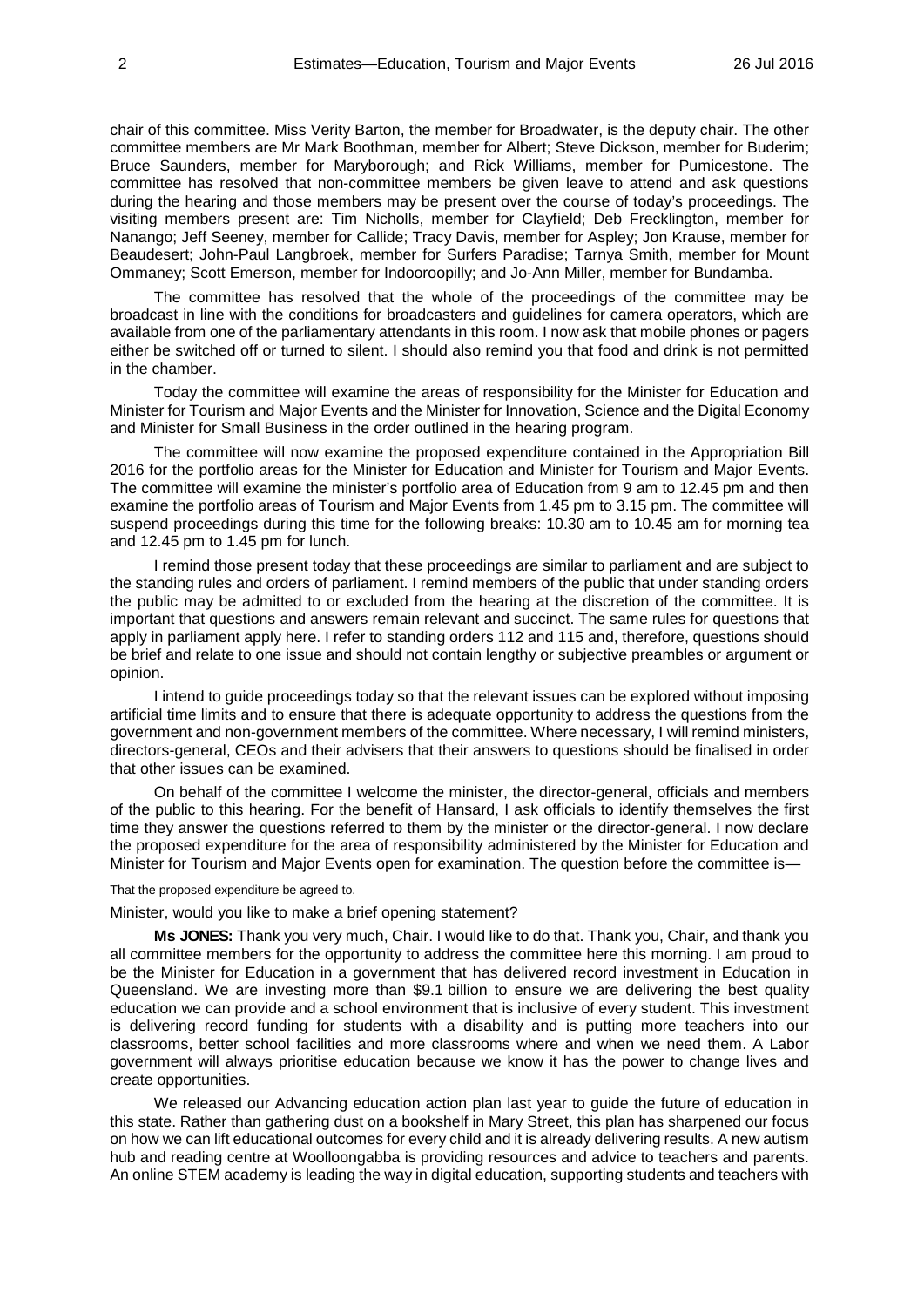the latest in coding and robotics. Literacy and numeracy coaches are ensuring every student has a solid foundation, and more support and professional development for our teachers means every class gets a great education. Of course, these reforms come off the back of Queensland's best-ever NAPLAN results. Last year our students were the most improved in the nation.

Our state schools are currently experiencing significant growth with more than 65,000 extra students forecast over the next five years. This means we need to prioritise our spending to meet this growth. We need to recruit more teachers and direct more resources to capital works in our schools. That is why we have employed an extra 1,200 teachers and teacher aides this year to meet student growth now and into the future.

We have restored the cuts of the previous government that put our schools under even more pressure. We have reversed the LNP staffing model which saw more than 500 full-time teaching positions cut across this state. We have also employed 875 extra teachers above growth to put downward pressure on class sizes and ensure more individual attention for every child. That was our election commitment and I am proud that we have delivered. To that end, I want to acknowledge our 67,000 teachers and teacher aides who work so hard each and every day in our state schools.

I am pleased to announce in response to concerns teachers have raised consistently with me that we will be implementing a core curriculum for P-10. We will revise our Curriculum into the Classroom materials to give state schoolteachers more control over how they teach the Australian curriculum from term one next year. Teachers are telling me they want more time for revision, extension or deeper learning for all students in their classroom. This is all part of our commitment to a quality education for all students in Queensland.

**CHAIR:** Thank you, Minister. I now call the member for Aspley.

**Ms DAVIS:** My first question is to the minister. With reference to the SDS at the departmental overview on page 3 and your response to question on notice No. 4 outlining the number of claims by teachers lodged with and accepted by WorkCover Queensland in an 18-month period from January 2015, yes or no, Minister, do you agree that one assault on a teacher is one assault too many?

**Ms JONES:** Absolutely. I thank the honourable member for her genuine concern in supporting our teachers. There are a number of measures that we are taking as a government to ensure that we are providing greater support for our teachers in the classroom. Today I will be announcing a new campaign that we are delivering at the request of teachers in regard to saying very clearly not only to our students through the behaviour management plan, but also to parents that all of our teachers deserve respect at school, which is their workplace.

I can also advise the committee that 150 parents and guardians were excluded from state schools last year because of their behaviour in a school, whether that be direct violence on teachers or a threat of violence to teachers. I actually have some of the new posters that we will be putting into schools—

**Ms DAVIS:** Thank you, Mr Chair. My question was a yes or no answer. I have got my answer, thank you.

**Ms JONES:** Sorry, I thought you wanted to hear about how I was protecting teachers.

**Ms DAVIS:** I have plenty of questions for you, Minister. You will get your opportunity. Minister, I appreciate what you have just given in your response and that you are doing a number of things. However, what is concerning to me is that in your response to question on notice No. 4 that I just alluded to, you attempt to trivialise 174 assaults on teachers by trying to bury it by saying that it is less than half of one per cent. I put it to you, Minister, that those 174 teachers who were assaulted by students are 100 per cent concerned about it. I ask you, Minister, what you are doing to ensure that those teachers and any in the future get the best possible support that they can. It is all very well to have a policy document there, but it is about implementing it. I want you to assure this committee and Queenslanders that you do, in fact, care for teachers, that you care for those 174 teachers who have been assaulted and whom you try to bury under statistics.

**Ms JONES:** I reject the assertion in the question where the member said that I would trivialise any assault on a teacher. That is fundamentally untrue and I find it offensive. I ask the member to withdraw it. However, in the spirit of estimates I will continue.

**CHAIR:** Member, will you withdraw?

**Ms JONES:** It is okay. What I will say is that I will compare our government and our support for teachers with the LNP government any single day of the week. We have very strong policies in place about which we answered other questions on notice from the opposition, I believe, in regard to putting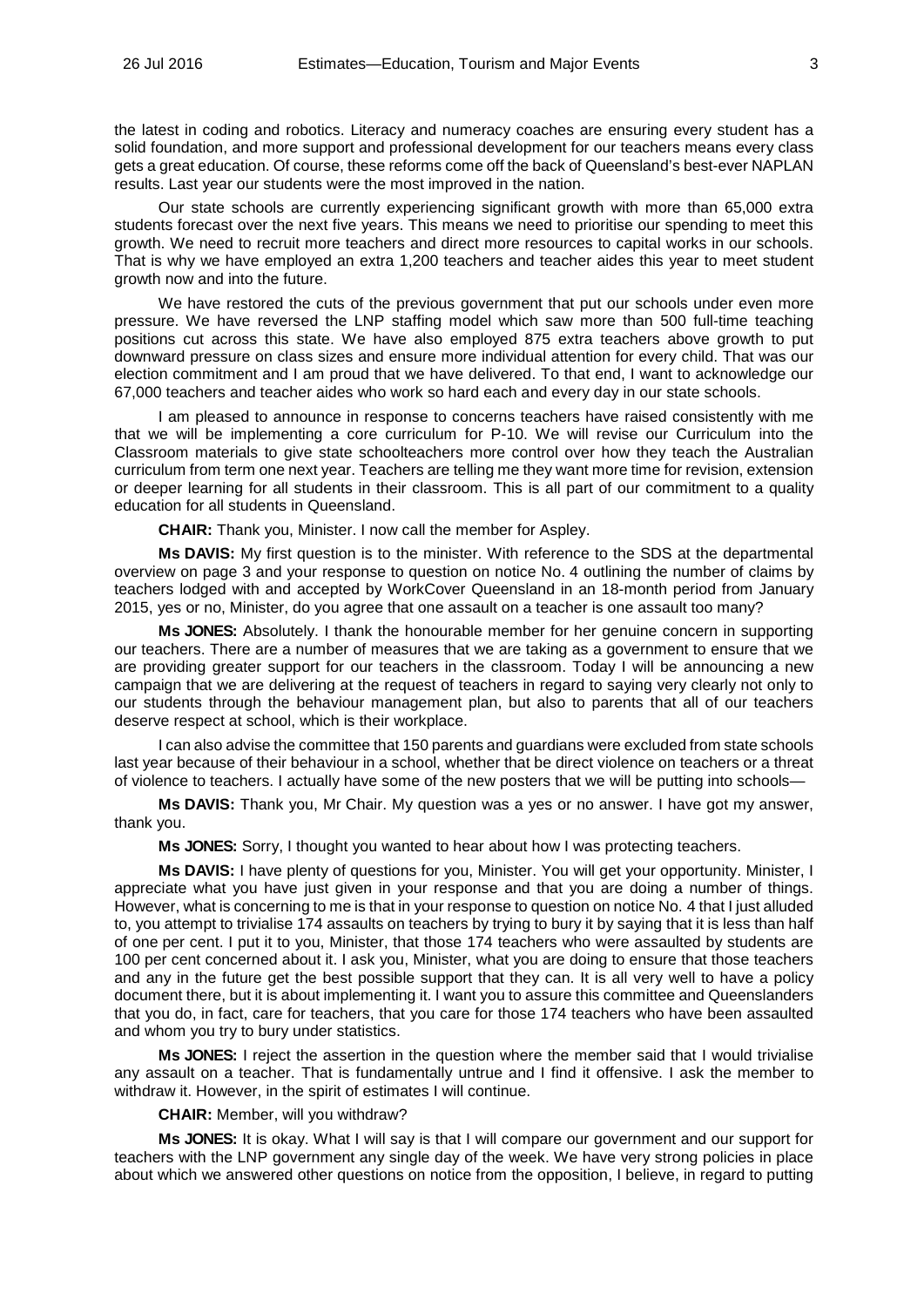in place behaviour management plans at every single school. We also take very seriously exclusions. In actual fact, we have seen an increase in long-term and short-term suspensions of students in our schools because we do not accept that any attack on a teacher is acceptable, whether that be by a student or a parent. In answering your first question I was also saying that 150 threats of attack or an attack on a teacher by parents or guardians is not acceptable, either. That is why when I go around Queensland—most recently in Ipswich where I met with principals and teachers there—they ask me whether I would consider launching a campaign aimed directly at parents. I have listened and that is exactly what I will be doing today. Threats or attacks on a teacher are never good enough. When I talk to teachers, one of the things they also raise with me is resources—

**Ms DAVIS:** Thank you, Mr Chair, I have my answer to that question.

**CHAIR:** Member for Aspley, the minister is answering your question. Please give her—

**Ms DAVIS:** I have my answer, though, Chair.

**CHAIR:** Minister, have you finished answering that question?

**Ms JONES:** Yes.

**Ms DAVIS:** Thank you very much. Thank you, Minister, for that very long response. I would put it to you, as I am reading this response to the question on notice, that the manner in which this line appears says to me that you consider 174 teachers to be nothing but a small percentage of the overall number of teachers in this state and—

**Ms JONES:** You could also interpret your questioning as saying that all state school students are bad students.

**Miss BARTON:** Point of order, Mr Chair.

**CHAIR:** Minister, thank you. We will let the member ask her question, please.

**Ms JONES:** It is very long-winded.

**Miss BARTON:** Mr Chair, I do not think the minister needs to make such comments.

**CHAIR:** Thank you. Member for Aspley.

**Ms DAVIS:** Thank you very much, Chair. The question on notice response is this number—a claim lodgement rate of less than half of one per cent, 0.73 per cent of the 48,458 teachers in Queensland. I say to you, Minister, that a response like that is insulting to teachers—that 174 assaults are simply assigned to a small percentage. We are talking about the number of WorkCover claims that indeed were accepted. We are not talking about the number of assaults that have actually occurred. I think the minister—

**CHAIR:** Member for Aspley, can you actually ask one question, please? Let's make it brief and to the point.

**Ms DAVIS:** To that end, Minister, how many teachers were reported as being assaulted by students in 2015 that were not accepted by WorkCover?

**Ms JONES:** I am happy to get you that figure. I do not know if someone has it here. I just say that I think I deserve, given the comments made by the shadow minister, the opportunity to clarify very clearly that the percentage is a statement of fact. I do not think any teacher would think that I or indeed anybody in the Palaszczuk government would be talking down workplace health and safety of our teachers in our classrooms when, in actual fact, everything we have done since we have come into office has been all about empowering teachers and supporting teachers in our classrooms and in our schools whether it is providing additional resources, additional teachers so there is less stress in school environments or having smaller class sizes—one of the key EB conditions that was actually toyed with by the former government. We actually saw under the former government an increase in class sizes during their time in government.

**Ms DAVIS:** Mr Chair—

**Ms JONES:** We know—

**Miss BARTON:** Point of order.

**Ms JONES:**—that this adds to pressure in classrooms—

**CHAIR:** Minister, one moment, please. A point of order?

**Miss BARTON:** The shadow minister has asked a very direct question. The minister is straying into matters that are outside the confines of the question.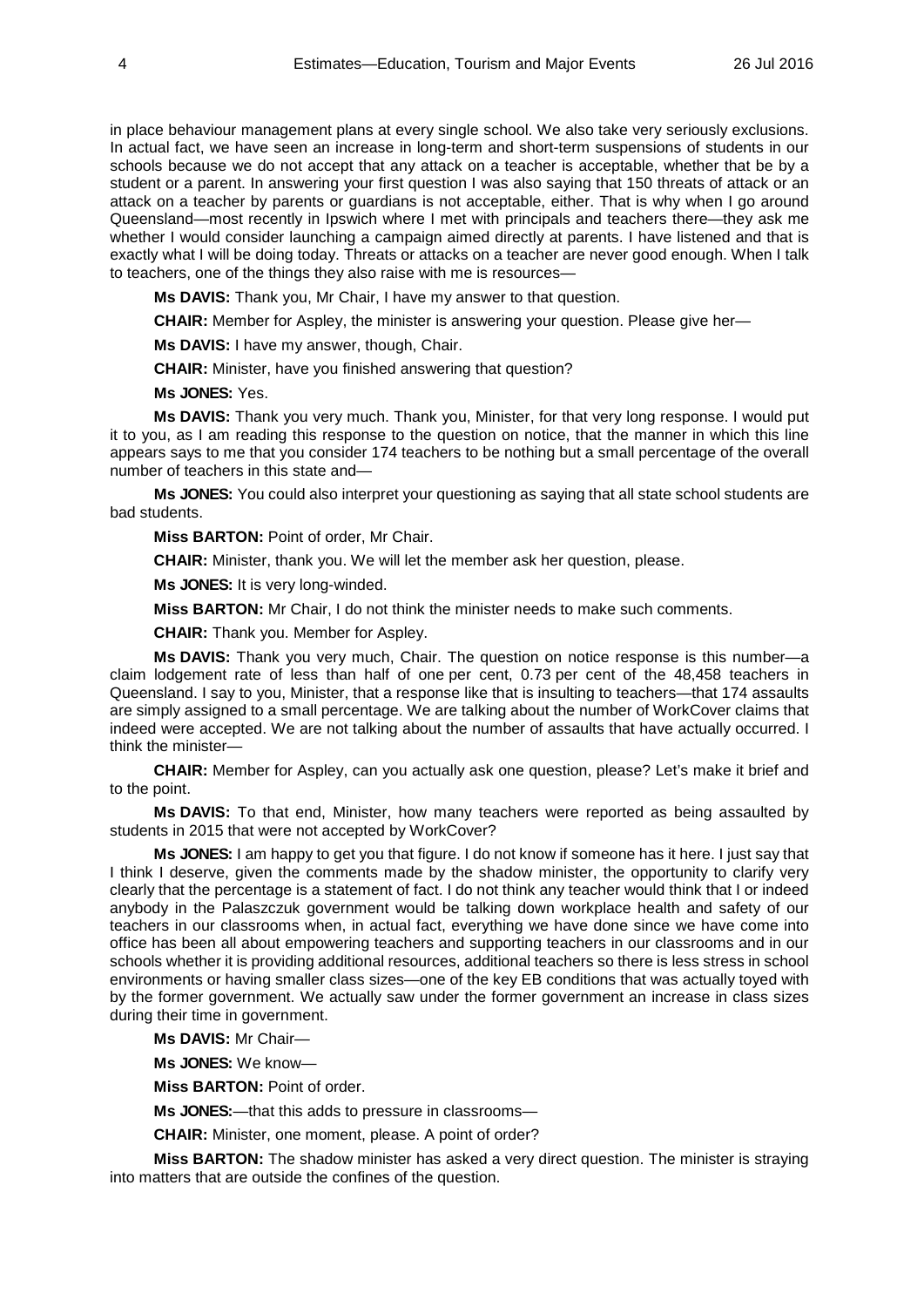**Ms JONES:** I dispute that.

**Miss BARTON:** I would ask that you draw her back to the question, or the member for Aspley can ask another question if she is satisfied with the answer that she has received.

**CHAIR:** The minister may answer the question in whichever way she perceives.

**Ms JONES:** The interjection by the member for Broadwater clearly shows that she does not see any correlation between pressure in schools and pressure in classrooms with class sizes.

**Miss BARTON:** Point of order. I take offence at the imputation by the minister and I ask that she withdraw.

**CHAIR:** Minister, will you withdraw?

**Ms JONES:** Yes, of course. I know that the honourable member is very familiar with WorkCover law in this state, but I would say that we have a very proud track record when it comes to supporting our teachers. We have strong enforcement of behaviour management plans in each and every school in Queensland. Today I will be launching a new campaign targeted at the 150 parents and guardians who have been excluded from state schools for the very reason that the member for Aspley is talking about, which is inappropriate behaviour, threatening behaviour or attacks on our teachers. We have also restored teachers to the front line, putting real downward pressure on class sizes in our schools.

**Ms DAVIS:** Point of order, Mr Chair.

**Ms JONES:** We are providing more support for teachers than they have had for years. I am happy to answer the question now.

**CHAIR:** Member for Aspley, What is your point of order?

**Ms DAVIS:** I understand that the minister wants to carry on and talk about things outside of my question, but my question was very specific. My question asked how many teachers reported being assaulted in 2015 whose claims were not accepted by WorkCover. That is a pretty straightforward question and I am just after a straightforward answer.

**Ms JONES:** Yes, and I said that I would get that for you.

**Ms DAVIS:** When would that be, Minister?

**Ms JONES:** I think the Deputy Director-General has that answer for you now.

**Miss BARTON:** If you have taken the question on notice—

**Ms JONES:** No, I am happy to answer it. If the honourable shadow minister has asked a question, I would like to answer it as quickly as possible.

**Mr Hunt:** DET has a network of workplace rehabilitation coordinators across the state in regional offices and in schools, and they work with staff to make sure staff that are supported in their WorkCover claims or their rehabilitation and return to work.

The WorkCover claim rate for DET has declined by 19 claims over the last 12 months, which is 0.6 of one per cent, so we are 19 claims fewer than the prior reporting year. DET is working very hard to support those employees and, as the minister has indicated, we take great pride and make great efforts to ensure these employees are supported if they have sustained an injury at work.

**Ms DAVIS:** My question then, Minister, is how many assaults on teachers by students occurred in state schools? They do not have to have reached the WorkCover level; I just want to know how many reported assaults were perpetrated on teachers.

**Ms JONES:** We will endeavour to get you that information as early as we can. As the former principal on the committee would know—

**Ms DAVIS:** Are you taking that on notice, Minister?

**Ms JONES:** Yes, I am happy to see what data we can collect. Let me be very clear: we also report, which I know the shadow minister has access—

**Miss BARTON:** Point of order, Mr Chair. The minister has taken the question on notice. I think the member for Aspley has another question.

**CHAIR:** I would agree, Minister. The question is taken on notice.

**Ms JONES:** That is fine. I was going to say that when it comes to exclusions and expulsions—

**Miss BARTON:** The question has been taken on notice.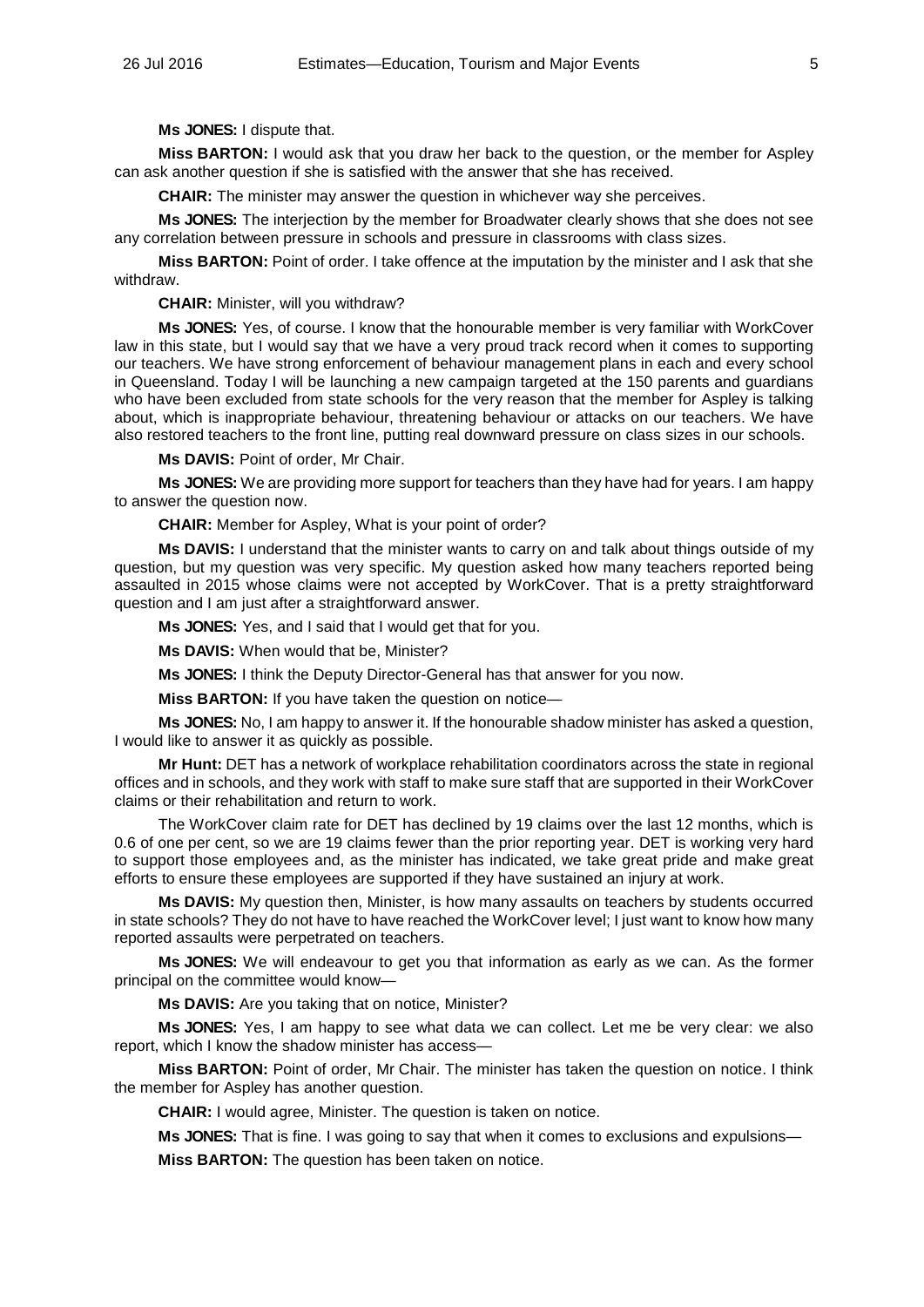**Ms DAVIS:** Minister, why did you wait until estimates to put out another glossy brochure and start addressing this issue of teacher assaults when it has been around and an issue for some time?

**Ms JONES:** I do not understand the premise of your question.

**Ms DAVIS:** Today you are announcing that you are going to do glossy brochures on a number of things. You are going to start an education campaign—

**Ms JONES:** Can I clarify what reference it is that you are making?

**CHAIR:** Member for Aspley, can you direct us as to where this may appear in the appropriation bills?

**Ms DAVIS:** Certainly. This all goes to page 3 of the SDS under 'Departmental overview', which pretty much talks about the whole of education.

**Ms JONES:** I am happy to answer the question, because the reality is that the LNP government did nothing about this when they were in government, and today I am announcing that—

**CHAIR:** Minister, one moment. Member for Aspley.

**Ms DAVIS:** Minister, I put it to you that you have been the minister for nearly 18 months. You have come into estimates today. You have told us that you are going to do all of these wonderful things; you could have done them 18 months ago. My question is: why has it taken until estimates to start worrying about assaults on teachers? It has clearly been an issue for some time and certainly during your tenure as minister.

**Ms JONES:** I gather there is no reference to the SDS, but I am happy to answer the question because I am absolutely genuine in providing the best possible workplace that I can provide for teachers. What was the No. 1 issue raised by teachers when I first became the minister? That was the 500 teacher cuts to front-line teachers in classrooms by the LNP government. What was the first thing I did—

**Ms DAVIS:** Point of order, Mr Chair.

**Ms JONES:** I am answering your question, which is about how I am addressing pressure in classrooms.

**Ms DAVIS:** I am asking the minister a particular question. She is going off topic, and I simply ask you to bring her back to the question.

**Ms JONES:** You did not reference the SDS. I am answering your question.

**Ms DAVIS:** Minister, you accepted the question and I am waiting for your answer.

**CHAIR:** Member for Aspley, what is your point of order?

**Ms DAVIS:** My point of order is that the question I asked is not being answered by the minister and I ask that you draw her back to my question.

**CHAIR:** Minister, you can answer the question whichever way you—

**Ms JONES:** I will answer the question. The accusation in your question, I think, was why it took me 18 months. What I was talking the honourable member through is what I have been doing for the 18 months. What I have been doing is listening to teachers and prioritising my workload around theirs. Let me talk you through what teachers have told me to prioritise and how our Labor government has delivered. No. 1, cuts to front-line services by the previous LNP government: more than 500 teachers removed from the front line, from classrooms, because of the changes to the methodology of allocating teachers. No. 2, workload issues: I am very pleased to announce that we are taking real action and real reform when it comes to pressure in the classroom through the revision of the C2C materials and the work of the QCAA. Thirdly, not only are we supporting teachers with behaviour management in classrooms—

**Miss BARTON:** Point of order, Mr Chair. The member for Aspley has asked a very specific question with respect to the minister's announcement this morning. The minister must still remain relevant to the question. It is a very narrow question, with respect.

# **Ms JONES:** It is not.

**Miss BARTON:** It is a very narrow question with respect to today's announcement and why it has not been done earlier. The minister does not need to debate the question or debate the point. If she is not going to provide an answer that is relevant, then perhaps the member for Aspley can ask her next question.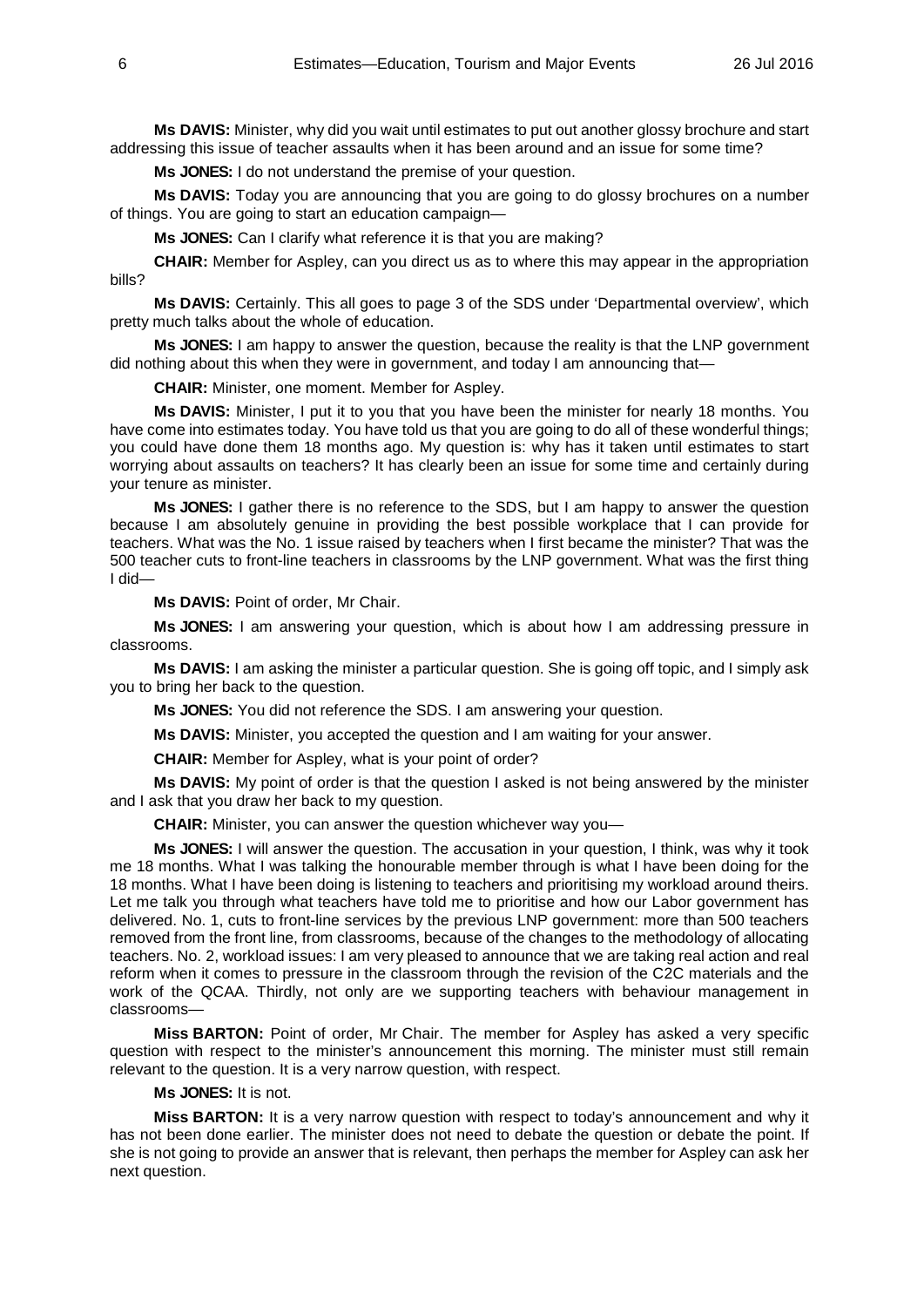**CHAIR:** Minister, I will get you to move quickly to your point, please.

**Ms JONES:** In addition to the reforms—because I thought the question was about what I have been doing for 18 months, so I was answering that part—we also have seven positive behavioural learning regional coordinators across all regions. We have instituted additional guidance officers in our high schools, which was one of our election commitments. We are also providing funding for chaplains in our schools which was cut by the federal government and providing additional functional behaviour assessment training for our staff to support our staff. I would argue that we have undertaken a suite of reforms that provide a much more supportive workplace environment for our teachers and our staff in schools.

**Ms DAVIS:** I thank the minister for that answer. I would say, Minister, that one of the biggest issues facing education here in Queensland is the need for thousands of new teachers, and I note that you alluded to that in your opening statement. We are advised by the Queensland Teachers' Union that demand will certainly increase over the next five years. I put it to you again that this type of appalling—

**CHAIR:** Member for Aspley—

**Ms DAVIS:** I am about to go to my question, Mr Chair.

**CHAIR:** Can you refrain from any inference.

**Ms DAVIS:** With this type of appalling behaviour—

**CHAIR:** Member for Aspley—

**Ms DAVIS:** With this type of situation where teachers are being assaulted, how does the minister propose to encourage new teachers to come into our system when it appears that we are not talking about them working in schoolyards: it is almost like fight club.

**CHAIR:** Member for Aspley, I have reminded you of this several times. Under standing order 115B your questions cannot contain inferences or imputations. Can you please rephrase your question or we will move on.

**Ms DAVIS:** Minister, my question to you is: we need to encourage teachers to come along. You have talked today about a strategy that you think you might implement when you get around to it—

**CHAIR:** Member for Aspley! I have warned you several times under standing order 115B. Your question is not to contain imputations or inferences. Can you please ask your question directly or I shall move on to the next question.

**Ms DAVIS:** Minister, we need increased teacher numbers over the next five years, so how are you going to encourage new teachers to come into Queensland state schools to teach our students when there is no assurance that they will not be assaulted in numbers?

**Ms JONES:** I can answer that in a number of ways. I will answer it by saying that what we are committed to is putting additional support and resources into our schools, and our record investment in education demonstrates that. I also would like to take this opportunity to acknowledge the hard work of our principals and our deputy principals. The \$150 million election commitment has seen additional deputy principals particularly in our largest high schools, who often have a very direct role in discipline in our schools.

I believe that our schools are doing a great job in managing all students in our schools and supporting them so they can continue to learn at school. They are also taking the steps that are required with regard to their determination on when it is in the best interests of the school community—whether that be other students or teachers—to not only exercise their power to exclude students but also short-term and long-term disciplinary action or suspensions from schools. Unlike the member for Aspley, I believe that our schools are doing a good job in providing a safe learning environment—

**Ms DAVIS:** Point of order, Mr Chair. I find those comments from the minister—

**Ms JONES:** You said it was fight club, honourable member. You called our schools fight clubs.

**Ms DAVIS:** I find the comments made by the minister personally offensive and I ask that they be withdrawn.

**CHAIR:** Minister, will you withdraw?

**Ms JONES:** Yes. Also the figures, I understand, also include some of our mixed—

**Miss BARTON:** The minister did not actually withdraw; she just said 'yes'.

**CHAIR:** Minister, will you actually say the words 'I withdraw'?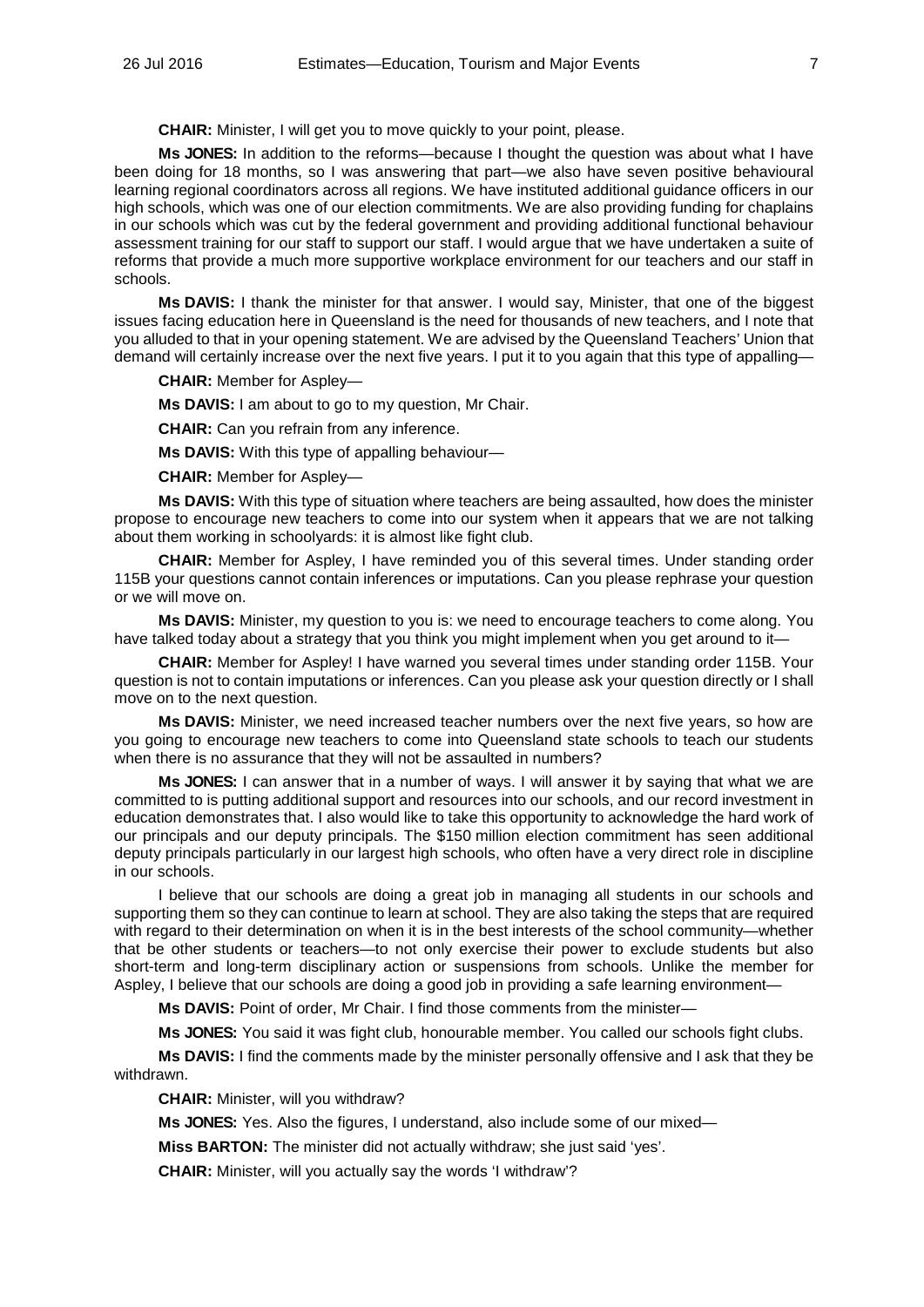**Ms JONES:** I withdraw. Thank you, member for Broadwater. I have also been advised that a lot of the WorkCover claims are assaults which are often committed by students with complex disabilities. As I will also be talking about today, I have launched a review into the way that we provide support for disabilities in Queensland. Sorry, member for Broadwater, were you saying something?

**CHAIR:** It is fine. Continue, Minister.

**Ms JONES:** I could not hear what she was saying over there. I know that the member for Aspley, as the former minister for disabilities, understands the complexity we are dealing with in ensuring we are providing not only the best learning environment for students with disabilities but also addressing some of the behaviour management issues that can occur, particularly in our special schools. In actual fact, on Friday I was at a special school talking to a principal about this exact issue: how we get the balance right between providing a safe educational learning environment not only for students but also for our staff. We sat down for over an hour talking about how we wanted to feed into the disability review to ensure that we are providing contemporary responses and inclusive responses for all students with a disability.

**CHAIR:** Minister, I have a question. As a former high school principal, I know one of the big concerns raised by teachers is managing the workload, particularly with a cluttered curriculum. With reference to page 3 of the SDS, can the minister update the committee on reforms the government has made to improve the implementation of the Australian curriculum in Queensland state schools and take workload pressures off our teachers?

**Ms JONES:** I thank the honourable member for the question. I know that as a former principal you have lived this firsthand. In actual fact, I would say that we have been on a journey here in Queensland in not only rolling out the national curriculum in the best interests of all students in our schools but also ensuring that we are meeting national standards. Today I have announced that, following the QCAA's review of the implementation of the national curriculum in Queensland, we will be undertaking a number of measures which teachers have been asking for for years to ensure that they have a workplace that not only keeps the standards of education but also delivers that balance.

Today I can announce that, through state schooling and the review of the C2C curriculum materials which were implemented and developed to implement the national curriculum, we will go through those units to remove any unnecessary duplication. I also stress to everybody including all members of the committee that there will be no changes to achievement standards or the core curriculum to be taught in schools and that there will be more revision of the C2C materials that support the way that teachers educate in the classroom and provide that subject content. I know already that the response has been significantly welcoming and that that this is something that teachers have asked about for a number of years. I know that the head of state schooling, Patrea Walton, and the director-general acknowledge this is something that would be universally welcomed by all teachers in the classroom. Picking up on the line of questioning this morning, I support any measures that we can take, be it through restoring front-line services or listening to our teachers about workload issues and workload pressure, to provide a much more conducive environment for learning and a supportive environment for our teachers.

**Mr WILLIAMS:** In addition to the reforms you are delivering to de-clutter the curriculum, I understand from page seven of the SDS that the Palaszczuk Labor government is employing more teachers. Will the minister update the committee on what extra teachers are being employed in Queensland state schools and on the difference they are making?

**Ms JONES:** As I said, one of the key election commitments of the Palaszczuk Labor government is restoring front-line services. This is also the case in education where we committed to an additional 2,500 teachers in Queensland state schools from 2016 to 2018. This includes an additional 875 teachers above growth. As in my electorate, every single member of the committee is already benefitting from the first rollout of this additional commitment above growth to support our teachers in their working environment and also to support learning in our classrooms. I know the electorate that will benefit most from this over the next three years is the member for Bundamba's electorate where we will see an additional 18 teachers in schools in Bundamba. I thank the member for her work in opposition where we were able to develop this policy. It will make a real difference not only to the pressure teachers encounter in schools but to learning and learning outcomes.

From the start of this year, 290 extra teachers were employed across Queensland. As I said, every state primary, high school, combined and special school will benefit from the allocation of some additional teacher resources. Apart from the year 7 transition to high school, this is—and I am not sure if I can say 'in the history of Queensland'—the largest addition of teachers to classrooms. It is also the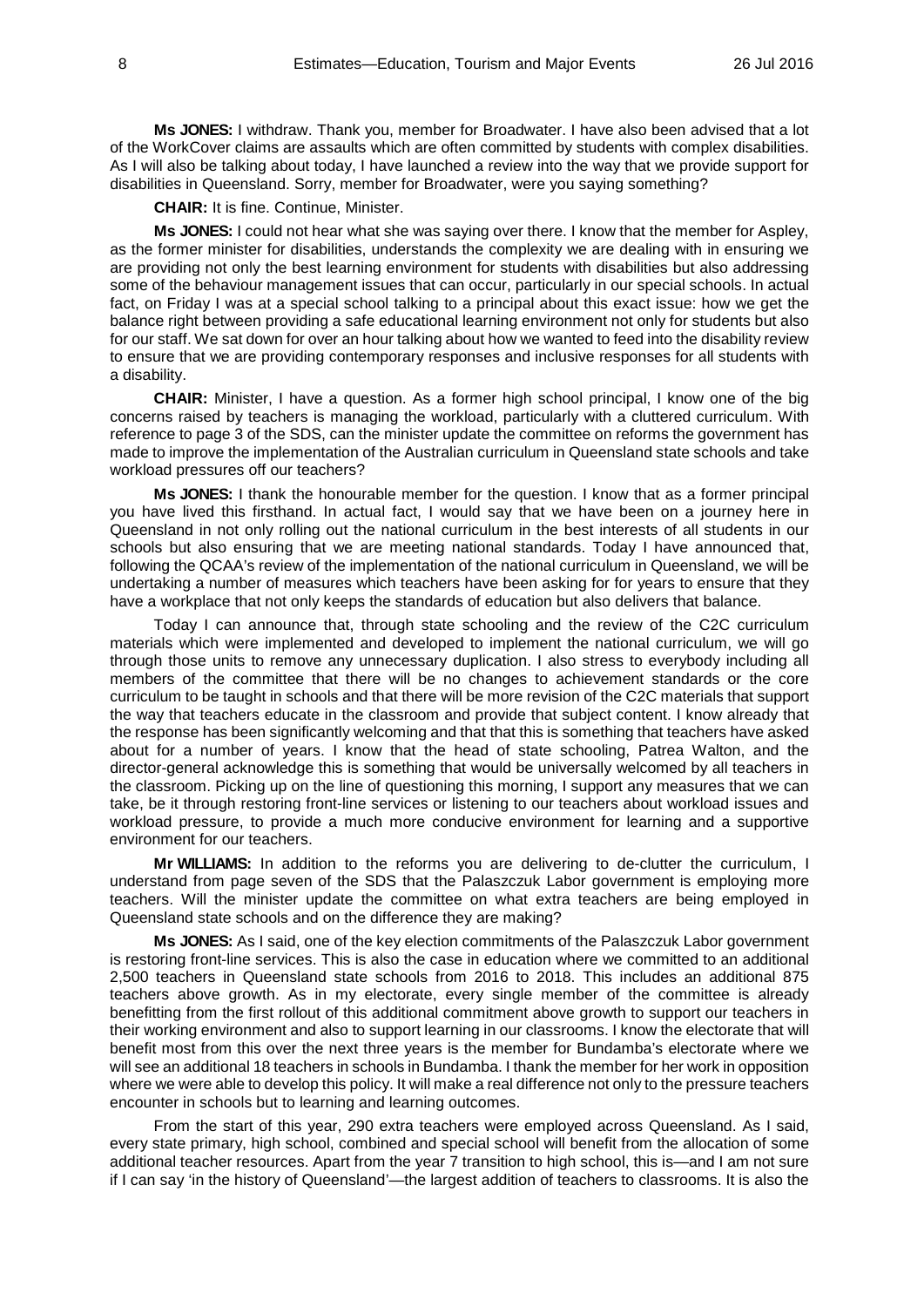first reform we have really delivered. Once again, when we announced this commitment I listened to teachers saying very clearly that they wanted some schools and principals in terms of flexibility about that allocation, so some have used that resourcing for additional deputy principal hours, for head of curriculum hours and for teachers in the classroom. This stands in stark contrast to the LNP which, as I said in my opening statement, through its trickery and changes to methodology saw a reduction of 500 teachers allocated to classrooms across Queensland. I will not go on for too much longer except to say that in Townsville it equates to nine full-time employees; Maryborough, 9.5; Pumicestone, 10.6; Bundamba, 18; Broadwater, more than 6.4; Albert, 17; Buderim, seven; and Aspley, eight.

**Mr SAUNDERS:** One priority of the Palaszczuk government is preparing students for the jobs of the future, with a focus on science, technology, engineering and mathematics. With reference to page seven of the SDS, will the minister inform the committee how we are ensuring that our teaching workforce has the skills they need to teach STEM?

**Ms JONES:** I had the privilege of joining the member for Maryborough in his electorate and in visiting some of the complex schools in his community where we talked about some of the issues raised here this morning. We identified early that our government—as does the Federal Government, although they are cutting \$1.2 billion from education and not supporting it with funding—believes that we should implement more support for our teachers in STEM to upskill our workforce and provide a new program. Out of the corner of my eye I can see Patrea nodding, because this is something that we worked on in regards to partnering with universities to say, 'What are the short courses that we can provide to upskill our existing workforce to have more skills and more confidence to deliver in the STEM area?' I am pleased to say that we have been overwhelmed by the response from our workforce, with more than 1,500 state school teachers this week starting an online course upskilling their skills in STEM. That is more than 1,500 teachers taking the opportunity that we are providing through this \$3 million initiative to upskill. For the benefit of the committee, I highlight the number of teachers taking a number of courses. In junior secondary maths, there is around 200 teachers; in primary science, 428 teachers; in junior secondary science, 204 teachers; in senior mathematics B, 70 teachers; in senior chemistry, 50 teachers; and in senior physics, 50 teachers.

These more than 1,500 teachers have been accepted in round one to start in one of the seven online courses both through Griffith University and the Queensland University of Technology. This is a genuine reform that will deliver the skills that will support our teachers to ensure that our students get the very best in modern education in Queensland. I think it is wonderful and I want to acknowledge our staff for putting up their hand and volunteering to upskill their skills in this way. Thank you to all of the teachers taking advantage of this new course that we are rolling out.

**Mrs MILLER:** Some people believe that state school education is free, but it is not. Will the minister outline some of the fees or costs that parents must pay to the schools? What retribution occurs in relation to students whose parents simply cannot afford to pay?

**Ms JONES:** The retribution occurring to students in schools is disturbing and I certainly would not endorse that in any way. If there are examples about which the member would like to sit down and talk, I welcome the member doing so and would be very interested to hear them.

**Mrs MILLER:** I can tell you now that they are not allowed to go to school formals if the fees or charges have not been paid.

**Ms JONES:** I really would like to hear about that because that is against our policy as a department. I am very happy to sit down with you either at the morning tea or at any time to talk about that. I do note you have not raised this with me previously, but I would be happy to sit down with you and talk about it.

**Mrs MILLER:** It is a very big issue and it is not the kids' fault.

**Ms JONES:** Absolutely. As someone who can empathise with that directly, we make it very clear that schools do have—and I know that the LNP does support this—the flexibility to ask for co-payments or payments from parents to support particularly specific programs in schools. It is very clear—and I know this from other experiences raised with me, not in the case that the member is talking about but from other members—that under no circumstances should any child be discriminated against because of their ability or inability to pay those fees. I am a firm believer that the best thing that state education provides is equality and opportunity for students who otherwise would not have access to good quality education to access good quality education. I take this opportunity to highlight—and I know the member for Bundamba and the member—

**Mr Dickson** interjected.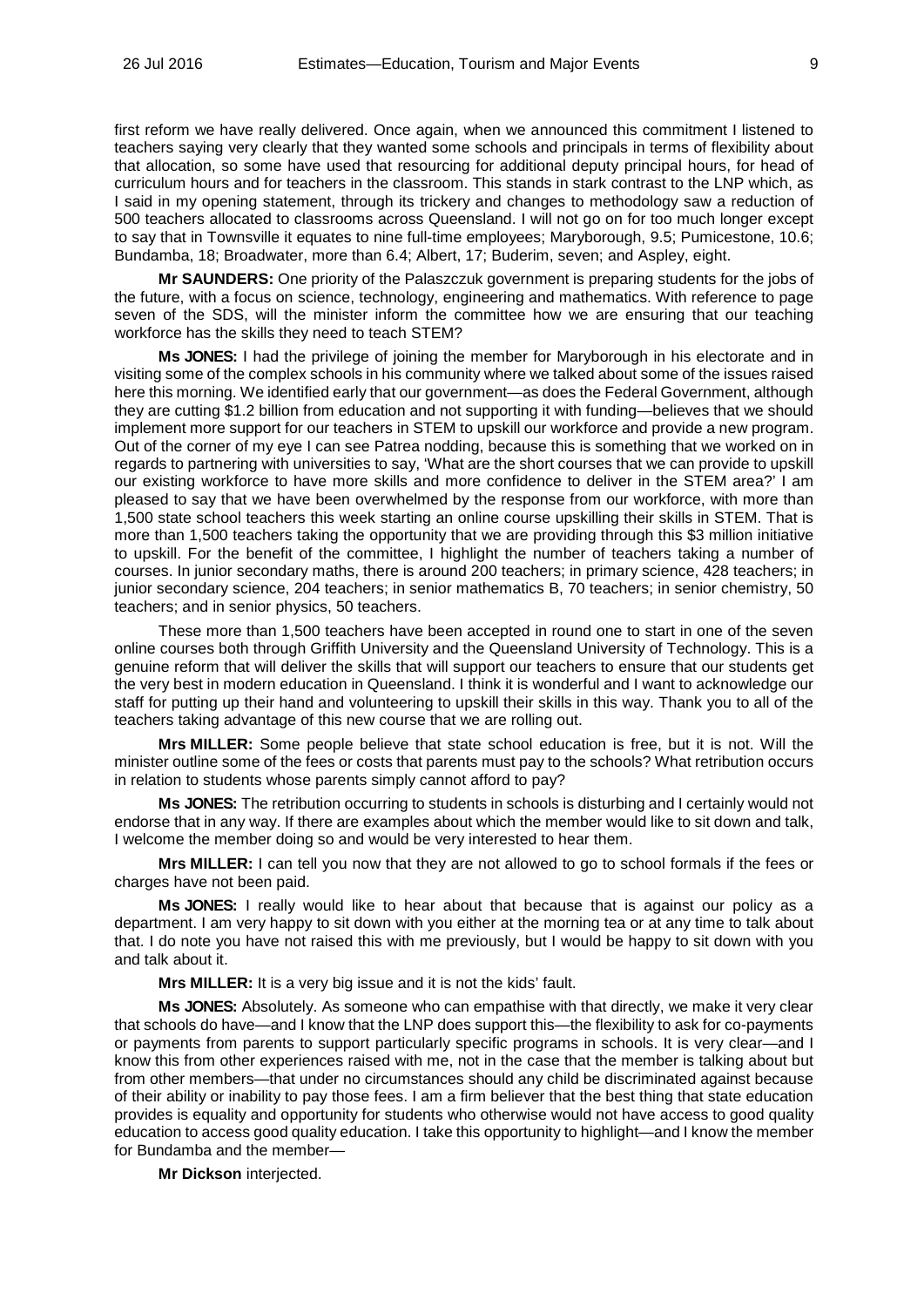**Ms JONES:** It is very relevant. I was going to talk about the \$1.2 billion of cuts to state schools that every single member of the LNP sitting opposite endorsed at the last election.

# **CHAIR:** Order!

**Ms JONES:** No, it goes right to the heart. I agree with the member for Bundamba. What concerns me—

# **An honourable member** interjected.

**Ms JONES:** I want to fight it. Absolutely. I will fight the \$1.2 billion of cuts that less than a month ago every single member of the LNP stood at a polling booth endorsing, because I agree with the member for Bundamba. My concern is that we see more of the \$1.2 billion in cuts from the federal LNP government to state schools and more discrimination and more cuts between—

**CHAIR:** Order! Minister, one moment please. Can members opposite please cease your interjections. The minister is answering the question. She is entitled to answer the question as she sees fit. You will stop your interjections, otherwise you will be warned.

**Ms JONES:** I was actually picking up on the vein of the question which is about ensuring equality between students within the state school sector and, I would argue, within all sectors and ensuring that we resource our schools better. I note the interjection from the member for Buderim and I also table a picture of the member for Buderim standing with Ted O'Brien, the LNP candidate for Fairfax, endorsing the \$1.2 billion worth of cuts by the Australian government.

**CHAIR:** One moment please.

**Miss BARTON:** A point of order, Mr Chair. First and foremost, is the minister seeking leave to table the document for the committee to consider and second—

**CHAIR:** Just one moment. Minister, do you seek leave to table?

**Ms JONES:** I can seek leave or everyone can go to his Twitter account. He's very proud of supporting \$1.2 billion of—

**Miss BARTON:** I do not think the minister needs to debate the issue. My second point of order—

**CHAIR:** Sorry, one moment please, member for Broadwater. We have sought leave to table the document.

**Ms JONES:** I table a picture endorsing LNP federal policy.

**Miss BARTON:** As we consider whether or not it is appropriate to table the document, I would ask whether or not it is relevant to the consideration of the Appropriation Bills that the committee is considering today and whether or not the committee should approve the tabling of this document. Perhaps the member for Buderim might wish also to raise similar concerns.

**Mr DICKSON:** I have a point of order, Mr Chair.

**CHAIR:** One moment please. Minister, I do not actually see the relevance of the photograph to table.

**Ms JONES:** I was only highlighting that the member for Dickson campaigned for \$1.2 billion of cuts.

**Mr DICKSON:** It's Buderim and my name is 'Dickson'. You got me wrong!

**CHAIR:** A point of order?

**Mr DICKSON:** My point of order is that I take offence with the minister's accusation and I ask her to withdraw.

**CHAIR:** Minister, will you withdraw?

**Ms JONES:** That he campaigned for the LNP Federal government?

**CHAIR:** Minister, will you withdraw?

**Ms JONES:** Sorry, I don't know what I said that is offensive?

**Mr DICKSON:** I think the minister needs an education in decorum, which she does not understand. I asked her to withdraw. If she withdraws or not, that is up to you, Mr Chair.

**Ms JONES:** I will withdraw.

**CHAIR:** Thank you. Minister, you were in the process of answering the question from the member for Bundamba; have you finished?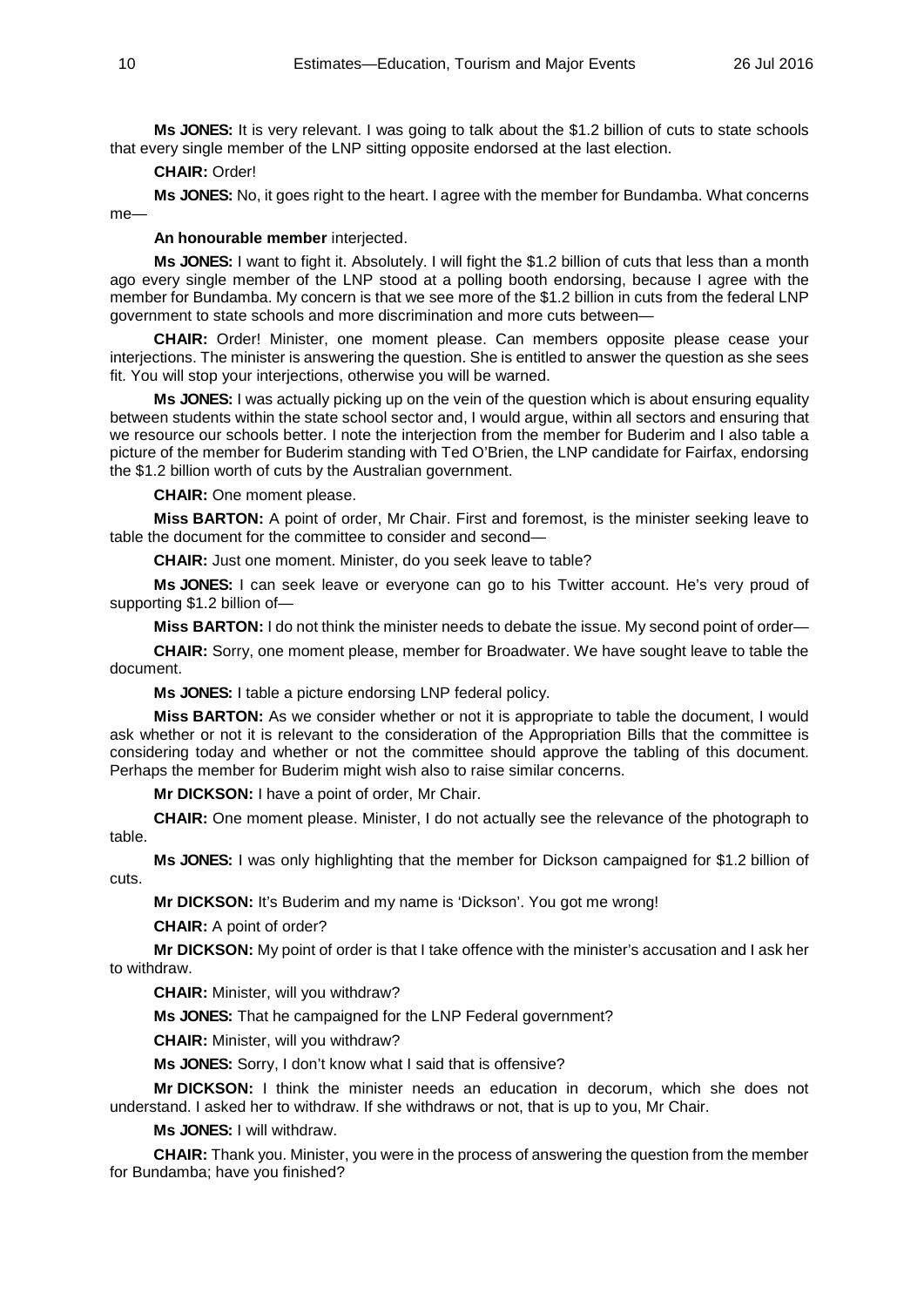**Ms JONES:** I also have some other points to make. The member for Bundamba would also be aware that—and this is why I do want to sit down with her about this—we have in place the opportunity for fees to be waived because of our strong belief in inclusiveness and ensuring that every child does get opportunity to attend school and participate fully in the extra curricula activities provided in a school environment. I think that answers the question.

**Mr SAUNDERS:** Page eight of the SDS refers to the new autism hub. Will the minister explain how this hub is helping teachers and schools support students with autism around the state of Queensland?

**Ms JONES:** This is something which I and the Department of Education are really proud of and it is something we have been able to deliver that will make a real difference not only to students with autism in our schools but also the safety and wellbeing of students in schools. Picking up on the opening questions of the shadow minister—I probably should have answered this as well in answering those questions—it is about saying that we know that children with autism have a range of behaviours but that we also believe every child deserves the right to the best possible education we can provide. That is exactly what this autism hub is all about. We also know that there are more than 13,000 students in our state school system in Queensland who have autism and other challenging and complex behaviours. We are seeing close to around, I think, nine per cent growth each year in the number of students identifying with autism as their major disability.

We went to the election saying very clearly that not enough had been done to not only support these students with autism but also provide the support that teachers need in order to provide excellence in education for those students and also to provide a safe and healthy work environment for themselves and for other students in the classroom. I want to today recognise the executive director, Chris Lassig, and the autism hub director, Natalie Swayn, for their work. I have sat down with both of them and had a very detailed conversation about the work that they are doing through the autism hub.

Also, I am getting really good feedback from teachers in particular who now feel like they have an additional resource that they can call to talk about how they can better provide education for students with autism. At the time I announced the autism hub I was very clear in saying that I think this is an area where governments can do better. That is exactly what establishing the autism hub is about. It is providing expert advice—I would argue some of the best advice available in our nation—not only to our teachers but also to parents so that we can provide that partnership.

What is very exciting for members of the committee is that it has been supported by an additional seven autism coaches who are working in every single region in Queensland. This means in a tangible way that, if you are a teacher teaching in Townsville, for example, you have a resource now in your regional office directly dedicated to supporting you in providing that environment for children with autism. We have already some very good support from third parties. We worked very closely with Autism Queensland, the AEIOU Foundation, Autism Behavioural Intervention Queensland and the Griffith University Autism Centre of Excellence.

As I have repeatedly said this morning, we know that, in supporting principals, teachers, early childhood education staff, parents, carers and stakeholders engaged in education, we can make a real difference for every child. I should also point out before I conclude this answer that this autism hub support is also available for teachers and parents in all sectors of education, including independent and Catholic schools. Given that this is my first mention of Catholic schools this morning, I would also like to say that we are celebrating Catholic Education Week. Both the shadow minister and I were at the launch of Catholic Education Week—and I think the member for Broadwater as well—last night. They are celebrating more than 170 years of providing education to the Catholic community in Queensland.

**Ms DAVIS:** Thank you, chair. If I could also add my congratulations to Catholic Education on what is a very important week for them. There are great celebrations. They are a wonderful group of people and we did have a very good time last night. I would also like to congratulate Chris Lassig, whom you mentioned in your response, Minister. Chris Lassig was the principal at Aspley State School. I have enormous regard for Chris and I am pleased that he is doing well in his new position.

Mr Chair, this is a follow-on question from the previous block of questions. I refer to page 3 of the SDS, 'Departmental overview'. Minister, with reference to question on notice response No. 6, in the 15 months between 15 January and March 2016, more than 82,000 students were suspended or excluded from school. I ask: how many of these instances involved acts of violence?

**Ms JONES:** I am happy to get that for you, but, as I said, we make no apologies for providing—

**Ms DAVIS:** So you will take that on notice?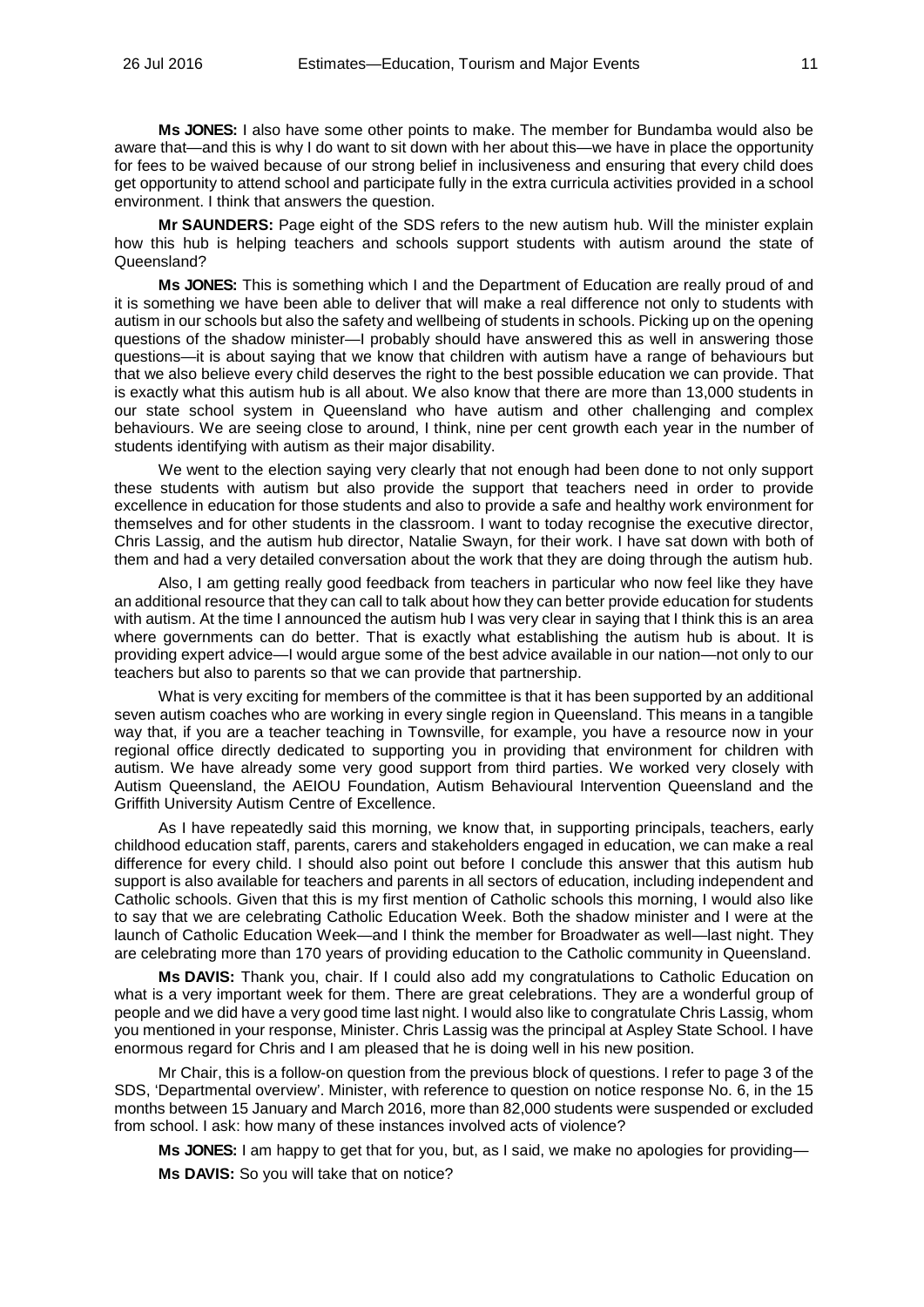**Miss BARTON:** Is the minister taking that on notice?

**CHAIR:** Minister are you answering that?

**Miss BARTON:** She said that she would get the information.

**Ms JONES:** I am just trying to see if we can get it quickly for the member specifically.

**Ms DAVIS:** I am happy to wait for that and move to the next question.

**Ms JONES:** I am just checking that.

**CHAIR:** Minister, are you answering that question now?

**Ms JONES:** In regard to short suspensions for physical misconduct, there were 23,000. That includes the assaults on teachers, 260; long suspensions, 853; and exclusions, 451. So that is—

**Ms DAVIS:** Thank you very much. I am just adding up those figures and I do not get to 82,000 students. Are there students who are getting suspended on multiple occasions? If so, are those students, who are being suspended on multiple occasions, being suspended for assault?

**Ms JONES:** I thought that the answer to the question on notice—and I have not seen it since Sunday—was an answer to all suspensions. Yes, so the figure, the 80,000, included all suspensions.

**Ms DAVIS:** But my question was that the figures that you just gave me do not add to 80,000. My question is—

**Ms JONES:** Because it is not just physical assaults in your question on notice.

**Ms DAVIS:** My question was, of those suspensions, were there students who were suspended for multiple assaults and, if so, how many students was that?

**Ms JONES:** I think there would be some, but I think the broader issue—and I know that—

**Ms DAVIS:** My question was quite specific. Do you have that data or do you not? That is really the question. If you want to take it on notice, that is fine.

**Ms JONES:** No, I want to answer the question. It is school based data. Schools would be aware, as the chair would know, that they keep data regarding behaviour. But I think the broader question, given the comments you made earlier—

**Ms DAVIS:** No—

**Ms JONES:** No, it is about—

**Ms DAVIS:** No, I do not have a broader question; I have a question.

**CHAIR:** Member for Aspley, the minister is answering the question. We will allow the minister to answer the question. Thank you, Minister.

**Ms JONES:** This information that I was reading from is all publicly available, which we provide for the very reason—

**Ms DAVIS:** Then it should be very easy for you to find for me, Minister.

**Ms JONES:** I am and I have just answered your question in regard to physical misconduct, short suspensions, long suspensions and exclusions. We provide that data publicly because, as I said, we are absolutely committed to providing safe and supportive environments in our schools. Our commitment is unwavering and we will continue to empower principals and staff to make decisions about when they need to, in their decision-making, either exclude or suspend students because of behaviour.

I also really think that it is important to get on the record that 99 per cent of students in state schools are good students. They are students who come to school to learn, to engage and they are lifting their circumstances through education. I will not sit here and take a line of questioning that is attacking every single student in our state schools. It is offensive to me and offensive to the good people who work at our schools.

**Miss BARTON:** Point of order. The question has been answered.

**CHAIR:** Thank you, Minister. Have you concluded?

**Ms JONES:** Yes.

**Ms DAVIS:** Thank you very much. Minister, if you could clarify for me—because you did go off tangent a bit—at the local level, do the school principals input into OneSchool assaults that occur in the schoolyard?

**Ms JONES:** Yes.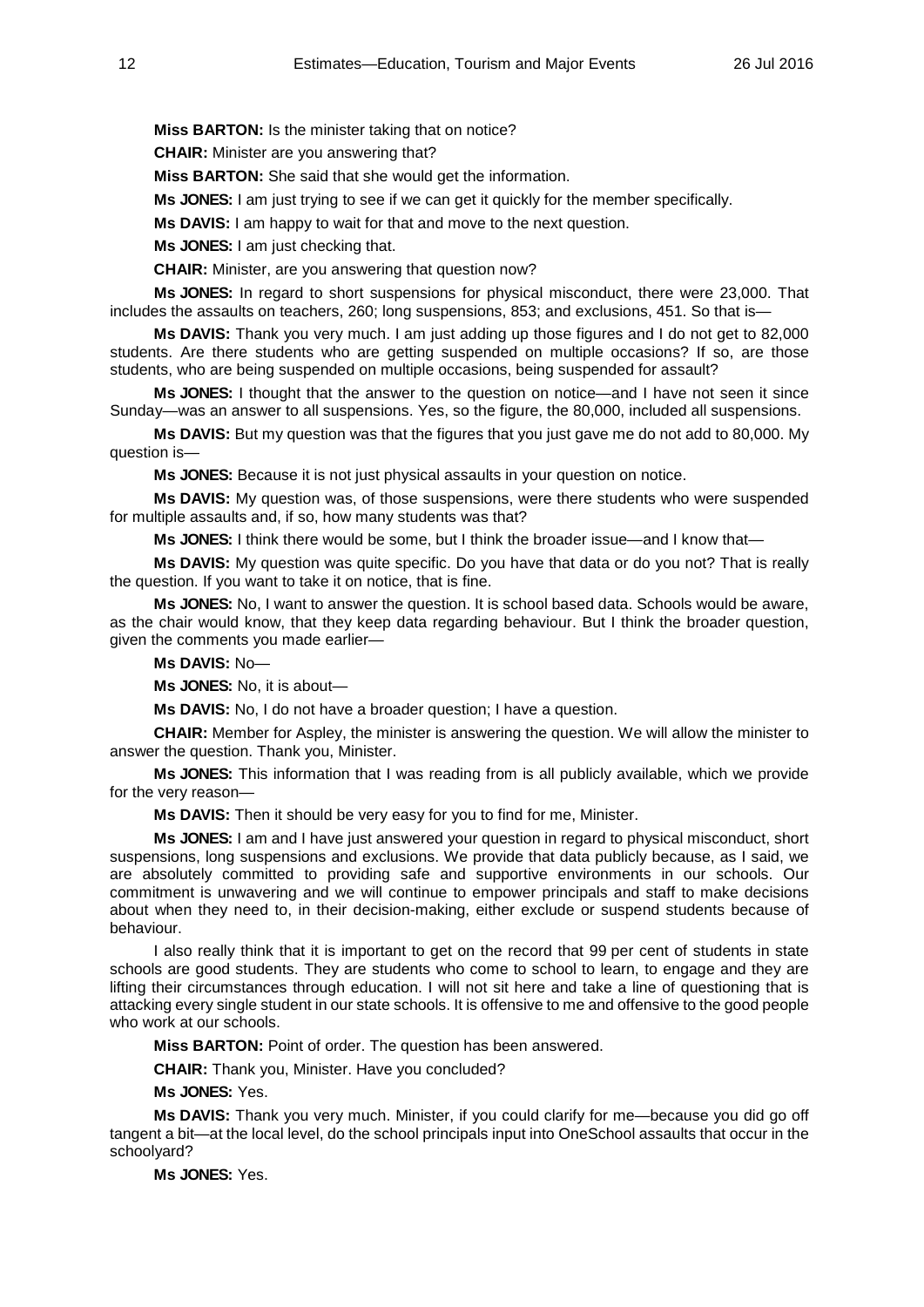**Ms DAVIS:** If so, is that uploaded to the department so that you would have those individual school figures?

**Ms JONES:** The answer is yes, we do upload it to the OneSchool system, as is required by government policy and departmental policy. I might ask the head of state schooling about how available it is to collate that data for the honourable shadow minister.

**Ms Walton:** It would be possible to do a search on OneSchool around assaults on staff to gather that information. We do not report on that through the measures that we currently publicly report. However, if I could draw the committee's attention to the fact that, unfortunately, in some schools children engage in self-injurious behaviour or behaviour related to their disability. Teachers, or teacher aides, or non-teaching staff may be assaulted in the course of trying to support a student with complex and challenging behaviours. I think that it would be fair to say that, even though that might become a WorkCover claim, not every school, not every teacher, or teacher aide would request that a student with a disability, with complex and challenging behaviours, would be reflected in the school disciplinary absence data.

**Ms DAVIS:** Thank you very much. I thank the DDG for that response. I am quite aware, with a special school in my own electorate, that teaching staff within the environment of special schools are at greater risk of assault. I have spoken to my own teachers and principals about that. I am aware that there are higher numbers. Where I go with this question is more to the general school population and how many assaults on teachers. I know that it is all captured in one and if you do not separate and identify, then that is data that you do not collect. Firstly, is there a demarcation between those who require special assistance, or special support needs because of a disability or a cognitive issue?

#### **CHAIR:** Member—

**Ms DAVIS:** I go to the point that I have been given a response. I have given a bit of a response. I am just asking for a broader response. That is all.

**CHAIR:** Sorry, member for Aspley, can I get you to concisely state your question, please?

**Ms DAVIS:** The question is that you have given me a response on children with disabilities. I am asking for the broader school community; children do not have a diagnosed disability.

**Ms Walton:** Students without a disability? The data relating to assaults on staff—whether that be teaching or non-teaching staff who may be the victims of physical misconduct by students—would be recorded in OneSchool. We have not asked for that category to be recorded individually, because we would probably have to look at reporting it quite finitely around the different categories of staffing. The issue has been about suspension or exclusion and we have recorded the data and collected the data based on the activity—physical misconduct, whether that be physical misconduct against another student, whether that be physical misconduct against a parent, whether that be physical misconduct against a staff member. We have recorded the activity as opposed to the recipient.

**Ms DAVIS:** Thank you very much. I will move on to another area.

**CHAIR:** Thank you, member for Aspley.

**Ms DAVIS:** Thank you. I refer to pages 8 and 9 of the SDS with regard to Indigenous student outcomes. In particular, I would like to focus my attention on outcomes of students in the community of Aurukun. My first question is to the minister. Minister, did you assure the board of the Good to Great Schools' Cape York Academy last Friday that the government wants to work in partnership with them?

**Ms JONES:** Yes. What I said at the board meeting was that we believe that there is a way forward in Aurukun, which supports an ongoing partnership with the Good to Great organisation, particularly in regard to some of the curriculum work that they have been doing not only in Aurukun but also in Hope Vale and Coen and that we would be working with them to negotiate a partnership going forward.

**Ms DAVIS:** Thank you, Minister. The answer is yes, you did? Just to clarify: yes, you did, give that assurance to the board?

**Ms JONES:** I answered—

**Ms DAVIS:** No, I am simply clarifying. You went on and talked about other communities. So in Aurukun, yes?

**Ms JONES:** Yes.

**Ms DAVIS:** Thank you. My next question is to the director-general. Director-General, is it the case that you told the CEO of Good to Great that the department of education was taking over the school? Is it the case that you were changing the name of the school and new bank accounts had been set up?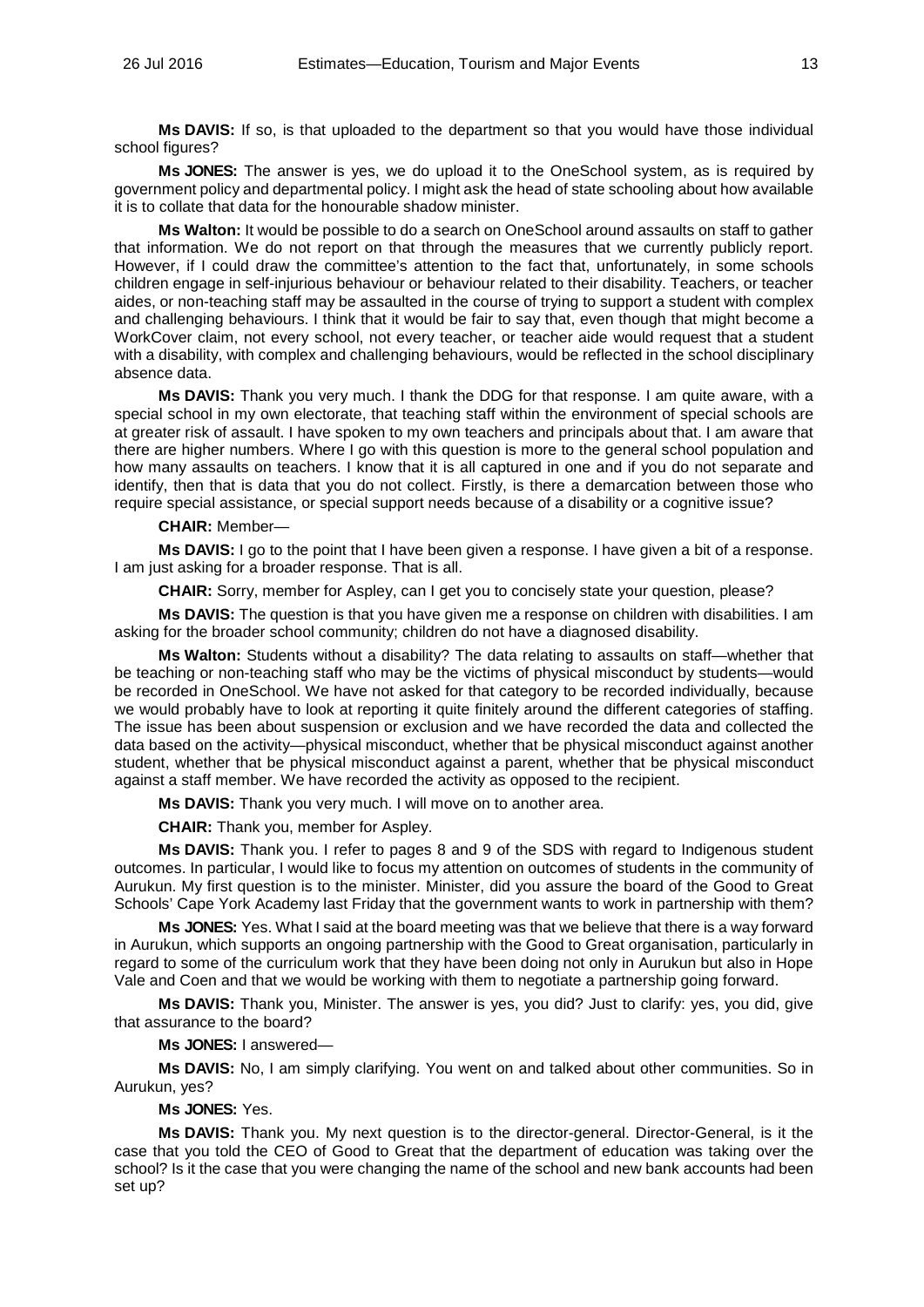**Dr Watterston:** I can clarify that those comments, as explicitly as you have made them, were not made at all. I can elaborate, if you like, about the comments that I did make to the CEO. I am surprised that I am being referred to those comments. My understanding was that that was a meeting that was in confidence in our office, but I am more than happy to talk about it openly.

First of all, let me start with the name change. The school name has not been changed. We separated the school's bank account from the cluster of schools that was Coen, Hope Vale and Aurukun, which have been managing their funds together. Based on the review that we have done, we wanted to clarify the funding available to Aurukun. We have loaded OneSchool with the Aurukun funding. To be able to load a school on to OneSchool, you need to have a name for that school. It is a technical decision that we had to have a name for the school to be able to load the funding.

That is where the misapprehension or the misunderstanding about the name change has come from. For the other issues that you talk about in terms of the department taking over the school, there is some ambiguity about that statement. I would need you to clarify what you mean by the department taking over the school. I am not aware that the department ever relinquished control over the school. If I could ask you to clarify what you mean by that.

**Ms DAVIS:** Clearly there was indication to the other party in the conversation that somehow or other Education Queensland was taking over the running of the school. You are saying to me that is not the case?

**Dr Watterston:** I am happy to say that the education department has always had a role in the school.

**Ms DAVIS:** Indeed, and I understand that.

**Dr Watterston:** The negotiation with Good to Great Schools is about how that role is managed into the future. Those negotiations are occurring. In fact, there is a meeting tomorrow with Mrs Walton, the deputy director-general, and representatives from Good to Great to further discuss that. I can't pre-empt what those negotiations or discussions will look like, but in the past there has been a relationship between Good to Great Schools and the department. We have never handed over the school and I've reiterated it, I suppose, if you like, to Good to Great that we will continue to play a very strong part in the school. But as you said, the minister went to the Good to Great board and talked about a partnership. I can confirm that I have also talked about a partnership and are very clear about wanting to continue that partnership.

There has been no misunderstanding from my point that Good to Great will be required and it is necessary that they play a role in that school going forward. The pedagogy and the curriculum that they have brought to the school, direct instruction and the program that they use, is one that we would like to continue with and that we see great merit in in terms of building on the gains that those children have already made. Not all children are at school and there are issues around attendance and I am happy to talk to those, but in terms of what this partnership looks like going forward, as I have said, we have had an MOU that has been in place for six years. It was never meant to last for six years so we are now in a position of negotiating what the next agreement will look like and how that will be structured for the betterment of all students in Aurukun going forward.

If there is anything I am missing here I am not sure, but clearly you are reporting from a meeting that I had two Fridays ago and my understanding is that I made it very clear to the people in that room that negotiations would continue.

**Ms DAVIS:** My question is to the minister. Does it not concern you then, Minister, that those in the room who were part of that discussion left that room with a very different view as to what was going to happen to that school moving forward?

**Ms JONES:** So they have spoken to you, is that what you are saying?

**Ms DAVIS:** I am asking you a question. You do not get to ask the questions, you get to answer them.

**Ms JONES:** I am just very confused.

**Ms DAVIS:** It is not a confusing question.

**CHAIR:** Order!. Member for Aspley, you have asked for an opinion. Can you rephrase your question or move on to the next one.

**Ms DAVIS:** Minister, given that there were indications that as a result of that meeting there were two different views of the content of that meeting and then the outcome of the meeting, what will you be doing to assure the CEO and others that are part of the Cape York academy that, in fact, this will be a true partnership?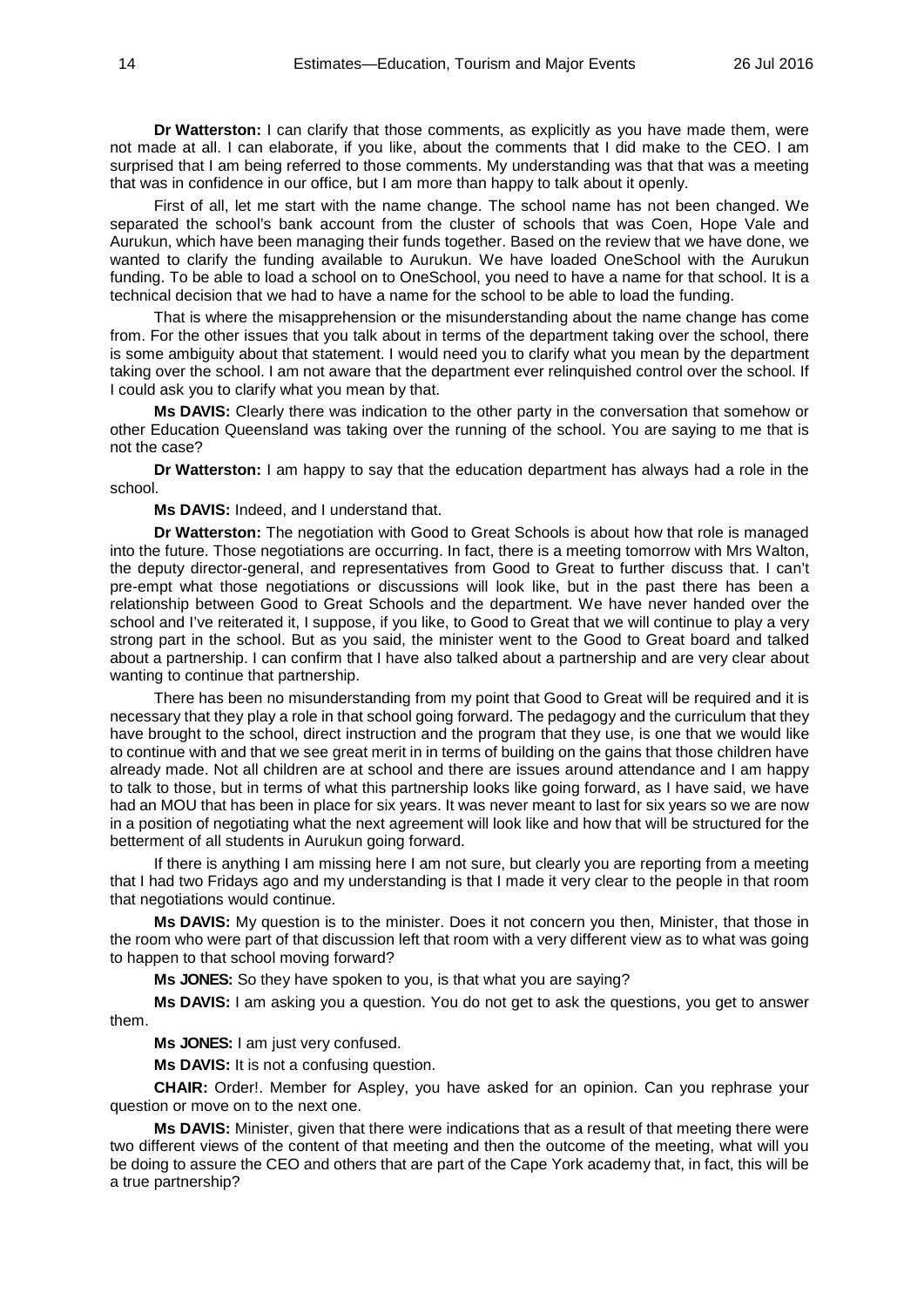**Ms JONES:** My word is my word and, as I said, I went to the Good to Great board meeting and said that it would be a true partnership. I think that it would be relevant for all members to actually look at the Cape York academy's own annual report where they clearly articulate what the partnership is which includes that 'The CYAAA agreement defines the curriculum approach and model for the Academy including related aspects of the implementation of the Academy model.'

**Ms DAVIS:** I have my answer, Mr Chairman. This is going outside of the scope of my question.

**Ms JONES:** 'The Cape York Aboriginal Australian Academy campuses remain Department of Education and Training schools and meet relevant professional and industrial requirements.'

**CHAIR:** Minister!

**Ms JONES:** That is the current agreement.

**Miss BARTON:** Point of order.

**Ms JONES:** I would envisage that the new agreement—

**CHAIR:** Minister, one moment please.

**Ms DAVIS:** Whose view is correct, Minister? Yours or the DGs?

**CHAIR:** Order!

**Ms JONES:** How is Fiona Crawford?

**CHAIR:** Minister, one moment please. Point of order?

**Miss BARTON:** I have two points of order. First and foremost can I note the reflection on the chair by the minister in ignoring your directions for her to cease. I think it is terrible that there would be such a reflection.

**CHAIR:** What is the second point of order?

**Miss BARTON:** My second point of order, as has already been raised by the member for Aspley, is that the question has been answered. The minister is now straying outside the question and I would suggest that we move on to the next question.

**CHAIR:** No point of order. Minister, you can answer the question whichever way you see fit and you can continue answering.

**Ms JONES:** I take the advice from the member for Broadwater that I have answered the question.

**Ms DAVIS:** Not to my satisfaction.

**Ms JONES:** Not to your satisfaction, but the member for Broadwater felt that I did answer it.

**CHAIR:** Minister, thank you.

**Mr WILLIAMS:** Minister, you said in your opening statement, and I refer to the program outlined in budget paper 3, that we are experiencing significant growth in Queensland state schools. How are we planning new schools and infrastructure to cater for enrolment in 2017 and beyond?

**Ms JONES:** I thank the honourable member for the question. As I said in my opening address, one of the key things that our government is focused on is ensuring that we are catering for the growth that we are seeing in the state schooling sector. This fundamentally is being addressed by our record investment in education. I know that every single one of us, every single member of the Palaszczuk Labor government, is proud that we are the government that has delivered record funding for education. This includes, as I said, record funding for capital works—more than \$456 million—and also record investment in maintenance in our schools. I have actually got a bit of a graph here which I am happy to table and I seek leave to table which actually shows growth over the next—

**CHAIR:** Do you seek leave to table that?

**Ms JONES:** I do seek leave.

**Miss BARTON:** Can we be given a copy of that?

**Ms JONES:** It is just a graph that demonstrates the growth that we are seeing.

**Miss BARTON:** Point of order. Is the minister using this as a prop? We still have not seen it to consider it.

**CHAIR:** No, she is not using it as a prop. One moment, Minister. Leave to table is approved. Thank you, Minister, you may continue.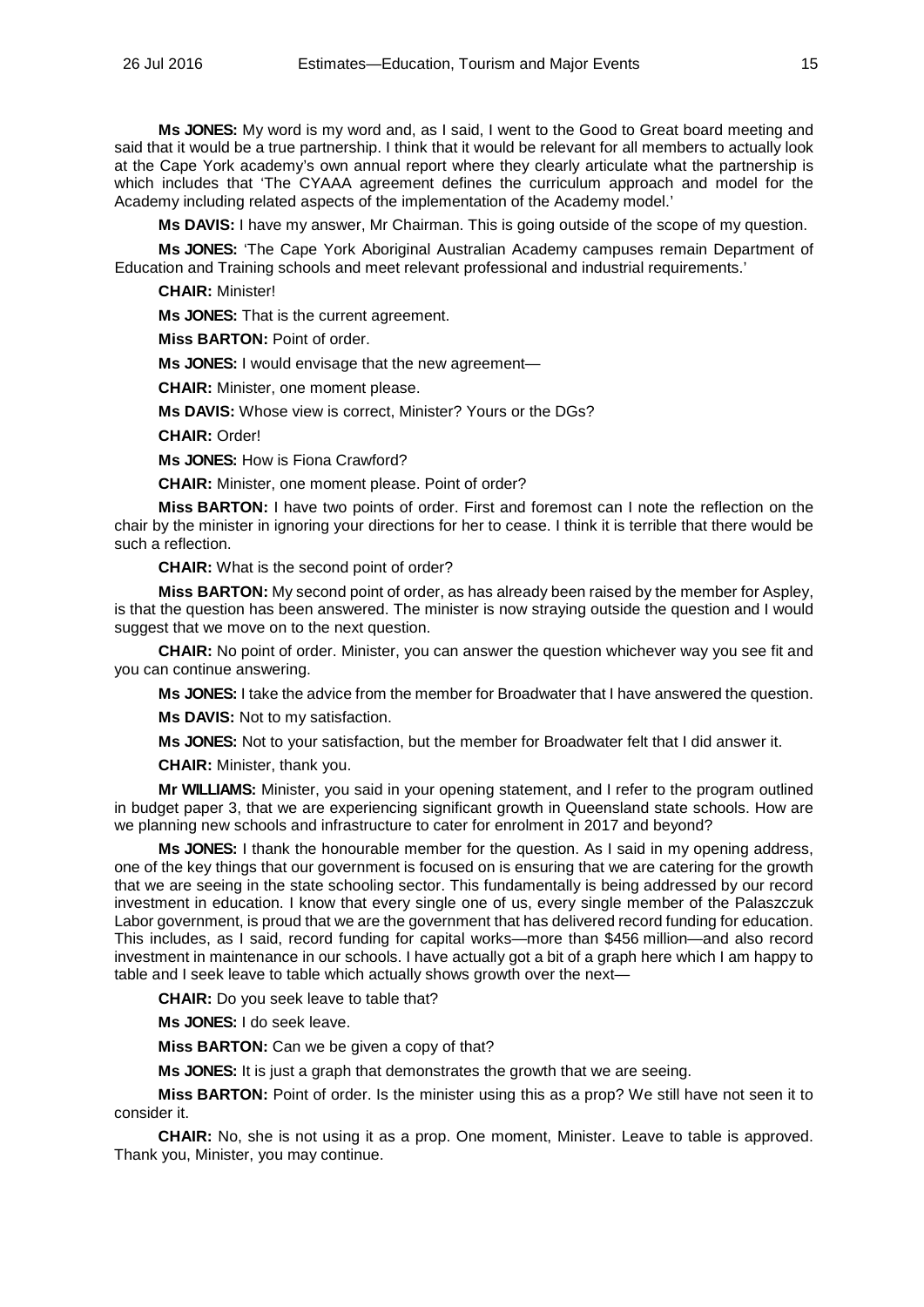**Ms JONES:** I only had that table done as a way of demonstrating to the committee the growth that we are seeing in the state schooling system over the next four years and why it is critical that our government is actually prioritising, as part of our capital works spend from a whole-of-government perspective, education. To that end we are providing a number of new schools in our community in regard to where we are seeing growth. For example, we announced recently that we would be building a new high school in one of the fastest growing areas outside of Gladstone: Calliope. There will be a new high school there which is something that the community has wanted for some time. We have also committed to construction of a special school in Cairns: a \$25 million commitment to provide the expertise and support for students with a disability in the Cairns community. We will also deliver new stages in capital works for the Springfield Central State High School in the honourable member for Bundamba's electorate, as well as Pimpama State Primary College in the electorate of Coomera, Pimpama State Secondary College, also in the electorate of Coomera, and the Highfields State Secondary College in the electorate of Toowoomba North. Work will also get underway next year on new schools in north west Townsville. I know why the honourable member for Townsville probably asked this question. I know how passionately you advocated to ensure that we were building a new school in the Townsville community to cater for growth. This is a \$90 million commitment. I know that it is something that will be extremely welcomed by that community.

We also are building a new primary school at Yarrabilba in the honourable member for Beaudesert's electorate. This is a \$50 million investment. We know that Yarrabilba is one of the fastest growing areas in Queensland at the moment. We have also committed to a new primary school in Coomera, which is an extra \$50 million investment, and I am sure this is something we can agree on: it is a welcome investment in that local community. Also in Caloundra South a new primary school, \$47 million committed for that, as well as a new primary school in the honourable member for Bundamba's electorate in Springfield West.

We take our responsibility of delivering not only the infrastructure needed for growth, but also the additional teachers in classrooms very seriously. As I said in our opening remarks, that is why we will always prioritise the funding of education and education infrastructure as part of a Labor government and why I do feel that it is important, given it is only I think 25 days since the federal election, that the \$1.2 billion worth of cuts by the Malcolm Turnbull government is going to have a real—

**Miss BARTON:** Point of order, Mr Chair. We are considering the appropriation of this government, not another level of government.

**CHAIR:** No point of order. Minister, continue.

**Ms JONES:** I was just saying that obviously going forward in the appropriations I am happy to answer these questions about the very relevance to the cuts that they have made to early childhood education, and the cuts to the chaplaincy program which are relevant to the SDS sitting before the honourable member, but I will give this commitment to the member for Broadwater: that as the Minister for Education in Queensland I will not sit back quietly and allow the federal government to cut \$1.2 billion over the next five years from state schooling in Queensland and I expect that all members of the Queensland parliament would join with me in fighting for that otherwise the questions in your opening 20 minutes which were painting schools as fight clubs were in vain, they were all about politics and not about genuinely catering for growth or genuinely providing the environment we need to provide the best possible education. I do not think they were genuine, I think it was politics.

**Mr WILLIAMS:** With further reference to the capital works budget, you have outlined a number of new schools you are delivering catering for population growth. With reference to the program outlined in budget paper 3 and acknowledging that the schools supported in Queensland are 1,236 across the state, can you inform the committee of the breadth of the capital works program for 2016-17?

**Ms JONES:** I thank the honourable member for the follow-up question because it gives me an opportunity to go more broadly into the capital works spend that we are spending in every single part of Queensland as we listen to communities and provide capital investment where it is needed most. As I said, in addition to schools, when you look at the early years education, and I think there is absolutely bipartisan support in recognising that those early years of education are crucial when you look at a child's learning journey, particularly as they transition from kindergarten into prep and from prep into the formal years of schooling—although now prep is formal thanks to us—what we have seen is an increase of close to \$20 million on last year's investment as we continue to see growth in our state.

We are focused on providing the additional accommodation where it is needed most. For example, in Far North Queensland we are investing more than \$58 million in new capital works. This includes more than \$3.6 million to support trade training by the upgrade of the dairy facility at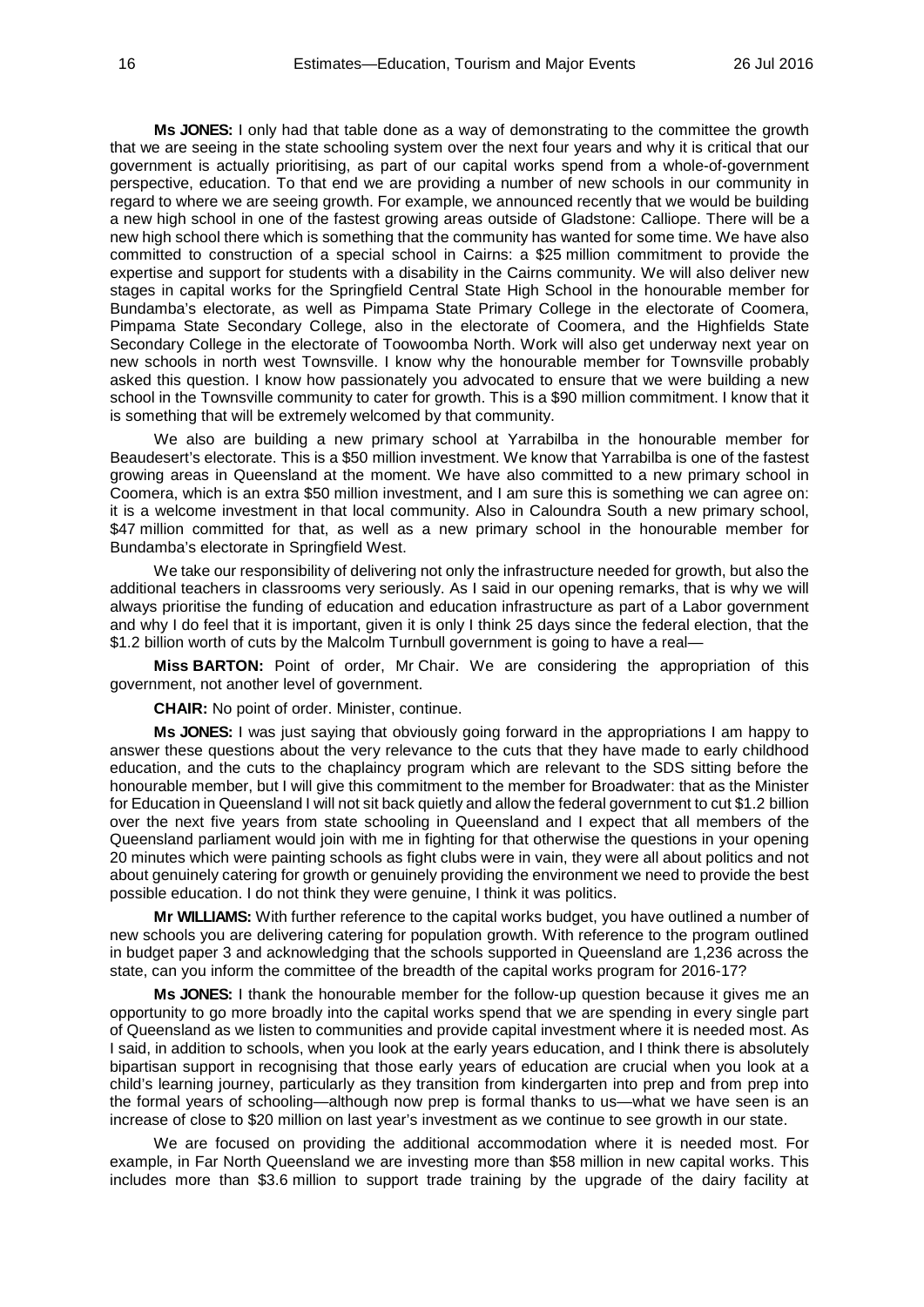Ravenshoe State School in Dalrymple; \$4 million for extra classrooms at Cairns West State School having been there with the member for Barron River and talking about the growth that we are seeing in that western corridor of Cairns—and \$7 million to complete the construction of additional classrooms at the Tropical North Learning Academy at Trinity Beach State School.

In the Northern Queensland region we are delivering \$61 million in schools and capital works, and I know this is a region that you would be most interested in: \$4 million to deliver additional classrooms at the Townsville Community Learning Centre in the electorate of Mundingburra; about \$8 million to support additional facilities and upgrades to classrooms across the electorate of Mount Isa, including Winton, Normanton, Mount Isa Central and also Cloncurry state schools—as I said, we will provide educational resources where they are needed across the vast parts of Queensland; also \$4.7 million to provide additional classrooms in the Mackay District Special School. Having had conversations with the member for Mackay, I know how this will be a great addition and support for the students who attend and also the staff who work at the Mackay District Special School. We will also provide more than \$30 million for additional classrooms and refurbishments at Cannonvale State School in the electorate of Whitsunday; and \$2.2 million for significant upgrades at the Walkerston State School in the electorate of Mirani.

In the Central Queensland region there is \$37 million, including \$16 million in the electorate of Gladstone to provide additional classrooms at Gladstone State High School; as I said, the new school at Calliope; additional classrooms at Clinton State School; and \$4 million for the redevelopment of the administration building at Rosella Park School. I had the privilege of going to Rosella Park School and meeting with the staff. They are doing a fantastic job. I acknowledge that here, today. I know what a difference this investment will make to Rosella Park. Almost \$7 million will provide additional classrooms at Rockhampton Special School and teaching and music facilities at the Waraburra State School in the electorate of Rockhampton. In the Gold Coast region, there is \$155 million in capital works, including \$8 million to provide additional classrooms at Highfields Reserve State School and Pimpama State School in the electorate of the member for Albert.

**Mr BOOTHMAN:** It is Highland Reserve State School.

**Ms JONES:** Yes, Highland Reserve, and \$4 million to provide additional classrooms at Caningeraba State School in the electorate of Burleigh and \$6 million to provide additional classrooms at Southport Special School in the electorate of Southport. I will probably stop there, because I think it will be clear to the committee—and I could keep on going, but I think everyone is getting a bit bored in that regard—and to every single Queenslander that we are investing capital works to schools in every single region across this state, because that is what Labor governments do.

**CHAIR:** Thank you, Minister. Member for Bundamba?

**Mrs MILLER:** Minister, I note the relocatable buildings planned for Springfield Central State High School. In my experience, and generations of Ipswich people will confirm this, relocatable buildings tend to become permanent buildings in our area. I ask: when will these relocatable buildings be removed and permanent buildings be built at the school? What is the time frame for that?

**Ms JONES:** As I have outlined in that answer and in the table that was circulated, we are facing significant pressure to cater for growth. As the honourable member and I are both aware, we are putting record funding into capital works. That means that when you look at that growth data, our focus has to be on getting the classrooms so that we can provide educational provision as quickly as possible as we are seeing that growth. I am happy for Jeff to answer specifically.

**Mr Hunt:** As you would be aware, we are building a new state high school at Bellbird Park, which will be a further investment in state high schooling in your community. The way in which we typically build a state high school or a state school is to have it built with a core and central component to the building stock and, as it grows up to its peak, we add additional temporary stock so that we can relocate that and use it elsewhere, if required, over time. The typical horizon is that the additional temporary stock will be there for a number of years to meet the peak between the long-term average and the peak, and then we will withdraw that stock, as required, over time. Obviously, we are operating a network of schools. As we bring new schools on to the grid, if you like, that takes the pressure off the existing schools and takes some pressure off some of the building stock on those sites.

As you can imagine, with 1,236 schools it is a significant challenge for us to make sure that we get the placement of those buildings correct. We will continue to work with communities to make sure that we get that right. We are also involved in a process of strategic infrastructure planning with schools to make sure that they are involved in the decision making around those activities and when building stock is put onto the site and when it is taken away.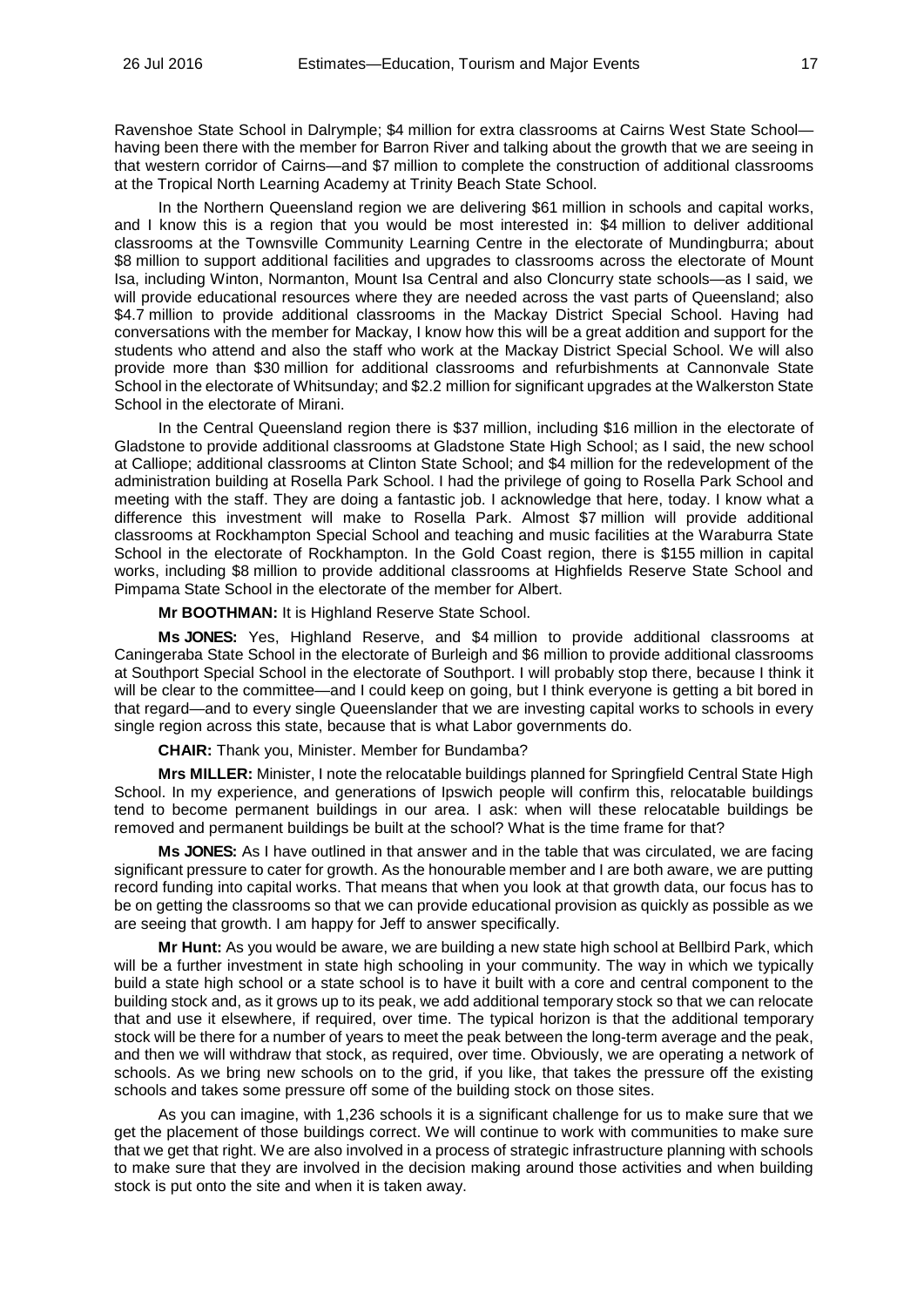**Mrs MILLER:** Many of us who went to Bremer State High School started our education in what we called 'tin sheds' and they stayed there for generations. That is the concern that I have, because that is our reality. Could you please ensure that these relocatable buildings are moved as soon as possible, because Ipswich people, particularly those who went to Bremer during that era, thought and believed that we were second-class citizens. I know it was during the Bjelke-Petersen era, but that is not good enough.

**Ms JONES:** Can I answer that question, if you do not mind?

**CHAIR:** Thank you, Minister.

**Ms JONES:** I thank the honourable member for Bundamba for her really good contrast of the time under the Joh era, in terms of education funding in this state. I think her summation of the poor cousins—

**Miss BARTON:** Come on, Minister. That was 30 years ago.

**CHAIR:** Thank you, there will be no further interjections.

**Ms JONES:** Picking up on the interjection from the member for Broadwater, what concerns the member for Bundamba and I, and I imagine that we are in furious agreement on this, is that both the antics this morning of the LNP and also the federal government—which I know you do not want me to talk about—tells me and every single Queenslander, every single teacher and every state school student in this state that the LNP wants to talk down state schools. They do not want to fund state schools. They want to cut teachers from the front line. I think the honourable member's question and the answer given by Jeff highlight the clear contrast between our commitment to delivering real infrastructure and real investment in public education and the laughing and smirking by the member for Broadwater when I highlight that their record was a cut to 500 teachers and classrooms, endorsing a federal government that will deliver a \$1.2 billion—

**Miss BARTON:** We are not talking about Canberra.

**CHAIR:** Order! You will cease interjecting and allow the minister to finish the question, and then we will move on to the next one.

**Ms JONES:** I wish that I could have the comfort and disregard that the member for Broadwater has about a \$1.2 billion cut—

**Miss BARTON:** I rise to a point of order. I find that comment offensive and I ask that it be withdrawn.

**Ms JONES:**—coming down the pipeline from the federal government.

**CHAIR:** Minister, one minute.

**Miss BARTON:** Mr Chair, I have asked that that be withdrawn. I find those comments offensive and I ask that they be withdrawn.

**CHAIR:** Minister, will you withdraw?

**Ms JONES:** I withdraw them. I do make the point—

**Miss BARTON:** Mr Chair—

**Ms JONES:** I withdraw.

**Miss BARTON:** Unqualified.

**CHAIR:** The minister has withdrawn, thank you.

**Ms JONES:** I make a point to all committee members that I am deeply concerned that the federal government continues to advocate a position of a \$1.2 billion cut to state schools in Queensland—

**Miss BARTON:** We are talking about the state budget; we are not talking about Canberra.

**Ms JONES:** As the Minister for Education—

**CHAIR:** Order! Member for Broadwater, you will cease your interjections. Minister, come to a conclusion, please.

**Ms JONES:** The point I am making is that we have genuine questions coming from members of this committee and the member for Bundamba about the provision, not only of infrastructure but also of support for our schools. It would be irresponsible in the extreme for me as a Queensland state minister for education to say that I do not want to engage in the fact that there is a \$1.2 billion cut proposed by the federal government to state schools in Queensland. Of course I am going to raise it.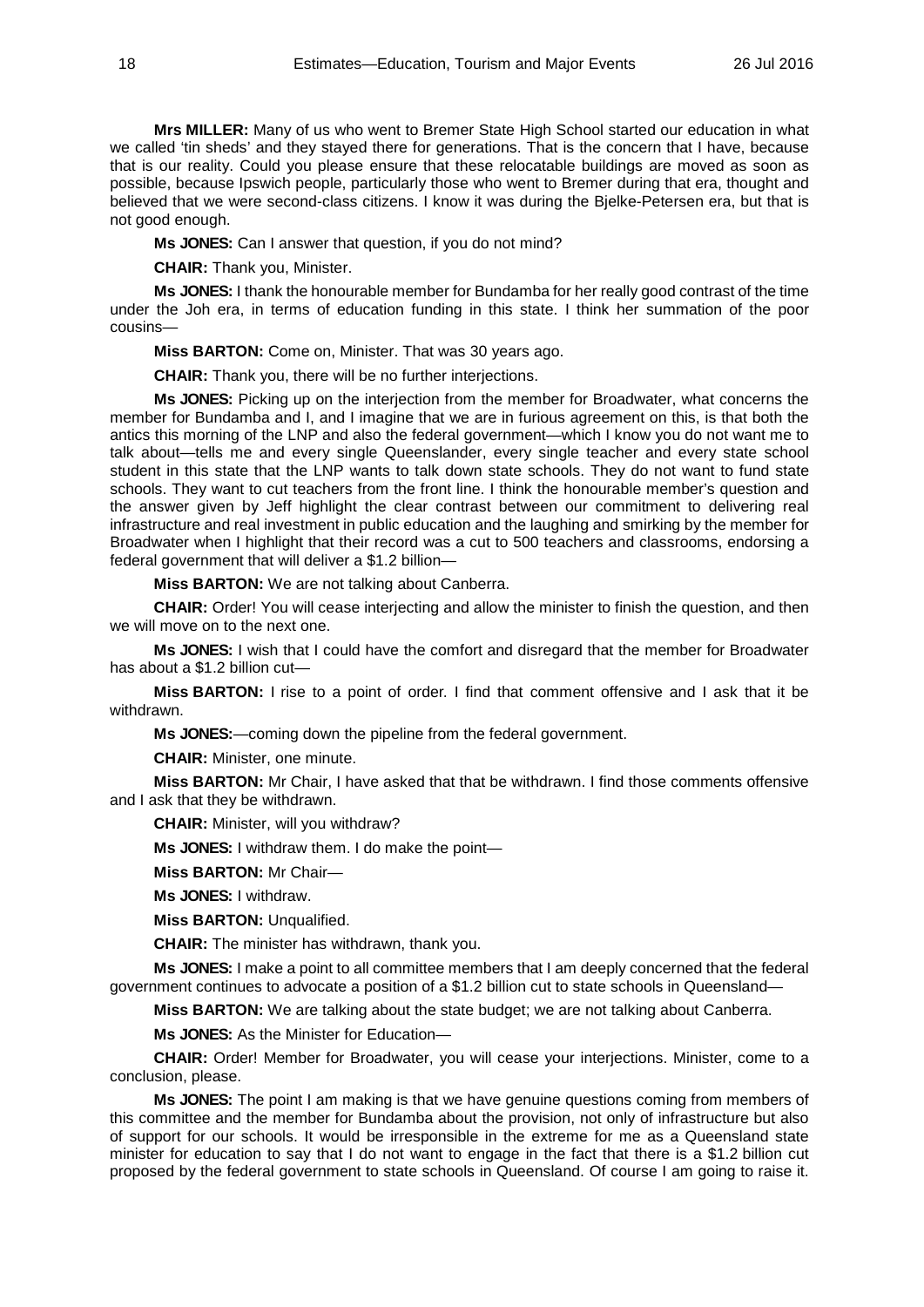Of course I am going to fight it. In actual fact, to any teacher who is listening, I give a guarantee that I will be the strongest and loudest advocate to stop the cuts to state education in Queensland, and not only because it is my job. I am very concerned that LNP members on the education committee cannot see after 18 months a correlation between federal funding cuts and the provision of education services. To me, it just does not make sense. Of course I am going to fight a \$1.2 billion cut to the provision of state schooling in Queensland by the federal government. I see the member for Pumicestone—

**Miss BARTON:** It is not true.

**Ms JONES:** It is true.

**CHAIR:** Thank you, Minister.

**Ms DAVIS:** I return to SDS pages 8 and 9, with regards to Indigenous student outcomes. My question is to the minister: as far back as late last year, local residents, including the Wik women, raised their serious concerns around social unrest in the community with your government. I seek leave to table an email, Chair.

**CHAIR:** Member for Aspley, do you have a copy there, please?

**Ms DAVIS:** Yes, certainly. I have several.

**CHAIR:** One moment while we look at it. I am looking for the relevance. Because of the extent of the document, we will need to look at this and determine later today whether leave will be approved.

**Miss BARTON:** Mr Chair, I would point out that, because it has been photocopied in black and white rather than in colour, perhaps as progressive photocopies have come through it is not as clear. There is one paragraph that the member for Aspley is particularly highlighting, which is the third paragraph of the email. I think that it would be very easy for us to agree that it is appropriate to allow this to be tabled so that the member for Aspley can ask her question of the minister.

**CHAIR:** You are seeking leave for the approval of that aspect of the email? Member for Aspley, is that what you will be citing?

**Ms DAVIS:** There are a number of things in here, Chair, but for the purposes of this question that highlighted paragraph 3 is what I will be referring to.

**Miss BARTON:** For this question.

**CHAIR:** For this question, paragraph 3 only?

**Ms DAVIS:** Yes.

**CHAIR:** I will restrict you to that one paragraph for this particular question. Leave is sought for that paragraph, without going any further. If there are any questions outside of that, we will need to look at it again, after we have fully read it.

**Ms DAVIS:** Thank you for your guidance, Chair.

**CHAIR:** Is leave granted for that paragraph to be tabled?

**Mr SAUNDERS:** May we look at it?

**CHAIR:** Certainly.

**Ms JONES:** I am happy to answer any question.

**CHAIR:** Thank you, Minister. Is leave approved? Opposed? Member for Aspley, I will preface this by saying your question will need to relate only to that paragraph that has been approved.

**Ms DAVIS:** Thank you for your guidance, Chair.

**CHAIR:** We are due to break at 10.30.

**Ms DAVIS:** For the minister's benefit, I will repeat the question. As far back as late last year, local residents, including the Wik women, raised their serious concerns of social unrest in the community with your government. You have the tabled email. For the benefit of those who do not have the email, the highlighted area that I wish to talk to states—

We need to know that we are safe to go to the shop, to our community services and to our school next term without fear of recrimination. Premier, I work at the school and need to know that this is safe for all children and those who work there.

Minister, my question is: when were you alerted by the Premier's office of this email and the concerns of safety at the school?

**Ms JONES:** I acknowledge the question from the member and I acknowledge that she has provided me with a letter written to the Premier and not to myself. There are a number of ways I would like to answer this. Firstly, the letter highlights around the additional support to make the community of Aurukun safe. Our government has taken a number of steps, both in regards to—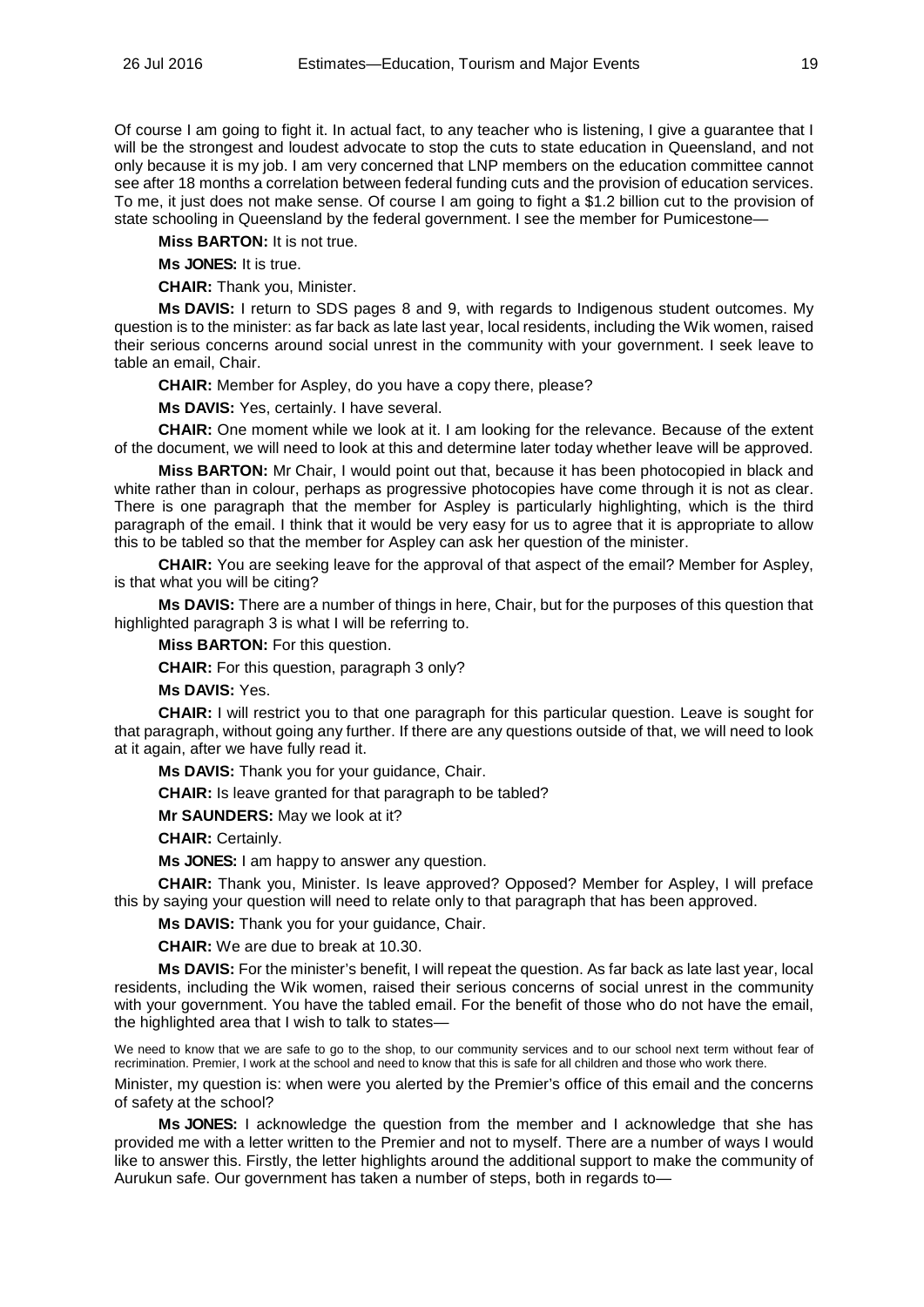**Ms DAVIS:** I rise a point of order, Mr Chair. My question was quite direct. When was the minister advised about the content of this email, which highlights concerns about safety at the school?

**CHAIR:** Thank you, member for Aspley. Minister, we will need to answer the question. I do appreciate you are building the context around that.

**Ms JONES:** I can confirm for the committee that the Premier and I talk regularly about concerns in schools. In regards to Aurukun, at the time that this letter was written the Department of Education was working directly with Cape York Partnerships about negotiating a new agreement at the school. This year, as you know, we have demonstrated very clearly that if there are genuine concerns raised with us or with myself about the school, we will take whatever action is needed to ensure the safety of our staff. That is clearly demonstrated here. We have also been working, as I said, through our negotiations with the Cape York Partnerships. I acknowledge the honourable member supports the ongoing partnership with Cape York Partnerships—

**Ms DAVIS:** I support children getting educational outcomes, Minister.

**Ms JONES:** Absolutely and so do I. That is why—

**Ms DAVIS:** The Premier did not tell you, Minister, did she?

**CHAIR:** Member for Aspley, you need to cease your interjections. The minister is answering the question. Minister, continue your answer, please.

**Ms JONES:** As I said, in the discussions that I have had with representatives of the staff who work at Aurukun, we have taken all steps that have been asked by the teachers working in Aurukun to ensure, not only their safety—

**Ms DAVIS:** Point of order, Mr Chair. My question was very specific. When was the minister advised of this email from the Premier's office given that there were concerns about safety at the school? It is a simple question; not that I have had a lot of conversations. I want to know when she was advised of this email.

**CHAIR:** Thank you, member for Aspley. I call the minister.

**Ms JONES:** The letter was directed to the Premier, the Hon. Bill Byrne and the Hon. Curtis Pitt.

**Ms DAVIS:** So you did not ever get a copy, Minister?

**Ms JONES:** No, it was not sent to me.

**Ms DAVIS:** So nothing was done?

**Ms JONES:** I note that the date—

**CHAIR:** Thank you, Minister.

**Ms JONES:** No, sorry this is really important. Twenty-nine December was when school was not in session. It was during the school break.

**Miss BARTON:** Point of order, Mr Chair. That is clearly a reflection on you as chair.

**CHAIR:** There is no point of order.

**Miss BARTON:** I would draw that to your attention.

**CHAIR:** There is no point of order. The committee will now break for morning tea. The hearing will resume at 10.45 am with examination of the estimates of the Education portfolio and the Queensland Curriculum and Assessment Authority.

# **Proceedings suspended from 10.30 am to 10.46 am**

<u>ഇ.</u> **[CHAIR:](http://www.parliament.qld.gov.au/docs/find.aspx?id=0Mba20160726_104717)** The committee will now continue with consideration of the estimates for the Education portfolio and the Queensland Curriculum and Assessment Authority. Before we continue on with the line of questioning from the member for Aspley, leave has been granted for the tabling of the documents that were submitted. However, it is conditional upon the various names, email addresses and phone numbers contained within the document being removed from the document. I call the member for Aspley.

**Ms DAVIS:** I refer to the SDS at pages 8 and 9 with regard to Indigenous student outcomes. My question is to the minister. Minister, now that you have had 15 minutes to chase down that email from the Premier's department, do you now know why they did not disclose that information to you?

**CHAIR:** Member for Aspley, you do not need to make inferences. You need to move on to your question and ask the minister a direct question.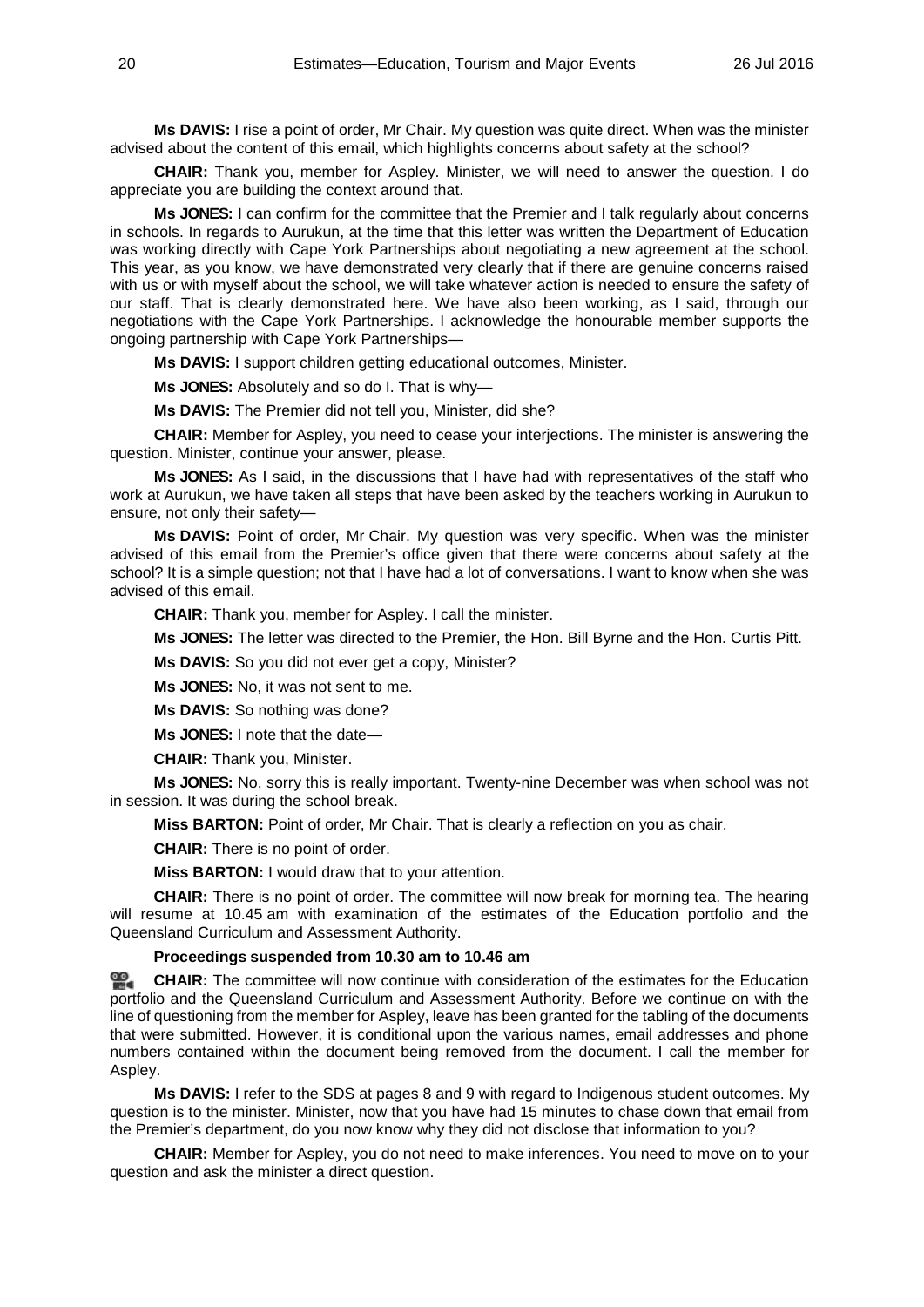**Ms DAVIS:** Have you sought advice from the Premier's office as to why they did not forward this email to you?

**Ms JONES:** I thank the honourable member for the question. I have also had the opportunity to read the letter. I understand why the Wik women wrote to the Premier, Bill Byrne and Curtis Pitt and did not write to me. The Wik women felt that it was a community safety issue. When you read the letter very clearly I think the Wik women have used their judgement rightly in writing to the minister responsible for community safety. I can also advise the committee that the Premier spoke to both ministers that the letter was addressed to. I trust the judgement of the Wik women.

**Ms DAVIS:** Given the minister's comments that she trusts what was offered by the Wik women and I agree with the minister there—it seems odd that the government did not act on this more quickly.

**Ms JONES:** I reject that the government did not act.

**Ms DAVIS:** I thank you for having a look at the email. It is a shame that you did not get to see it prior to today.

**CHAIR:** Member for Aspley, again, your imputations are not accepted during this estimates hearing. You will move on to the question you have for the minister without the imputations?

**Ms DAVIS:** Thank you very much for your guidance, Chair. Minister, are you concerned, given that there were concerns by the local community about the safety at the Aurukun school, although you are not mentioned in this email, that you did not receive advice that on the ground in Aurukun people were concerned about safety on school grounds?

**Ms JONES:** In answering the member's question there are two things I would like to say. I believe that the Wik women wrote this letter—and I note there is only one sentence which says, 'On my way to school I want to feel safe'—to the ministers that they felt they wanted a response from government from.

**Ms DAVIS:** How many sentences do you need?

**CHAIR:** Member for Aspley, the minister is answering your question. I am questioning whether it has relevance to this department. Allow the minister to answer the question and we will move onto the next one without interjections.

**Ms JONES:** I would like to acknowledge that I am in 100 per cent agreeance with Noel Pearson who believes that there has been too much focus on the school. We made it very clear in the report that we spoke to all 22 teachers at the school. Noel Pearson has said his real concern is about community safety in the broader community. That has been the No. 1 issue.

When I went to Aurukun we had a public meeting and everybody in Aurukun was welcome to attend. I can confirm, as there was media there, that there was high attendance. What the community said to the Premier, me, Bill Byrne and the Police Commissioner related to having additional police in the community, including a 24-hour police presence, which the government has delivered on.

I note that the letter was dated 29 December 2015. I am sure all members are aware that that is during the school holidays—school is not in session. The letter was asking for additional police support in the community when school returns next year. My understanding is that the police minister, the Premier and the champion for Aurukun for government, the Hon. Curtis Pitt, did have discussions about the letter.

**Ms DAVIS:** On that point, did you lobby to be the champion for Aurukun given all the issues that are there around the school?

**Ms JONES:** I do not understand the question. The Treasurer and Minister for Aboriginal and Torres Strait Islander Partnerships, the Hon. Curtis Pitt, wanted to be the champion for Aurukun. I think that is a very good outcome for the people of Aurukun given he is a senior minister in our government.

**Ms DAVIS:** My question was: did you lobby for it? Did you want to do that?

**Ms JONES:** I would be happy to be a champion for every Aboriginal community in Queensland. I note that there is a—

**Ms DAVIS:** The answer is no?

**Ms JONES:—**stark contrast between our government and the former government. He have implemented a policy, which you are knocking, of having ministerial champions that go into the communities.

**Miss Barton** interjected.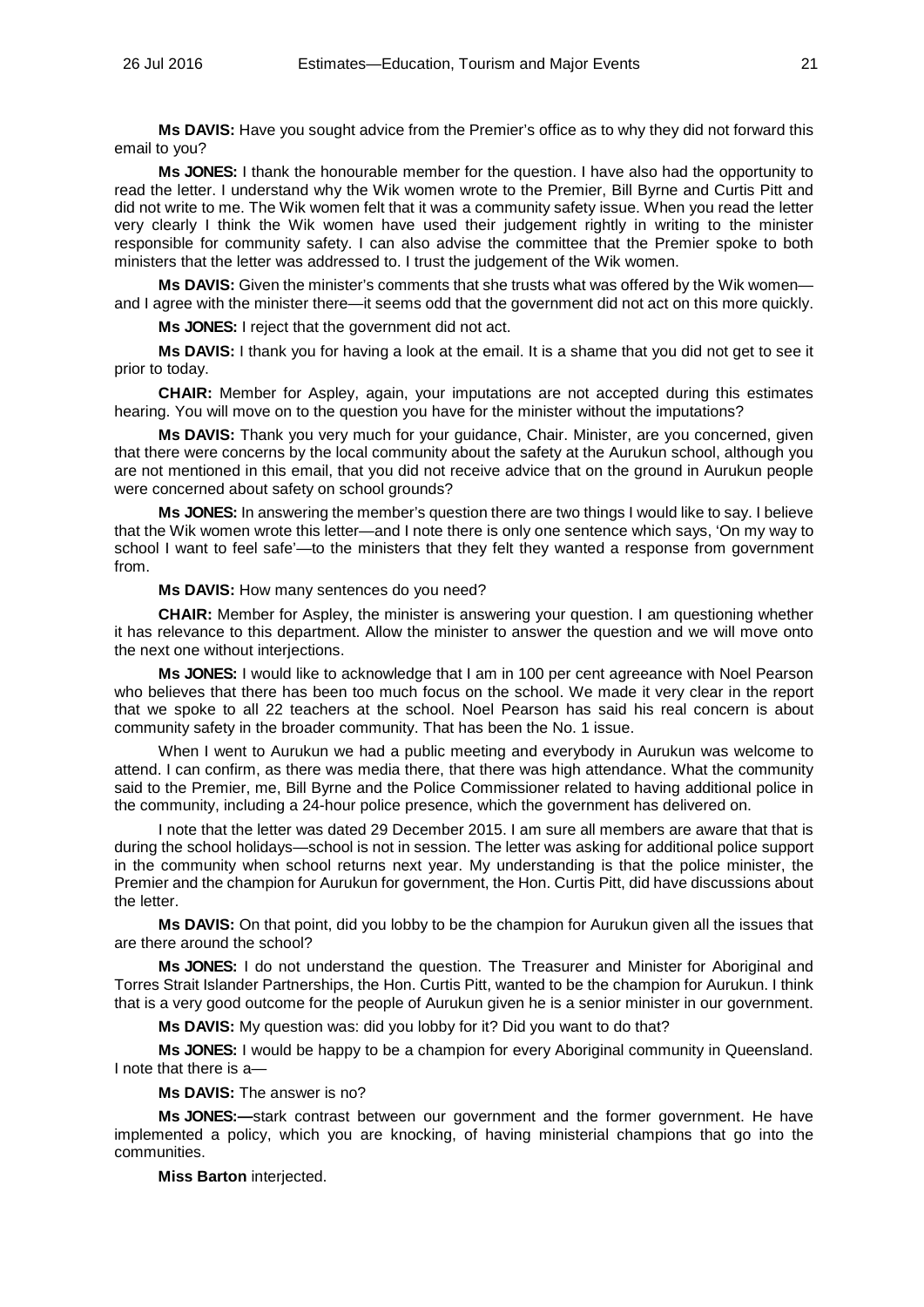**CHAIR:** Minister, one moment, please. Member for Broadwater, the minister is answering the question asked by the member for Aspley and will continue to answer that question. I do not need the interiections.

**Miss BARTON:** I am raising a point of order, Mr Chair. That was a yes or no question. The question has been answered. I think we should allow the member for Aspley to ask the next question.

**Ms JONES:** There is no relevance to the SDS.

**CHAIR:** Member for Broadwater, it was not a yes or no answer. The minister may answer the question in any way she deems fit and is doing so. Minister, please continue.

**Ms JONES:** What I was saying is that I would be happy to be a champion for any Aboriginal and Torres Strait Islander community as per our this government's, unlike those opposite, commitment to say that we want ministers to be champions of Aboriginal and Torres Strait Islander communities.

**Ms DAVIS:** On the back of a crisis?

**Ms JONES:** No, this is something that has been talked about for months right across government.

**Ms DAVIS:** Why did you not do anything?

**Ms JONES:** I am very proud to be the champion for Yarrabah.

**CHAIR:** Next question, member for Aspley.

**Ms DAVIS:** Minister you noted the date of the email being 29 December, which is during the school holidays. Does your government shut down during school holidays?

**CHAIR:** Member for Aspley, what is the relevance regarding the Appropriation Bill?

**Ms JONES:** I was at work. You guys were at work. I saw you all there. They work very hard.

**Ms DAVIS:** It goes to the educational outcomes of Indigenous children. Although it might be school holidays it is still about providing a safe environment for children.

**CHAIR:** Is there a reference specifically to the Appropriation Bill or the SDS?

**Miss BARTON:** Page 3 of the SDS references the outcomes in schools. I believe it is either page 3 or 4 of the SDS that makes particular reference—if my memory serves me correctly—with respect to the educational outcomes for Indigenous students.

**CHAIR:** One moment please.

**Ms JONES:** That was not the question. The question was: does government close down on 29 December?

**CHAIR:** One moment, Minister. Member for Aspley, I do not see the relevance of that question to what we are doing today. I rule that question out of order.

**Miss BARTON:** Point of order, Mr Chair. If you look at page 3 of the SDS it refers to the learning outcomes student achieve during their school years, saying that it provides the basis for their development as successful citizens engaged in the workforce and the community. Clearly the member for Aspley's questions are with reference to those learning outcomes. Whilst it might not be page 4, I think further into the SDS it does make specific reference to Indigenous students. There is a clear link.

**CHAIR:** Member for Broadwater, there is no point of order as the question asks: does the government shut down during school holidays? That has no reference to the SDS. I rule the question out of order. Next question please, member for Aspley?

**Ms DAVIS:** My question to the minister is: does her department close down over Christmas?

**Ms JONES:** I will get the departmental officers to answer that question.

**Ms DAVIS:** That is very kind of you.

**Ms JONES:** Do you still turn up to work on 29 December?

**Mr Hunt:** The department typically has a compulsory closure between Christmas and New Year, as has been the longstanding convention. Senior officers are always available. I have regularly been contacted by Liberal National Party governments and Labor governments during that period to ensure that the wheels of government continue to operate effectively during that time.

**CHAIR:** We move to government questions. Can we turn to the senior assessment and tertiary entrance reforms. With reference to page 33 of the SDS and the Queensland Curriculum and Assessment Authority, can you provide the committee with an update on the government's plans to renew senior assessment and the tertiary entrance system for Queensland students?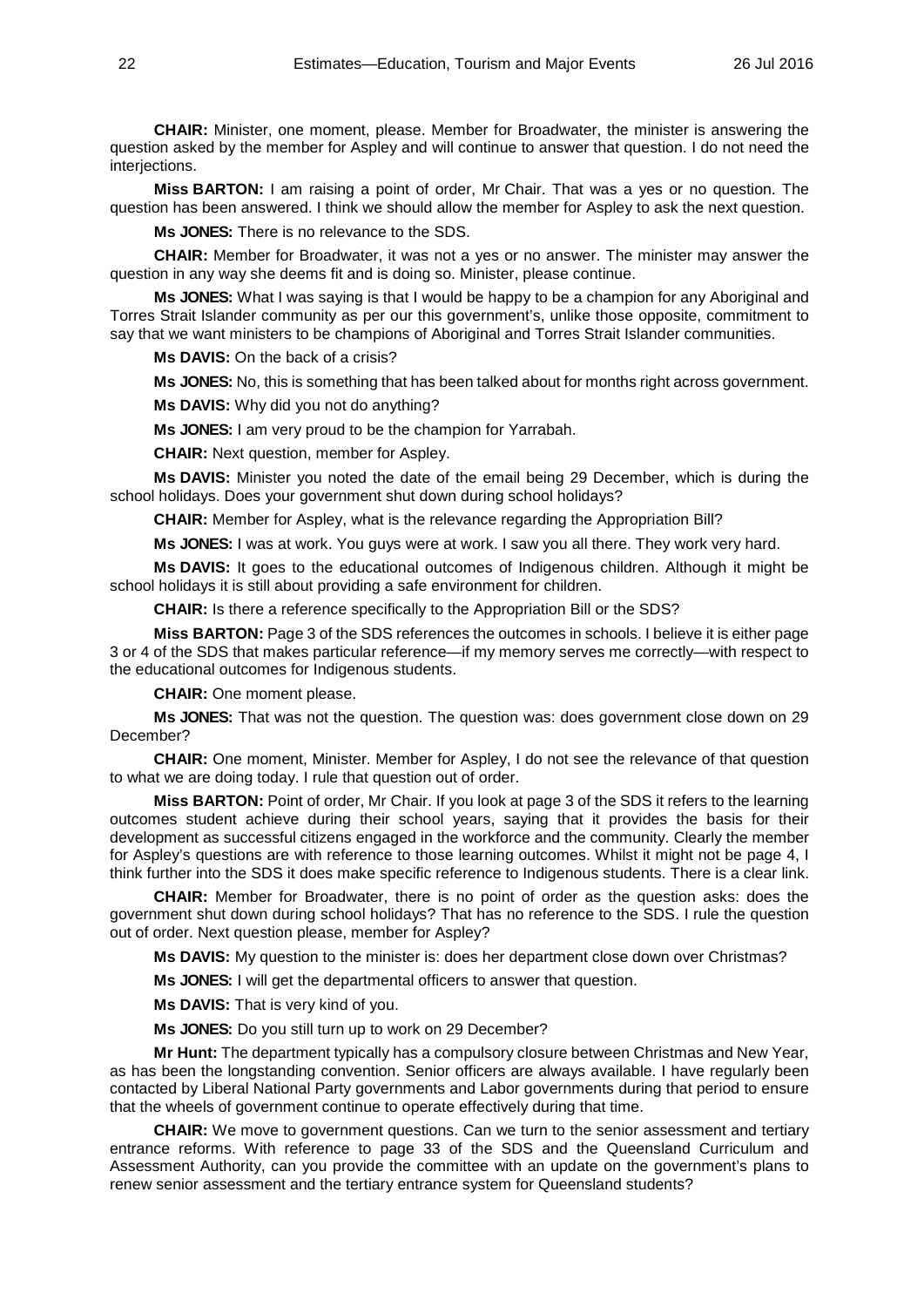**Ms JONES:** I thank the honourable member for the question. We are working extremely hard to implement the reform. I acknowledge the former government for the review and report they did. They did a review into senior assessment and tertiary entrance. I hope we have bipartisan support in terms of the way forward in implementing that. Although I do note that not one dollar was allocated by the former government to actually implement any of the recommendations of the review. Nonetheless, I welcome Chris Rider, the CEO of the Queensland Curriculum and Assessment Authority, to the table. He has been working extremely hard, I would imagine all through the holidays as well given the conversations we have had about timing, with regard to rolling this out.

The Palaszczuk government is leading a historic reform to introduce new senior assessment and tertiary entrance systems into Queensland. This reform will deliver on the recommendations contained in the report into this. We have allocated more than \$72 million in the budget to do that, including \$24 million this year. This investment will support the replacement of the current senior assessment system that we have now had in place for more than 20 years.

One of the things that I established when I first became the minister was that if we were going to make such a historic reform—one that not only has significant dollars attached to it but will be the first major change to the OP system in Queensland—it was important for me and for our government to have as many people around the table as possible ensuring that we got the views of all sectors of education and as well as the university sector. I imagine that we will probably have a number of questions today about the significance of the reform. It is important for the chair and the committee to understand who is represented there.

Of course we do have representatives from the Queensland Curriculum and Assessment Authority, including Brian Short, who is the former principal of Brisbane Grammar School, and Chris Rider, who I mentioned earlier. We have Dr Lee-Anne Perry—I think she would have been the principal of All Hallows' when you were there, member for Broadwater. You would know her very well. She is a very capable and inspirational woman. I think that is something you and I could both agree on. She can also run faster than me.

Also on the task force we have David Robertson from Independent Schools Queensland; Dr John Griffiths from QTAC; Sam Pidgeon from the Queensland Teachers' Union; Paul Giles from the Queensland Independent Education Union; P&Cs Queensland and P&Fs Queensland; the Isolated Children's Parents' Association; the Independent Schools Parents Network; Andrew Pierpoint from the Queensland Secondary Principals' Association; the Catholic Secondary Principals Association of Queensland; Chris Ivey from the Association of Head of Independent Schools Queensland Branch; Geoff Latta from the Queensland State P10-12 School Administrators' Association; Professor Joanne Wright from the University of Queensland; Shard Lorenzo from the Queensland University of Technology, representatives from Griffith University; and the director-general.

The reason why I thought it was important for the committee to know is that these decisions are being made by the task force by consensus—that is, we are sitting around actively engaging in what is the best way to roll out such a significant reform here in Queensland. As a parent and as the Minister for Education, I want to assure every member of the committee from all sides how importantly I take this and why I think it is really important that we have all sectors of education at the table discussing it.

We have listened. We have listened to parents, to teachers, to academics and to other experts about how we implement this new system. One of the first decisions I made, listening to that advice, was that the original date from the previous government of implementation would be too rushed. We are now implementing the system for students that are currently in year 9. They will be the first students in Queensland to receive an ATAR, bringing them into line with other states and territories across Australia, instead of an OP rank. This means it will be our year 12 students in 2019.

I know, the Chair, as a former principal of a high school that we have been used to a system in Queensland now for around 40 years of where there has been 100 per cent of assessment based in the school setting. What we are transitioning to, as recommended by a report of the previous government, is having a mix between internal assessment—that is, assessment undertaken in the school setting—and external assessment, once again bringing us into line with other states. What we have decided at the committee is to have a mix of four pieces of assessment. Every year 12 student or year 12 parent I have spoken to have really welcomed that reform in regard to ensuring that we are providing the breadth of knowledge and curriculum but also not having a situation in year 12 where it is assessment piece after assessment piece after assessment piece. We want students to be able to delve deeper into their learning areas. For the bulk of the subjects there will be three internal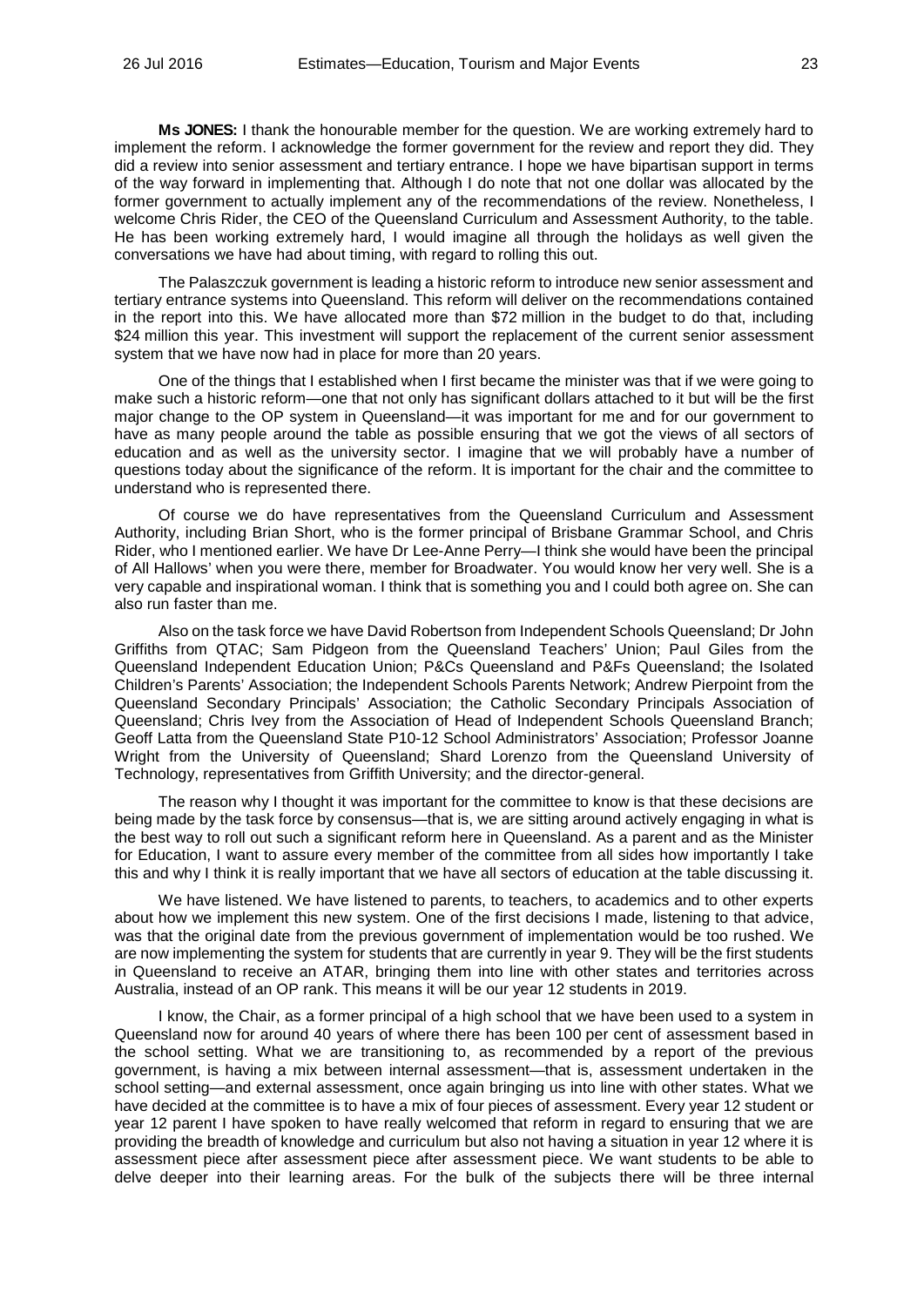assessments and one external assessment. However, I have listened to teachers and experts, particularly in the maths and science area where they have lobbied strongly for 50 per cent assessment in those areas, and I have undertaken to implement that to see how that goes. It is very exciting.

**CHAIR:** In your previous answer you mentioned the senior assessment tertiary entrance ministerial task force and you mentioned a number of people involved with that. Can you expand on the purpose of that task force?

**Ms JONES:** As I said, these are significant reforms and I want to make sure that we are getting them right. Having the breadth of the task force membership is really important in doing that. I want to take this opportunity to thank them for that. Moving forward, we expect that the government will release our final position on the reforms I would say in coming weeks. Then in the last term of this year, having listened to principals and the importance of this, we will start engaging in-depth with our school communities.

Just to elaborate in regard to the work that Chris Rider's team is doing on curriculum, there have been teacher working groups that are working through all of the senior subjects at the moment, going through and ensuring that we get the curriculum right. Providing external assessment and making sure you are working through the work of the curriculum progressively is critical in the new way that we are administering this. There needs to be more up-front clarity for our teaching workforce. I want to thank all of the working groups and all of the teachers who have been involved in that.

We are currently going through a number of subjects at the moment. I have met with a number of teachers who are working on those working groups and teachers who are also providing feedback to make sure that the new curriculum for all of the subjects available in senior are ones that are not only contemporary but also relevant and are ones that have had teacher engagement. Is there anything you would like to add to that, Chris, at this stage?

**Mr Rider:** I think importantly at the beginning of this process we wanted to look at what was going on around Australia and the world. The minister's comments about making the curriculum contemporary and making sure we had a curriculum for the 21st century was a really important starting point for us. We are currently in the process of developing almost 80 new syllabuses in Queensland. You will see some new subjects in there that we believe address many of the initiatives of the current Queensland government. What is really important is the process in which we are going about this syllabus development.

As I said before, we are currently in the process of developing almost 80 new syllabuses in Queensland—a process that we have never witnessed before. The process that we are going through at the moment involves expert teachers in particular subject areas actually writing those syllabuses in teams of four to six. For example, in the last few months we have had 35 new syllabuses released to teachers across the state in a first draft. What is particularly important in that is that they have gone out in draft form to teachers so that we can get feedback from teachers before they have to implement these syllabuses in 2018.

If we use a simple example and we take a subject like English, English at the moment has been put out in a first draft to the teachers of English in the state. We have received feedback from English teachers from around the state. We are now about to write the second draft of that syllabus. Three times this year we are putting out a draft syllabus to teachers who teach a subject so that they can give us feedback about what is in their new syllabus before, indeed, we ask them to teach that subject. It is a very new process. It is an important process to engage teachers. Most importantly, it is a process that gives teachers ownership of their new syllabus. As I said before, almost 35 have gone out already in first draft. We are about to send out another 12 in the next few weeks, with a further five and a further 23 to come after that. It is a major undertaking to rewrite the senior curriculum in Queensland in time for 2018, but we are on track to do that.

**Mr WILLIAMS:** Minister, further to the previous question—I reference page 33 of the SDS—what processes are being undertaken to ensure Queensland schools will be ready to implement the new senior assessment and tertiary entrance systems?

**Ms JONES:** I thank the honourable member for the question. In addition to the extensive comments that Chris has made in regard to the rewriting of the curriculum and the engagement of teachers in that, the other key part that we need to start working on now to ensure that we are ready for the year 12 students in 2019 is the external assessment. In my earlier comments I talked about the fact that this is the first time in 40 years that we will be undertaking external assessment in Queensland schools, and that is all schools—Catholic, independent and state schools. That is why this year, as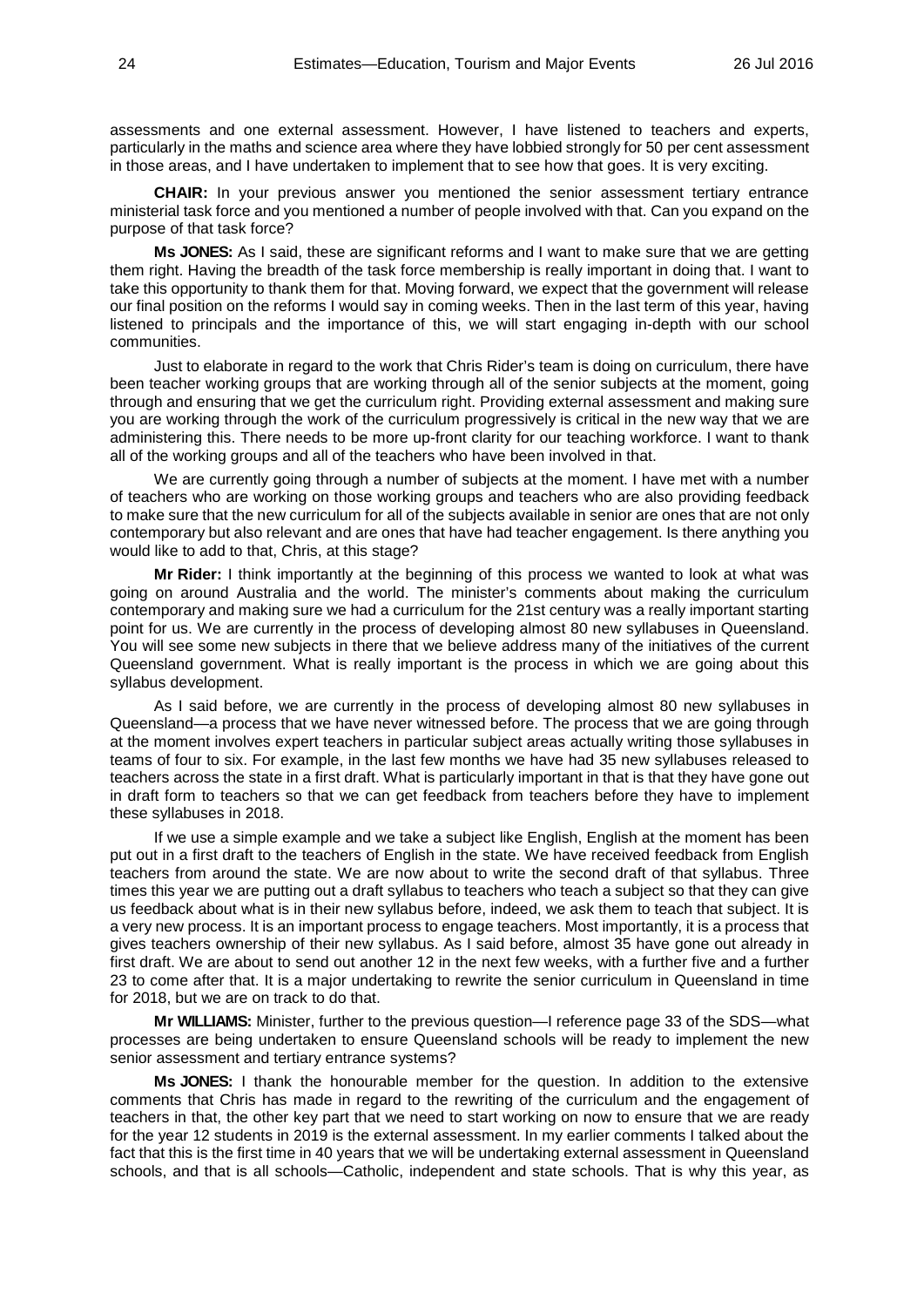people would be aware, we undertook a number of trials in schools in all sectors. In fact, we had 20,000 year 11 students at 264 schools take part in that external assessment trial. I want to take this opportunity once again to thank the state schools and independent and Catholic schools that put their hand up and volunteered to be part of that process.

Subjects assessed included chemistry, English, geography, mathematics B and modern history. The English assessment, with English being one of the most popular subjects undertaken by students in their senior assessment, was the largest of the five trials, and that involved 11,000 students from across 109 schools. I am pleased to report to the committee that these trials have been a great success. Around 450 specially trained teachers are also being upskilled in regard to marking. This term we will be undertaking further trials. Those further trials will be in graphics and economics. Graphics will involve an external project. For students in economics it will be an online exam. I think this is a really critical point for the committee to look at. There has been a lot of talk about external tests, and I want to be very clear that it is not just examinations or tests. There will also be projects that will be undertaken as part of the external assessment. These trials, as I say, are all about ensuring that we are as prepared as possible for the rollout of the new reforms, particularly for the year 12 students in 2019.

**Mr SAUNDERS:** Minister, I refer to page 3 of the SDS and the commitment to support teachers to focus on students' needs and to lift learning outcomes. I understand that the School Improvement Unit commenced its program of school reviews in term 1 in 2015. Can you please inform the committee what work the SIU is doing in Queensland state schools to support these commitments? Can you also advise the committee how local members can be involved in this process?

**Ms JONES:** I thank the honourable member for the question. I know I sound a bit like Big Kev in saying I am excited about everything that is happening in Education, but this is one I am particularly excited about. Going back to the line of questioning from the member for Aspley in the very early part of this estimates hearing, we are doing everything we can to ensure that we are providing the support and that we are working with schools in the school setting to clearly understand what challenges and what opportunities they face. The School Improvement Unit, which has been rolling out these reviews since the beginning of 2015, has now undertaken more than 369 reviews across Queensland. As part of that process, and why I have extreme confidence that our senior executive team have a very clear understanding of what is happening in our schools and why I so fervently rejected the fight club comment, we have actually undertaken interviews with over 30,000 principals, teachers, students, parents and community members, and of course that includes members of parliament who have had the opportunity to participate in those school reviews. Almost 600 principals have also been trained they are in our system—to undertake reviews with the School Improvement Unit.

I have met with a number of the principals, not only in school settings where they have had a review undertaken, including some in my own community, but also where they have come together from the School Improvement Unit in Mary Street, and have talked to them about what value they see in this process. Overwhelmingly, the feedback I am getting, whether it is from talking to one of the students at a school who was interviewed as part of the process, teachers who were interviewed as part of the process or P&C presidents and representatives who have been interviewed as part of the process, is that this is a holistic look at the way the school is functioning. Not only does it provide the principal and the school leadership team with advice and recommendations about how they can improve student learning; it also explicitly looks at school discipline data and explicitly looks at their behaviour management programs—all part, as I have said repeatedly, of a holistic approach to ensuring that we are supporting our schools in the environment and providing them with not only the resources they need but also access to leadership to make sure that we can make those changes.

I know that this is something you are very passionate about too, Director-General. Is there anything you would like to add to that? I am very confident from the comments and the feedback I have received from schools that have had the opportunity of going through the school review process that they find it extremely helpful in regard to making reforms in their school.

**Dr Watterston:** The school review process has many advantages for our school system on a range of different levels. One in particular is the aggregation of all of our school reviews, as you have said, over 300. Each year—and we are about to do this—we will be producing an annual report where we look at the common themes right across the state school system in Queensland and then report on what strategies schools are taking to overcome some of those complexities and challenges. Even though not every school will be reviewed in every year, they will all be reviewed over a four-year period. The system is learning with some of the best research that has ever been produced in this country. We have had feedback from all over the world in terms of the school review process.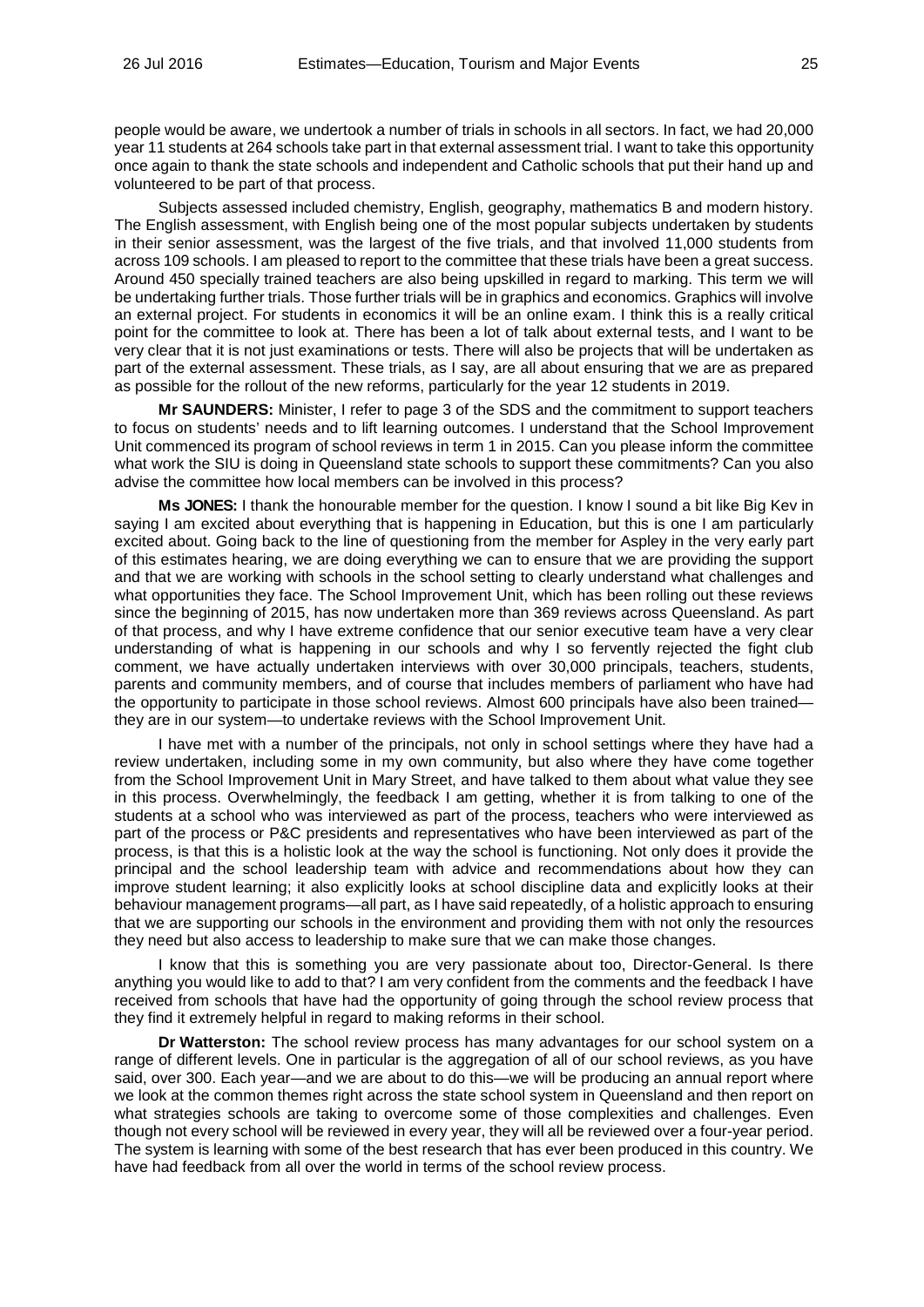One of the great features is that we have a strength based approach. We look forward. We find out what the school is doing well and what they can improve upon. We do not have any labelling of those schools. We do not put them on the front page of the paper. We do not give them a red, green or orange light. We do not give them a mark out of 100. We purely make recommendations focused on helping them to improve their performance. I think that is what makes us unique in terms of all states in Australia—we really are just focusing on school improvement and then sharing that school improvement.

We have a saying in the School Improvement Unit and across the system that a great state school has a great state school down the road. This system really focuses on making sure that we learn collaboratively right across the system. As the minister said, it is something to be excited about. It is being done very purposefully and very quietly, but it is being noticed in places well beyond Queensland as world's best practice.

**Mrs MILLER:** Minister, what is the average age of teachers and non-teaching staff? Are you expecting a surge of teachers and non-teaching staff wishing to retire due to defined benefit superannuation and their perceived concerns about the Queensland Public Service super fund?

**Ms JONES:** There are two things. One is when you become a new minister, as you know, you go through all of your incoming briefs, you talk to your directors-general and your DDGs and you work out, in addition to our election commitments, what is the key thing that needs to happen here that is missing. I have already talked about the fact that the review of the senior secondary was not funded, and we have got the money for that.

Also, there was really not much work happening in regards to forward planning for our teaching workforce. Once again, I established the HR task force which has representatives from all sectors—I can probably get the list for you—including the university sector. A number of reforms that have been put in place by the federal government will have an impact on the number of university students coming into our schools.

The member for Bundamba is correct in saying that we have an ageing workforce. I am also concerned about a number of reforms being put in place by the federal government. Universities are already telling me that they are worried about attracting additional teachers into their teaching courses. This is deeply concerning to me because we know that we will need additional teachers for the growth data that I showed earlier in the estimates hearing.

I can assure all teachers and non-teaching staff that the government is absolutely committed to providing superannuation entitlements to every public servant including teachers. I thank you for the opportunity to speak directly to teachers and principals in saying that they can have a 100 per cent guarantee and assurance from the Queensland government that we will deliver those entitlements, as is the law.

Secondly, we have a HR task force in place which is specifically looking at new ways to attract teachers to the profession and encourage teachers to stay in the classroom. Once again, the honourable member would be well aware when she was in opposition that we developed a policy around letting teachers teach. It was all about providing a pathway and incentive for our experienced senior teachers to stay in the classroom as opposed to taking promotions to leadership positions such as deputy principal and principal.

One of the commitments we made through the Queensland Industrial Relations Commission is to do work regarding the introduction of highly accomplished teachers and lead teachers. I am confident that we are doing a lot of work in this space to cater for that growth. I have been on the public record about that. For me, it is about upskilling and working with the teachers already in our workforce and listening to them, as I have demonstrated here today with the changes to the C2C material. I note that Kathy Margolis, a teacher who spoke out about workload, saying that she did not want to have that pressure anymore, was on the radio only this morning saying that she believes I have done the right thing; that the reforms we have made to C2C will make a tangible difference for teachers to stay in the classroom because they feel that workload issues should be addressed. I thank Kathy for the lengthy conversation that she and I had about these reforms.

**Ms DAVIS:** I refer to pages 8 and 9 of the SDS with regard to Indigenous student outcomes and continue my line of questioning around education in Aurukun. My question is to the director-general. Director-General, you said on ABC Radio on 6 July this year that the key issue to address before you can address basic reading and writing is getting children to turn up to school. According to your own statistics, around half of the children, or thereabouts, are turning up to school at the moment. Why, then, did the review not deal with getting children to school as part of the terms of reference?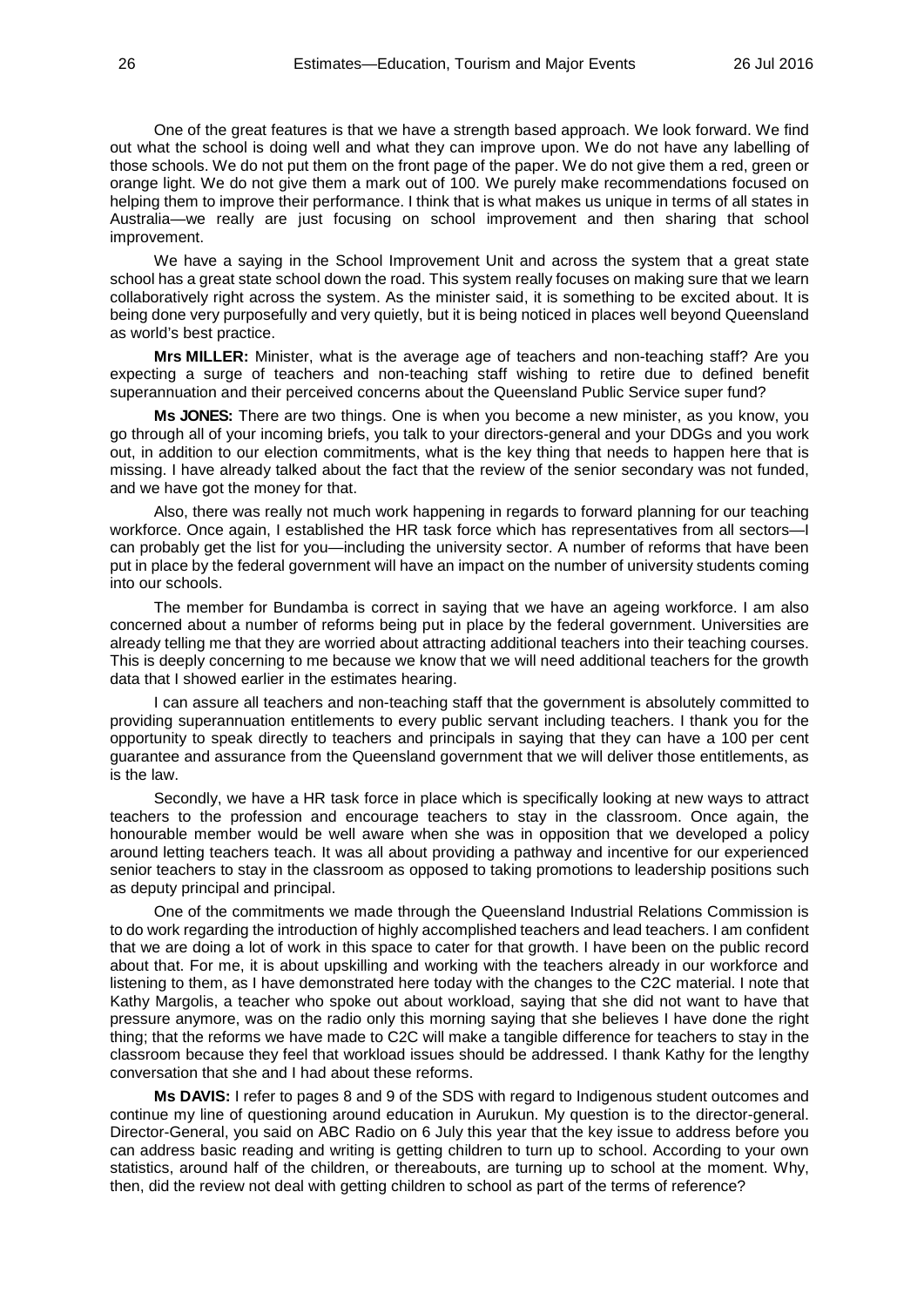**Dr Watterston:** I thank you for the question and for the opportunity to speak a little more about this very complex situation. I would argue that the review dealt explicitly with getting children to school. There were many references right throughout the document and certainly recommendations. Can I take you to one particular theme of the review, which was about community engagement?

The No. 1 strategy, the most effective way to get children to school in that Aurukun community, is to have community buy-in and community ownership. Over a period of time there are many people not all—who have felt estranged from the school, who have not felt like they have been part of that community. It has been really fundamental to have all people in Aurukun see the purpose of education and to rally behind the school in terms of making sure that it is a community obligation to get all young people to school.

What I did say in that radio interview, which I think is pertinent, is that for kids to want to go to school it needs to be more exciting inside the fence than outside the fence. That would apply to any school regardless of whether it is an Indigenous community or not. Clearly, for whatever reason, a number of students are not feeling like it is more exciting inside the fence. The other part of the review, apart from having community engagement and having community buy-in, in terms of people rallying around that attendance strategy is ensuring there are enticements or opportunities for kids to express themselves within the school in a way that they feel comfortable with. I do not think any state or territory has cracked that code yet. We have been working on full attendance ever since schools began, but certainly we can do better than we have been doing not just in Aurukun but also in a range of different schools.

I think the whole report is about trying to get that engagement both from a student point of view to try to make individual students feel like they would rather be at school than elsewhere but also from the community. In terms of the community, Patrea Walton, who is on my left, has been in Aurukun a number of times and spent a week there when the school opened, and has launched project 175 which is a whole community effort to boost and contribute to attendance of students. We have been getting about 100 students—maybe 106 and up to 110—a day since the school reopened, and clearly that is not good enough. Now the community has rallied behind. We had a big BBQ this week where the Wik men provided the food for the BBQ. It was all about bringing people into the school to talk about how they can contribute to what is a community issue, and that is making sure their young people get the very best opportunities through education. It is a work in progress, but I take your question and disagree: I think the whole review was about attendance.

**Ms DAVIS:** Thank you, Director-General. I want the very best for Aurukun school and its students and its community. We have some wonderful Indigenous communities across this state. It is just a shame that Aurukun has had a focus that has been on education when what we want to do is ensure that every child has an opportunity to access education in this state. There were no attendees on day one in years 7 and 8. I understand that the communication between the department and the community may not have encouraged students to turn up on those days. Would you care to provide me with details of how many children are now attending given that there were none on day one?

# **Dr Watterston:** Years 7 and 8?

### **Ms DAVIS:** Seven and 8.

**Dr Watterston:** One of the strategies we put in place for the start of this term was to get teachers into the school who will be able to facilitate the high-level provision of years 7 and 8. Some of that time will be taken in terms of developing programs. We did not want children to be there on the first couple of days because, as you would know, a lot of students in the Aurukun community attend boarding schools. We do not want years 7 and 8 to be, as I was saying in my previous question, an enticement for kids not to continue to attend their boarding schools. We think that if they have those opportunities such as scholarships and really unique opportunities to be able to engage in education at that level that they should be focused on returning back to the boarding school that they were home for during those holidays. It was not until about Wednesday I think of that week that I understood that all students who needed to return to their boarding school had returned due to the delay in some of those schools starting after the second term holidays.

It was never our intention to set up years 7 and 8 right from the very beginning of term 3. What we are doing now is making sure that any of those students—and there are quite a number over the years who have withdrawn from boarding schools and decided that the lure of their home community, their territorial nature, is so strong that they do not want to leave. To go back to your earlier questions about law and order and it not being a school issue, of course it isn't but if you have children who have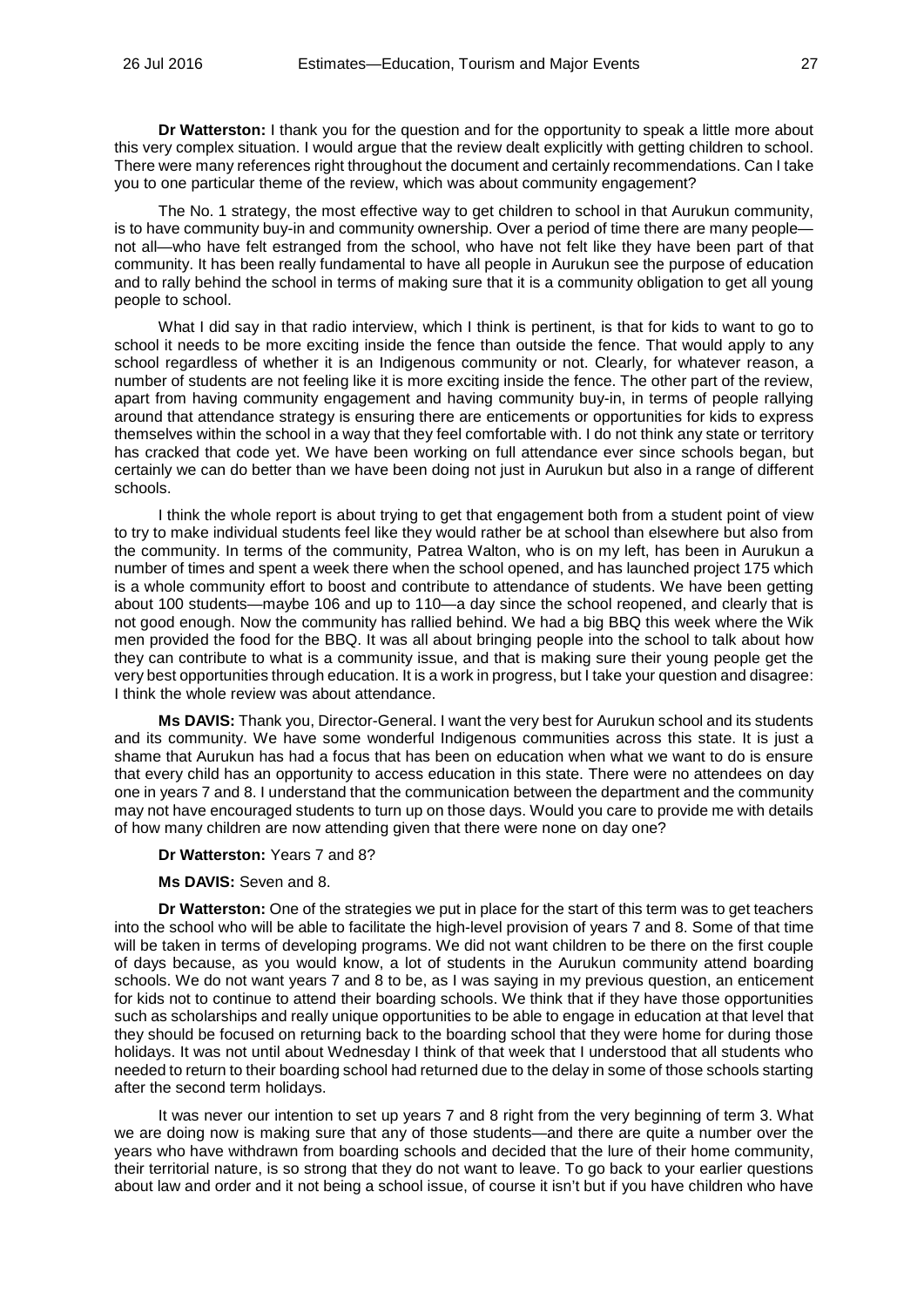disengaged from secondary school from outside of the community, who have come back to the community and who are sitting idle, I do not mind what community it is: students of that age sitting idle will find things to do that are not always productive.

It is imperative that we have a viable, worthwhile and engaging secondary component. We have only chosen years 7 and 8 because we think years 7 and 8 will provide the capacity for us to develop socialisation and further literacy and numeracy skills in those students with the hope of still getting them out into a boarding school. That is why years 7 and 8 are in place and we did not go further, although we do have provision for years 9 to 12 in terms of distance education and other programs. Your question was about how many students we now have. We have one, and I think that is fantastic. One is that it is saying to us that we still have work to do. The point that I would like to make and that I have already made is that we have used our transition officers to make sure that all of the students who enrolled in boarding school went back to boarding school. Now the community engagement that I was talking about is on in earnest making sure that our community can identify those students who are in the community who are not engaging in years 7 and 8 and getting them in. I think the enrolment of one, which only happened this week, is a strong boost to us to know that there is a need and that we have a greater need to fulfil.

**Ms DAVIS:** My question is to the director-general. How many children are of school-age from grades 7 to 12 whose home is Aurukun who attend boarding school and how many children are not turning up to school in that cohort?

**Dr Watterston:** I am reliably informed that we have 27 students in years 7 and 8 in the community.

#### **Ms DAVIS:** And one turning up to school?

**Dr Watterston:** As I said to you before, we have deliberately delayed the recruitment or the enticement to school, but we are certainly open for business. Part of that is making sure that the community can make this well known to the students and their families within the Aurukun community. I appreciate that you would like me to elaborate—

**Ms DAVIS:** Of those 28, I assume that includes the one that is attending locally?

### **Dr Watterston:** Yes.

**Ms DAVIS:** Is that 28 students attending school or is that 28 students who are of age to attend school between years 7 and 12? How many are enrolled?

**Dr Watterston:** Let me be clear—and I will make one other point to go with it—there are 28 students that we know of that are of years 7 and 8 age in the community, and one is attending. That then identifies to you the magnitude of the problem and why we would want to set up years 7 and 8. You couldn't imagine that just because we were open for business on the first day of this term, which is 2½ weeks ago, suddenly all of these disengaged kids who have been roaming the community without any contact with education would just suddenly turn up. This is a very long term process for us.

### **Ms DAVIS:** Director-General, I—

**CHAIR:** One moment, please, member for Aspley.

**Dr Watterston:** Can I just add, though, in terms of identifying the number of students available for any grade in Aurukun, it is not a precise measure at this point. We are finding that the enrolments that are already in the Aurukun school are not necessarily able to be verified. We are working on the fact that there are 204 students enrolled—

# **Ms DAVIS:** Why can they not be verified?

**Dr Watterston:** Some of those students have never turned up this year even though they have been enrolled, so it is quite a difficult issue. You would be aware that one of the review recommendations was that we would get the Queensland Audit Office to audit the enrolment practices to make sure that the enrolments that are on OneSchool are, in fact, students who are available to attend school within that community. We are working very hard on understanding how many students need to be in school in Aurukun and making sure that we have community engagement to bring them in.

**Ms DAVIS:** Have you given yourself a time line to get those numbers?

**Dr Watterston:** We have had to work very hard to convince our partners that we needed to do this review. No, we do not have a time line. I have met with the QAO this week because it requires some forensic auditing and some following of a range of datasets to make sure that we have a really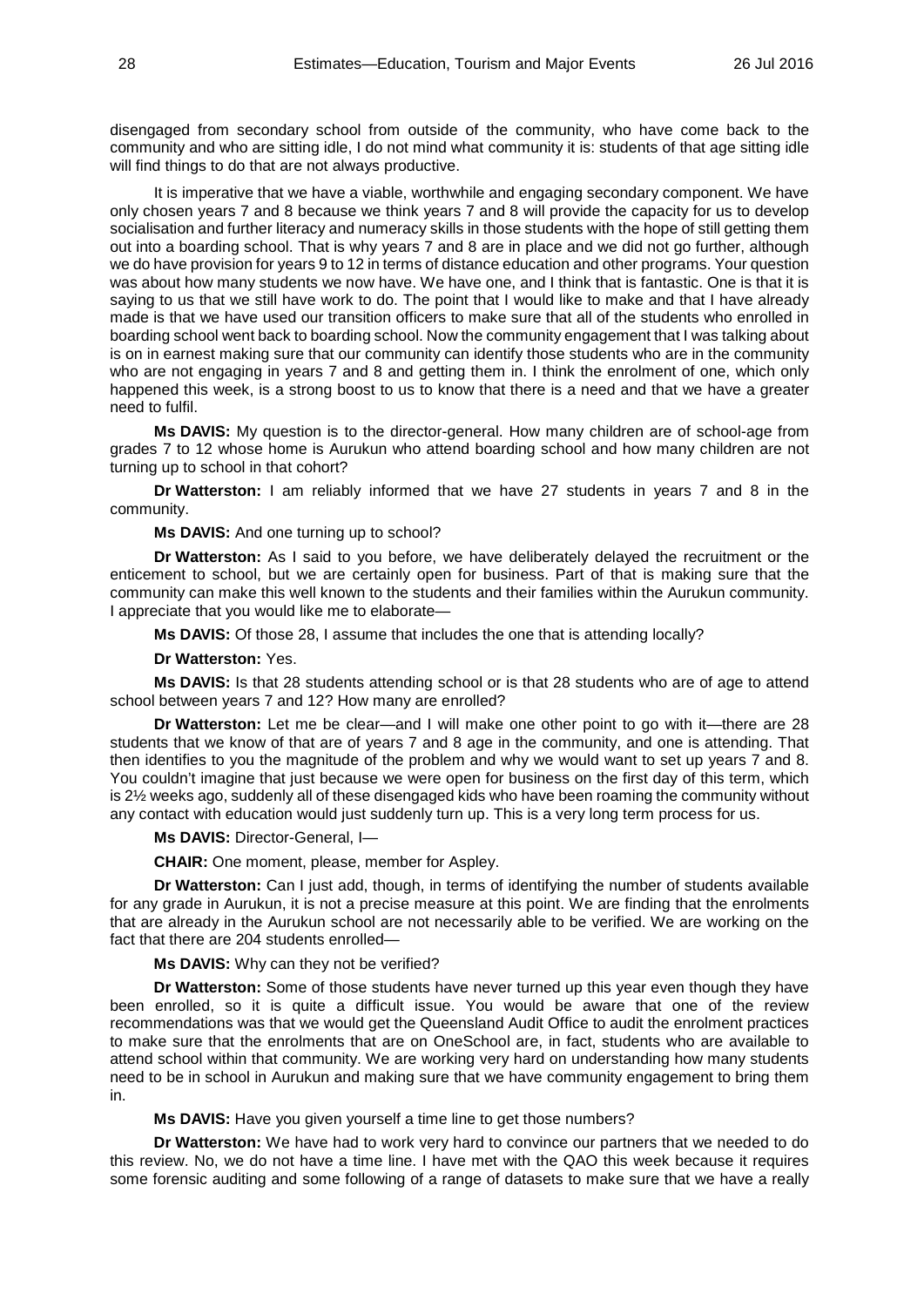conclusive understanding of who should have been at school and who is at school. In addition to that, as I have said, the 28 students who are potentially required to be in the Aurukun school from years 7 and 8 is also something that we are checking on. It is not an exact science, but it will be, let me tell you, by the time the QAO have finished.

**Ms DAVIS:** But we have no time line?

**Dr Watterston:** The timeline is—

**Ms JONES:** However long the QAO needs.

**Dr Watterston:**—however long they need. They have five people working on this and they have given it their highest priority even though this is the end of the financial year and their workload is horrific. They are putting this to the top of the work list and they are working on it assiduously. They know that we need that information as soon as possible and they will get it as soon as they can.

**Ms DAVIS:** Thank you, Director-General. I now move to page 8 of the SDS, outlining service standards of early childhood education and care and the primary and secondary schooling standards. My question is to the minister. I think we both agree that the safety, welfare and wellbeing of children and young people in our schools is paramount. I know you are on the record as saying that the safety of children is your No. 1 priority; and, as a former minister for child safety, I agree wholeheartedly with you. Minister, the Child Protection Act 1999 outlines mandatory reporting provisions of teachers where there is a reasonable suspicion that harm is occurring for a child. I know from my previous role that Queensland teachers do undertake their reporting obligations very seriously. I certainly commend our teachers for wanting to ensure that children are safe and protected. Minister, along with the teacher's obligations for student safety, do you have a role to play as Minister for Education in ensuring the safety and protection of students? If so, can you outline what this entails for the benefit of the committee?

**CHAIR:** Minister, before you do answer that—and I appreciate the question from the member— I remind you that we do have legislation before the House. You cannot refer to that legislation or go down that path.

**Ms JONES:** Sorry, what was the SDS reference you were referring to?

**Ms DAVIS:** Page 8.

**Ms JONES:** Which part? We cannot find what you are talking about on page 8.

**CHAIR:** Member for Aspley, there seems to be some difficulties finding the reference on page 8.

**Ms DAVIS:** It goes to the point of safety and wellbeing of children and their educational outcomes. That is on page 8. You would also find it on page 3. The question, Minister, was about mandatory reporting in schools—and teachers do a great job in relation to their responsibility in that regard. My question was: as minister, do you have a role to play and if you feel you do, what is your obligation?

**Ms JONES:** Absolutely. I made that very clear both in my actions in addressing the failed implementation of the child protection reporting mechanism by the former government in 2013 and their failed update of that system in January 2015, before I became the minister. I think it is a matter of public record the swift action we took to fix that system. I am very proud of the work that has been done by the department in that regard.

In addition to that, another key reform implemented by our government was the creation of the executive director of child safety, and Hayley Stevenson is here. I acknowledge the great work that Hayley is doing. As part of the work that we have done in our elevated position of Child Safety in our department, we have also provided child safety principal advisers in every single region of Queensland. I am looking at the member for Townsville because I know that he is a former principal and principals and teachers are telling me that they appreciate having this additional resource in the regional setting. They can talk through complex issues that arise when a teacher or principal feels that they do have to undertake their responsibility under the act, as the honourable member said, in meeting that obligation and they now have someone with those skills with whom they can talk about that decision. When I talk to staff that is one of the key things that they have asked for.

Absolutely, we have invested heavily in this area. One, we fixed the system that was implemented wrongly by the previous government. Two, we have created a new position of executive director, child safety, who is doing a fantastic job and works collaboratively both with child safety officers and police. Across Queensland we have also rolled out new principal advisers whose specific job is to look at the welfare of children, particularly in relation to domestic and family violence and also child safety issues. They work very closely in the local community with police and child safety officers. We are providing a link like never before on the ground in regional communities because of our strong view that all of us in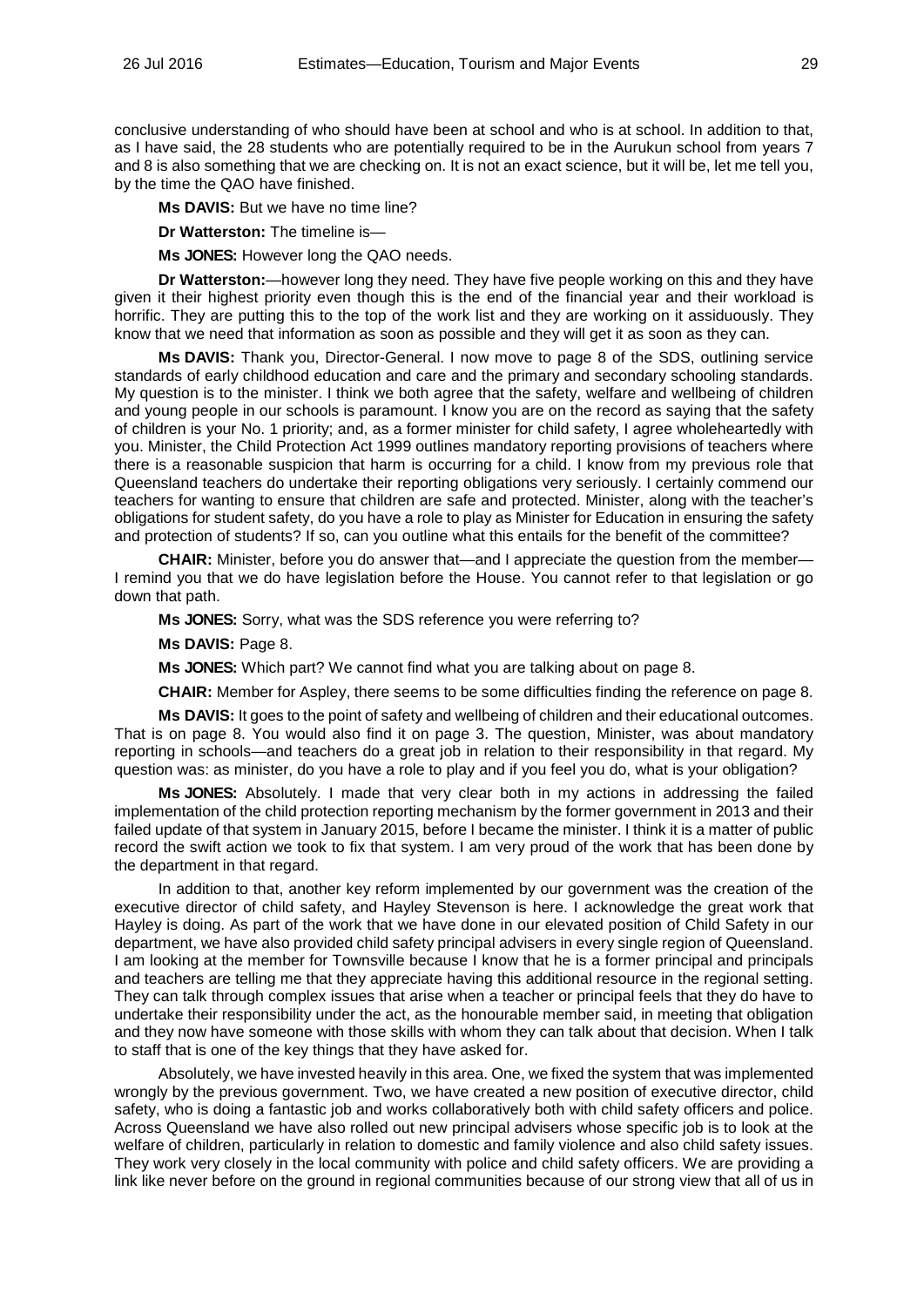our broader community, whether it be me as the Minister for Education, a teacher working in a school or a teacher working in an early childhood setting, have a responsibility to end abuse of children and also violence in our community.

**Ms DAVIS:** Thank you, Minister. Following a mandatory report to Child Safety by a teacher, is their obligation to that student's safety then discharged?

**Ms JONES:** No.

**Ms DAVIS:** Can the minister explain what will happen—the process?

**Ms JONES:** There is no reference to the SDS, but I am happy to talk about—I have never met a teacher yet—

**Ms DAVIS:** Minister, it goes to the point of children in care—

**Ms JONES:** I have never met a teacher yet who does not go to work with the intent of supporting a child—

**Ms DAVIS:** What follow-up is done with Child Safety?

**Ms JONES:**—particularly vulnerable children in our schools.

**CHAIR:** Member for Aspley, you have asked the minister a question that I believe lies outside of the SDS. The minister is now answering that question for you. Can you please cease your interjections and allow the minister to answer?

**Ms JONES:** I note that the honourable member is the former minister for child safety, so she would absolutely understand those obligations. As I said, the whole point of providing additional guidance officers, providing additional support staff for our teachers is about providing an environment where we are resourcing our schools and our teachers with the ability to provide the best care and support for our students. This is an activist model. We have changed from a reactionary model to one where we are resourcing—

**Miss BARTON:** Point of order, Mr Chair.

**Ms JONES:**—our teachers—

**CHAIR:** Minister, there is a point of order.

**Miss BARTON:** The member for Aspley has asked a very specific question asking what the subsequent process is. It is a supplementary question to the minister's answer. The minister is not answering the question and I would ask that you direct her to answer the question as posed by the member for Aspley, which was: subsequent to a mandatory reporter in Education Queensland having made that report, what is the process then within EQ?

**CHAIR:** Thank you, member for Broadwater. Again, the question, I believe, lies outside of the Appropriation Bill. The minister has elected to answer that question to the best of her abilities and she can choose to answer the question the way she wishes. Minister, do you need to add anything further?

**Ms JONES:** I will. Quite frankly, in the interests of education and children, I have chosen to answer probably three-quarters of questions that have no relevant SDS reference. I have to do that as the Minister for Education, one, to demonstrate that I stand by the staff who work in our schools and our department in providing excellence in education. To that end, the legal responsibility is that they have to refer to the relevant department. The relevant department is the department of child safety. As the honourable former minister would be fully aware, that responsibility then is with the child safety department. Having said that, I believe that given the nature of the question, it is my experience that teachers have a genuine and ongoing concern for students in their care.

**Ms DAVIS:** Thank you for that, Minister. I agree; I do not think teachers teach unless they have a great desire to support children and have wonderful outcomes for them. But it is important that we provide the frameworks in order to allow them to do that. Minister, can you assure the committee that no child attending Queensland state schools is being left at risk because of Child Safety's backlogs?

**CHAIR:** Before you answer that one, Minister, I believe this lies outside of your area of responsibility. You may choose to answer that or not.

**Miss BARTON:** With respect to your ruling, Mr Chair, the question referred very specifically to students in Queensland schools. It falls directly within the remit of the Minister for Education, who has a responsibility for students in Queensland schools. It is directly relevant to the minister's portfolio.

**CHAIR:** Thank you, member for Broadwater. The reference was more about the alleged backlog of reports and the Minister for Education is not responsible for the child safety area.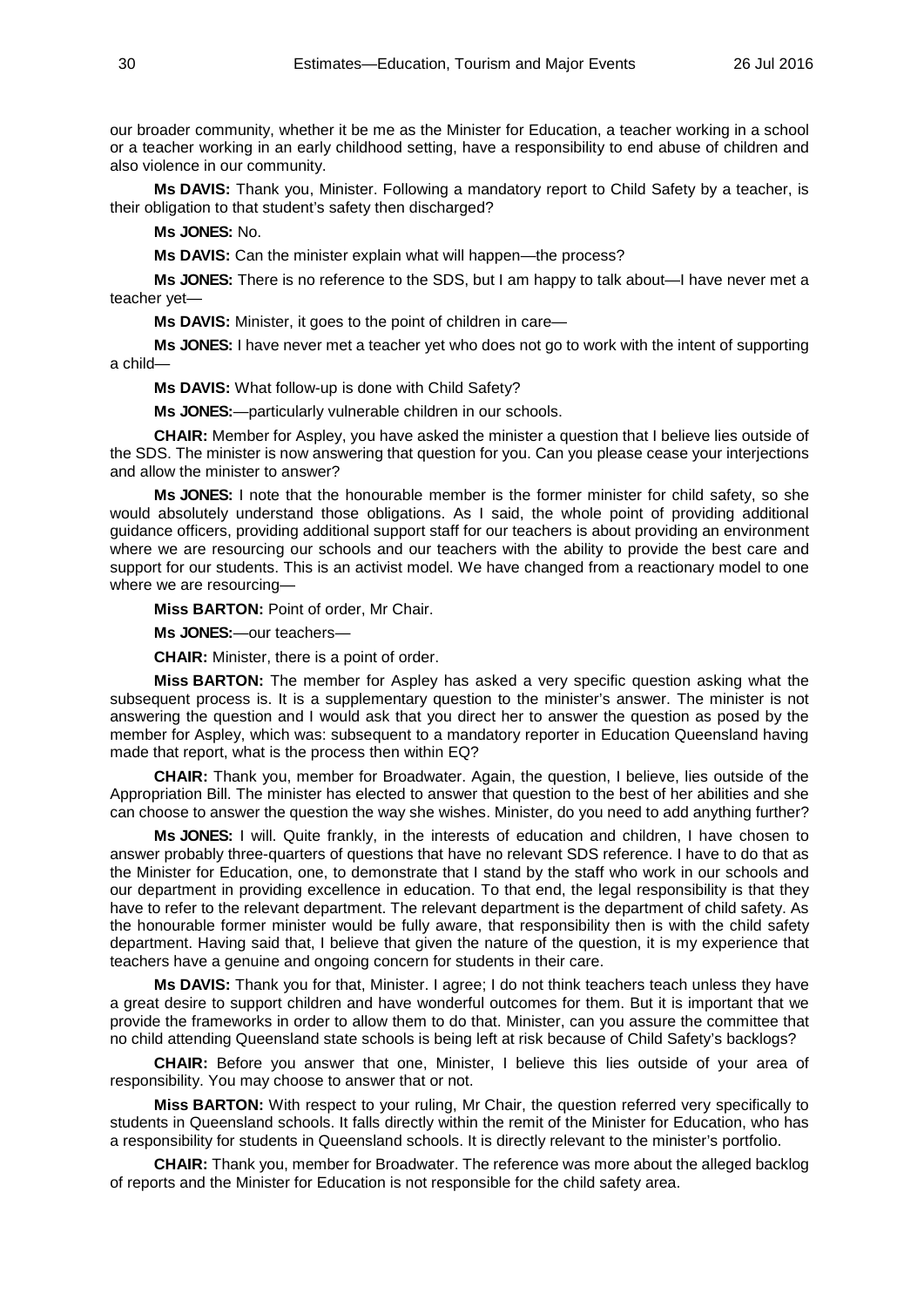**Ms DAVIS:** Maybe she should be.

**CHAIR:** Minister, do you wish to answer that question or will we move on to the next one?

**Ms JONES:** Actually I would really like to call Hayley Stevenson because it would give a real opportunity for the former minister to see—

**Ms DAVIS:** My question was quite straightforward. I have my answer. Thank you. I know Hayley would be doing a great job.

**Ms JONES:** The answer is that we did not cut Child Safety staff like your government did; we actually put in a different—

**CHAIR:** Thank you, Minister.

**Ms DAVIS:** Point of order. The minister needs to be very careful about what she says in front of the parliamentary estimates committee and to make sure her figures are correct.

**CHAIR:** Thank you, member for Aspley. In relation to the answer to the question from the member for Aspley, would you like to introduce yourself and respond?

**Ms Stevenson:** Hayley Stevenson, Executive Director, Student Protection. With regard to any concerns that a teacher or a principal raises in relation to student protection, once the report goes through our system and goes to Child Safety, we receive receipt that it has gone through. Our principals have been advised if at any time they remain concerned about the wellbeing of a student at their school they are to contact one of the student protection principal advisers who are located in each of our regions and to raise that concern with them. The principal adviser then will make contact with the Child Safety service centre, get an update on the case so that they can close the loop and provide the feedback to the principal as to what is occurring for that young person and for the follow-up. If they remain concerned, the student protection principal adviser also has links to the secondary referral services. They may engage other referral avenues for that student or for the principal and talk through the different supports that may be available as well. Our principal adviser has been working really hard to make contact with principals and provide proactive advice as well as advice in relation to students on a case-by-case basis.

**CHAIR:** Member for Pumicestone.

**Mr WILLIAMS:** Minister, I refer to the early childhood educators working with children with a disability or complex needs, mentioned on page 5 of the SDS. What measures have you taken to ensure the smooth transition for families with children in Early Childhood Development Programs to the NDIS?

**Ms JONES:** I thank the honourable member for the question and his genuine commitment to parents with children who rely on ECDP services. I thank him for the opportunity because estimates is the perfect place, given I have reversed the decision of the former government—and there will be a cost associated with it going forward—to keep ECDPs in Queensland provided by the state government.

The former minister for disabilities would well know this, which is why I was quite frankly shocked and horrified that she and her colleagues such as the member for Mount Ommaney and the former minister for education would go around and deliberately tell untruths about ECDPs. They know full well that it was Campbell Newman who, on 8 May 2013, decided that they would hand over ECDPs to the feds as part of the NDIS transition. Furthermore, in letters and correspondence between the now Leader of the Opposition of the LNP in Queensland and the education minister they decided that they would absolutely transition ECDPs to the federal plan. For them to sit around in cabinet and decide that and then, knowing that they were party to that decision, turn around and walk into a school, sit down with parents of students with disabilities and not tell the truth, is not only heartbreaking but, to me, is also offensive and ethically wrong. What we saw I think was a deliberate attempt at politicising something that was absolutely their decision. The only minister who has listened to the concerns of parents that rely on ECDP services is myself.

I take it that the indignation from the member is about the fact that she has been caught out. The honourable member has been caught out doing one thing in cabinet and saying another thing when she sits down with parents in schools with students with disabilities, and it is outrageous and it is offensive and I feel deeply that it is out of—

**Ms DAVIS:** Point of order, Mr Chair. The minister is not accurately relaying the scenario. I find it offensive and I ask her to withdraw.

**Ms JONES:** I withdraw. I would like to advise the committee, however, that a decision was made and signed by—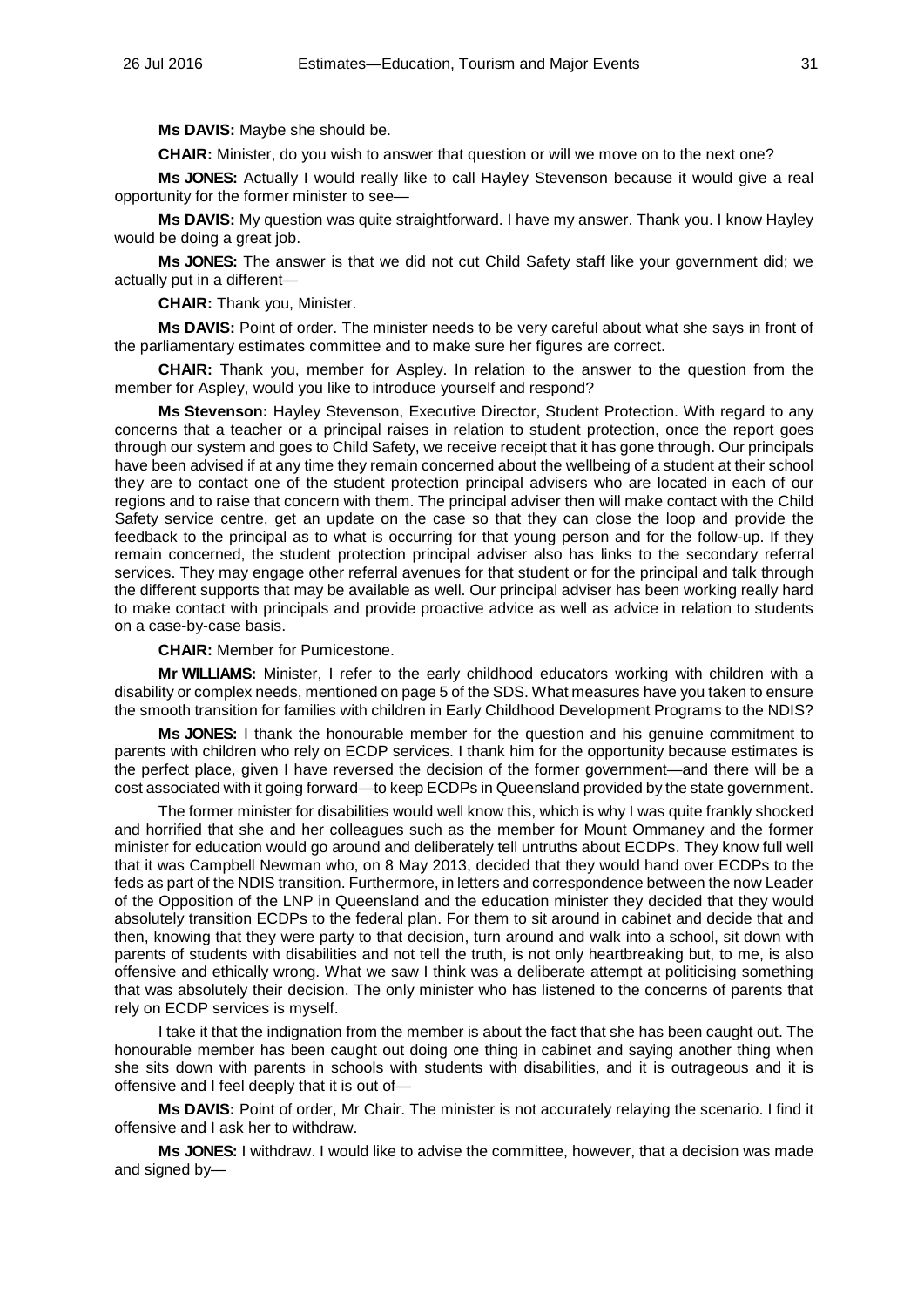**Miss BARTON:** Point of order, Mr Chair. The withdrawal needs to be unqualified, and I would suggest that the use of the word 'however' makes the withdrawal qualified.

# **Ms JONES:** I withdraw.

**CHAIR:** Let us move on to answering the question.

**Ms JONES:** I am answering the question that the honourable member for Pumicestone has asked. Like me, I imagine that every single member of this committee has received correspondence from parents who use ECDP services and very concerned because of the misrepresentation by members of the LNP in Queensland who said that our government was shutting down ECDP services. I am raising the issue with the committee because I think it goes to the heart of a person's credibility. When you sit around a cabinet table and make a decision that you are going to transition ECDP services to the federal government under the NDIS, and you are the minister for disability at the time and you are part of a whole-of-government decision, it is concerning to me that you would know that, make that decision and then go into a special school and argue that it was not your government that made the decision; it was actually the new government that was elected that made the decision.

**Miss BARTON:** Point of order, Mr Chair. The member for Aspley has already raised a point of order on this issue and the imputations contained within the statement of the minister—

**Ms JONES:** There is no imputation; it is fact.

**Miss BARTON:**—and I would suggest that it is inappropriate for the minister, having been asked to withdraw such comments, to continue to make them and to continue to provoke the member for Aspley.

**CHAIR:** Minister, I will ask you to move on and answer the question. If you have done so—

**Ms JONES:** No, I have not answered the question because I think this is really important. I would like to answer, and I thank the honourable member for Pumicestone for his question. I am raising this because it is a matter of public record that on 8 May 2013 the Campbell Newman government signed a partnership agreement with the then federal government which handed over ECDPs under the NDIS. It is a matter of public record, yet LNP members—including those that were part of that cabinet decision—are out there in communities saying things. Tarnya Smith said that, 'The early childhood development program is so important to so many children and families across my electorate. The LNP government is committed to the program as we'—

**Miss BARTON:** Point of order, Mr Chair. I raise two points of order: first, I wonder whether it is appropriate to quote another member of parliament when they do not have an opportunity to respond—

**Ms JONES:** It is on their Twitter account. It is on the public record.

**Miss BARTON:** Secondly, I think that if the member is going to be quoting other members of parliament it is only appropriate that the committee be provided with confirmation of the quote that she is seeking to provide before the committee so that we can truly deem that the evidence that is being provided is a reflection of the member for Mount Ommaney's statements.

**CHAIR:** The minister is under no obligation to table.

**Ms JONES:** I do not think I need to because I am reading directly from her Twitter account, so the member for Broadwater—who I am sure follows her colleague—would see her Twitter comment, which is that, The LNP is committed to the program as we have seen the results. You can be assured that we will be fighting to keep this program running in Queensland schools.' That is what they are saying to parents in 2016, despite making decisions when they were in control to do the exact opposite. No wonder the member for Broadwater wants to shut me down, because the truth hurts and it hurts here because—

**Ms DAVIS:** Point of order. I have sat here and listened to the minister rabbit on with very little understanding of any arrangements, negotiations and discussions between the then state government and the federal government.

**CHAIR:** What is your point of order?

**Ms DAVIS:** The minister is providing information to this committee that is out of context because she has no understanding of the history. If the minister does not want to withdraw because the material that she is providing is inaccurate in a contextual sense, then I will be writing to—

**CHAIR:** Member for Aspley, what is your point of order?

**Ms DAVIS:** My point of order is that the minister is going close to misleading this committee, and I ask her to withdraw the comments she made.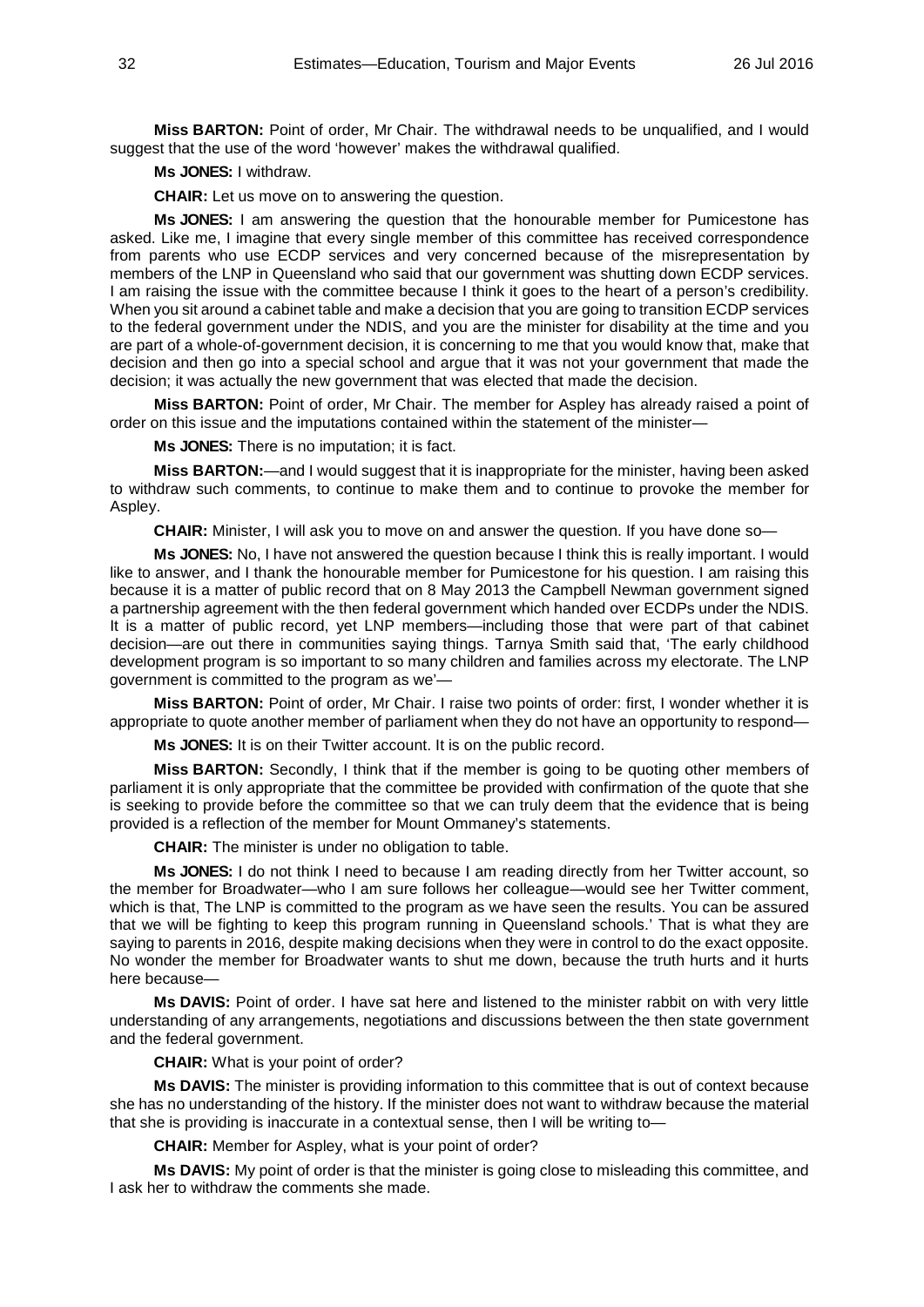**Ms JONES:** What comment could I withdraw? There was no personal reflection on the member.

**CHAIR:** There is no point of order.

**Ms JONES:** I would like to answer that.

**CHAIR:** Minister, one moment. I ask you to draw your answer to a conclusion so that we can move on.

**Ms JONES:** Yes, I just want to clarify this because the point of order says that I am somehow misrepresenting the facts that occurred. I have in my hand the heads of agreement between the Commonwealth and Queensland government on the National Disability Insurance Scheme. This is how states were going to work in partnership with the federal government to roll out the NDIS. It was signed by Campbell Newman on 8 May 2013. I think it is fair for all Queenslanders to presume that the minister for disabilities at the time would have some recall or understanding of the agreement between the Commonwealth and the Queensland government on the—

**Ms DAVIS:** Point of order, Mr Chair. I find the inference that the minister is making offensive and untrue and I ask her to withdraw.

**Ms JONES:** I withdraw. My comment was that I think Queenslanders would expect—

**Ms DAVIS:** Point of order, Mr Chair.

**Miss BARTON:** There is a clear need for any withdrawal of a personal reflection to be unqualified. The minister is continuing to qualify her withdrawals. I think it is time that we move on to the next question.

**CHAIR:** Thank you, member for Broadwater. The minister has withdrawn her statement. Minister, have you concluded your answer?

**Ms JONES:** No, I have not concluded my answer. No wonder the member for Broadwater wants to move on, because what I have clearly demonstrated through the National Partnership Agreement is that the LNP did one thing when they were in government and are saying another thing when they go out there and talk to families with children with disabilities who are genuinely concerned about their children and their care. They want to shut this down because they have been caught out. It is shameful, and only Labor will continue to provide ECDP services in Queensland using funding from our budgets to do so. You have been clearly exposed here today for the fraudulent campaign that you ran.

**Mr SAUNDERS:** I refer to page 8 of the SDS and the reference to students with a disability. I am well aware that the state schooling system is by far the major supporter of children with special needs. Could the minister please help the committee understand the extent of disabilities in our schools and support for this most important group of students in our schools.

**Ms JONES:** I thank the honourable member for the question. Once again I know that his question comes from a very genuine place about supporting children with a disability in Queensland and indeed in Queensland schools. We know that in Queensland we have I think around 32,000 students with a disability in Queensland schools, and as part of our budget we are allocating a record \$980 million to support students with a disability in Queensland state schools. We take our responsibility very seriously, and this also includes funding ECDP services going forward after the former government signed up to a national agreement where they would be quarantining that funding as part of the NDIS and transitioning that to services being provided under the National Disability Insurance Scheme.

However, as I mentioned earlier today I think that we can do a better job when it comes to supporting teachers, staff and students with disabilities in our schools. That is why I have announced that Deloitte has been successful in undertaking a disability review. These findings will help provide us with the best possible services going forward, and for me it builds on the work we have already done with regard to the autism hub here in Queensland. It is about saying, 'Where are we having difficulties and what can we do better?' I have already met with a number of principals in our schools about what they would like to see in a review, and I am sure that all principals—not only of special schools, but also schools where they have a disability support unit—would welcome the opportunity to provide feedback so we are ensuring that the guidelines, the resourcing and the processes we have in place are ones that they can support. I think this review will give us a chance to modernise and improve.

I might get Patrea Walton to add to this too, because I have been the minister for 18 months and my experience of working with Patrea is that I have absolute confidence that the head of state schooling is a woman who is committed to ensuring that we are providing the best possible advice and using world's best practice to support our students with a disability.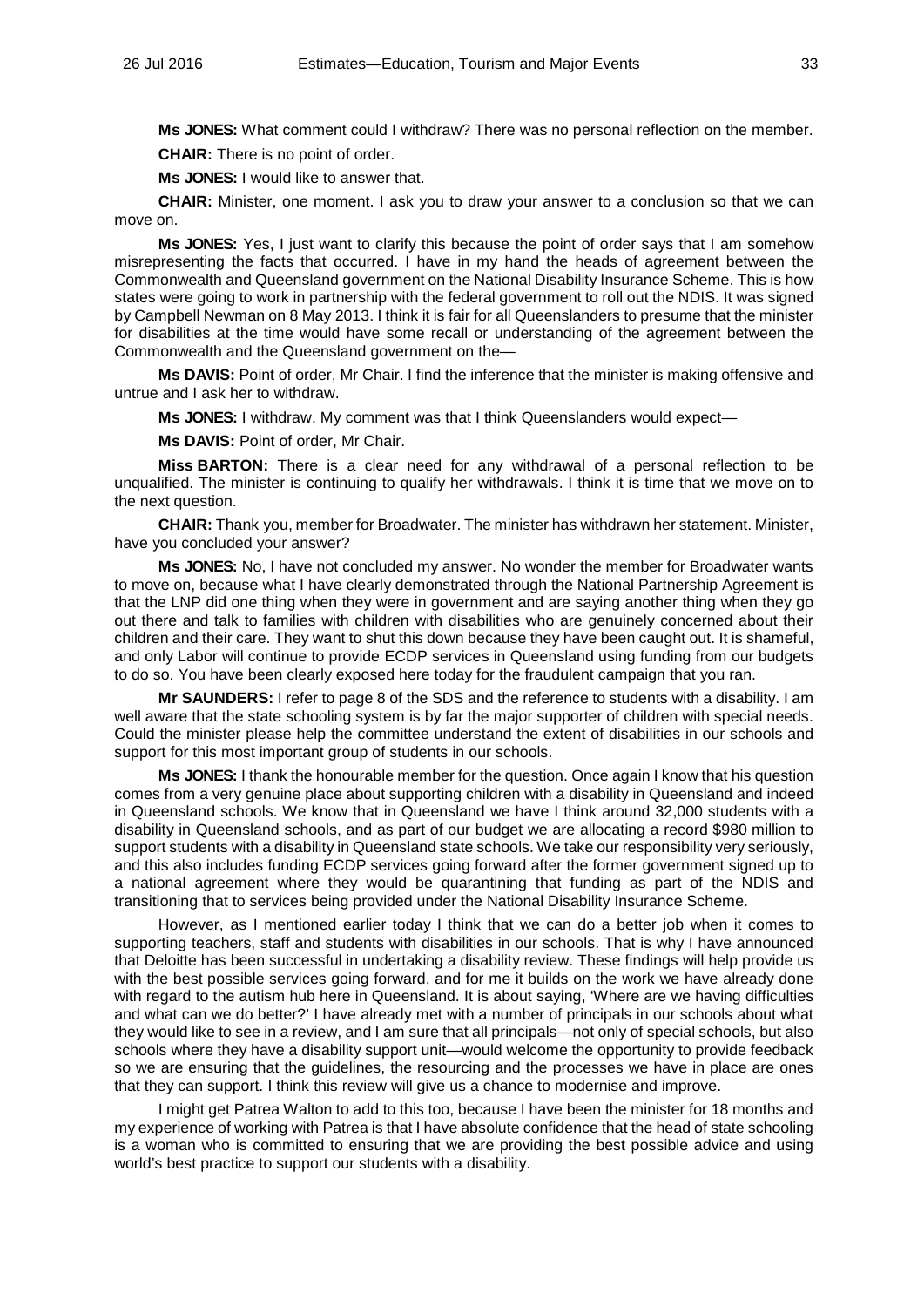**Ms Walton:** State schools provide quality education for all students that walk through the door and come in to enrol, including a large proportion of students with a disability. What is also increasing in number in the proportion of students with a disability are the number of students with autism. Our safe, supportive and disciplined school environment policy, which provides advice around how to best support students with a disability, requires a refresh. There is no doubt about that, so the minister has announced a disability review to look at policy and procedures operating in state schools and how we can do a better job: how we can do a better job to support young people with a disability in state schools; how we can support young people with a disability to engage in the learning program, to improve their educational performance; and how to best support teachers to ensure that students with a disability maximise their learning opportunities.

I think it would be fair to say that there are some students with a disability who demonstrate complex and challenging behaviours, and that becomes a problem for teachers and principals. We are asking for research-driven evidence and advice on how we can ensure that we provide the best quality educational service to young people with a disability in the state of Queensland.

**Mrs MILLER:** Before I get to my next question, Minister, I would still like to know the average age of teachers and non-teaching staff within Education Queensland, even if you would like to take that on notice.

**Ms JONES:** I think Jeff has that now.

**Mr Hunt:** The average age of teachers is 43.5 years. The average age of non-teaching staff I will need to get for you, and it depends on how you would like to have that. Obviously there are teacher aides, cleaners, ground staff et cetera.

**Mrs MILLER:** Per occupation, please. In relation to your comments about the shortage of primary school teachers coming up, I am very concerned because over the years there has been an oversupply of primary school graduates within Queensland. I am just wondering whether the primary school graduates who are currently on short-term or long-term contracts with Education Queensland, or those who are not working within the profession and who dearly want to work within the profession, will be offered upgrade courses by the universities to give them the opportunity to become teachers. I would really like your sincere advice on that, because there are so many teachers on contracts who want to become full-time permanent teachers of EQ who have not been given the opportunity to date?

**Mr Hunt:** We are committed to maximising permanency in the teaching workforce and have a range of strategies to do that. Obviously Queensland is a large and diverse state and we need to ensure that every one of our schools has access to the qualified teaching staff they need to do their job. We have a state-wide teacher transfer system. Typically at this stage of the year, a number of vacancies in what might be called preferred locations are held open for transferees from what might be called country service. That is part of the annual staffing cycle. Typically, permanency is maximised at the beginning of the year, and as the year goes through positions are held for teachers to transfer back into.

In terms of graduate appointments and the proportion of temporary teachers in the workforce, we are committed to working with our colleagues across the regions in HR roles to ensure that we maximise permanency for teaching staff. We know that there are some challenges not only in Queensland but across the nation and across the world in filling some positions at some times of the year in some disciplines. We also are making sure that we work very closely with the higher education institutions to ensure that the teacher preparation courses are fit for purpose in terms of what we need in a modern teaching professional, and we are looking at a whole range of workforce attraction and retention strategies with the Queensland Teachers' Union and with principals' associations and other stakeholders to ensure the mix is right. This is an ongoing staffing challenge for a large system like ours. You may have observed that we have engaged in international and national recruitment campaigns and promotional campaigns as well to make sure that we attract the best. We want to ensure that the teachers we engage permanently are fit to meet the needs of teaching in the current age as well as into the future with, as we have heard today, the contemporary curriculum. We are working at a whole range of levels. The minister, I think, mentioned earlier that she chairs what is referred to as the HR transformation board. A key piece of that work is to ensure that we adopt the right strategies to attract and retain the teachers we need to serve our state schools right across Queensland.

**Mrs MILLER:** In relation to the country service teachers, my understanding of it from teachers that I know is that with the independent public schools those principals do not need to take those country teachers; can you explain that please?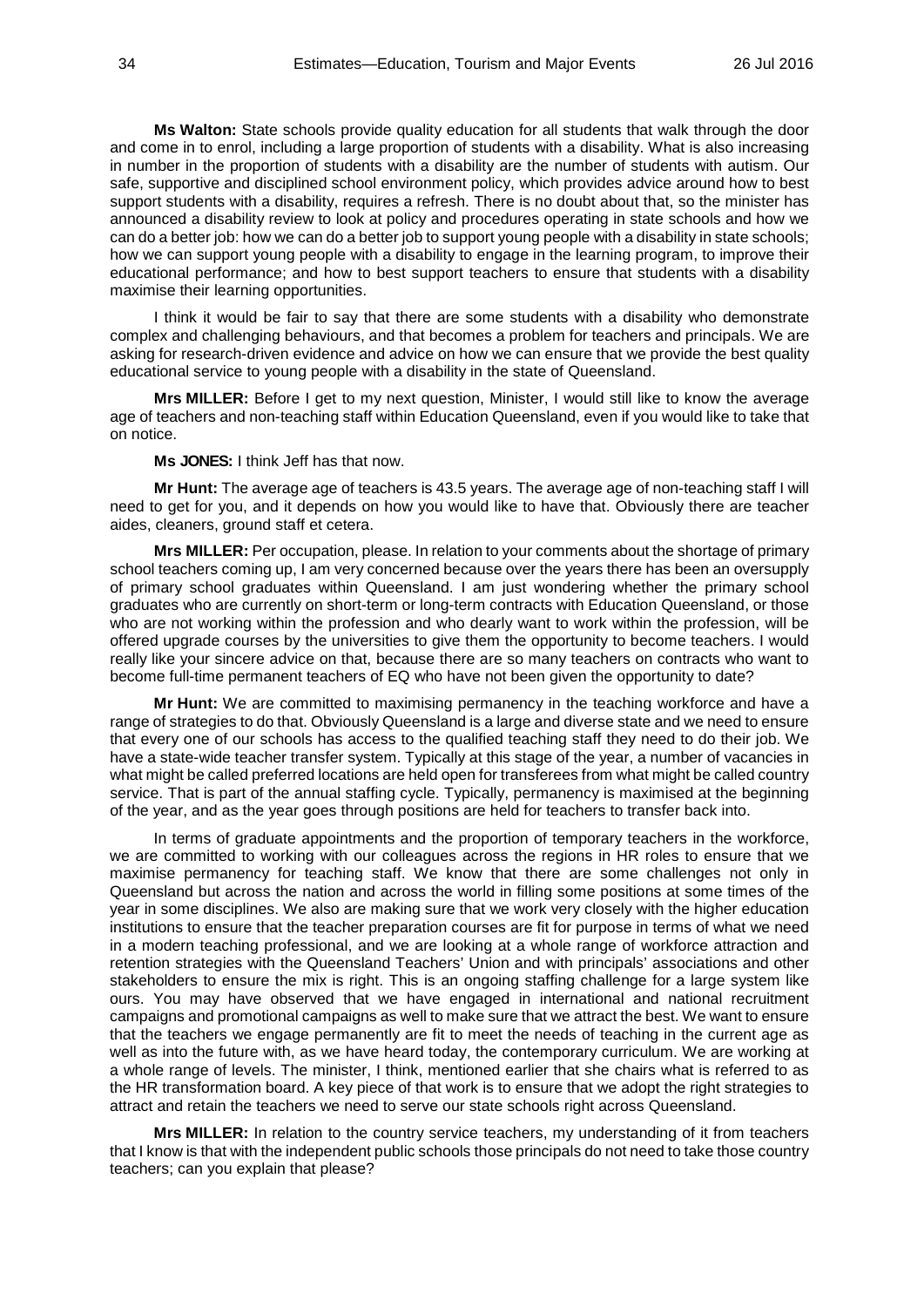**Mr Hunt:** They are part of the state-wide transfer system and we work through our regional HR consultants who work with independent public school principals to ensure that the people who have done service in rural or remote Queensland have an opportunity to come back to serve in preferred areas. IPS schools do have the right to make direct appointments under the IPS initiative, but we want to ensure—as the Director-General mentioned earlier—that a great state school has a great state school down the road. We operate a network of schools and that means that the HR practices must operate across the network of all schools as well.

**Mr DICKSON:** I refer to a few of the minister's quotes of this morning: 'Every child deserves the right to an education.' 'Our government will make a difference for every child and particularly those with disabilities.' An email sent through to my office—and I won't declare the people's name but I am happy to give it to you outside of this meeting—details a mum and dad with a young boy who are expected next year to attend Year 7 at high school when his current intellectual capacity is that of second grade level. His mum and dad attempted to attain an educational disability verification for their boy and attended a special school as per his medical team's recommendation but have been refused a review from his guidance officer by his mum and dad. After contacting the minister's office on three separate occasions for an urgent meeting, why have they not had a response? The latest request was on 22 July and they have not had even their phone calls extended the courtesy of a reply?

**CHAIR:** We are examining the Appropriation Bill.

**Mr DICKSON:** I refer to page three and page eight, if you would like me to read both of those, relating to the care of our children and to disability children. I am just asking the minister—

**Ms JONES:** Clearly, that person's administrative decision making is not in the SDS, but having said that I agree with the member. I am happy for you to come and talk to my chief of staff directly after this so we can follow it up. We are putting record funding into supporting students with disability. I made that very clear. My intent as minister is to ensure that every child with a disability gets the support they need. I am happy for you to meet directly with me at the end of this estimates so you can provide me with the name and I can follow that up.

**Mr DICKSON:** I thank the minister very much for that.

**Ms DAVIS:** I refer to page three of the SDS which states that the Queensland government is supporting teachers to focus on student needs. By providing more teachers in schools, including specialist teachers and additional guidance officer, to support students to engage with their learning, I understand that the current policy sets out that the school principal is responsible for ensuring each child in out-of-home care has an education support plan. Is the minister confident that every child in care attending a state school has a current and contemporary education support plan?

**Ms JONES:** I am confident. I imagine that all principals in Queensland take seriously their responsibilities both under the Education Act and the Child Act and the relevant policies and procedures we put in place as the government, and I expect them to undertake them.

**Ms DAVIS:** I refer the Director-General to page 16 of the SDS where the combined revenue of the department from state government sources is listed for education services. Can the Director-General outline how much of this total funding is the grant received from child safety to administer education support plans for children in state care?

**Mr Watterson:** That page does not have line items. I can hand you over to our chief financial officer.

**Mr Black:** We will have to get the detail for that and get back to you. We can take it on notice if the minister agrees.

**CHAIR:** Is the minister happy to take that on notice?

**Ms JONES:** Yes.

**Ms DAVIS:** I have a series of questions around that, Chair, so when might I expect that response?

**Ms JONES:** We have questions on notice for that very reason. I am happy to get it as quickly as possible.

**CHAIR:** There is a 48 hour request on that.

**Ms JONES:** No, I mean that you get to lodge questions ahead of estimates.

**Dr Watterston:** Sorry, I might have that answer right away for you, if that is okay? In 2015 Child Safety in the Department of Communities provided \$7.549 million for the additional education support to students in out-of-home care in state and non-state schools. That is not just the state system. If you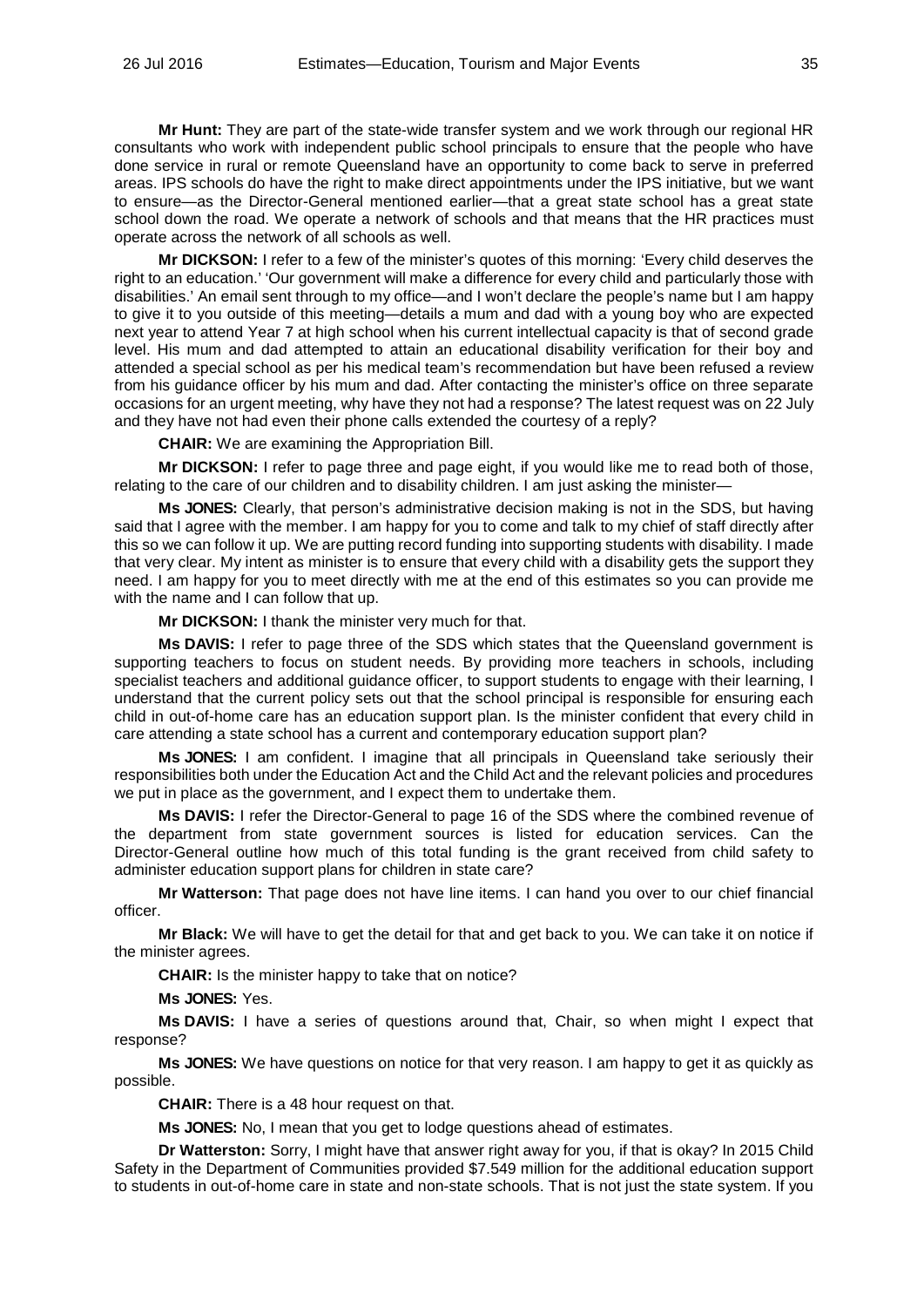would like us to break that down, we could at some point. Approximately \$115,000 of that was used in administrative costs at the central office and \$1.098 million was allocated to the non-state sector. It is about \$6.5 million.

**Ms DAVIS:** That is terrific. Of that amount of money, was it fully expended or is it likely to be fully expended, and is it being directed specifically to children in out-of-home care? For example, a child might need some assistance with a teacher's aide. Can you assure the committee that the money being allocated specifically to a child in out-of-home care is being delivered directly to that child and not used more broadly, say, in the classroom?

**Ms JONES:** Hayley Stevenson is responsible as part of the reforms we did under child safety and through that role as Executive Director, Student Protection to the Director-General, also has oversight of the children from foster care attending our schools.

**Ms Stevenson:** In our schools when a student is identified as being in out-of-home care and eligible for an education support plan, that support plan is developed at the school level and identifies the supports required either in the classroom or to assist the student generally to access education. Once that plan is developed, the funds are allocated to that student from the regional office. Our seven regions have different methods for allocating that funding. Generally they start with a base amount and then, based on the education support plan and the level of complexity of the needs for that student, additional funding may be allocated to that specific student. For example, some of the funding might go towards additional teacher aide support in the classroom, to other additional intervention or support, or for the purchase of a laptop computer or other things that assist that student to access the education both within the school and when they are outside of school hours.

**Ms DAVIS:** Of the money being spent, what time frame or lead time is acceptable to the department from identification of a child in care, which should be automatic once they are enrolled, to ensure that they have a contemporary plan?

**Ms Stevenson:** In developing the plan, we encourage the guidance officer, relevant staff in the school and the child safety officer to meet and talk about the needs of student. Generally from the start of the school year we would like to see that those plans are developed in the first month or two of the student's schooling. I know that at times it can take longer for those plans to be developed as school staff gather information and have time for the student to meet with the guidance officer. We will often see, if a student has been enrolled in a school year on year, that the plans and the interventions occurring at the school to support that student roll on year on year regardless of if the final plan has been signed off for that year.

**Ms DAVIS:** I am still concerned that there is a process that guarantees that you can receive confirmation that every child in care, if not with one of these plans contemporary, will get one. What you have described sounds all very reasonable and there is a process behind it, but my concern is that there does not appear to be any mechanism to check that in fact these have taken place. All the goodwill in the world does not ensure that there is a plan. Given that another agency is providing education with a significant amount of money, is the money being directed in the right circumstances to the right children in the right way for the right supports?

**Ms Stevenson:** Within one school we do have a mechanism to track all students with education support plans. The Principal Advisors based in each of the regions have oversight of that, and part of their role is to quality-assure those education support plans and make sure that they have the right supports in place. Additionally, our student protection principal advisers are working with their regional colleagues to develop regional action plans to specifically target the improvement of educational outcomes of students in out-of-home care. This is a new project that has just started. By the end of this year, they will have regionally focussed, data-driven action plans specifically targeting what we can do at a regional level to improve the educational outcomes of these students.

**Ms DAVIS:** Thank you very much for that. My next question is to the chief financial officer. If not all of the money that is allocated by Child Safety is used, how is that acquitted back? What do you need to provide Child Safety so that it is assured that the money has been used in the correct manner?

**Dr Watterston:** Sure. It is quite a simple matter, but I will hand over to Adam Black, our chief financial officer, to explain it to you.

**Ms DAVIS:** I do not need great detail; I just need to know, essentially, if there is any left over, do you give it back? Of the money that you use, how do you acquit it back?

**Mr Black:** We do not receive money directly from Child Safety. It is generally appropriated to us as part of our funding.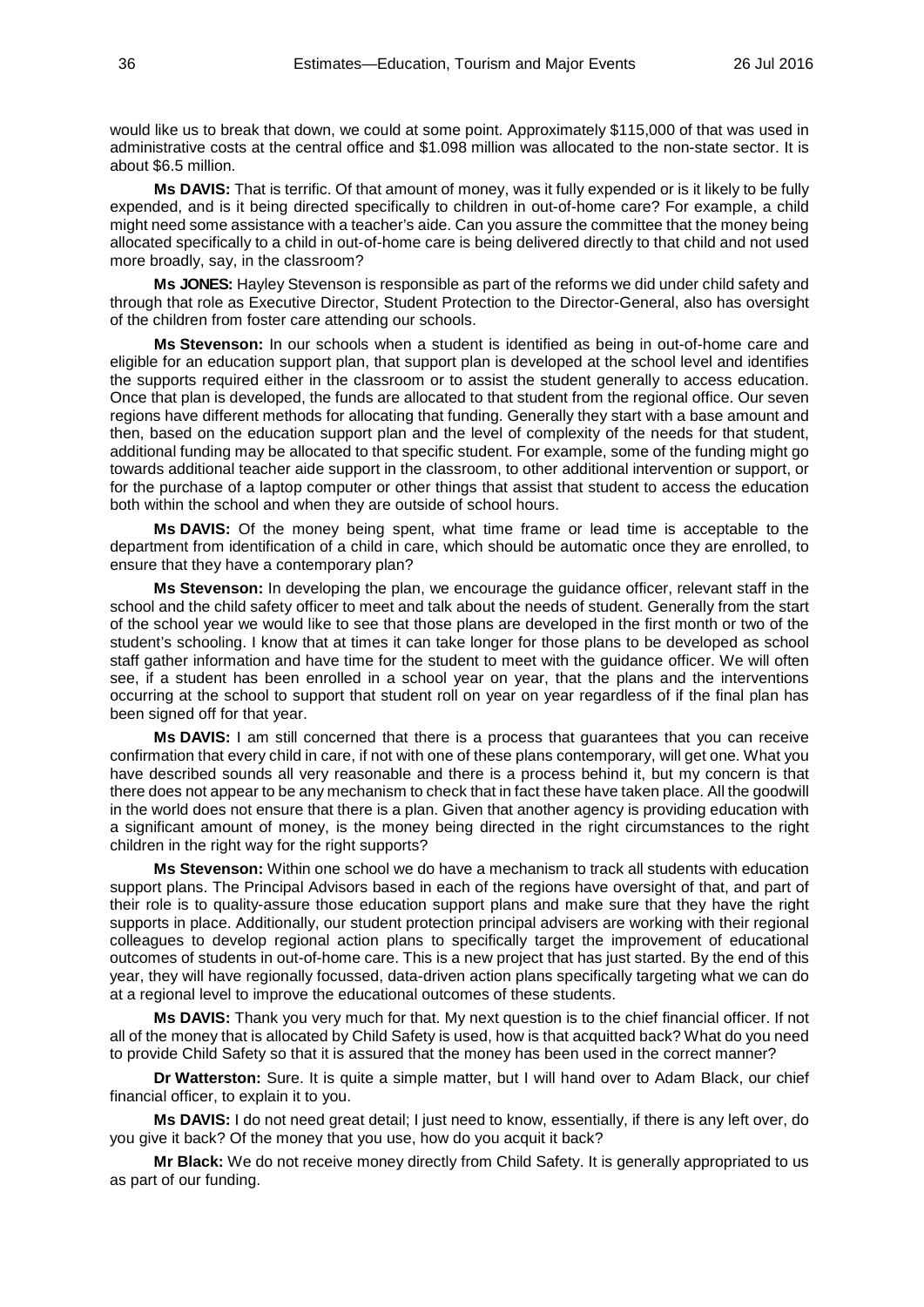**Ms DAVIS:** Yes, on behalf of, though.

**Mr Black:** There is no direct acquittal process for those funds.

**Ms JONES:** The state does.

**Ms DAVIS:** Yes, I understand that, but it is working in concert with Child Safety. It goes to my point that there is a lot of money going to supporting children, and we all agree that we need to support children because children in out-of-home care have significant challenges. If there is an investment made, we need to ensure that the outcomes are, in fact, beneficial to those kids. That is it. But thank you.

**Ms JONES:** We have greater oversight than ever before. The new executive director of Child Safety just highlighted to the whole committee that we have new oversight with our Child Safety principal officers in every region. We have greater oversight now than in the history of Queensland to make sure that we are providing that support.

**Ms DAVIS:** Thank you very much, Minister. I refer to page 8 of the SDS, which sets out the service standards for your department. I note today, Minister, that you will be looking at the structure of the Australian Curriculum in Queensland schools. I ask: is the Australian Curriculum currently being delivered in all Queensland state schools?

**Ms JONES:** Yes.

**Ms DAVIS:** How is this being checked?

**Ms JONES:** It is their job.

**Ms DAVIS:** Minister, this is a very serious question.

**Ms JONES:** No, I am being serious. I mean—

**Ms DAVIS:** No, you are being very flippant.

**Ms JONES:** No, I am not.

**Ms DAVIS:** This is a very serious question. My question that I would like answered is what are the mechanisms in place to ensure that at each school the Australian Curriculum is being delivered?

**Ms JONES:** At state schools?

**Ms DAVIS:** At state schools

**Ms JONES:** We provide the Australian Curriculum. That is the responsibility of the school and that is how our students are being marked and assessed.

**Ms DAVIS:** And how do you check that, Minister? That is my question.

**Ms JONES:** With report cards.

**Ms DAVIS:** What is the mechanism—

**Ms JONES:** I know what you are getting at here, because we have rolled it out in every school.

**Dr Watterston:** How do we directly know? There are two ways that we fundamentally check. One is, as you would understand and appreciate, we are divided into seven regions across Queensland. Even of those regions has a regional director, but each of those regional directors has a significant number of assistant regional directors. That number has increased over the last two years. Each of those assistant regional directors is allocated a number of schools. Their primary and single focused job is to be in those schools on a regular basis and to understand how the curriculum is being delivered but, more importantly—and way more significantly than just how is the curriculum being delivered what are the results that are being achieved within that school and then engage in purposeful conversation with the principal around that data analysis. It is not just about implementing the Australian Curriculum; it is how well they implement the Australian Curriculum.

Secondly, as we have talked today, one of the most exciting features of the Queensland state school system is our school review unit. That school review unit, on a four-year basis, reviews every school in Queensland—as the minister said, 360 last year. I think we are up to 450 or something at this stage of this year over the last 18 months. Elements of the curriculum as well as behaviour and student engagement and a range of other things are dissected very precisely during those reviews. We are absolutely sure, not just confident, that every school is implementing the Australian Curriculum with perhaps great fidelity—

**Ms JONES:** The only other—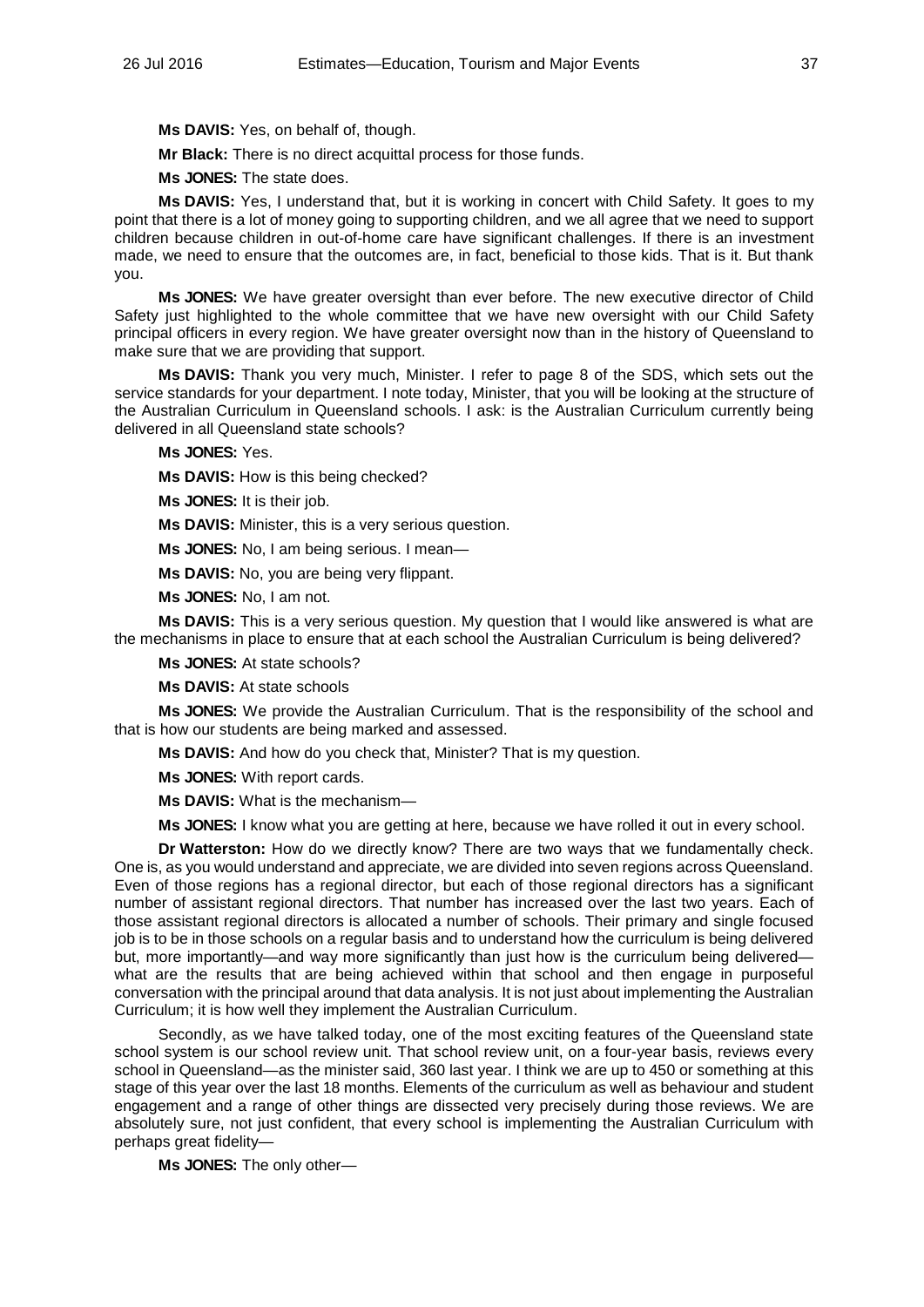**CHAIR:** Thank you, Minister. We will let the director-general answer.

**Dr Watterston:** Just to qualify the answer, Aurukun is the one that we are just working with in terms of the Australian Curriculum in making sure that there is complete coverage. Until the school review that has just been done on that school, we probably had not had every school to the level that we would expect, but we are working on that now.

**Ms DAVIS:** Minister, are you aware of any instances where a principal has developed and implemented an AIP different from what has been placed on OneSchool? That is an annual implementation plan, Minister. Each principal is required to design one.

**Ms JONES:** I am not aware, but I will find out. Could the member please ask the question again?

**CHAIR:** Member, can you repeat your question, please?

**Ms DAVIS:** Certainly. Are you aware any instances where a principal has developed and implemented an annual implementation plan different from what has been placed on OneSchool?

**Ms JONES:** Sorry, just so I can understand the question and give an answer, you are saying that they have developed one but then what they have ended up putting on the OneSchool system is different? Is that what you are asking?

**Ms DAVIS:** What I am suggesting to you is can a principal develop a plan that may not align with the Australian Curriculum but use those results on OneSchool that should relate directly to the Australian Curriculum?

**Ms JONES:** I am happy to have it answered. There is no SDS reference to this, obviously.

**Ms DAVIS:** There is.

**Ms JONES:** We have given a lot of leeway today, which I am happy to.

**Ms DAVIS:** Minister, if you are that concerned about getting outcomes for children you would answer this question.

**CHAIR:** Member for Aspley—

**Ms DAVIS:** I can give you the reference.

**CHAIR:** You have asked your question. We will now leave it to the minister to—

**Ms JONES:** Yes, I will get the director-general to answer it.

**CHAIR:** Director-general, if you would like to answer?

**Ms JONES:** As I was saying, I have given you extreme leeway and I am happy to because of my genuine commitment to education.

**Dr Watterston:** There are a couple of things that I would say. As you identified, all principals put their annual implementation plan online. Planning is dynamic, so we would hope that people are constantly refreshing and reviewing their plans. In terms of the Australian Curriculum, that is the curriculum.

### **Ms JONES:** Exactly.

**Dr Watterston:** Any departures from that would be decided at a local level. When I say 'departures', as we have talked about today, core and non-core curriculum and how it is implemented are the issues. Yes, I would expect that principals are readjusting plans and focusing on making sure that they are relevant and contextually correct but, at this point, the plans would be around the implementation of the Australian Curriculum.

We pride ourselves in Queensland on allowing the architects of the design of school improvement to be the school principals. We do not try to manage schools from Mary Street, or from regional offices. Each principal is entitled, with consultation with their staff and leadership teams, to be able to make those decisions that form the basis of their plans and the changes to their plans. I have answered the question already about the Australian Curriculum. We are absolutely sure—

**Ms DAVIS:** The regional directors who you alluded to earlier that you have in different regions to oversight schools and their curriculum, it would be their role to ensure that someone has a look at the implementation plans—or is it simply a localised plan? My understanding was that it was an important part of the structure for the delivery of the curriculum.

**Dr Watterston:** As I talked about before, the assistant regional directors who worked with every school are certainly discussing these aspects and looking at the planning. Can I just say, incidentally, that it is not compulsory for schools to put up their annual implementation plan online, but most do. It is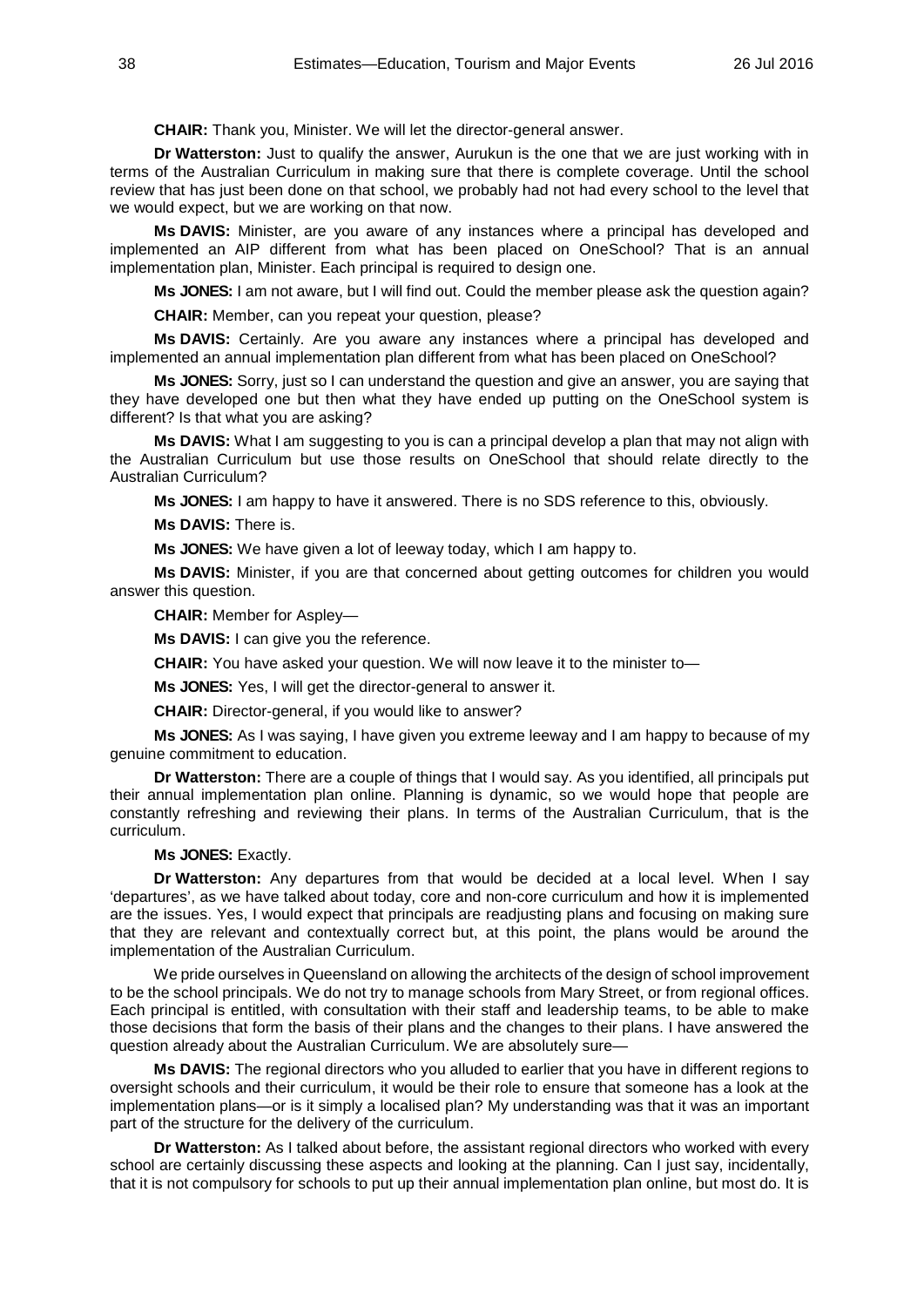a service that they provide so that parents can engage in the school's planning. Yes, the assistant regional directors are there to have those conversations with principals and to make sure that they test the planning and test their thinking. So absolutely.

**CHAIR:** Thank you.

**Ms DAVIS:** Thank you, director-general. The annual implementation plans are simply a tool for the principal and the school; it is not essential to share that with parents, although most do? They share it then with the department? The department has oversight—

**Ms JONES:** It is endorsed by the P&C.

**Ms DAVIS:** I am asking the director-general, Minister, thank you.

**Ms JONES:** I know. I was—

**Ms DAVIS:** I do not need your help.

**CHAIR:** One moment, thank you.

**Dr Watterston:** Let us be clear. The planning is mandatory and it is endorsed by the P&C or the school council. Whether it goes online or not is up to the school but, as I said before, in my understanding the majority of schools do that. I am not exactly sure of the premise of your question, but all schools engage in that planning. I am happy to be advised if any schools, to your knowledge, are doing that insufficiently or doing that at a level that is not appropriate.

As I have said, we have put practices and processes in place in schools in the last  $2\frac{1}{2}$  years that give us complete and absolute coverage and, in treating people professionally, we get them to share their planning with the department so that we can be aware of what the planning looks like and assist and provide additional resources where required.

**Ms DAVIS:** Thank you very much. With reference to the Budget Strategy and Outlook for 2016-17 at page 106, can the minister confirm that her government's commitment to the 2.5 per cent wages policy is as stated on that page?

**Ms JONES:** Our government is committed to a whole-of-government wages policy.

**Ms DAVIS:** My second question is to the minister. Minister, have you had a conversation with the Treasurer or the Premier about whether or not you can break that commitment in negotiations with the Teachers' Union, given that they are after four per cent, or a 4.5 per cent pay increase?

**Ms JONES:** I know that we are finishing this with the way we started, which I think is attacking teachers in our schools, but I will reiterate my actual answer, which is that our government has a whole-of-government wages policy for all employees.

**Ms DAVIS:** Thank you very much. I absolutely support teachers, but we want them—

**Ms JONES:** It does not sound like it.

**Miss BARTON:** Minister, I do not think—

**CHAIR:** Thank you. Member for Aspley, do you have a further question? Otherwise, we will go to government members.

**Ms DAVIS:** Yes. Thank you. Minister, what does that potential two per cent increase mean in dollar figures?

**Ms JONES:** Sorry, I am just seeking clarification. Because the enterprise bargaining agreement is still underway, I do not feel that I should be talking about the enterprise bargaining agreement.

**Ms DAVIS:** I am just asking what two per cent is on top the current wage.

**Ms JONES:** It is accounted for in the budget.

**Ms DAVIS:** You should be able to help me with that. There is a current amount and you add two per cent to it.

**Ms JONES:** Obviously, we will have budgeted for—

**Ms DAVIS:** 2.5—

**Ms JONES:**—the wages increase as per the whole-of-government policy in the forward estimates.

**Ms DAVIS:** That will be your negotiating position, because it appears there is nowhere in the budget that allows for any deviation from that 2.5 per cent as outlined on page 22 of the SDS; is that correct? What you are saying is that you are not going to move from the 2.5?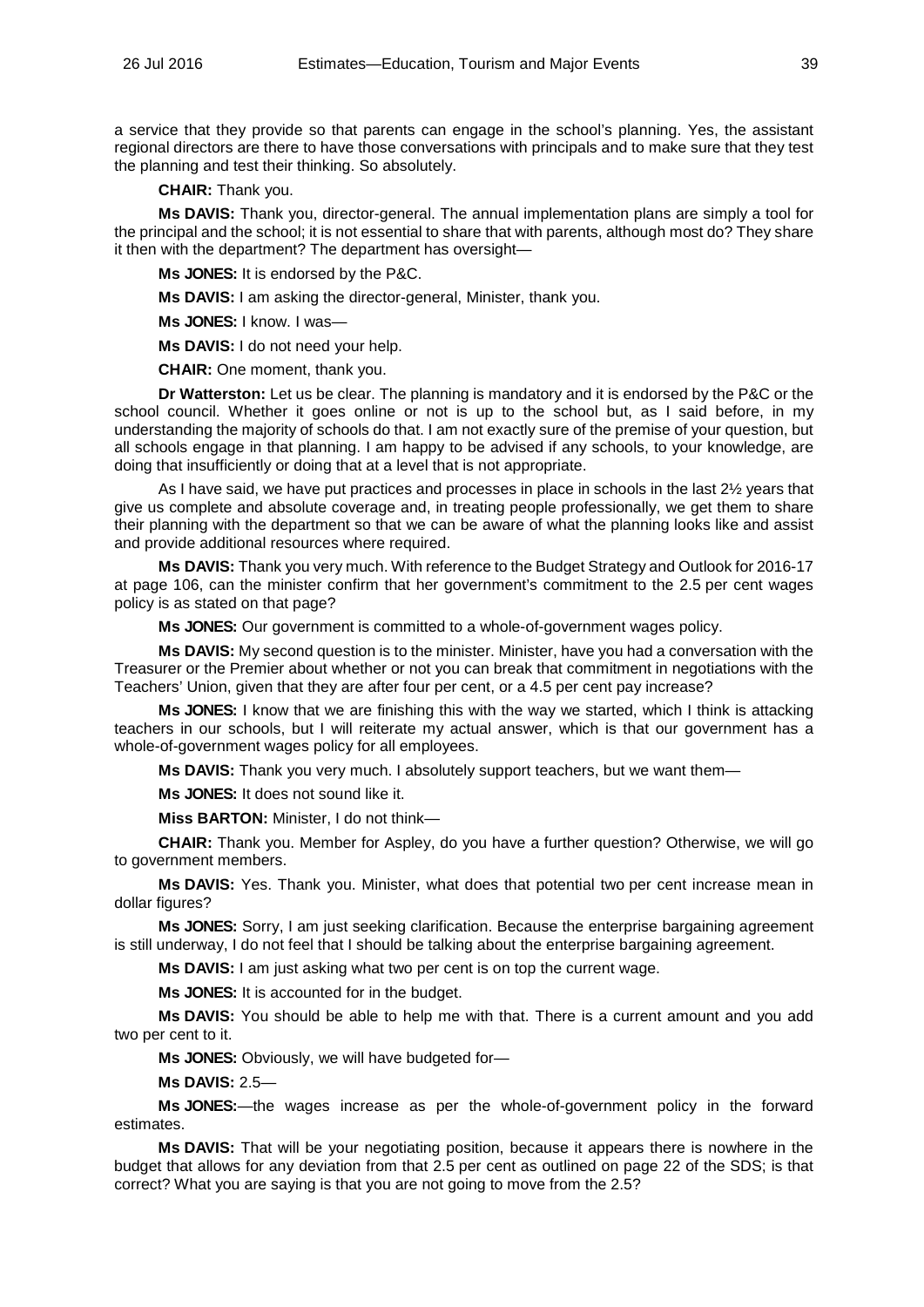**Ms JONES:** What I am saying—

**Ms DAVIS:** There is no contingency for any negotiations?

**CHAIR:** Member for Aspley, you have asked your question.

**Ms JONES:** And I am answering it.

**CHAIR:** Please allow the minister to answer it and the minister will answer.

**Ms JONES:** And I am answering it in the sense that we will be entering all negotiations and undertaking all negotiations in line with the whole-of-government policy when it comes to wages, but I do note the intent of the question by the honourable member.

**Mr WILLIAMS:** Minister, I refer to page 8 of the SDS and the reference to students with a disability. What innovative measures are underway to support learning for young deaf, or hard-of-hearing children?

**Ms JONES:** I thank the honourable member for the question. I invite all honourable members to the parliamentary lawn at one o'clock today where they can meet some of the deaf and hard-of-hearing children who are learning in Queensland state schools. One of the things we know is that deaf and hard-of-hearing children can face major communication obstacles that affect their learning from an early age. In Queensland, we currently have around 500 children who receive lessons through Auslan, the language of the Australian deaf community.

One of things that we have done here in Queensland, which is very innovative, is we have developed through the department of education the *Sally & Possum* resource. This is done by a Brisbane based company called Khemistry. They have produced over 30 episodes of *Sally & Possum*, which is in Auslan. Already, we have received good feedback from families and communities who are using this resource and finding that it makes a big difference to their child.

In actual fact, because of the positive feedback that we have received in regard to *Sally & Possum,* we are announcing that we will be providing for the ABC to have online at any time for parents of students who are deaf or hard of hearing to access them. I think it is worthwhile for the committee, if you want to, to come down and meet Possum and Sally today at lunchtime. One of the mums who we have received feedback from has said—

What an amazing show *Sally & Possum* is. My son is deaf and we are learning Auslan. We love watching this together.

Another mother, Sarah, said—

Thank you so much for *Sally & Possum*. My son is deaf. When he was very little we would tape Sofya on *Play School* and rewatch her so we could see someone signing on TV. Seeing him watch *Sally & Possum* on TV was breathtaking.

Another mother, Dianne, said—

Love *Sally & Possum*. Please keep it going. My son is deaf with cochlear implants. He got so excited when he first watched it yesterday and said to me, 'Same as me, mummy.'

Not only is this program teaching prereading concepts for younger children; it is helping them understand that they are not alone. As I said, there are now more than 30 episodes of *Sally & Possum* which, when you hear comments from mothers, is making a real difference for those children to feel included and to feel that they are not different. That goes to, as I have been saying repeatedly here today, our focus from the opening statement throughout this estimates hearing which is about how we can provide an inclusive environment in our schools for every single child. I think that every child deserves that. *Sally & Possum* is a new and innovative way—and a fun way—that we are providing and engaging with our students in our state schooling who are hard of hearing or deaf.

**Mr WILLIAMS:** Minister, can you outline how the government's partnership with Playgroup Queensland, as referred to on page 5 of the SDS, will support Queensland families?

**Ms JONES:** I thank the honourable member for his question. This is an exciting initiative that we developed with Playgroup Queensland that rolls out for families from 1 July this year. It is called Play Stars. I had the privilege of attending the launch of this program at South Bank recently and I am just so excited. I actually had the privilege myself of attending playgroup when I was a girl and still remember some of my earliest memories of going to playgroup. I can even see the honourable member smiling. It is one of those things where I think all of us can agree that the earlier we can engage with parents about learning, as the former minister for child safety would know, the better. That is exactly what playgroup is about.

We have seen significant reform in early years education, both in regard to the introduction of prep into our schools and also the rolling out of the universal access to kindergarten initiative. Now we are trying to engage with parents very early on in a playgroup setting. The feedback I have already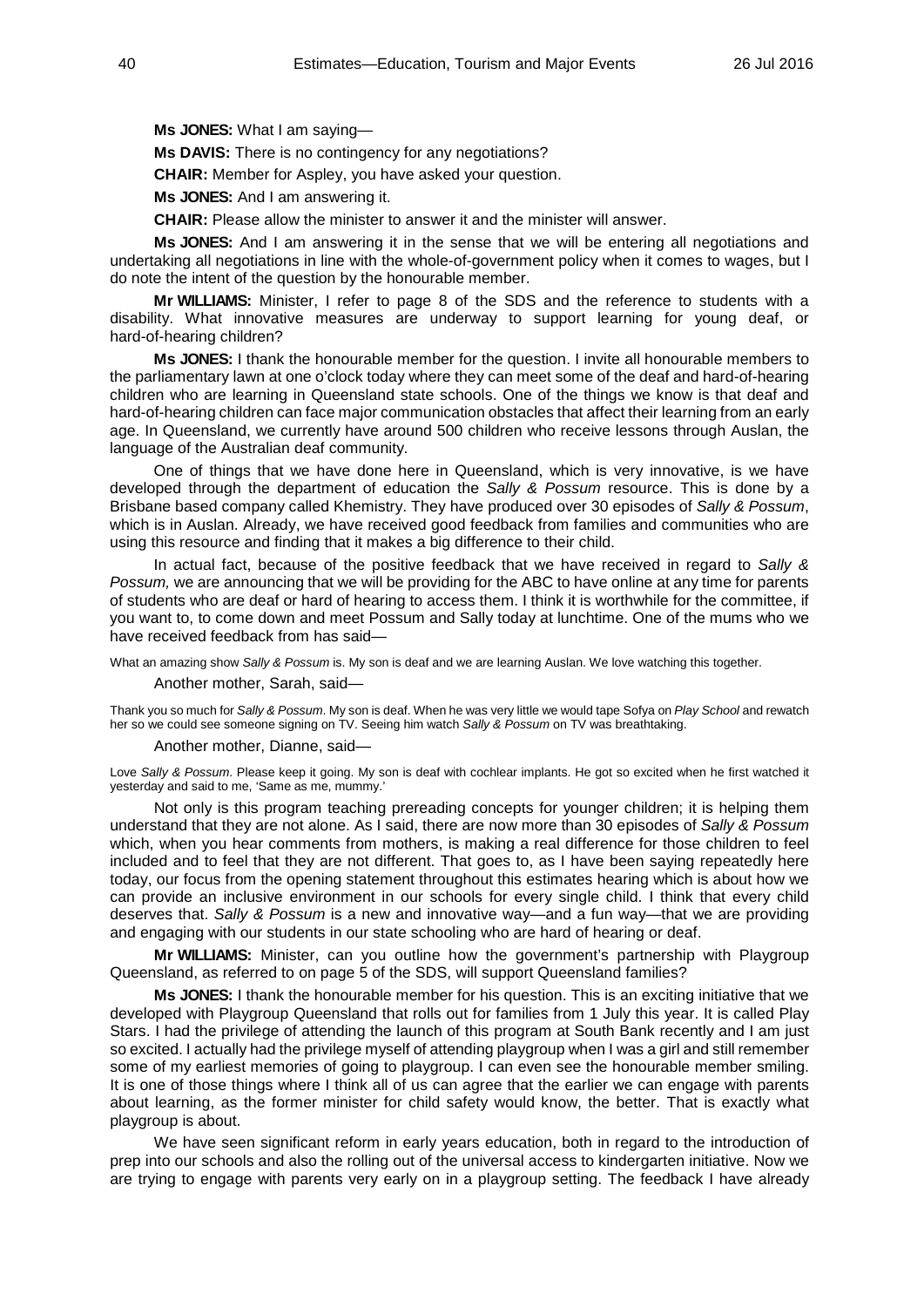received and why I thought that this playgroup's initiative would be a good one is because not only does it give children an opportunity to mix together with children of their own age—and we know how much they learn through play in that kind of setting—but also it gives parents an opportunity to come together and learn from each other, share their stories and stop some of those issues of isolation you can often feel when you are a parent at home with a child. I have been there.

I think this is one of those new initiatives that will make a big difference. We know, for example, that there are 1,000 playgroups across Queensland and around 12,000 young people participate in a playgroup. We are hoping that by rolling out the Play Stars initiative we will actually get more young families, more parents and their children, having the benefit of what playgroup provides.

**Mrs MILLER:** My question relates to school breakfast programs. I understand that the principals cannot divert any of the money that they receive at a school level into school breakfast programs and it is up to the community to provide the funding for this. I am just wondering whether or not the department will reconsider this matter because the standards of living of many people in our community, particularly in my community and others like mine, are going down. Kids are going to school hungry. They therefore cannot learn. I was wondering whether these schools could be supplemented with money for breakfast programs or whether or not you would allow the principals to divert some of their existing resources to fund these programs?

**Ms JONES:** I thank the honourable member for the question and echo her comments about the importance of providing breakfast. We know the correlation between having breakfast and being able to be attentive at school and success outcomes. I attended a state school where we had a breakfast club so I know what a difference it can make. The advice that I have received and my understanding is that they actually can use funding allocated to the school to provide breakfast clubs. In actual fact, we would encourage it particularly in those communities. The honourable member would be aware that one of the changes that we have made under our government, which I know that she supports, is actually building into the former GRG money under the former government and our money under the I4S program was about actually providing more funding to where it is needed most. Schools in the Bundamba electorate, for example—I know because I have seen the data—actually received more funding this year than they have in previous years under that model. I see the member for Maryborough nodding as well because I know his schools are also in that category.

I would be very pleased to see if there is a school that you are aware of, and I can talk to you about that offline, but my advice and what I understand is that if that is an issue which correlates with learning, and we were talking about the school review before, if a principal during that school review process identifies that one of their concerns about learning outcomes is the opportunity for children to have access to breakfast then we would be looking holistically at learning outcomes including having a breakfast program. I know Foodbank also partners with schools in regard to this. We would be actively encouraging principals to provide holistic support for students including the provision of breakfast in order to do that.

**Mrs MILLER:** I have a supplementary question on that. I understand that principals will provide this funding short-term but not long-term and given the minister's response can I ask the director-general to please advise principals across Queensland that they are able to fund school breakfast programs.

**Ms JONES:** They might be raising with you the fact that the federal government has not committed those funds beyond the 2017.

**Mrs MILLER:** No, they are not raising that at all. They are concerned about the kids coming to school with no breakfast. This is not political. This is about making sure that kids have something in their bellies so that they can actually learn. I am talking about long-term sustainable funding for these breakfast programs and I am asking, director-general, if you could advise every principal of every school in Queensland that they can fund these programs.

**Dr Watterston:** Sure, and I would be keen to support the request that you are making because, as the minister said, when it was Great Results Guarantee money there were limitations about what they could spend it on. The Investing for Success \$240 million extra dollars put into schools is unallocated so all schools have the capacity. Some of them just probably haven't realised the capacity of the change and their ability then to focus the funding on learning needs. Learning needs, as the minister has articulated, certainly involves having breakfast and having a full stomach. I take it on board and I will certainly make sure that as a result of today's estimates hearing that we will give even greater clarity to make sure that that is possible for everyone.

**Ms JONES:** We will give clarity.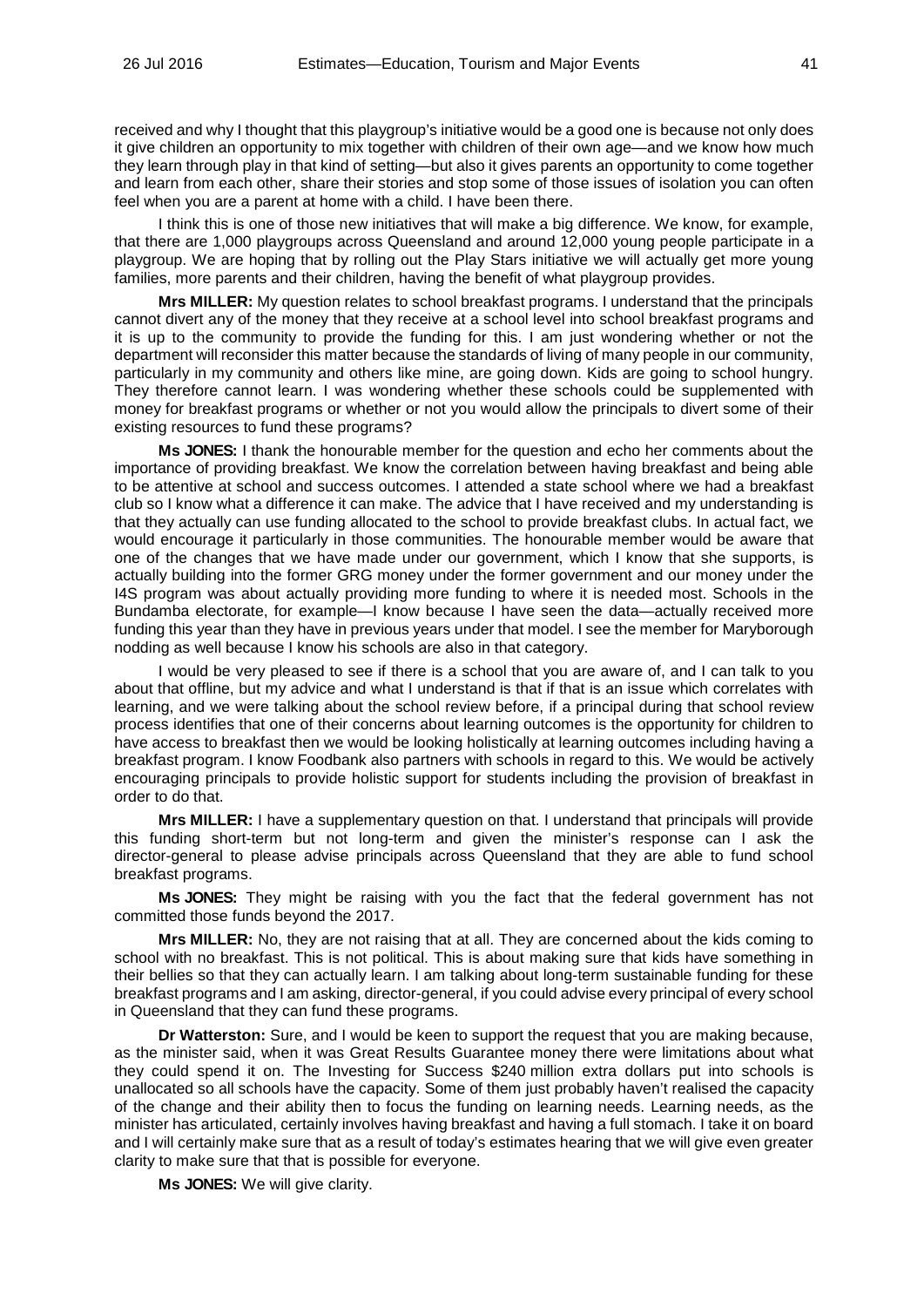**Mr WILLIAMS:** Minister, thank you for updating the committee on the government's efforts to ensure that families are more connected to playgroup. I note our government is also committed to universal access to kindy. With reference to page 3 of the SDS can the minister please outline Queensland's investment of \$43 million into universal access to early childhood education?

**Ms JONES:** I thank the honourable member for the question. Before I answer your question I would like to update the committee that we have been advised that because of the active role we have been taking five more students today have turned up to the school in Aurukun in the secondary age group. That brings it to six. The work that we are doing there is making a difference. I think it is also worth saying in the conversation I had with Noel Pearson he also raised that at the time he was advocating for a position not to have year 7 and 8 because he thought it was a deterrent to kids going to boarding school, but I think what we have determined is that we actually need to provide both. We can see now that students are starting to take advantage of both options, including boarding school and also accessing year 7 and 8 at the school in the Aurukun community.

In regard to universal access, we have made it a priority, as I said earlier, to focus on those early years of learning. All of us in this room know that it makes a fundamental difference in regard to long-term educational outcomes. Labor has a very proud track record when it comes to this, as I mentioned earlier, not only with the introduction of prep but also universal access to kindergarten. Queensland has seen some of the largest increases in students accessing kindergarten programs for the first time.

This year our investment continues with \$43 million to ensure that we are keeping kindy affordable for Queensland families. Early childhood education services are critical, as I said, to building early literacy, numeracy and the social skills that they need to succeed at school. Once again I do actually need to put on the record that we have seen the federal government walk away from the funding arrangements under the national partnership agreement and there has been a \$40 million shortfall, but my view as the education minister is that that is something I need to meet because even though the feds have decided they do not want to fund it anymore I am not going to sit back and allow a decline in access for kindergarten in this state.

Our government has stepped in to meet this shortfall, as I have said, and we have seen an increase in overall kindergarten participation to more than 97 per cent from a baseline of 29 per cent in 2008. Going forward, we are working to improve access and affordability for all Queensland families to access kindergarten. In particular, our priority is focused on Aboriginal and Torres Strait Islander young people and those at-risk, vulnerable and disadvantaged children and using evidence based strategies and initiatives to encourage participation in kindergarten. We are providing subsidies where the federal government has failed and we want to ensure that there are not cost barriers in place for these families to access kindergarten.

We are also piloting, and this is an exciting thing our government has been doing, the delivery of kindergarten through state schools in remote areas. This is something that I have had numerous meetings with the member for Mount Isa about. We are actually saying in state school facilities we can pilot having kindergarten students with our prep students. They are actually in those early year levels of learning where before they were actually missing out. We are also continuing to provide access to transport and other essential services to help families participate in kindergarten. Already I have received good feedback from the honourable member for Mount Isa about the kindy pilot and families being able to access education services on school property from the kindergarten age of a child.

**Mr SAUNDERS:** Minister, with reference to page 5 of the SDS, how are you supporting regional and rural children to access kindergarten?

**Ms JONES:** That is a great follow-up question to what I was just talking about. As I said, we have launched the remote kindergarten pilot which enables children living in select remote communities to participate in kindergarten. I am very pleased in answering your question to give you details about where exactly we are piloting that program: Aramac State School, Augathella State School, Bedourie State School, Birdsville State School, Boulia State School, Dingo State School, Greenvale State School, Muttaburra State School, Pentland State School, Thargomindah State School and Valkyrie State School. These schools that are participating in the pilot have been recognised as what we call prescribed state schools to satisfy legislation and regulatory requirements. It has taken a bit of work to make sure that we get that in place, but the intent is very clear. It is about giving those students in some of the more remote parts of Queensland access to kindergarten.

In order to be eligible for the pilot we did put in some requirements, including that they had to be at least 50 kilometres distance from an approved existing early childhood education centre. The Brisbane School of Distance Education are funded to provide not only professional development but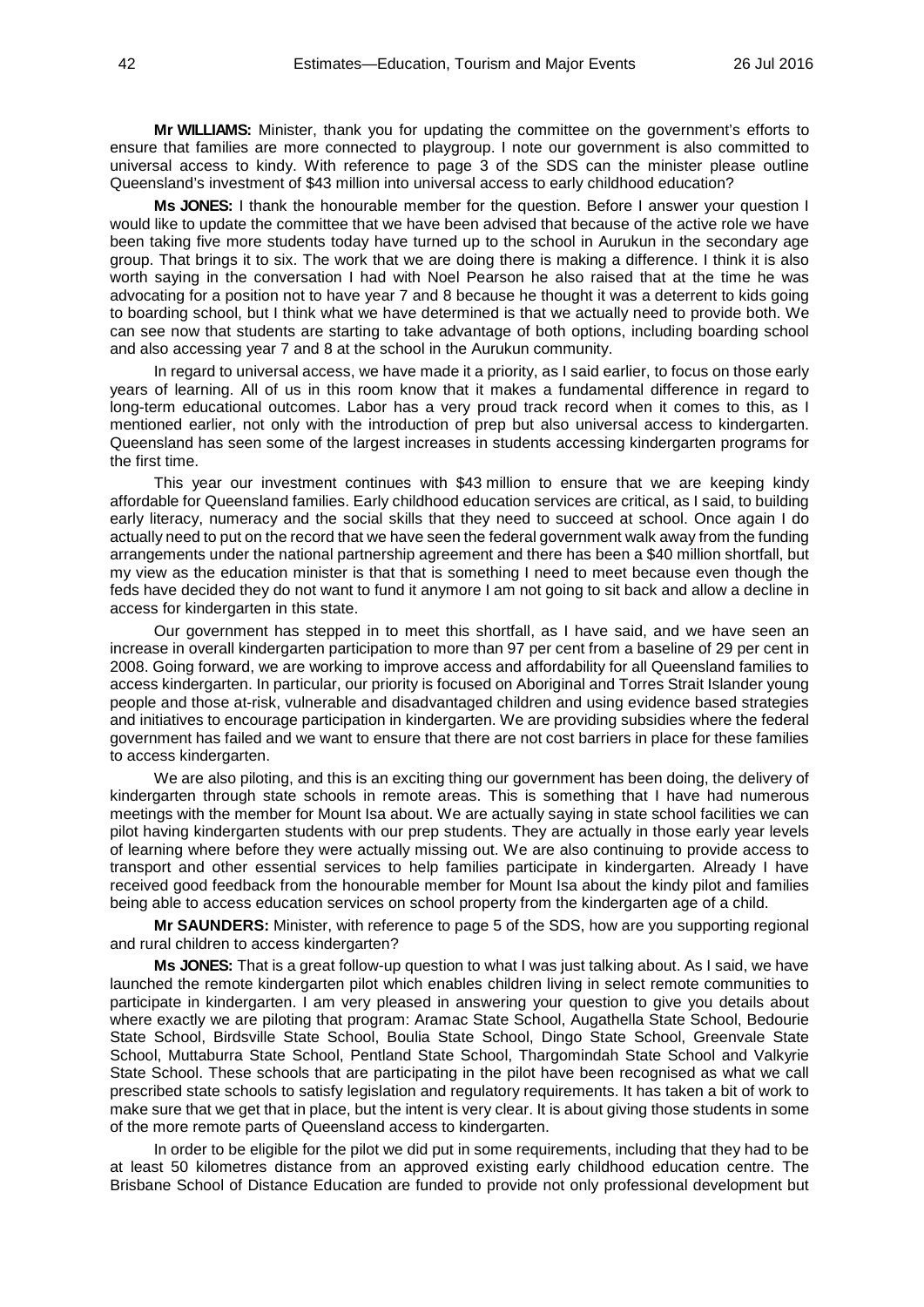also ongoing mentoring and support for the teachers who are providing the kindergarten program in these rural and remote kindies. I will be happy to continue to update members of the committee and the House about how this pilot is going to see whether this is a model that we can continue to roll out more broadly across Queensland to provide kindergarten to students in the most rural and remote parts of our state.

**CHAIR:** You did mention rural and remote. In reference to page 5 of the SDS what has been done to increase kindergarten participation for Aboriginal and Torres Strait Islander students?

**Ms JONES:** I thank the honourable member for the question. This is probably an area where we need to see the largest gains in engaging with parents of Aboriginal and Torres Strait Islander students to be participating in the kindy program. We have made significant progress in this regard. I think in 2008 we were sitting at around 25 per cent of students from Aboriginal and Torres Strait Islander backgrounds participating in kindy. In 2015 that has been up to 85 per cent. Obviously our government is committed to universal access which means we want students from Aboriginal and Torres Strait Islander communities to also be at the 95 per cent participation rate which is what we see as universal access.

One of the decisions I was confronted with very early in my piece was the fact that the children and families centres that were built in 10 Aboriginal and Torres Strait Islander communities across Queensland under the federal government, and I acknowledge they were built under a Labor government, when the Liberal government were elected they decided that despite spending millions and millions of dollars on infrastructure, on building brand new children and families centres, of which there are 10 across Queensland, that they would just stop funding the operation of them.

I felt—and my finance officers were not that over the moon about it—that taxpayers had just forked out a whole heap of money, millions of dollars, to build these new CFCs, but the federal government walked away from actually funding the operation. I did not want a situation where this new infrastructure, which had been paid for by taxpayers, was sitting there not being utilised. Politically, if you want to accuse me of that, I could have let them go as white elephants, but I did not think that was the right thing to do. I thought that we should fund them at a state level. We found within our budget a \$39 million commitment over four years to secure funding for the CFCs.

The funding also supports the delivery of four early-years services and additional child and family centres. We have kept the operation of those child and family centres open. They are absolutely about providing holistic support for Aboriginal and Torres Strait Islander families, so that they can participate in kindergarten and also get access to other support services such as health services. I have had the privilege of visiting two of the CFCs myself, to see how it is working.

**CHAIR:** Thank you, Minister. Our time for examining the Education portfolio has come to a conclusion. Minister, there is one question on notice from the member for Bundamba, which is the breakdown of the—

**Ms JONES:** Yes, I have the answer for the honourable member for Bundamba. The average age of our teaching staff is 43.5. In regards to nonteaching staff, the average age of our cleaners is 52.8; the average age of public servants in our schools is 44.5; schools officers is 52.7; and teacher aides is 46.7. For public servants across the board, the average age is 44.5 and the average age of DET employees is 44.3.

**CHAIR:** Thank you, Minister. The committee will now adjourn for lunch. The hearing will resume at 1.45 pm with the examination of the estimates for the minister's portfolio areas of Tourism and Major Events.

## **Proceedings suspended from 12.46 pm to 1.44 pm**

≌. **[CHAIR:](http://www.parliament.qld.gov.au/docs/find.aspx?id=0Mba20160726_134525)** Welcome back, Minister and officials. The committee will now examine the estimates for the minister's portfolio areas of Tourism and Major Events and Tourism and Events Queensland. Minister, would you like to start with an opening statement?

**Ms JONES:** I thank the chair and all members of the committee. Last year, I ended my introductory speech telling the committee that my focus for the future was to grow the industry to a focus on marketing and events, in aviation access and in job creation. I am happy to report to the committee that we have delivered on that commitment. Over the past 12 months, Queensland has experienced unprecedented growth in tourism. The latest international visitor survey data that was captured to the end of March has revealed international visitor spend is now up to over \$5 billion. The total number of visitors grew by over 10 per cent to 2.4 million visitors. At the same time, more Australians are choosing to holiday at home than ever before, so we are seeing record numbers of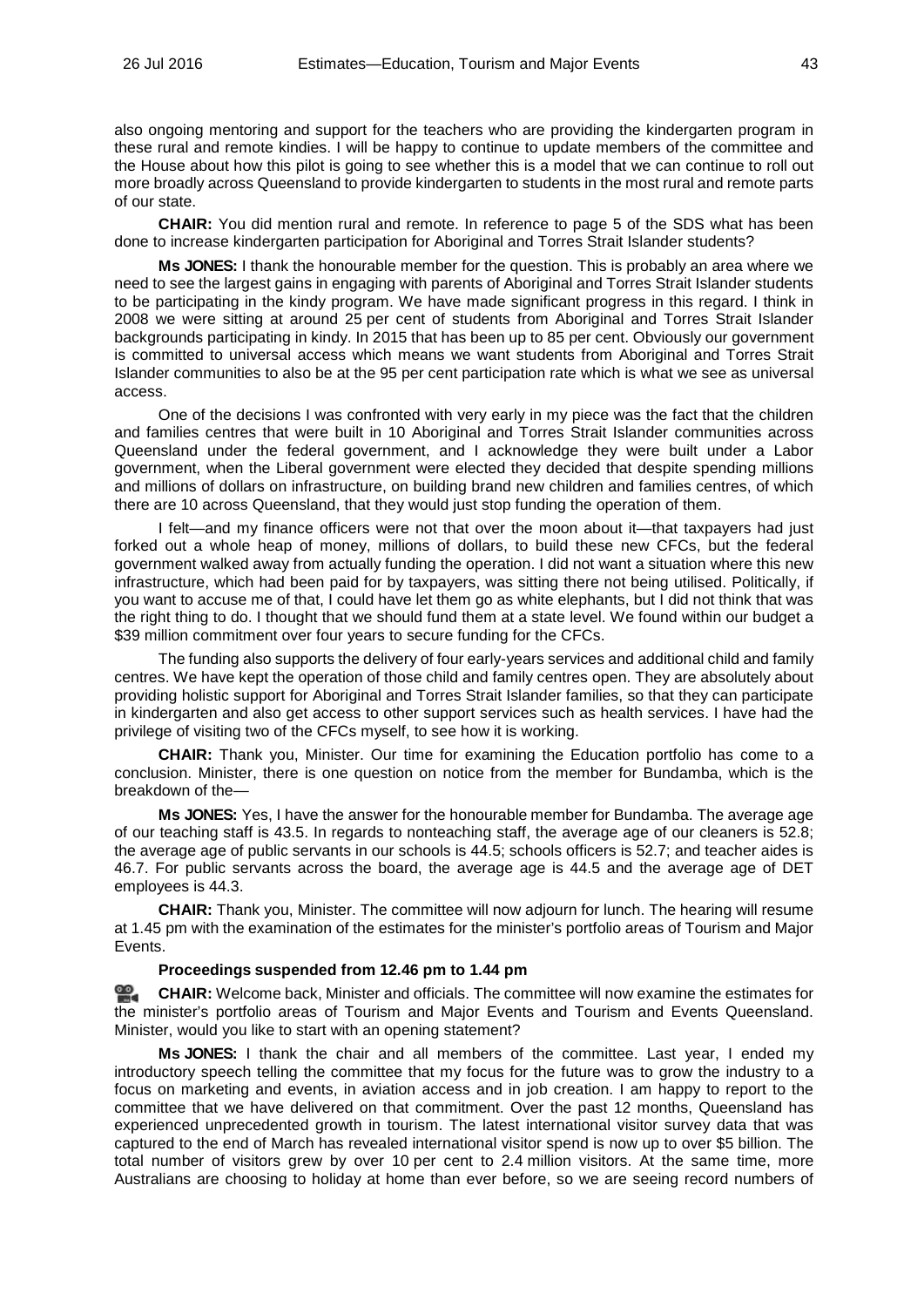growth in domestic visitor numbers. Our growth is outpacing the nation. Tourism Research Australia figures show domestic overnight expenditure in Queensland increased 5.5 per cent to a record \$14.6 billion, while domestic overnight numbers increased to a record 20.3 million in the 12 months to March 2016.

Our tourism industry has a lot to be proud of. I am proud to report to the committee that the Palaszczuk government has secured more than 500,000 new seats on new flights under the Aviation Attraction Investment Fund, which is expected to add up to \$350 million for our economy every year. The number of international seats heading to Queensland airports in the year to June is estimated to be 4.8 million, which is a six per cent increase on the previous year. Domestic seats over the same period are estimated to be 13.3 million, which represents a four per cent increase.

Most of the growth that we are seeing is coming out of Asia and indeed China. For the very first time, we have seen the number of Chinese visitors to Queensland overtake New Zealand visitors choosing to come to Queensland. We have seen a 29 per cent increase in the number of Chinese visitors travelling to our state. This presents a huge opportunity for Queensland tourism and now is the time for our state to capitalise on this market. That is why, in this year's state budget, we announced the \$33.5 million Connecting with Asia package, purely focused on building our relationship and Queensland's share of the Asian market. The package will focus on attracting more direct flights, building partnerships with Asian cities and building digital capacity.

This builds on our \$400 million four-year tourism funding guarantee, which was our election commitment. No longer will the industry have to come to government cap in hand every budget asking for funding, because they know that they have funding certainty and that the funding has been locked. I must acknowledge the great work of the Director-General of the Department of Tourism, Major Events and Small Business and the Commonwealth Games, Megan Houghton, and Tourism Events Queensland, particularly the Chair, Bob East, and the CEO, Leanne Coddington. In partnership with industry, they are growing tourism in our state and doing a great job marketing Queensland to the world.

The Palaszczuk government will continue to work with industry as we develop the Advancing Queensland tourism strategy, which will outline the next steps for the industry to grow for the benefit of all Queenslanders. As I said, the industry has a lot to be proud of and I look forward to continuing to work with them.

**CHAIR:** Thank you, Minister. I call for questions from the member for Beaudesert.

**Mr KRAUSE:** Thank you, Chair. Good afternoon, Minister and others. My question is to Ms Coddington, the CEO of TEQ. I refer to page 4 of the SDS, in relation to attracting new events to the state. Ms Coddington, how much did TEQ spend on the recent deal with Rugby League World Cup to attract games to Queensland?

**Ms Coddington:** I thank the member for the question. All of the negotiations that we do for events are commercial-in-confidence.

**Mr KRAUSE:** So you are unable to provide that information to the committee about the cost of that event to TEQ?

**Ms Coddington:** As I said, all the event negotiations that we do are commercial-in-confidence.

**Mr KRAUSE:** Was there a confidentiality clause in the agreement between TEQ and Rugby League World Cup that specifically indicated there was to be no disclosure or information about the tournament before the official launch? Was there a confidentiality agreement of that type?

**Ms Coddington:** In all of our contracts, there are confidentiality agreements in regard to each of the proponents and how we negotiate those contracts and announce those events.

**Mr KRAUSE:** When was the official announcement scheduled?

**Ms Coddington:** The announcement was last—

**Ms JONES:** Last Tuesday.

**Ms Coddington:** Last Tuesday, yes.

**Mr KRAUSE:** Tuesday, 19 July?

**Ms Coddington:** 19 July.

**Ms JONES:** Last week.

**Mr KRAUSE:** The question I asked was: was there a confidentiality clause in that agreement with Rugby League World Cup and your answer is, yes, there was.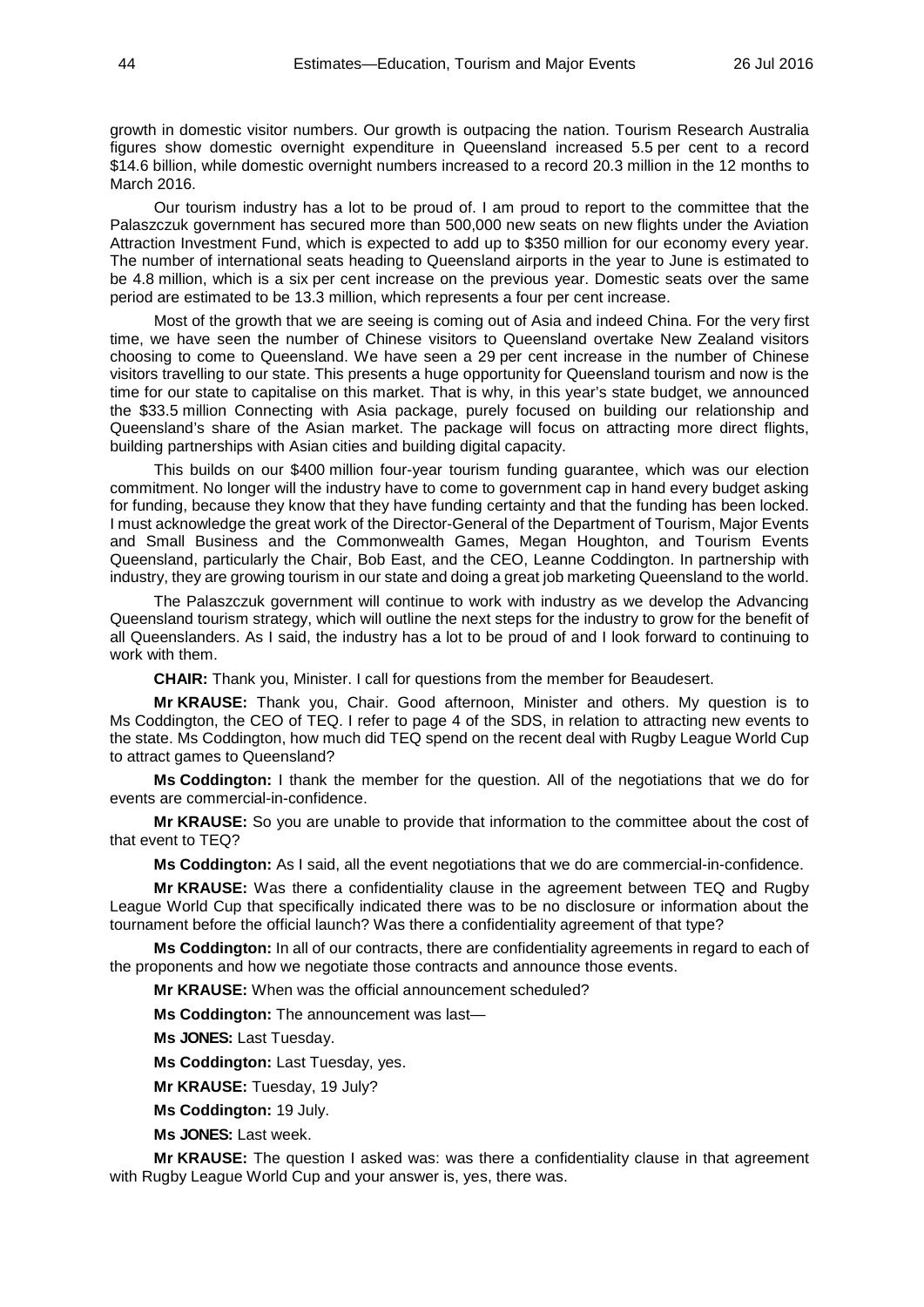# **Ms Coddington:** Yes.

**Mr KRAUSE:** The official announcement was 19 July. Why then was it announced by the minister on 16 July? I refer to and seek leave to table newspaper articles from the *Courier-Mail* dated 16 July, in which it was indicated that the minister had made comment that Queensland had scored World Cup games for Brisbane.

**CHAIR:** Member for Beaudesert, can we look at those, please?

**Mr KRAUSE:** I seek leave to table those, Chair. There are two and I have copies of each for the committee members and others.

**CHAIR:** Is leave granted? Leave is granted. Minister, you have now been asked the question.

**Ms JONES:** I did not think it was to me, but I am happy to answer it.

**Mr KRAUSE:** It was actually to the CEO of TEQ.

**Ms JONES:** I understand why you would think it would be to me, because it is about me. If you want to talk about me, go for it.

**Mr KRAUSE:** Ms Coddington, I will let you get the document, if you would like. My question is this: why was it announced by the minister on 16 July when the official launch was 19 July?

**Ms Coddington:** We were made aware that the information had been released and it is important then that we ensure that we get best exposure for Queensland in announcing the event.

**Mr KRAUSE:** How were you made aware that that information had been released?

**Ms Coddington:** We get contacted by press, asking for comment.

**Mr KRAUSE:** Was not there a confidentiality clause in your agreement with Rugby League World Cup that would have prevented you from confirming that information?

**Ms Coddington:** If that situation occurs, we talk to the other party and come to an agreement as to how that will be handled.

**Mr KRAUSE:** And Rugby League World Cup agreed that TEQ was permitted to release that information?

**Ms Coddington:** Yes, that is our advice.

**Mr KRAUSE:** That is your advice?

**Ms Coddington:** Yes.

**Mr KRAUSE:** Okay. My next question is for the minister. Minister, can you confirm that, against the express wishes and without the approval of the organising committee of the Rugby League World Cup, you announced details of the World Cup on 16 July, before the official date for launch?

**Ms JONES:** I make no apologies for ensuring that we get best bang for buck when it comes to announcing a major event that we have put in funding support for here in Queensland. In actual fact—

**Mr KRAUSE:** That is not the question, Minister.

**Ms JONES:**—I would argue that it is my responsibility to make sure that, when we are backing an event—a world-class event like this—coming to Queensland, it is my job to sell, sell, sell it and that is exactly what I am doing. In answering your question, just as Leanne has indicated to the committee, I was advised late Friday—the Friday before the 19th—that journalists were making inquiries with quite detailed information that clearly was demonstrating to the people involved that someone—and we do not know who—had provided some information outside what we believed should have been included in the confidentiality agreement. To that end, my understanding is that discussions were held. I was advised that discussions were held both with TEQ and the World Cup. As a consequence, we decided that we should confirm Brisbane's great coup in actually getting the Rugby League World Cup here to Queensland. I believe that the decision for Queensland to own this and for us to announce it was the right decision, rather than it getting printed in the *Daily Telegraph* in Sydney. I am sure that is not what the honourable shadow minister would like for Queensland, either.

**Mr KRAUSE:** Did the Rugby League World Cup organising committee approve specifically the release of this information by you and TEQ against the provisions of the confidentiality agreement?

**Ms JONES:** I am happy to answer that. My advice is that TEQ was negotiating, as they do. You can appreciate that, as the minister, I do not, unless I absolutely deem it to be necessary, get involved in those negotiations. In actual fact, TEQ has very good people in that regard.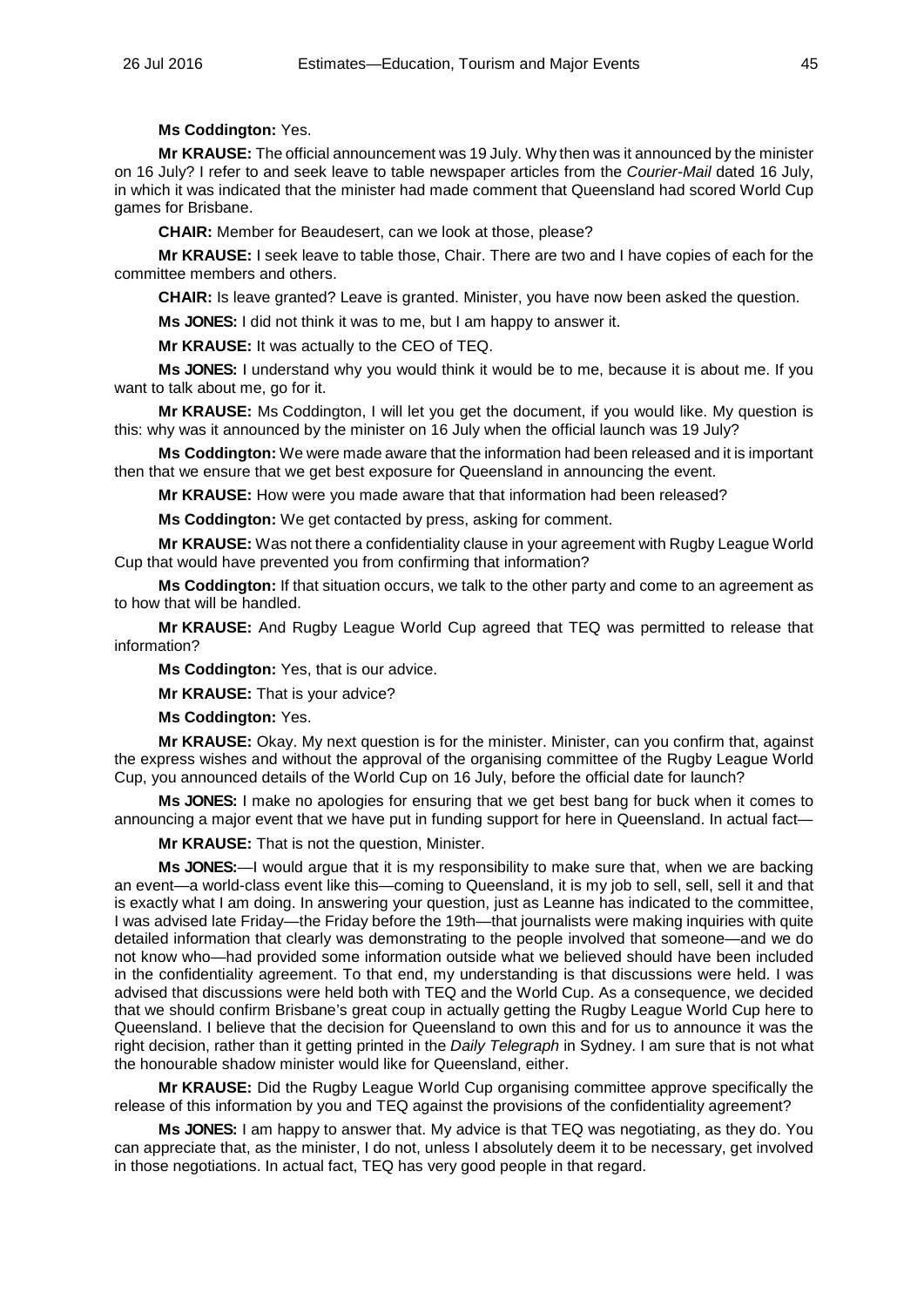I can say that I have spoken directly with Michael Brown, who is now no longer at the World Cup, to say that I stand by completely the actions that I took, because my view was that I wanted Queenslanders, in their Queensland newspaper, to hear about this first, not in the *Daily Telegraph* because someone in Sydney had provided some information to the *Daily Telegraph*. Absolutely, I will stand by my strong opinion that the people of Queensland deserve to hear about this first.

**Mr KRAUSE:** My question was in relation to whether the Rugby League World Cup corporation approved of that disclosure. I understand your answer and that that is the way that you were advised. I ask you again to take on notice, if you would—

### **Ms JONES:** I am happy—

**Mr KRAUSE:**—confirm positively or negatively whether or not that disclosure was authorised by Rugby League World Cup before it was—

**Ms JONES:** Sorry, can I answer that question?

**Mr KRAUSE:** I am finishing my question—before it was released by TEQ? Would you take that question on notice?

**Ms JONES:** No, I want to answer it now. There are two parts that I want to answer. Firstly, my understanding was that there had been discussions with NRL media and TEQ Media. Furthermore, I had a discussion directly with Michael Brown, who said to me that he understood and supported the action I had taken because, given the circumstances, he believed that it was well within my rights, given that the story had been leaked, he understood the position I was in and understood the action I was taking. Given this announcement was over a week and a half ago, no-one either from the NRL or from the World Cup committee have contacted me to give me other advice counter to the advice that I got directly from Michael Brown in a conversation I had with Michael Brown. If the honourable shadow minister is aware of other advice where the World Cup or, indeed, anyone from the NRL was concerned about those actions, I am very happy for him to talk to me about that, but none of them have contacted me about that. I attended the World Cup launch with the World Cup on the Tuesday, with every man and his dog and every women from the World Cup, but not one of them raised these concerns with me when they had ample opportunity, including around two hours where I was in attendance at Suncorp Stadium with the World Cup representatives, from the CEO to the board of the World Cup—everyone.

**Mr KRAUSE:** Thanks, Minister. I understand where you are coming from. I take it that the conversation that you had with Mr Brown was after it was put out there by TEQ and your office, as well. Minister, was it specifically leaked by your office or by the department, to give the impression that the Rugby League World Cup games would not be coming to Queensland except for the work that was undertaken by TEQ and by your department?

# **Ms JONES:** Pardon?

**Mr KRAUSE:** Minister, was it leaked by your office to give the false impression that it would not have happened without you—

**Ms JONES:** No, absolutely not.

**CHAIR:** Minister—

**Ms JONES:** No, I am really happy to answer it. No, absolutely not. As I said, the first I was alerted to it was on the Friday night when, quite frankly, I was pretty angry. I expressed my anger to Michael Brown, not using any inappropriate language, on the Saturday.

**Mr KRAUSE:** Why was not the Gold Coast, with its more modern stadium, chosen to host any of the regional pool games? It is just a coincidence that all of the games out of Brisbane, six of them, are being held in Labor electorates?

**Ms JONES:** I am happy to answer. As I said, I was not part of the negotiations on where the games were to be held.

**Mr KRAUSE:** You were not a part of that negotiation at all? There was no communication between your office and TEQ or between the Treasurer's office?

**Ms JONES:** I expressed the view that I wanted as many games throughout Queensland as we could obtain. Detailed negotiations were undertaken by our events team with the World Cup.

**Mr KRAUSE:** You did not express a preference for games on the Gold Coast?

**Ms JONES:** I expressed a clear preference for as many games as we can, which we have achieved. Eight out of the 28 games that will be held as part of the World Cup will be held in Queensland. As the Minister for Major Events and Tourism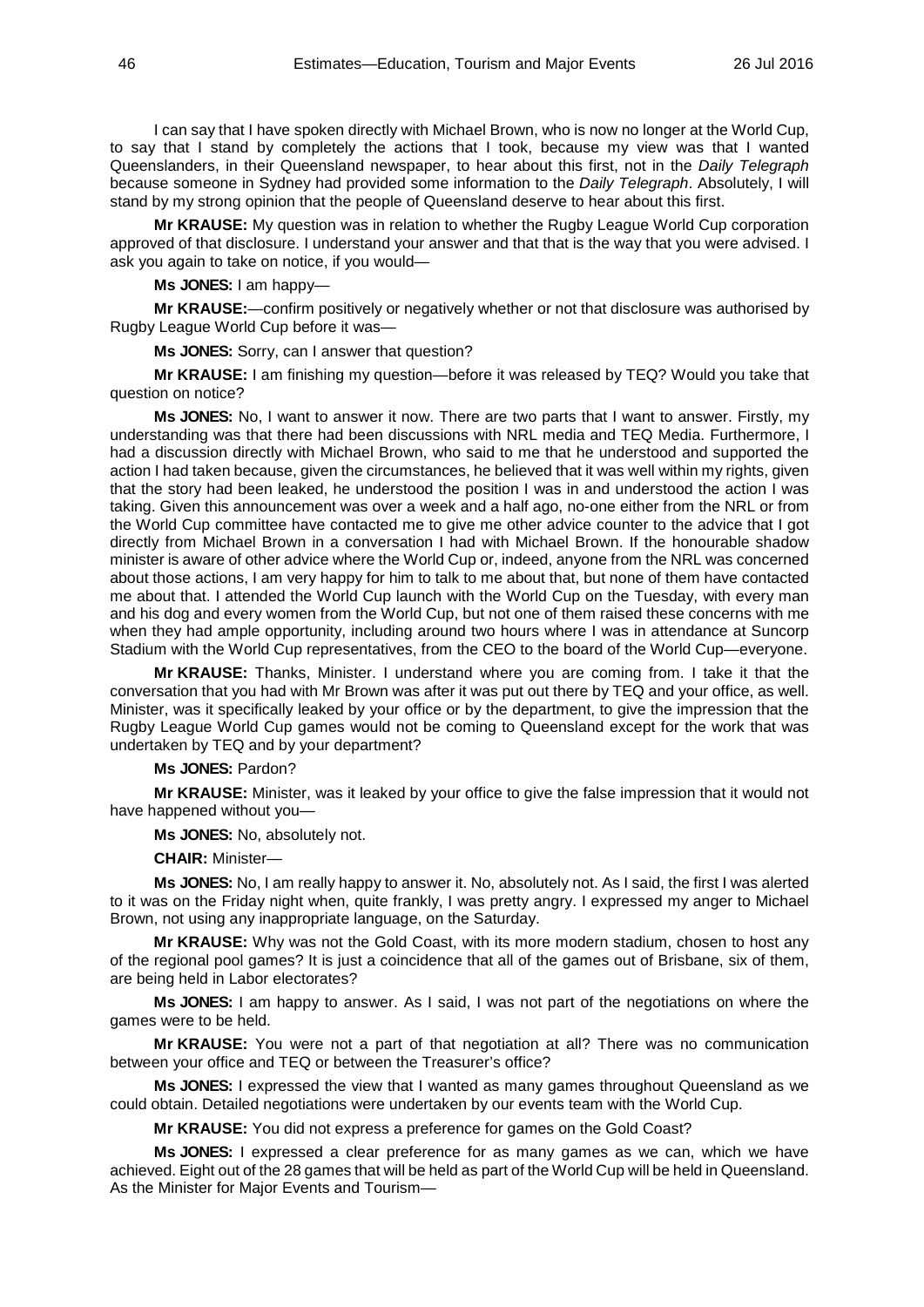**Mr KRAUSE:** But, Minister—

**Ms JONES:** You are not even the shadow minister for major events. I thought old mate—the member for Clayfield—was.

**Mr KRAUSE:** The member for Clayfield is sitting next to me.

**Ms JONES:** I know. He is the major events shadow.

**Mr KRAUSE:** You just said before that you did not have any communication with TEQ or the organisers about where they were going to be so how did you express a preference for where they were going to be if you had—

**Ms JONES:** No, I said I was not part of the detailed negotiations. That is not my job. My job is not to pull together—

**Mr KRAUSE:** But you did express a preference?

**Ms JONES:** Yes, I said that I expressed a preference for as many games to be held in Queensland, ensuring we optimised the opportunity for Queensland Rugby League fans to attend live games. The honourable member for Townsville is here. I am sure everybody in Townsville is looking forward to it. I had a discussion with Mal Meninga and Cameron Smith at the launch about how excited we are about so many World Cup games—the highest level of Rugby League in the world—going to be played in our background, giving what I think are some of the most dedicated fans of Rugby League the opportunity to see games played in my home state of Queensland.

**Mr KRAUSE:** Of course we support the Rugby League World Cup coming to Queensland, but there are questions about the breach of confidentiality and the location of the games. It is embarrassing that the information about the draw and the location was leaked before the Rugby League World Cup corporation's official launch. Minister, do you accept that promoters and national sports bodies will be reluctant to bring major events to Queensland if they feel they cannot trust the Queensland government—

**CHAIR:** Member for Beaudesert—

**Mr KRAUSE:**—and TEQ—

**CHAIR:** Member for Beaudesert, your question is hypothetical. I ask you to rephrase it so that there is no hypothetical involved, please.

**Mr KRAUSE:** Mr Chair, I was actually asking whether the minister accepts that promoters and national sports bodies may be reluctant to bring major sports events here because they feel they cannot trust the government—

**CHAIR:** Member for Beaudesert—

**Mr KRAUSE:**—to honour any agreements, including confidentiality agreements?

**CHAIR:** Member for Beaudesert—

**Ms JONES:** No-one has raised it with me at all.

**CHAIR:**—again, I will say very clearly to you that your question to the minister contains a hypothetical. If you cannot rephrase it we will move on to the next question.

**Mr NICHOLLS:** Point of order, Mr Chair. The questions are questions of the estimates and the policy behind them. This is not the House, where questions to ministers are regulated in relation to hypotheticals. The questions go to policy and policy discussions. Is it a fact that future events are in jeopardy as a result of the government deliberately leaking information ahead of the program time allowed for by Queensland Rugby League.

**CHAIR:** Thank you, member for Clayfield.

**Mr NICHOLLS:** That is not a hypothetical.

**CHAIR:** Member for Clayfield, I ask you to cease your interjections.

**Mr NICHOLLS:** Mr Chair, you can shout and—

**CHAIR:** Member for Clayfield, I have warned you to cease your interjections—

**Mr NICHOLLS:** You can shout and yell as you like—

**CHAIR:—**otherwise you will be warned under standing order 185—

**Mr NICHOLLS:** Mr Chair, we are entitled to ask questions.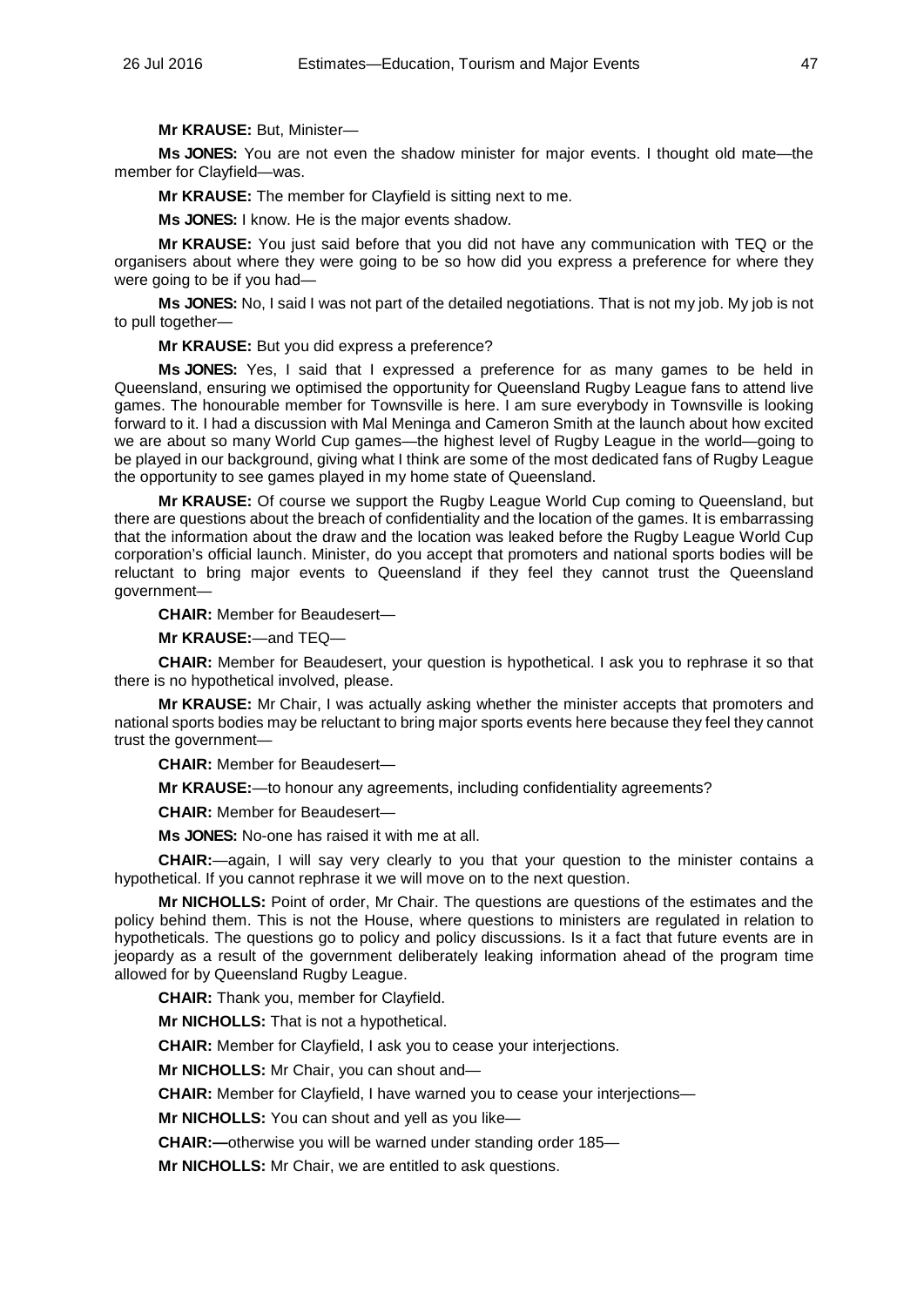**CHAIR:** Member for Clayfield, I am in the chair at the moment—

**Mr NICHOLLS:** Yes, and we are entitled to ask questions.

**CHAIR:** You will cease your interjections. Member for Clayfield, you are here—

**Mr NICHOLLS:** You can run a protection racket again, like your colleagues can, or we can ask questions of the government.

**CHAIR:** I have made it—

**Ms JONES:** You are not asking me any questions.

**CHAIR:**—very clear, member for Clayfield—

**Ms JONES:** I am happy to answer them.

**CHAIR:**—that the decision I have made is in relation to the member for Beaudesert. I have made it very clear to him that his question actually involves a hypothetical. If you are dissenting from my ruling, please indicate that to me. Are you dissenting from my ruling?

**Mr NICHOLLS:** No, I am not dissenting from your ruling.

**CHAIR:** I have made my ruling. Rephrase the question or please move on to the next question, member for Beaudesert.

**Mr KRAUSE:** I will move on. Perth has already snatched a State of Origin game from Brisbane. Do you accept that these actions could jeopardise Brisbane hosting an NRL grand final?

**Ms JONES:** No.

**Mr KRAUSE:** Given that the confidentiality of these agreements with the Rugby League World Cup have breached—

**Ms JONES:** I will reject that because you said 'you'. I have already answered that. Under the parliamentary rules you asked me directly whether my office or I leaked it. I answered no, yet you have just implied in your question that I did. I understanding that you are the 19th most—

**Mr KRAUSE:** Are you making a point of order, Minister?

**Ms JONES:**—senior shadow minister in the opposition, which is how you treat tourism.

**Mr KRAUSE:** Are you making a point of order, Minister?

**Ms JONES:** I also understand that the opposition leader of this state—

**Mr KRAUSE:** Point of order, Mr Chair.

**CHAIR:** Thank you, Minister.

**Ms JONES:**—who actually is the shadow minister for events, is not asking the questions about major events.

**CHAIR:** There is no point of order, Minister.

**Mr KRAUSE:** Point of order, Mr Chair. This is an estimates hearing. The non-government members and the members up here get to ask the questions, not the minister. Given that there has been this leak in relation to the Rugby League World Cup, is there any advice that you have—I will even direct the question to the CEO of TEQ—that the state could be liable for any damages or any issues relating to reputational risk in relation to this contract or any other contract?

**Ms JONES:** The answer is no.

**CHAIR:** Again, member for Beaudesert, this is a hypothetical question.

**Ms JONES:** It is not in the SDS. The answer is no. I have already answered that question.

**CHAIR:** Minister, you are happy to answer that question?

**Ms JONES:** Yes. The answer is no. In actual fact, we are seeing more events coming to Queensland. For the very first time we have given Tourism and Events Queensland forward funding so that they can go out there and bid for new events—unlike when the shadow minister for major events was the treasurer—

**Mr KRAUSE:** Thank you, Minister. I heard your answer.

**Ms JONES:**—and he refused to fund them into the out years. Right now we are in the best place possible.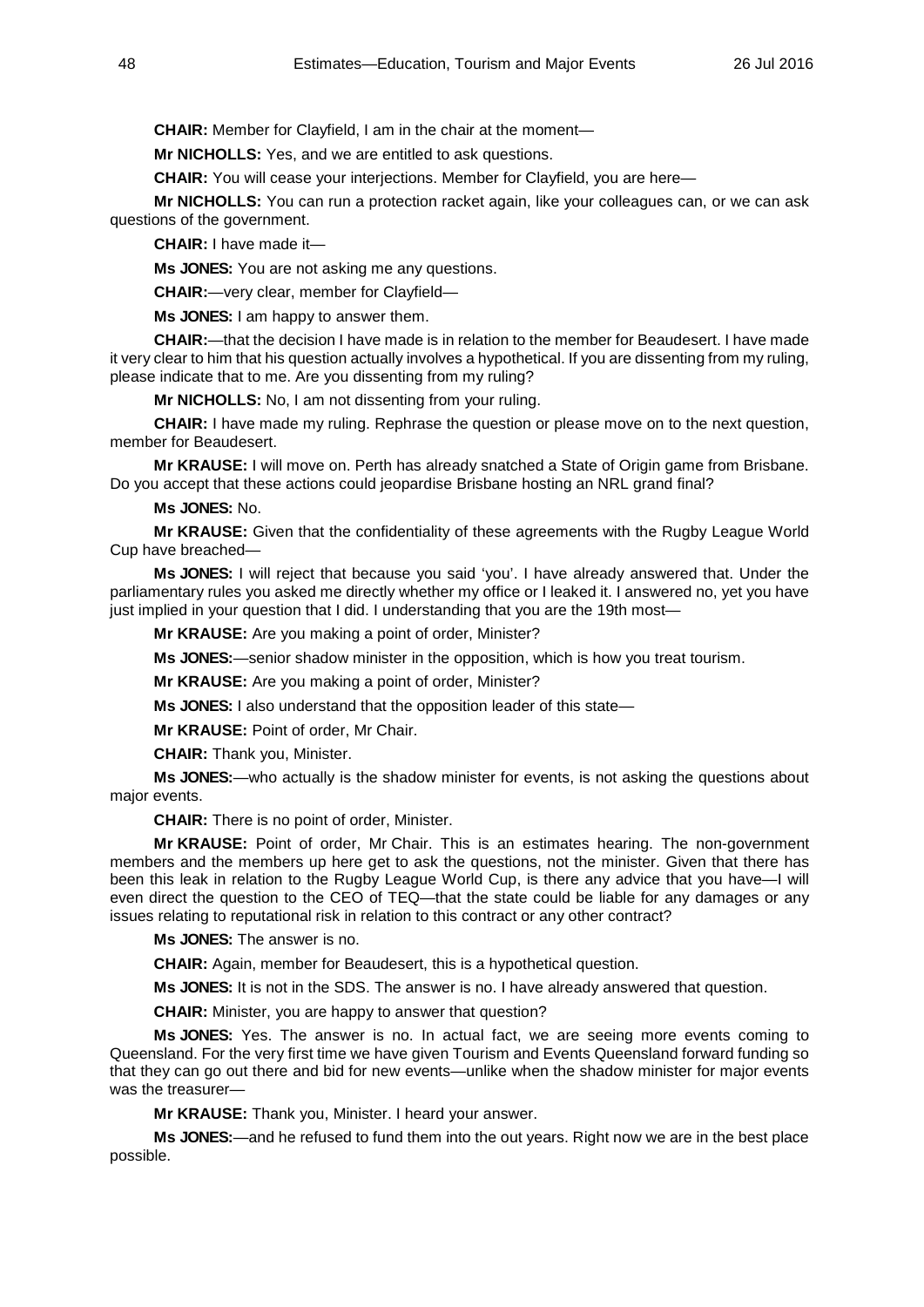**CHAIR:** Member for Beaudesert, you need to cease your interjections. The minister is actually answering your questions.

**Mr KRAUSE:** She has answered the question.

**CHAIR:** She is answering the question—

**Mr DICKSON:** Point of order, Mr Chair.

**CHAIR:** Excuse me. I am still talking. She is answering the question in the way that she sees fit and is entitled to do so. Member for Buderim, you have a point of order?

**Mr DICKSON:** I recollect that it is only a couple of moments ago that that question was directed to the CEO and not the minister. I cannot understand why the minister is answering on behalf of the CEO. That is inappropriate.

**Mr KRAUSE:** It was directed to both.

**CHAIR:** It was directed to both. Minister, have you ceased answering that question?

**Ms JONES:** Yes. I have answered it clearly.

**Mr KRAUSE:** I will put the same question to Ms Coddington. Is there any advice about whether the state could be liable for damages or whether there are any reputational issues at stake with this contract or others?

### **Ms Coddington:** No.

**Mr KRAUSE:** In terms of the breach of confidentiality that has occurred in this case, what is more important for the state—a headline or actually building trust with project proponents and developers, people who want to run events in Queensland, to bring economic benefits to this state?

**CHAIR:** Member for Beaudesert, what you have asked is an opinion of the chief executive officer—

**Mr KRAUSE:** It was actually to the minister.

**CHAIR:** You have asked an opinion of the minister. Can I get you to rephrase your question so it is not an opinion?

**Miss BARTON:** On that point of order, I think the shadow minister was asking a very direct question and was not seeking an opinion: which is more important for the minister? That is not seeking an opinion; that is a statement of fact for the minister.

**Mr KRAUSE:** Getting a headline or actually bringing economic benefits?

**CHAIR:** I have made my ruling.

**Ms JONES:** What is important to me is being honest with the people of Queensland. I made it very clear to Michael Brown at the launch, where I stood with Michael Brown and every man and his dog associated with Rugby League in Queensland—all of the greats; as a mad Rugby League fan it was exciting to meet some of my heroes that I had watched growing up—that there was no leak by me or the government.

I made that clear to Michael Brown. Michael Brown acknowledged that. We all stood up together. There was a huge media conference. I understand that we had lots of media exposure not only in Australia but also overseas from the launch last Tuesday. It was a great event. It was really exciting. It was wonderful to see the schoolchildren who were there. It was a wonderful event. I am very excited about the millions of dollars that are going to be generated for the Queensland economy and our communities from us securing the World Cup. I know there are sour grapes in New South Wales, but I do not think that is your issue to prosecute here.

**Mr KRAUSE:** I refer to page 3 of the SDS in relation to attracting tourism and investment infrastructure to Queensland. Why is Aquis not included in the major tourism and infrastructure development for Cairns when other projects like Queen's Wharf in Brisbane and Great Keppel Island are included in those relevant sections? Is this just another mistake for this investment guide?

**CHAIR:** Member for Beaudesert, your question contained an imputation. I will get you to rephrase your question without an imputation at the end.

**Mr KRAUSE:** Sure. I refer to page 3 of the SDS in relation to attracting tourism and investment infrastructure to Queensland. Why is Aquis not included in the list of major tourism infrastructure development for Cairns when other projects like Queen's Wharf in Brisbane and Great Keppel Island are included in those relevant sections?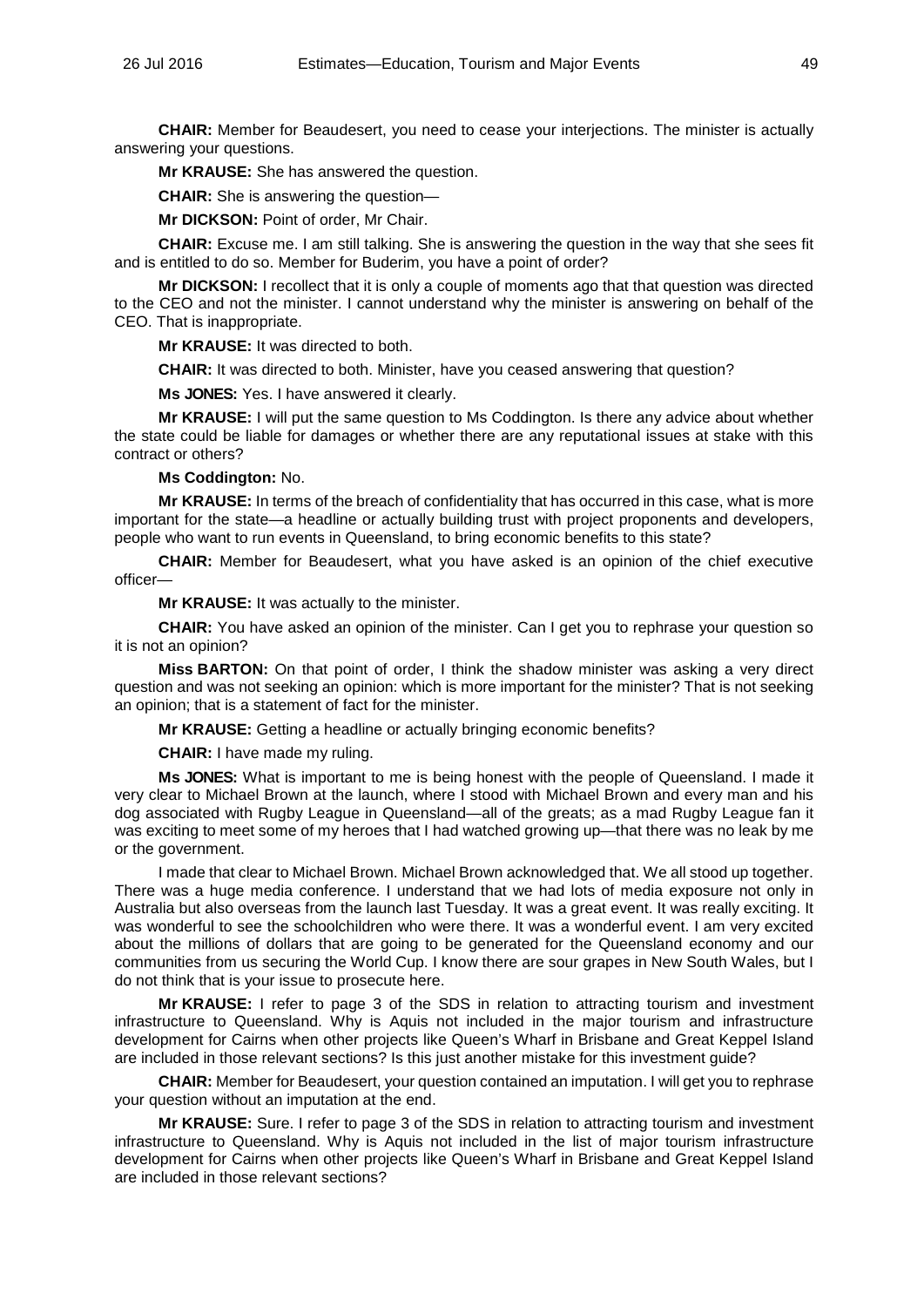**Ms JONES:** I can answer that question. As the honourable shadow minister would know, the Minister for State Development is the lead minister when it comes to working with Aquis because of the issues involved there. We are continuing to work with Aquis as proponents of the development. We look forward to continuing to work with them to secure investment for the Cairns community. I know in particular that the Treasurer and all honourable members in the Cairns region want to see this go forward. I can assure the honourable member that the state government is working closely with the proponents to get the investment in Cairns.

**CHAIR:** We move to government questions.

**Mr SAUNDERS:** With reference to page 3 of the SDS, which outlines the objective of attracting an increasing number of visitors to the state, can the minister please update the committee on the record numbers travelling to Queensland?

**Ms JONES:** I thank the honourable member for his question. As the Minister for Tourism I work extremely closely with the tourism industry to do all that we can to increase visitor numbers, particularly through our investment through Tourism and Events Queensland. Being in the market and promoting our destination are great ways to secure and attract more visitors to Queensland.

That is why I was deeply concerned when I became the minister to see correspondence from the former chair of the TEQ board who highlighted that the former government had not provided any funding in the forward estimates, despite having a CBRC meeting in December 2014. They decided not to provide any additional funding in the forward years for Tourism and Events Queensland.

Picking up on the comments made in the questions asked by the honourable member for Beaudesert, the biggest risk you can have in negotiating with an events partner is trying to negotiate a new event for Queensland when you have no money in the kitty. That is exactly the position that they were left in under the previous LNP government.

I know that Stephen Gregg named numerous events that were coming up for renewal that the proponents really wanted to see a renewal for in Queensland—otherwise they would be lost—but in good faith they could not enter those negotiations because there was no funding in the forward estimates beyond the 2014-15 year. I note that we have members here who have major events in their electorates. We often negotiate three-year or five-year events. Our program is all about providing funding to build events over the life of the event so they become self-sustaining.

They were left in a position where we could not, in good faith, negotiate with event proponents because they did not have any money to do so. That is the biggest risk to our reputation. Through our investment and promoting tourism and major events to a senior ministry, our government was all about saying that we are going to build this industry because we know that it creates investment and creates iobs in Queensland.

As a part of the state budget, in the SDS you will find that there is \$50 million to continue the four-year funding guarantee of our government for Tourism and Events Queensland. Not only does it ensure that we can negotiate in good faith with event proponents; it also means that we can attract additional visitors, as I highlighted in my opening remarks, through having a very strong tourism campaign in the market.

As a consequence we are seeing increases right across the state. In Townsville we have seen a huge increase in visitor numbers and visitor expenditure. It is up 32 per cent, with more than \$106 million in expenditure. In the Capricorn region we have seen international visitor numbers soar by over 20 per cent, with expenditure of \$108 million. Visitor expenditure in the Sunshine Coast region—I am sure the member for Buderim is very proud; they do a very good job on the Sunshine Coast—grew by 17 per cent and injected \$230 million into the economy. I acknowledge everybody from the tourism industry in that region. Southern Queensland country also experienced a 10 per cent jump, with expenditure of up to \$73 million. In Brisbane we saw international visitor numbers grow by 20 per cent, generating \$108.5 million. The Gold Coast has welcomed more than 949,000 international visitors. That is an increase of 11 per cent. Visitor expenditure grew by 15 per cent, bringing it to a total of \$1.2 billion.

I can advise members that this growth was driven mainly from the US but also Chinese markets. I can also report to the committee that for the first time, as I said earlier, visitors from China have overtaken our traditional strongest visitor country—that is, people coming from New Zealand. This is a huge shift but one that we are working very closely with industry to make sure we capture and deliver real jobs for Queenslanders here.

**Mr WILLIAMS:** With reference to page 3 of the SDS, can the minister outline what the \$33.5 million Advance Queensland: Connecting with Asia strategy will achieve for Queensland tourism?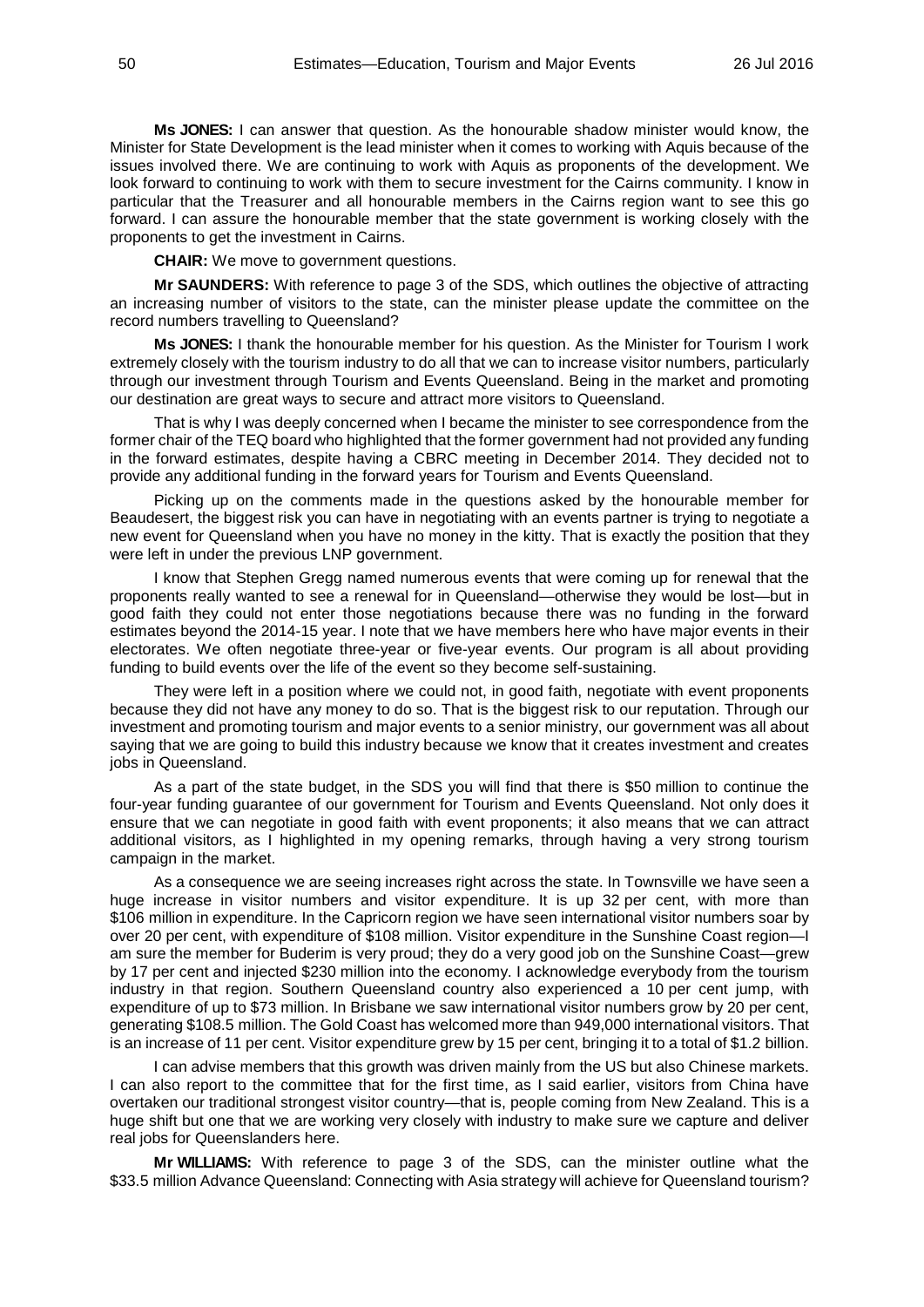**Ms JONES:** I thank the honourable member for his question. As I highlighted in my answer to the question about who is choosing to come to Queensland and where they are going, there is a record number of Chinese visitors in particular, but also right across Asia, and we are seeing a resurgent Japanese market. I was only meeting with Qantas yesterday where they were saying that they were going to continue to lift their investment into the Japanese market because we are seeing back to the nineties figures. Under our government not only have we seen a record number of international visitors choosing to come to Queensland, as I said, in particular but we are seeing growth in the Chinese visitor market.

The reason I think it was really important that we listen to industry on this one and roll out this funding was that when you think about the size of the prize it is significant. If Queensland could increase its share of the Chinese tourism market by just 0.5 per cent, that would equate to more than half a billion dollars for the Queensland economy—an additional 5,000 jobs in this state. Unashamedly I am going to be chasing that. Leanne, I think you were in China when all of this happened with the World Cup, weren't you?

## **Ms Coddington:** Yes.

**Ms JONES:** Leanne was in China when the World Cup launch was happening. She is doing her job, targeting the market where we need to be. There is an additional \$33.5 million Connecting with Asia—tourism jobs in the regions package. This is really focused on three key areas: attracting more direct flights to Queensland, building partnerships with Asian cities and also building digital capacity and capability of our businesses. The package sits alongside our \$400 million investment through Tourism and Events Queensland and our funding guarantee that I have already talked about.

Already we have been getting really good feedback from industry about this new package. I think it is important for members to know that people like Julieanne Alroe, for example, from the Brisbane Airports Corporation has said, 'These additional funds will help Queensland secure further capacity from key Asian markets.' Daniel Gschwind from the Queensland Tourism Industry Council has said that he 'particularly welcomed ... the \$33.5 million to grow tourism and attract Asian markets by securing more international air routes, building stronger relationships with targeted Asian cities, growing awareness of Queensland experiences, creating new innovation tourism products, and building the digital capability of Queensland tourism businesses'. Margy Osmond from the Tourism and Transport Forum said, 'The announcement of an extra \$33.5 million over four years to attract more Asian visitors through the Connecting with Asia strategy shows that the Government has been listening to TTF and the tourism industry about the importance of investing in this increasingly important market for Queensland's visitor economy.'

This package will be delivered in collaboration with the tourism industry and will be very much focused on outcomes. It will target key emerging markets in Asia for specific regional Queensland destinations and these destinations, which have shown great results already, will continue to grow. I am happy to go on but happy to answer another question if you like.

**Mr WILLIAMS:** Again, Minister, with reference to page 3 of the SDS, the \$33.5 million Advance Queensland: Connecting with Asia strategy, can the minister outline what resources will be placed in the market to strengthen relations with targeted cities?

**Ms JONES:** I thank the honourable member for the question. As I said, this new program is \$33.5 million additional funding on top of the \$50 million additional funding to secure the Tourism and Events Queensland four-year funding guarantee, which was one of the election commitments that we delivered because we know that the LNP left a \$188 million shortfall in the forward estimates which constrained their ability to market in international markets and also to secure new events. It entails two programs that will connect Queensland's—

### **Mr Krause** interjected.

**Ms JONES:** I have the letter to Tim Nicholls at the time. It is a new \$30 million over four years competitive Connecting with Asia fund. This is the fund that I have been talking about in my previous answer which is for tourism industry consortia to secure additional funding to support industry partnerships and collaborations for new tourism opportunities in key Asian markets. We had a pretty high-level meeting with a number of tourism heads recently where we talked about where we think there are real opportunities in this regard.

I am also very excited because not only have we given Tourism and Events Queensland their funding guarantee so they can negotiate in good faith but we have also given \$3.5 million, called the Asia boost, to assess and support these consortia in markets. This is about boosting the number of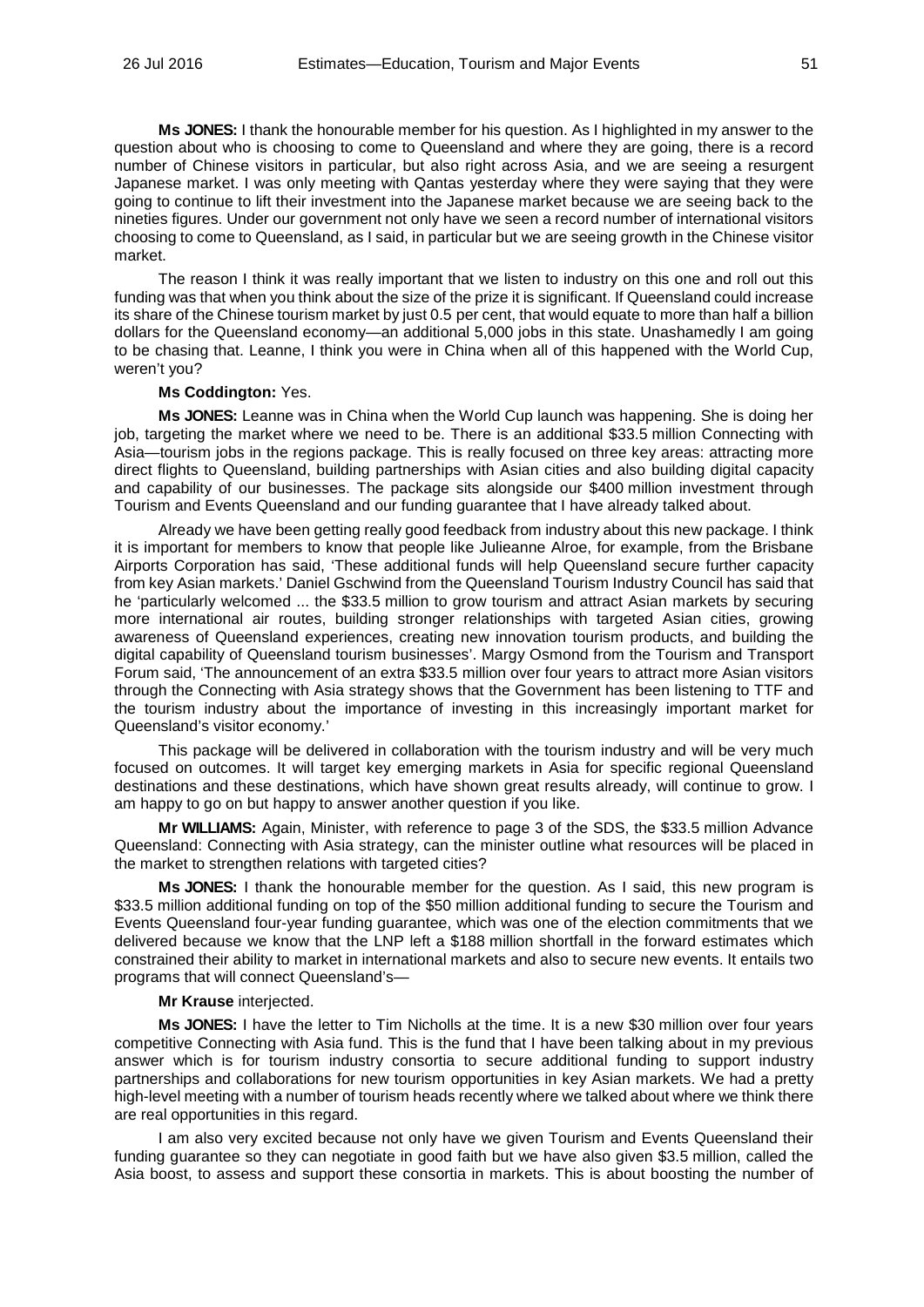TEQ people we have on the ground in both tier 1 and tier 2 cities throughout Asia. They will be supported by the existing team that we currently already have in Shanghai, Singapore and Tokyo, and they will work to ensure our cities are well serviced in this regard. Is there anything you wanted to add, Leanne? I know that this is something that you really push for.

**Ms Coddington:** Boosting our resources on the ground in Asia in particular will help us with the amount of marketing that we need to put in and trade development and engagement in Asia. Relationships are very, very important in Asia, as in most of our markets. We need the resources on the ground to be able to build those relationships and then implement our activity well.

**Mrs MILLER:** On behalf of the workers of Queensland, many of whom are caravanners and campers, will you ensure that caravan parks remain open so that they can continue to enjoy the tourist destinations of Queensland?

**Ms JONES:** I thank the honourable member for her question and agree entirely that that is one of the big parts of tourism, particularly for domestic tourists as well as those who are coming from more established markets where they have come to maybe Queensland or Australia before and are feeling a little more adventurous as they come here more times. We made an election commitment that we are working on with a number of stakeholders in regard to having the Tourism and Transport Strategy, TTS. I am working very closely with the main roads minister and the transport minister to ensure that we provide a more integrated approach to support drive tourism including caravanning. That is definitely part of the discussions we have had. We are hoping to release the new integrated Tourism and Transport Strategy later this year. I can assure the honourable member that the caravanning sector has been consulted as part of the development of that work.

The other thing that I am doing is meeting in August with all of the mayors. We know that a number of new mayors have just been elected and often they have control of caravan parks in their local community. I will be meeting with I think it is 70 new mayors. I could be corrected. I probably should not put a figure in the *Hansard*. I think it was that many when I met with the LGAQ recently. We will be sitting down and talking to them about the importance of fostering tourism opportunities for workers and to create jobs in their community, but caravanning will definitely feature as part of that. There is also \$10 million being spent by the main roads minister in regard to tourism infrastructure along our main roads to make it easier for caravanning across Queensland.

**Mr SAUNDERS:** With reference to page 3 of the SDS, Minister, can you outline how the government has attracted new direct flights to Queensland?

**Ms JONES:** I thank the honourable member for the question. We are working really hard to attract new flights to Queensland particularly from new markets that we have not had before. The clear example is from Wuhan directly into the Gold Coast. We know that direct flights to international markets really is a game changer when it comes to lifting the number of tourists we are able to attract into Queensland. That is why we committed a funding boost of \$10 million for the aviation attraction investment unit. This money was put in to filling the gap that was left behind when it became clear there was a funding shortfall that was left by the previous government. As part of this we have, as I said in my opening comments, attracted an additional half a million seats for international visitors to come to Queensland. This includes, as I said, the first two times weekly direct services from Wuhan, China, to the Gold Coast, being operated by Jetstar. I was fortunate enough to welcome the very first flight from Wuhan. I heard that the bulk of passengers on that flight that landed at the Gold Coast airport had never been outside China before. To see their faces and welcome them here personally is something that I will always remember in my lifetime.

We have also been working with Hong Kong Airlines for their first seasonal program of flights which has now increased to year-round scheduled services from Hong Kong to the Gold Coast with connections directly to Cairns; the Qantas three times weekly service between Christchurch and Brisbane, which will increase to four times weekly during a 12-week period; a new daily service between Vancouver and Brisbane operated by Air Canada which commenced in June—once again that was a great launch and we are seeing similar to the Wuhan flight really good take-up of that flight. In actual fact, they think Brisbane might play a key part in providing a new way of connecting to New York through Vancouver using Air Canada.

We have also seen China Eastern Airlines with the new year-round daily Shanghai to Brisbane service which is going to commence in December 2016. That is very exciting and something that I had the privilege of meeting with China Eastern Airlines about. The scheduled increase is a boost to the originally announced three times a week. We are able to go from a three times a week service to a new year-round daily service from Shanghai to Brisbane. These daily flights were secured during the Premier's trade mission to China in April last year.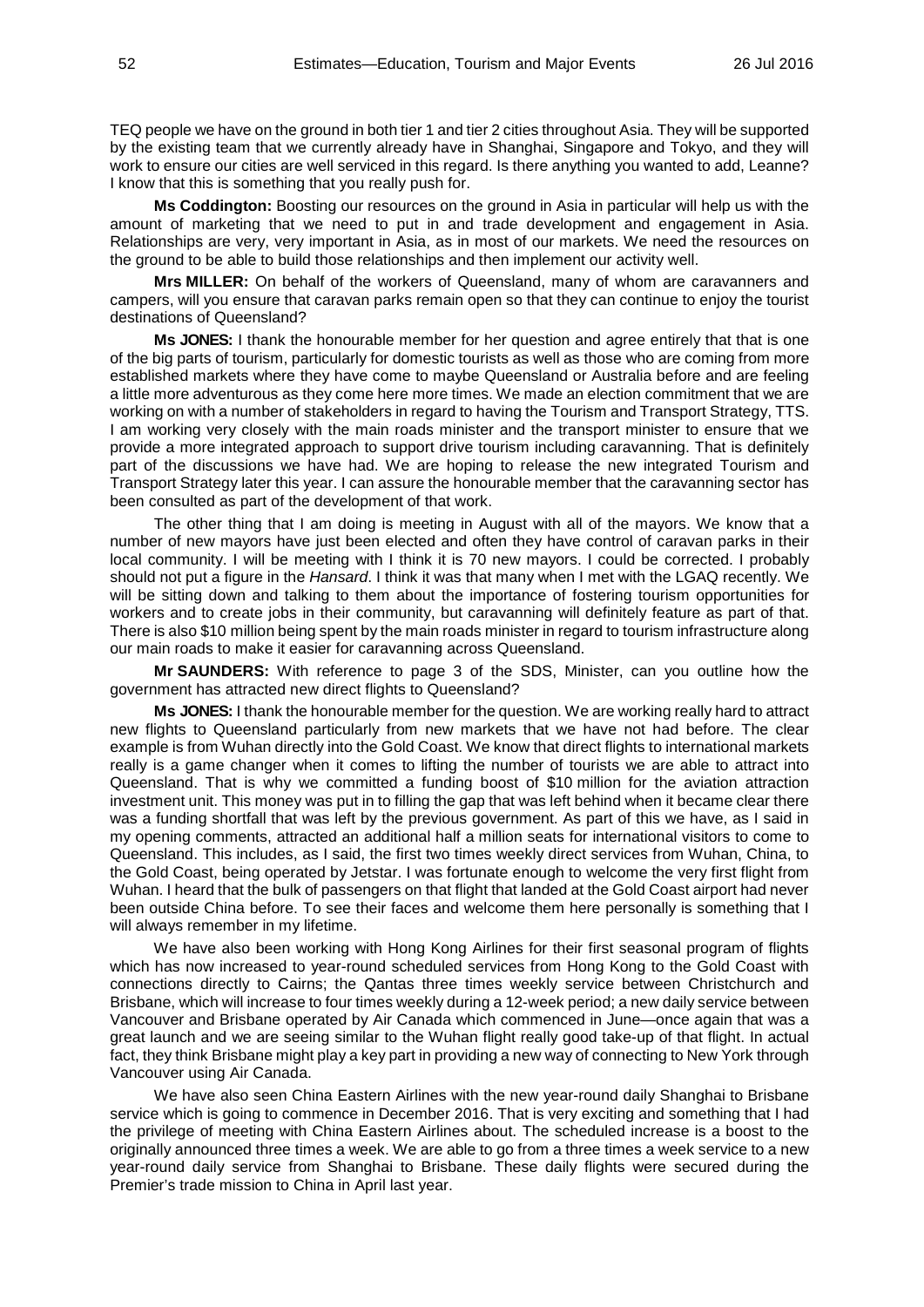We have also increased capacity on Singapore Airlines Singapore to Brisbane services with an additional three new flights each week and increased capacity on EVA Air's Taipei to Brisbane service and AirAsia X's Kuala Lumpur to Gold Coast service. Jin Air is also commencing a two times weekly seasonal service from Seoul to Cairns from December this year and February 2017.

I will just finish this answer by quoting Queensland's Tourism Tropical North Queensland's Alex de Waal, whom I think the shadow minister knows well, as well as the shadow minister for events. He said—

The Queensland Government is to be congratulated for its focus and success in securing incremental aviation services. This will certainly help Queensland gain a greater share of the significant demand for our destination from residents in Mainland China and Hong Kong.

As I said, this is creating not only half a million additional seats into Queensland but also creating real jobs in Queensland's regional economies.

**CHAIR:** I now call the member for Beaudesert.

**Mr KRAUSE:** Minister, in your previous reply in relation to Aquis, you mentioned that Aquis fell within the remit of another minister—State Development. I understand also that the Queen's Wharf and the ASF Consortium proposal project for the Gold Coast also fall within the portfolio of State Development but they are given quite a coverage in your tourism and infrastructure investment guide. Minister, if Aquis is missing out in your investment guide, has the Palaszczuk government given up on the Aquis project for Cairns?

**Ms JONES:** No. Very clearly in my previous answer I said that the minister and the whole of government was continuing to work with Aquis to secure that investment. In relation to the SDS, I am advised—and it makes sense to me—that the other two projects are further down the track and that is why they are quoted in the SDS. As I said, the lead minister in working with Aquis to make sure that they can deliver this project and meet the state regulation, as I know that the former treasurer would be well aware, is the state development minister. We have kept the state development minister in charge, as was your decision when you were in government. We have kept it in that portfolio and we will continue to work with them.

**Mr KRAUSE:** Minister, the Treasurer has said previously that you wanted to speed up the approvals process for Aquis. Who decided not to include reference to Aquis in the 'Major tourism infrastructure development' section in this investment guide? Was it you or did you consult with the Treasurer?

**Ms JONES:** I thank the honourable member for the question. I really do need to explain this to you. Obviously you do not quite understand.

**Mr KRAUSE:** No. I want to know if you consulted with the Treasurer about the decision that was made.

**Ms JONES:** No. I am explaining to you why it is not in my SDS and why it is in the SDS of the state development minister.

**Mr KRAUSE:** This is your investment guide though, Minister, and it is not in there.

**Ms JONES:** So you are not quoting from the SDS at all?

**CHAIR:** Member for Beaudesert, you have asked the minister the question. She will now answer the question for you. Please stop your interjecting.

**Mr KRAUSE:** There are six words in there, Chair.

**Ms JONES:** Sorry, I thought he was quoting from the SDS, which is the practice of estimates committees. You are not?

**Mr KRAUSE:** Minister, I am referring to your tourism investment guide, which is put out, with your foreword in the front of it on one of the early pages, by your department. I am asking why there is not a reference to Aquis in there and did you consult with the Treasurer about not putting it in there?

**CHAIR:** Member for Beaudesert, is there a reference specifically to the Appropriation Bill?

**Mr KRAUSE:** Chair, there is no need for a reference to an SDS to be made.

**CHAIR:** There is, member for Beaudesert.

**Mr KRAUSE:** No, there is not. I am referring to the minister's portfolio of tourism and her tourism infrastructure investment guide. I understand she may not know what is in there because we are up to version 5. There have been four versions pulped before.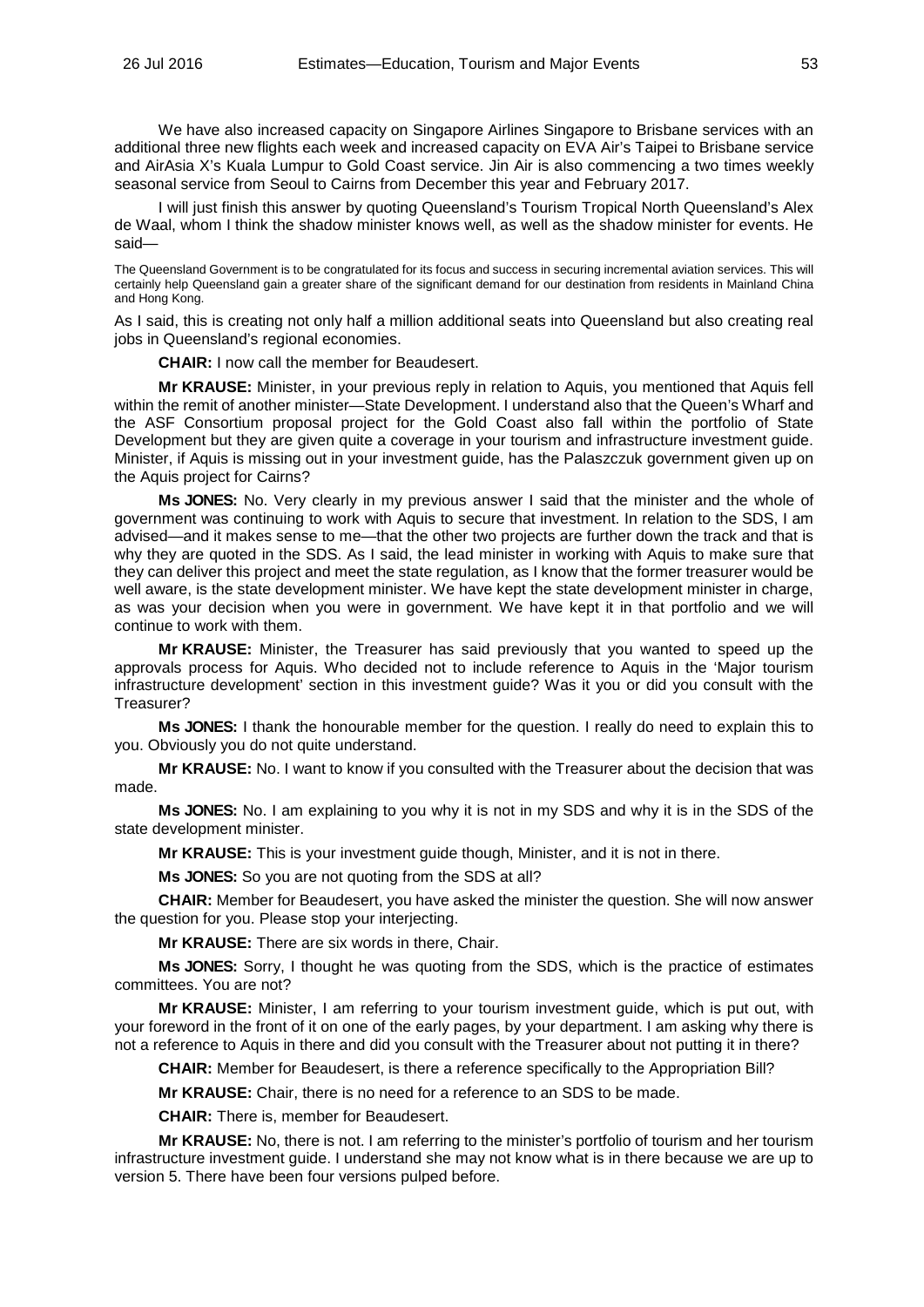**Ms JONES:** And I have worked out that you are the 20th junior minister.

**CHAIR:** Minister, one moment, please.

**Mr KRAUSE:** It is page 4, Chair.

**CHAIR:** Member for Beaudesert, stop interrupting the chair. I will make it very clear to you: the purpose of estimates is to examine the Appropriation Bill. You need to direct your questions during the entire hearing to the Appropriation Bill. Is there a reference?

**Mr KRAUSE:** Page 4 of the SDS.

**CHAIR:** Member for Beaudesert, could you highlight specifically where on page 4?

**Mr KRAUSE:** 'Attract and coordinate government support for the delivery of major events' and also 'work in partnership with industry to increase the ability of the tourism sector to be more competitive in global and domestic markets'. This guide is put out to attract investment in those markets. I still have not had an answer to my question, Chair.

**Ms JONES:** He was ruling on whether it was appropriate, and I am happy to answer it, but if you want to be the chair as well as the shadow minister for events you can take on all three jobs.

**CHAIR:** Minister, I do not need your assistance.

**Ms JONES:** The guide highlights and showcases a number of different opportunities here in Queensland. The guide has demonstrated a number of examples of the investment being made in Queensland, and that was decided through the tourism department.

**Mr KRAUSE:** Did you consult with the Treasurer about the decision to leave Aquis out of your tourism infrastructure investment guide?

**Ms JONES:** I do not know why I would. It was developed by my agency to showcase tourism investment in Queensland. I am the Minister for Tourism. I do not need approval from the Treasurer for what I do in my portfolio. I make decisions for my portfolio. That is why I am sitting here answering questions about my portfolio.

**Mr NICHOLLS:** I want to ask some questions of Ms Coddington in relation to attracting and securing events for Queensland. Ms Coddington, can you provide us with a list of the major events to receive funding from TEQ in the 2015-16 and 2016-17 financial years separated by the event and the amount? I am comfortable, if that is a fairly lengthy list, for you to take that on notice and provide it to us a little later.

**Ms JONES:** We have already provided that answer in question on notice No. 18.

**Mr NICHOLLS:** I would like to ask a question about the comments made by the minister just a moment ago in relation to events and event funding. I notice that, in terms of the Queensland tourism events guarantee, most of that funding—over \$47 million—is way out in the forward estimates, in 2019-20. How does that provide you with certainty for the current year, the next year and the year after that?

**Ms JONES:** Can I please answer this? No, you have to answer it; he directed it to you.

**Ms Coddington:** We have a \$100 million budget for Tourism and Events Queensland in each of the forward four years. That additional funding was in the fourth year, so we have certainty of funding all the way through.

**Mr NICHOLLS:** How does that provide you—

**Ms JONES:** Because they are getting \$100 million a year, each and every year.

**Mr NICHOLLS:** Kate, if you would like to ask and answer your own questions, go right ahead. I am sure it would be illuminating!

**CHAIR:** Member for Clayfield! Minister, please allow members to ask their questions before you launch into your answer. Member for Clayfield, do you have a question?

**Mr NICHOLLS:** Thank you, Mr Chair. In terms of that funding, which is not available until four years hence, of \$47.2 million, despite the minister's moans and groans to you, can you tell us what additional events you expect that funding to cover in 2019-20? \$50 million in 2019-20 is a lot of money. What events are you proposing for that year?

**Ms Coddington:** With the money that we receive, we work on negotiating events now for the forward four years, and we continue to do that over the period of time. For events that we negotiate in the future, obviously we are confidential about those until we secure those events, but the funding that we have enables us to continue to work with event proponents in good faith to bring those events to Queensland.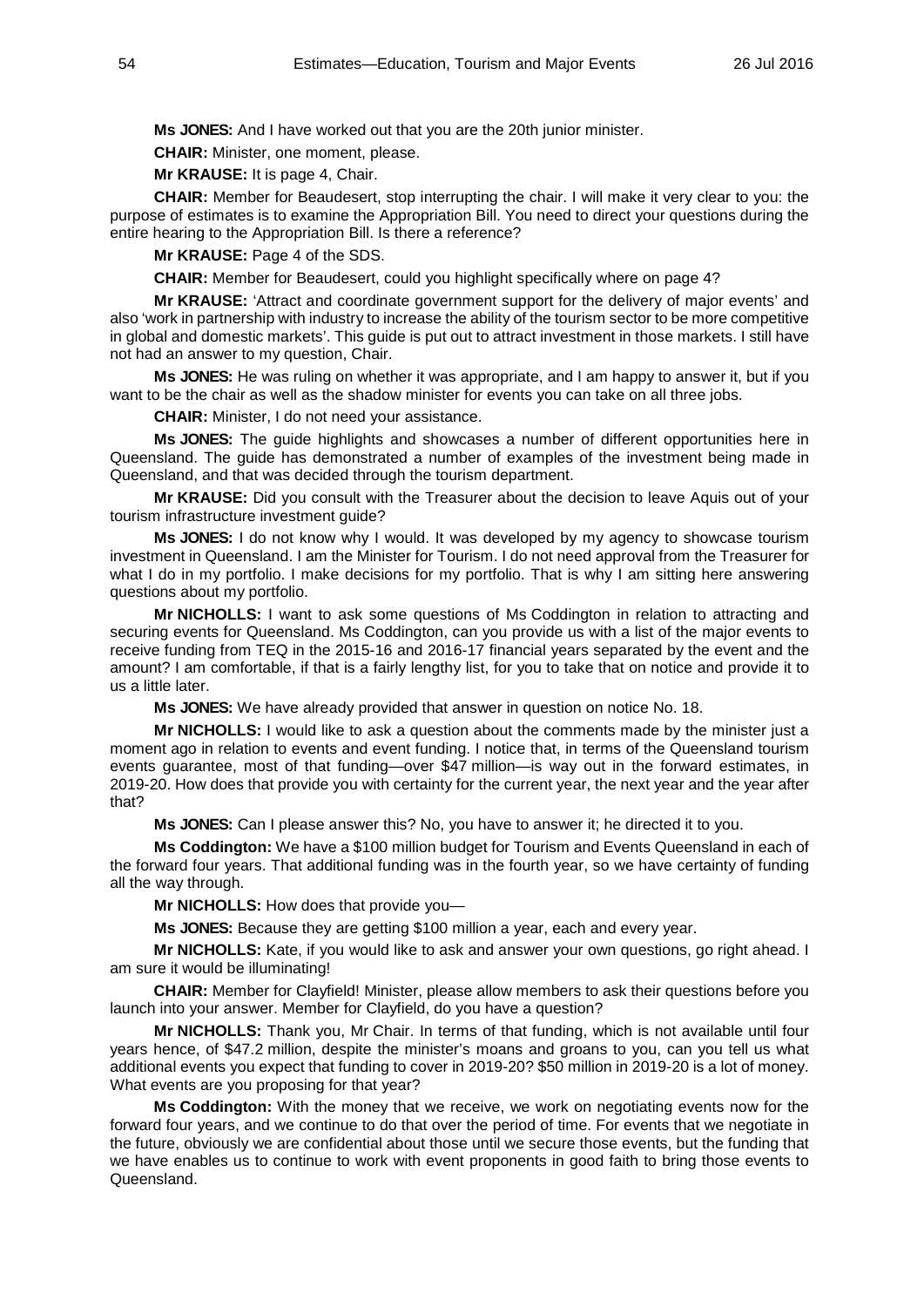**Mr NICHOLLS:** Having that funding in the budget allows you to secure those events; is that your proposition?

# **Ms Coddington:** Yes.

**Mr NICHOLLS:** I want to take you back to my first question. I asked about funding for the 2015-16 and the 2016-17 financial years. The minister is correct: the funding for 2015-16 was in the questions on notice. Have you got details for 2016-17, which was the second part of my question?

**Ms JONES:** We can get that.

**Ms Coddington:** We can get that information for events up until now that have been secured, for the first few months of this year.

**CHAIR:** Minister, are you happy to take that on notice?

**Ms JONES:** Yes. The point is that we are still in negotiations for other events. There are a number of events—which is going to the heart of why you put forward funding in—that are three-year or five-year contracts. That is why it is really important for the member for Clayfield, a former treasurer, to understand that having funding allocated in the out years means that you can negotiate an event for three to five years—

**Mr NICHOLLS:** Chair, I do not recall asking the minister a question in the last two minutes or so. If we are going to have statements—

**Ms JONES:** I find it startling that you do not know why we filled the funding gap that you delivered in the fourth year.

**CHAIR:** Order, Minister and member for Clayfield!

**Ms JONES:** Startling!

**CHAIR:** Minister, we have taken that on notice now. I invite the member for Clayfield to ask another question.

**Mr NICHOLLS:** I would like to make a statement if I could, Mr Chair, given the minister's predilection for going down that course without having a question directed to her. Ms Coddington, in relation to the V8 Supercars event, can you advise how much the government is proposing to spend on the V8 Supercars races for Townsville and the Gold Coast until 2019?

**Ms Coddington:** I thank the honourable member for the question. As I mentioned earlier when asked a question about the funding, our contracts are commercial-in-confidence and therefore I am unable to provide that answer.

**Mr NICHOLLS:** Ms Coddington, that is the invariable practice and requirement when you negotiate these deals—for example, in terms of Rugby League, you are unable to say how much that is. That is also the case in relation to the V8s?

**Ms Coddington:** Yes. Every major event that we negotiate is commercial-in-confidence. It is the practice that has been maintained over a long period of time—

**Ms JONES:** Including when you were treasurer.

**Ms Coddington:**—and it is the practice across the country as well. It maintains a sense of competitiveness for us against our other competitor states.

**Mr NICHOLLS:** In those circumstances, can you explain how in the 2014-15 budget the V8 Supercars funding was expressly provided as a budget measure providing \$2.9 million in 2014-15—

**Ms JONES:** That is your budget. 2014-15 was your budget.

**CHAIR:** Member for Clayfield, I will redirect you—

**Ms JONES:** You were the treasurer! You tell me why you put it in there. It was 2014-15.

**CHAIR:** Minister! Member for Clayfield, your questions need to be on the current budget.

**Mr NICHOLLS:** My question was in relation to the costs of the V8 Supercars. The answer was that the details are not released. It was the advice that the details are continually not released. It was the practice of the previous government and other governments not to release it. My simple question is: how is that the case given that in the last budget before this government funding of \$12.3 million to V8 Supercars—

**Ms JONES:** You were the treasurer at the time—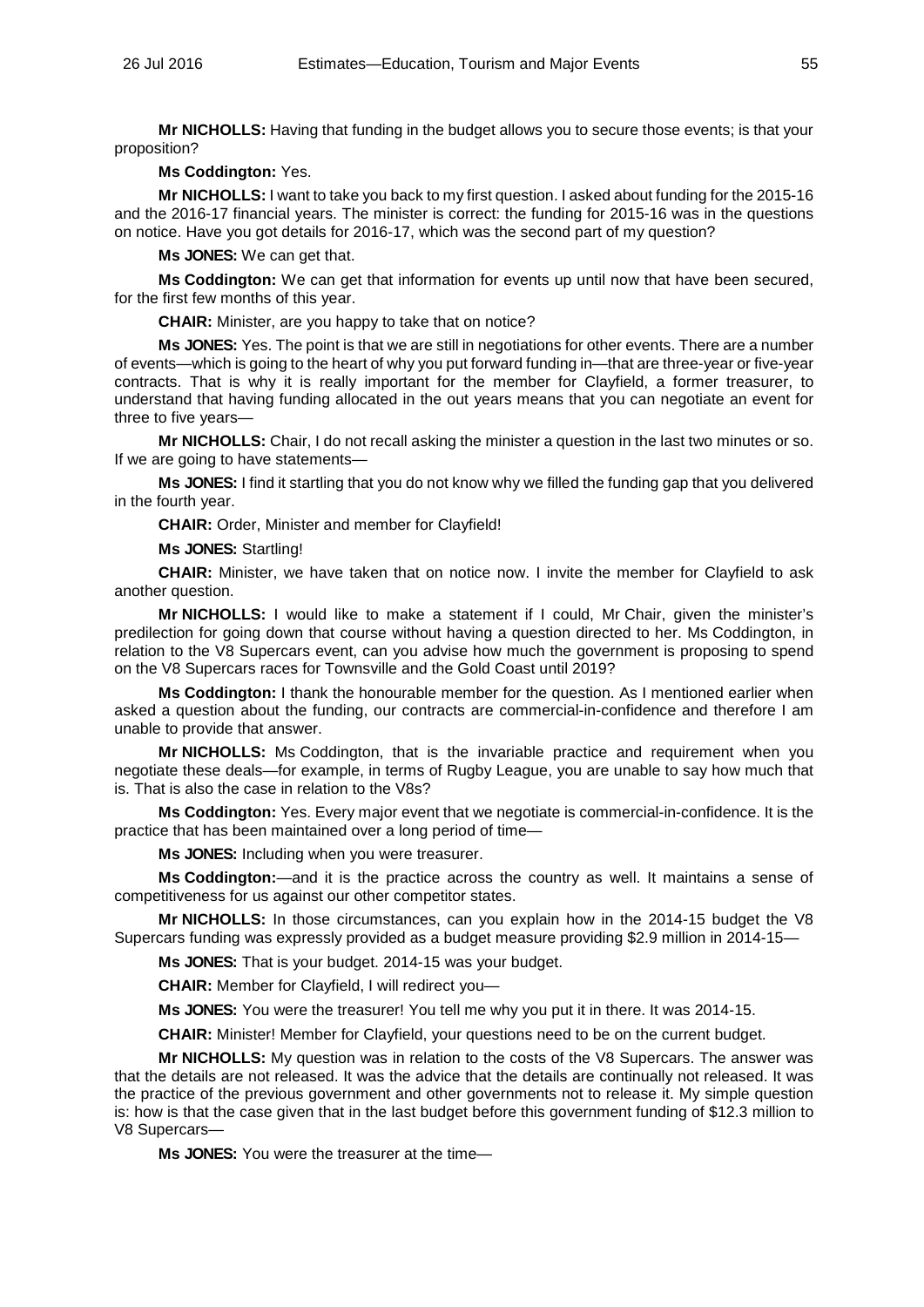**Mr NICHOLLS:**—was put in the budget measures as expenditure but now cannot be disclosed because of some confidentiality agreement? Is it not the case that the people of Queensland need to know how much is being paid to a multimillion dollar organisation for expenditure—

**Ms JONES:** We are not debating the 2014-15 budget papers last time I checked; it is 2016. I know you would prefer to go back to 2014.

**CHAIR:** Minister! Member for Clayfield, we have had the answer to your question.

### **Mr NICHOLLS:** Mr Chair—

**CHAIR:** Just wait until I have concluded my statement. You have had the answer given to that particular question that it is in confidence and cannot be released and will not be released.

**Mr NICHOLLS:** Mr Chair, I am entitled to probe and I am entitled to ask questions about the expenditure of the government this year in relation to these events.

**CHAIR:** Correct.

**Mr NICHOLLS:** I have pointed out that the answer given in relation to the question I asked and the explanation given do not hold water because the details have been previously released in previous budgets. I think taxpayers are entitled to know how much of their money is being spent on an organisation in order to bring two races to Queensland over the next three years. I am simply asking how much money is there, and is it not the case that in previous years the funding has been released, contrary to what has been provided in evidence to a committee of this parliament?

**CHAIR:** Thank you, member for Clayfield.

**Ms Coddington:** I thank the honourable member for the question. My understanding of the time, which was before I was CEO of the organisation, is that that was a special allocation that was made by Treasury to the organisation to secure that previous contract and it was a portion of the total budget. It was not disclosing the total contracted amount. The contracted amounts that we secure major events with are treated as commercial-in-confidence.

**Mr NICHOLLS:** In terms of the funding for V8 Supercars, and given that the funding arrangement and the agreement was reached at the death knell, on 30 June by all reports, where is the funding for this project? Is it included in the funding that you have already referred to and referenced—that is, the funding of your budget over the forward estimates? It comes out of that funding pool, does it?

### **Ms Coddington:** Correct.

**Mr NICHOLLS:** That is all we wanted to know—where the money is coming from. We did want to know how much it is.

**Ms JONES:** It comes with the events budget. That is because it is a major event.

**CHAIR:** Next question, please, member for Clayfield.

**Mr NICHOLLS:** Ms Coddington, how are events progressing in terms of the Ipswich race? Is that something that you are involved in, or is that something that is only going to be dealt with by the City of Ipswich?

**Ms Coddington:** In recognition of Ipswich City Council's desire to establish a long-term contract directly with the V8 Supercars, TEQ and Ipswich City Council have agreed that Ipswich City Council will lead negotiations with V8 Supercars to secure the Ipswich SuperSprint into the future. As such, the event will no longer form part of TEQ's agreement with V8 Supercars from 2017 and TEQ will work with Ipswich City Council regarding future marketing support for the event.

**Mr NICHOLLS:** I now turn to something slightly different from V8 Supercars. I refer to page 36 of the SDS and the role that TEQ plays in attracting and securing major events to Queensland. Can you confirm that the funding for Brisbane Baroque was originally provided through Arts Queensland and has subsequently been provided by Tourism and Events Queensland?

**Ms Coddington:** The Brisbane Baroque was funded by Tourism and Events Queensland.

**Mr NICHOLLS:** Not previously by Arts Queensland? You can come back to us if you want to.

**Ms Coddington:** I would have to clear that answer.

**CHAIR:** Minister, are you happy to take that on notice?

**Ms JONES:** Yes.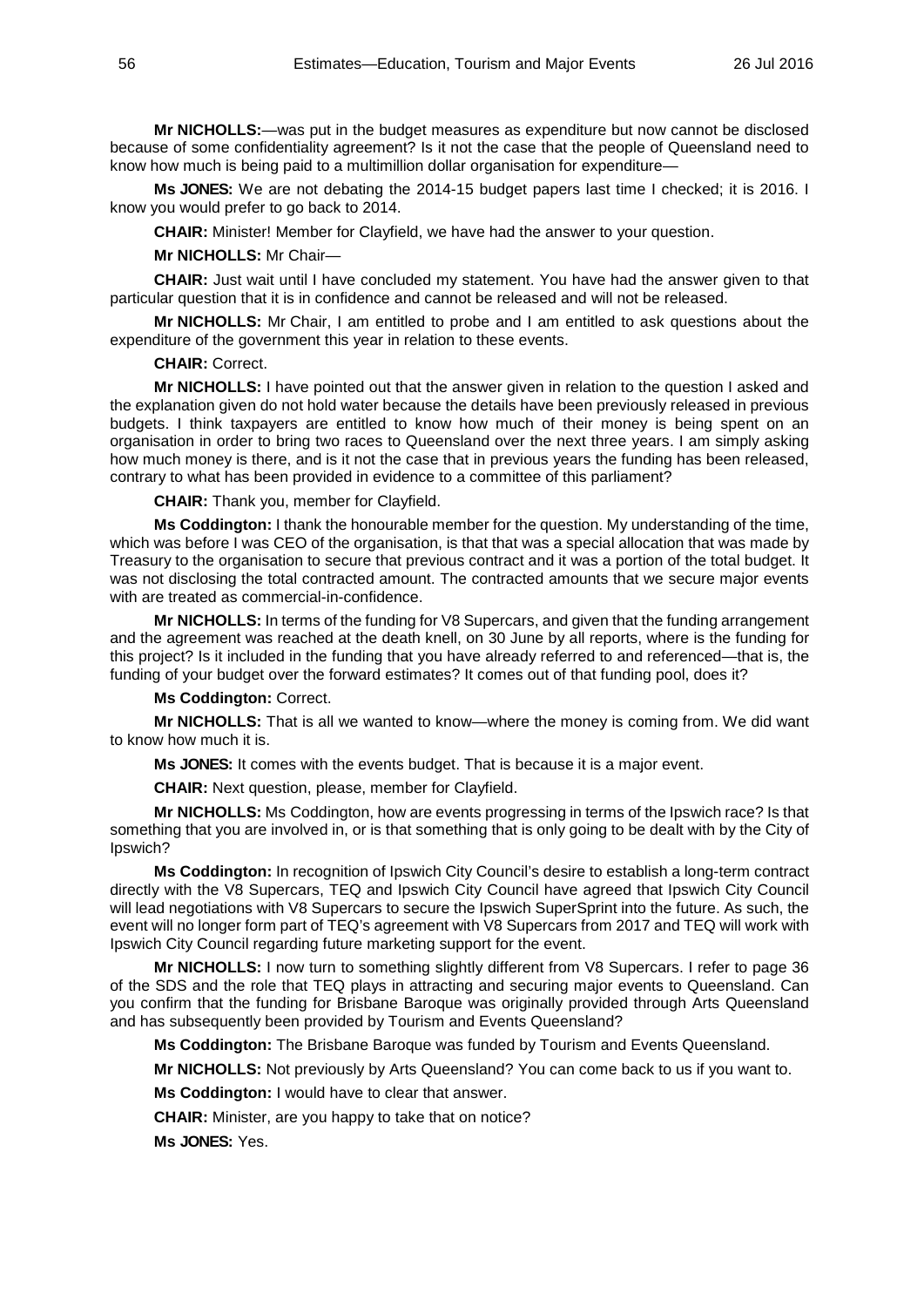**Mr NICHOLLS:** You have confirmed that it is funded by Tourism and Events Queensland. Can you tell us how much funding is provided to Brisbane Baroque for their three-year contract, as I understand it, by Tourism and Events Queensland?

**Ms Coddington:** Similar to previous answers, that contracted amount is commercial-in-confidence.

**Mr NICHOLLS:** In terms of that contract, have you or TEQ been in contact with the executive director, Mr Jarrod Carland, about what is happening including reports of artists and performers not being paid for their work some number of months after they were due?

**Ms Coddington:** It has been publicly reported that Brisbane Baroque is under threat of being discontinued after the company failed to pay creditors following the second year of operation in April 2016. TEQ currently has a contract in place until 2017, and due diligence was undertaken prior to the contract. TEQ is currently reviewing that contract, and details, as I said, of the event investment are commercial-in-confidence.

**Mr NICHOLLS:** Has anyone from TEQ attempted to contact Mr Carland in order to find out what is happening with the unknown amount of money which has not been paid to an unknown number of creditors?

**Ms Coddington:** TEQ has no financial authority over the event. Our responsibility is to ensure that our contract with the event is fulfilled and that it is managed in the appropriate way, which is what we are doing. We will make the appropriate contact with the event organiser to pursue that in the right way. As I said, we are currently reviewing the contract.

**Mr NICHOLLS:** I will go back to my question. Has any attempt been made to contact the event organiser to ascertain what is happening in terms of making sure that artists have been paid given that the Queensland government has funded, through TEQ, the provision of this event including, I would think, some component—although we do not know—of ensuring the artists receive their due recompense? I say, in doing so, congratulations to all those artists who won at the Helpmann Awards last night. They need to know though, more than their recognition, that they are going to get paid.

**Ms Coddington:** As I said previously, our responsibility is to ensure that the contract that Tourism and Events Queensland has with the event is managed in the appropriate way. We are currently reviewing that contract. We have made attempts to talk to the event organiser and the people who run that event. We will, in due course, deal with that contract in the appropriate way.

**Mr NICHOLLS:** If I go back to my question, it is the case then that you have said you have made attempts to contact the organisers—

**Ms Coddington:** We have made attempts.

**Mr NICHOLLS:**—but have been unsuccessful so far? Are they refusing to contact you? Are they refusing to take your calls?

**Ms Coddington:** From what I understand, there are personal issues with regard to the event organiser which makes it impossible for him to be in contact with us at this point in time.

**Mr NICHOLLS:** Can I ask when will you receive a proper accounting and acquittal for the taxpayers' funding that has gone into the Brisbane Baroque Festival paid to Brisbane Baroque Limited?

**Ms Coddington:** As I said, we are currently working through the contract and reviewing it. In due course we will work through that contract.

**CHAIR:** Member for Pumicestone.

**Mr WILLIAMS:** With reference to page 3 of the SDS, can the minister outline how the government is leveraging partnerships with airlines to attract more visitors to Queensland?

**Ms JONES:** I thank the honourable member for the question. It is in relation to how we are working with Qantas in regards to the work that they are doing. I met with Qantas yesterday and I can announce to all members here that we are entering into a new \$10 million partnership with Qantas in regards to promoting Queensland to the market. In particular, there is going to be a focus on their strong markets—

### **Mr Nicholls** interjected.

**Ms JONES:** That is right, because this is an event. Now that I have taken that interjection, let me answer this. We just saw the member who was the former treasurer of Queensland who delivered the 2014-15 budget ask questions about the 2014-15 budget in which he gave a special allocation from the Treasury directly to Tourism and Events Queensland. That was Tim's decision. Here he is asking me about his budget.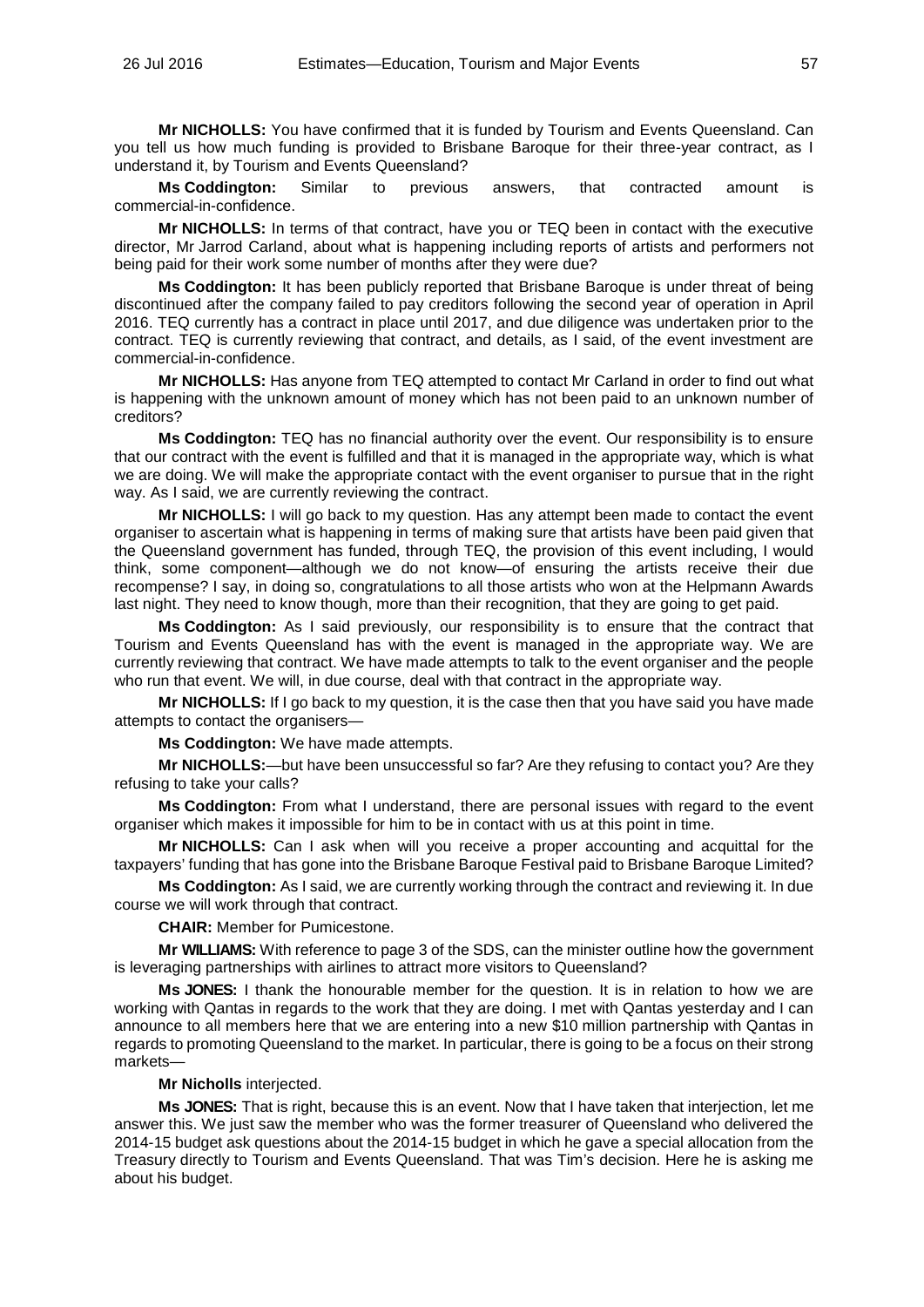**Mr NICHOLLS:** I know more about your budget than you do.

**Ms JONES:** I do not know anything about the 2014-15 budget except for that it cut thousands of Public Service people who ended up voting for me at the next election because you promised them that you would not cut their jobs and they would not be under threat.

**CHAIR:** Thank you, Minister. Let's come back to the question asked, please.

**Ms JONES:** I took an interjection which was the relevance. With regard to our Qantas partnership deal, what we said was that we would continue to work with Qantas. They are an extremely well respected company in Australia, recognised internationally, globally and here. This MOU builds on the strong MOU that we already have with Qantas to promote Queensland. This is in line with what other states are doing and also with Tourism Australia. We believe that this will generate many thousands of visitors choosing to come to Queensland. I support it and I look forward to continuing to work with Qantas.

**Mr SAUNDERS:** Minister, with reference to page 36 of the SDS, how is Tourism and Events Queensland using digital marketing to grow tourism?

**Ms JONES:** I thank the honourable member for the question. Digital marketing is one of those issues that has been a real focus of our government. The statistic is that less than 16 per cent of people overseas can book online with many of the Queensland tourism businesses and offerings that we have here. In order to grow the opportunity, particularly for people in those Asian markets where we are seeing that record growth, we need to work with industry to build our digital presence in those communities. For example, in China we know that the bulk of people book their overseas holidays by researching online using Weibo, for example, and other devices to try to decide their holiday destination. When you consider that only 16 per cent of tourism businesses at the moment are even visible to this international market online, we believe that partnering with industry and working to build that digital capability is a really strong way that we can once again grow international visitors choosing to come to Queensland. Explicitly, we have said in relation to our aviation attraction fund that we would focus on digital. This is something where I expect we will see significant growth.

**CHAIR:** Minister, with reference to page 3 of the SDS, which mentions ecotourism investment, what is the government doing to deliver ecotourism opportunities in Queensland?

**Ms JONES:** I thank the honourable member for the question. I am a firm believer that not only in addition to building our digital capability but also in regard to the unique offering that we have here in Queensland—and I know the former minister for national parks is also a big believer in this—ecotourism in Queensland is going to be a growth industry for us in this state. As a former minister for national parks myself, we opened the door on saying that we wanted to allow for the very first time a greater investment of commercial activity on national parks. I am very pleased to see that this week the national parks minister and environment minister has just announced a new opportunity in regard to the Turner family and the Scenic Rim opportunity there. The Turner family have said that they welcome the opportunity to work with the government and the community to implement long-term land management efforts that will protect and preserve this national asset for the future while allowing more people to enjoy it. As you know, we believe that, unlike the former government that spent 2½ years talking about it, we finally now have a major step forward on delivering the first new—

**Mr DICKSON:** Point of order. Mr Chairman, I would like clarification relating to the minister's statements about the previous government taking 2½ years to deliver this. I know that this government now is delivering all of the hard work that we put in place—

**CHAIR:** Member for Buderim, what is your point of order?

**Mr DICKSON:** We are grateful for that outcome.

**Ms JONES:** Thank you. I withdraw anything he finds offensive. I think we are at one in saying we want to see more investment in ecotourism. We saw the announcement on Friday that the Queensland Parks and Wildlife Service has now given the green light to the Turner family, owners of the Spicers Group, to move forward with their proposal of the Scenic Rim trail. In my view this is heralding a new era of working with the ecotourism industry to deliver high-quality, sustainable tourism experiences that showcase the beauty of our state. This is proof that when industry and government work together we can provide new opportunities for investment in ecotourism. I expect that we will continue. There are a number of other projects that our officers are working with because I have made it very clear, as the minister with experience of having been an environment minister previously, that providing new opportunities on or adjacent to national parks will deliver additional tourism experiences. I welcome this major step forward on Friday with the Turner family.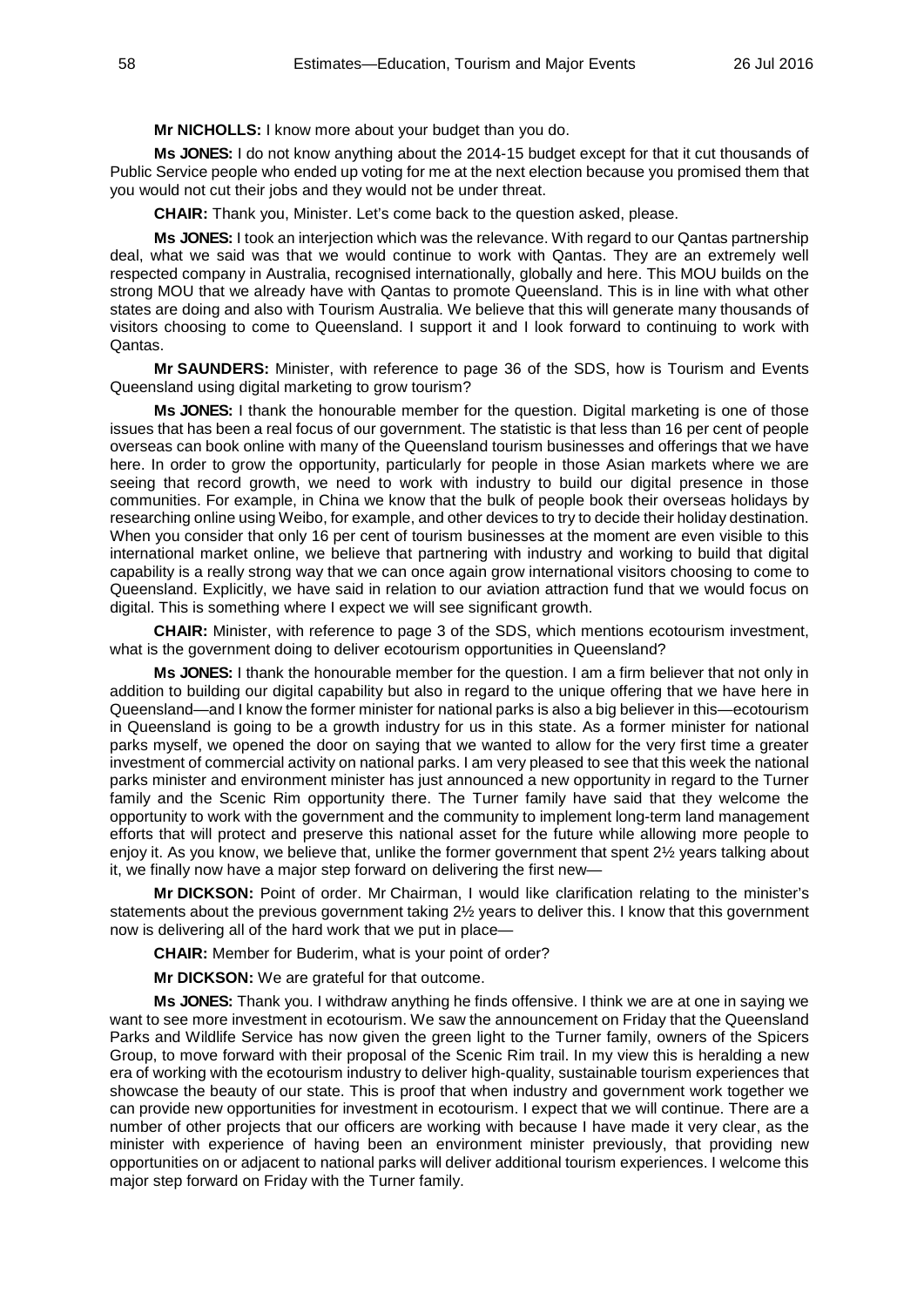**Mr WILLIAMS:** With reference to page 39 of the SDS, can the minister outline the benefit of the four-year tourism funding guarantee?

**Ms JONES:** I thank the honourable member for the question because this gives me an opportunity to outline and answer some of the questions that the former treasurer did not feel comfortable asking of me, which is why is it that we have put in additional funding in the 2019-20 year of \$48 million and how is that going to impact on the next two financial years? The answer is simple: every major event negotiation that I have seen since I have been the minister—and I imagine as the shadow minister for major events and also as the former treasurer, he would be fully aware that a lot of major events happen over a three- to five-year time frame; some are two years, but the bulk are multiyear agreements that are done—we put that money in the outyear. I am happy to table them again. I tabled them last estimates and I have tabled them in the parliament, so I thought everybody would be familiar with them.

When you look at the forward estimates under the former government for tourism and events funding, it has been around \$100 million a year until after the 2014-15 year, where it goes like this. That was never disclosed to the people of Queensland before we went to the ballot box in 2015. In actual fact, we had a government going to the ballot box saying that they were prioritising tourism and that tourism was a pillar of their government only to discover that that pillar was really just a couple of bricks this high because the funding was actually falling away like that. It falls like this, which is why it started here and over the outward estimates it goes down like this. We have had to inject funding up like this to cater for that growth, to get us to the \$100 million a year. That is why in the forward estimates you see a scaling up of the funding in the outyears as we fill the gap created by the former treasurer when he was treasurer, which went down, down, down and down.

I am very pleased that now I am sitting here before you as a Minister for Tourism that takes tourism seriously, that I am part of a government that does not just talk about tourism but puts our money where our mouth is and that I am part of a government that has a Treasurer who actually says that when we are going to have a four-year funding guarantee, 'Hey, guess what we do? We put it in the forward estimates.' It is real money in the forward estimates, unlike what the former treasurer did, who uncharacteristically has been very silent because he knows that what I am saying is absolute fact.

Secondly, we have put the funding back into the forward years so that Tourism and Events Queensland can do their job. Leanne Coddington and her great team—and I acknowledge a number of her staff who are here today—can go out there and negotiate and bring new events to Queensland like the rugby World Cup. They can go out there and market Queensland to a growing international market of people who want to travel around the world. We are out there with the dough to say, 'You know what? Come to Queensland, the best holiday vacation destination and business destination in the world.' That is why we can negotiate with people like Qantas to say, 'You know what? Let's do a three-year funding agreement,' so we can work in partnership and leverage off both of our brands to get more international visitors to our state. That is why we went to the election very clearly saying that we were going to deliver a four-year funding guarantee—and that is exactly what we have done. I am excited about it. I am proud of it and I will sing it from the rooftops any opportunity I get.

**CHAIR:** I have a question for you. Page 36 of the SDS refers to strengthening Queensland's events calendar. Can the minister please outline what new events have been secured for 2015-16?

**Ms JONES:** Once again, because we have the four-year funding guarantee we are securing major events for Queensland. Events are key drivers of visitors to our state. We know that every dollar that we spend on events returns \$15 to Queensland. That is why we are looking forward to attracting new events to our state.

In 2015-16 TEQ supported over 45 major events including the Gold Coast Airport Marathon, which drew a record number of entries this year, including my brother who came up from Victoria and joined my husband and me to compete. He got a PB, as did my husband. I am just going to embarrass him on the record and say that my husband got a personal best as well. I did not run; I just did the starter gun and met them at the finish line. There were more than 3,000 competitors from more than 59 countries and it is estimated that more than 7,000 international visitors travelled to the Gold Coast for this event. I had the opportunity of being down the Gold Coast during this time. I am sure the member for Broadwater would say that it is a hive of activity. It is a really exciting time to be on the Gold Coast during the Gold Coast Airport Marathon event.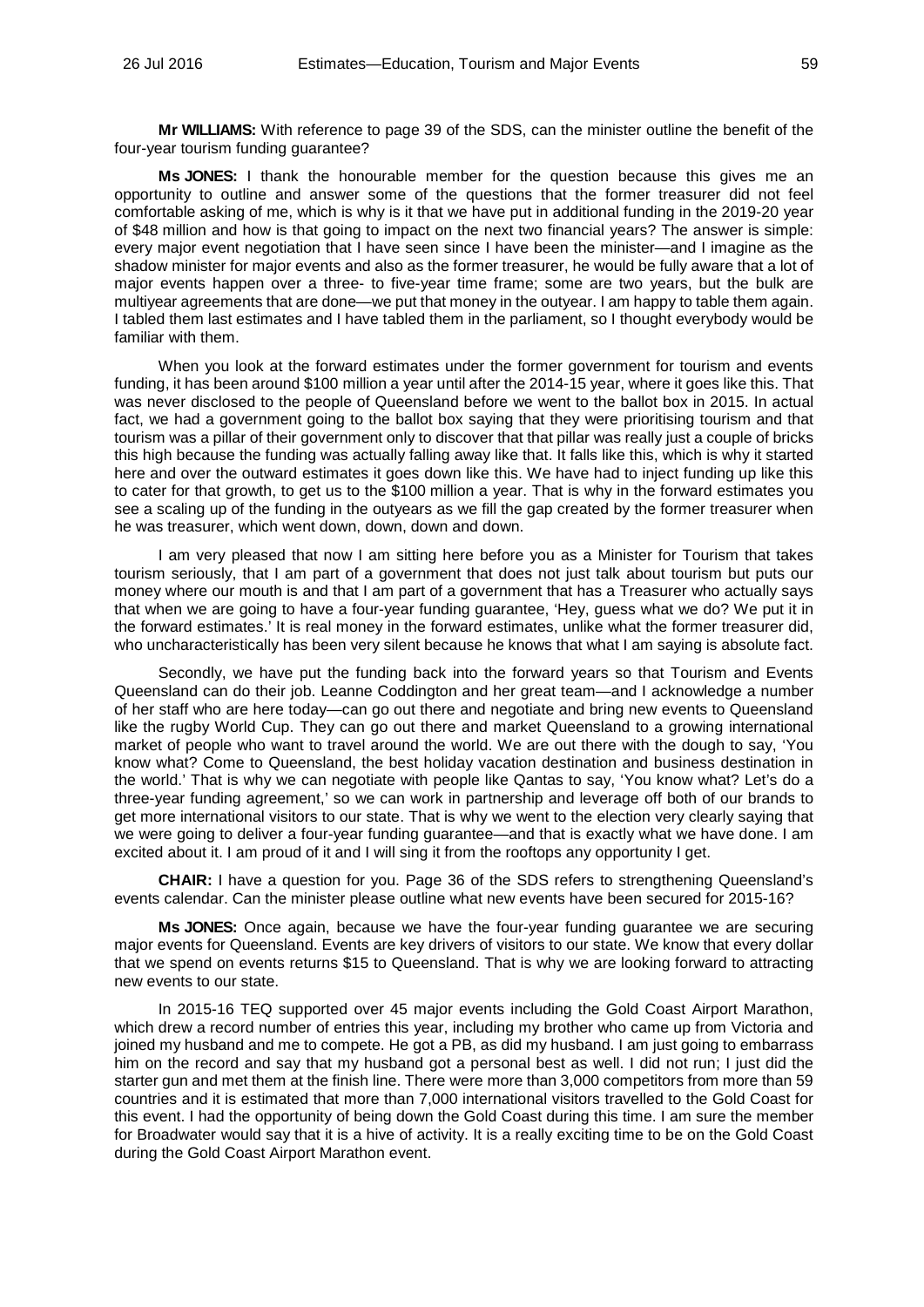The Brisbane International was held earlier this year. I had the pleasure of welcoming Roger Federer to Brisbane for the tournament, which attracts more than 1,000 attendees. We have also had the NRL double-header, which was a sold-out event, drawing more than 52,000 fans to Suncorp Stadium. That was a huge event. We saw lots of economic activity across Brisbane as people came to join in that.

As the chair knows, in Townsville we have also had the Australian Festival of Chamber Music in Townsville and in Cairns we have had the Great Barrier Reef Masters—two major events in North Queensland. As we have already talked about here today, there has also been the supercar events across Queensland. As you know, last month I did join with the supercar CEO, James Warburton, to announce that our government will continue, through Tourism and Events Queensland, to secure these events for the next three years at the Gold Coast and Townsville. We believe that these events alone will attract around 200,000 visitor nights and generate more than \$80 million in economic benefit each year.

There are 79 destination events as well including the Bleach Festival on the Gold Coast, which I know that Gold Coast members are very familiar with—it is a popular event—and the Scenic Rim Eat Local Week, which I know the opposition spokesperson for tourism is a major fan of. This year I have also announced that Queensland has secured new major events which will be added to our calendar. One that I know honourable members will be very keen to be part of is the Ironman Asia Pacific Championships in Cairns, so members have time to train and participate in that. As a proud Queenslander I was especially pleased that this year we won this event from Melbourne, where it has been hosted since 2012. This is a good example of how we have worked closely to secure a new major event for Queensland. What is exciting about this is that we are seeing many more Asian countries wanting to participate in the ironman, particularly the Chinese, so we think that having it in Cairns is a good fit to grow visitors to that part of Australia.

Earlier this month I announced that Queensland will host the Rugby League World Cup. As I said, this will generate millions of dollars for the Queensland economy and is a huge coup for Queensland. I wish I had brought to estimates Saturday's *Daily Telegraph* in that regard, which demonstrates that someone had leaked it, so there you go. If the accusation at the beginning of estimates was that I leaked it, the question is: why on earth would I leak it to the Sydney press? This is a major coup for Queensland and will focus the attention of millions of Rugby League fans on Queensland. The games at Suncorp Stadium are expected to sell out. It will attract tens of thousands of visitors from interstate and internationally and we expect around 120,000 visitor nights. As the member for Broadwater would know, we announced the Blues on Broadbeach Music Festival. It has been confirmed as the largest festival after delivering record visitor numbers in 2016. As you can see, we are delivering major events right across this state.

**CHAIR:** I will now take questions from the member for Clayfield.

**Mr NICHOLLS:** I return to Brisbane Baroque and the line of questioning we were following there. I direct my question to Ms Coddington. I was asking questions about steps being taken to contact Mr Carland in relation to reports of non-payment and those types of things. You indicated that there were personal matters around that. I noticed, though, that Mr Carland's business partner was actually physically able to be at the Helpmann Awards last night to receive awards; Mr Schofield, the artistic director, refused to do so. Has any effort been made to contact Mr Shannon Pigram in relation to that so that we have an answer to these outstanding questions and so that artists can be paid?

**Ms Coddington:** I can confirm that TEQ has been in contact with the event representative, Shannon Pigram.

**Mr NICHOLLS:** Has he been able to provide satisfaction to TEQ about the acquittal of their funds? What questions have they asked of him to ensure that artists are paid?

**Ms Coddington:** As I have said earlier, TEQ has no financial authority over the event. We are working through our contract and we are reviewing that contract, and in due course we will make a decision on that contract.

**Mr NICHOLLS:** In the event that you do not receive satisfactory answers, will Brisbane Baroque be on the events calendar for next year?

**Ms Coddington:** We will continue to work through the contract and use our best efforts to ensure that that event has a future here in Queensland. It has been very successful, as you mentioned earlier, with the Helpmann Awards it has received.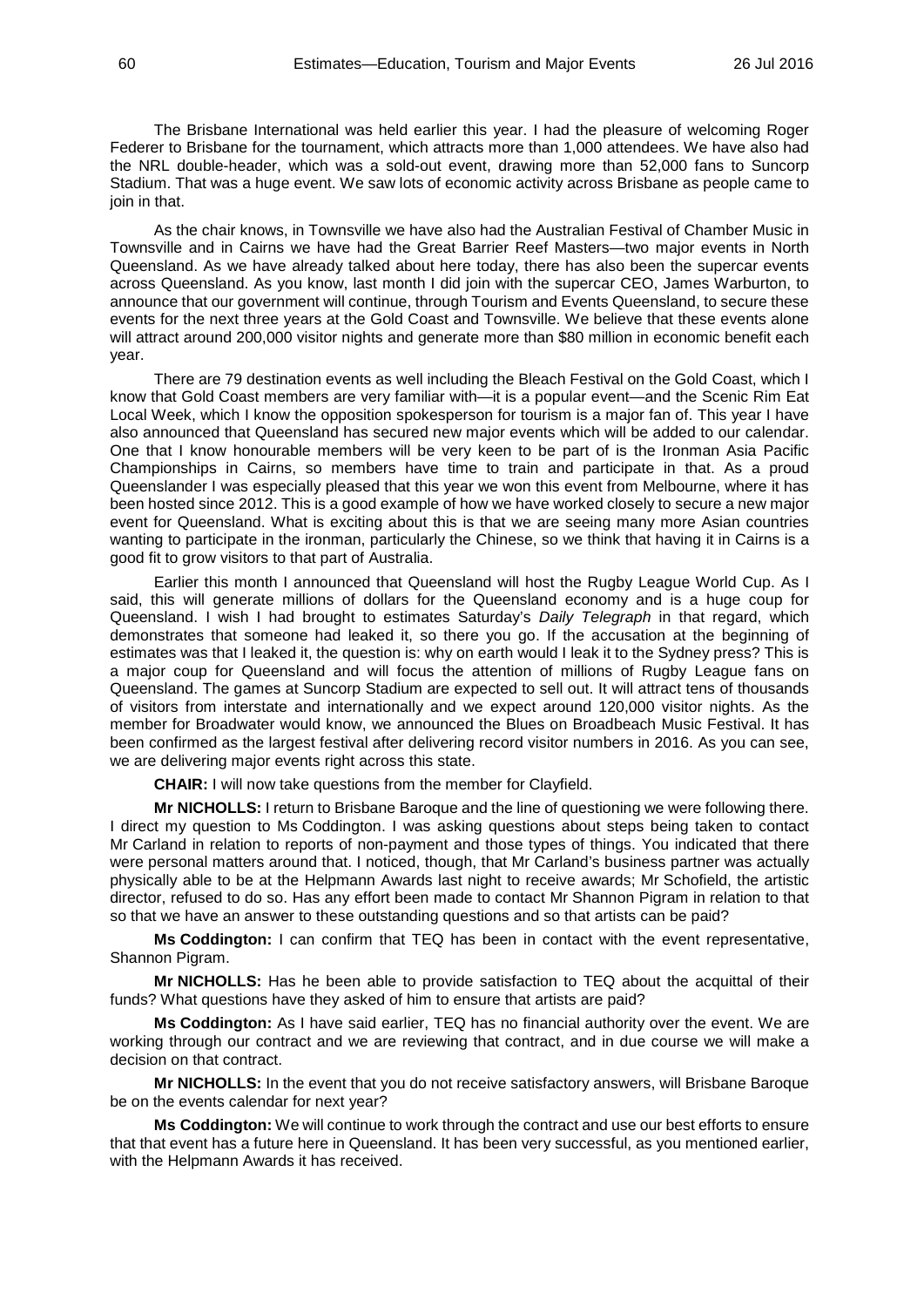**Mr NICHOLLS:** It has certainly been successful in an artistic sense. I think you would have to say that in a financial sense, with unpaid artists and an unpaid artistic director of the calibre of Leo Schofield, and with TEQ using it, if you like, as a showpiece for events here in Queensland, it is not unreasonable to expect that TEQ would say, 'Pay the artists and pay the money that is due, otherwise we are not going to give you money for next year.' Is that an option that is live under the existing contract?

**CHAIR:** Member for Clayfield, I find that your question is hypothetical. Can you rephrase the question, please?

**Mr NICHOLLS:** Does the contract contain a clause that allows you to terminate it for nonperformance, and is that something that you can do?

**Ms Coddington:** As I said, we are reviewing the contract currently and we will do what is right for TEQ and the Queensland government with regard to that contract, and then we will pursue appropriate events for the future if required.

**Mr NICHOLLS:** With respect, that is not the question I asked. The question was in terms of the expenditure of funds. Does the contract allow for termination by TEQ for non-payment of funds or for failing to acquit or for reputational failure?

**Ms Coddington:** We contract with the event proponent to deliver certain aspects for that event and, as I said, we are reviewing those aspects against the contract and in due course we will make a decision as to the future of the contract.

**Mr NICHOLLS:** In terms of the negotiations, have you sought assurances from the organisers of Brisbane Baroque—at least the one that you have been able to contact—that they will be able to deliver the performance next year? Are they financially in a position to deliver it to your satisfaction?

**Ms Coddington:** In the first instance we need to work through the delivery of the current year and what has happened this year, and then we will look at next year's performance. We need to look at this year's performance first.

**Mr NICHOLLS:** I understand that. My question is: in terms of the expenditure of the funds and the allocation of the funds from within your budget, have you sought assurances from Brisbane Baroque that they will be able to financially provide a performance next year that is worthy of the support of TEQ under your contract?

**Ms Coddington:** We would do that prior to continuing the contract into next year.

**Mr NICHOLLS:** Yes. You have a three-year contract underway now.

**Ms Coddington:** We review every year's contract.

**Mr NICHOLLS:** Have you sought assurances from them that they are in a financial position to do so?

**Ms Coddington:** We have not yet got to the stage of talking about next year's event. We need to close this year's event first.

**Mr NICHOLLS:** When did you become aware that people were not being paid and that action needed to be taken?

**Ms Coddington:** I cannot tell you exactly the date that we would have been aware of that, but at the same time that that was in the public realm we would have been made aware around the same time.

**Mr NICHOLLS:** Newspaper and other reports are around about 15 July. Would it be earlier than 15 July, do you believe?

**Ms Coddington:** I am unable to answer that question at this point.

**Mr NICHOLLS:** Is it the case, then, if I put this to you, that at this stage you have only been able to contact Mr Pigram; you have not yet sought financial assurances that they will be able to deliver the third year; and you are not yet sure of whether the artists who are owed money will be paid. Is that correct?

**Ms Coddington:** That is not quite what I said.

**Mr NICHOLLS:** I know this is difficult, but this is important.

**Ms Coddington:** We obviously have contract obligations that we need to work through. We are working through those contract obligations as we speak. Obviously, we have no financial authority over the event. The work that we understand is being done to assist the artists is work that is being done by various people associated with the event. With regard to our contract, our obligation is to ensure that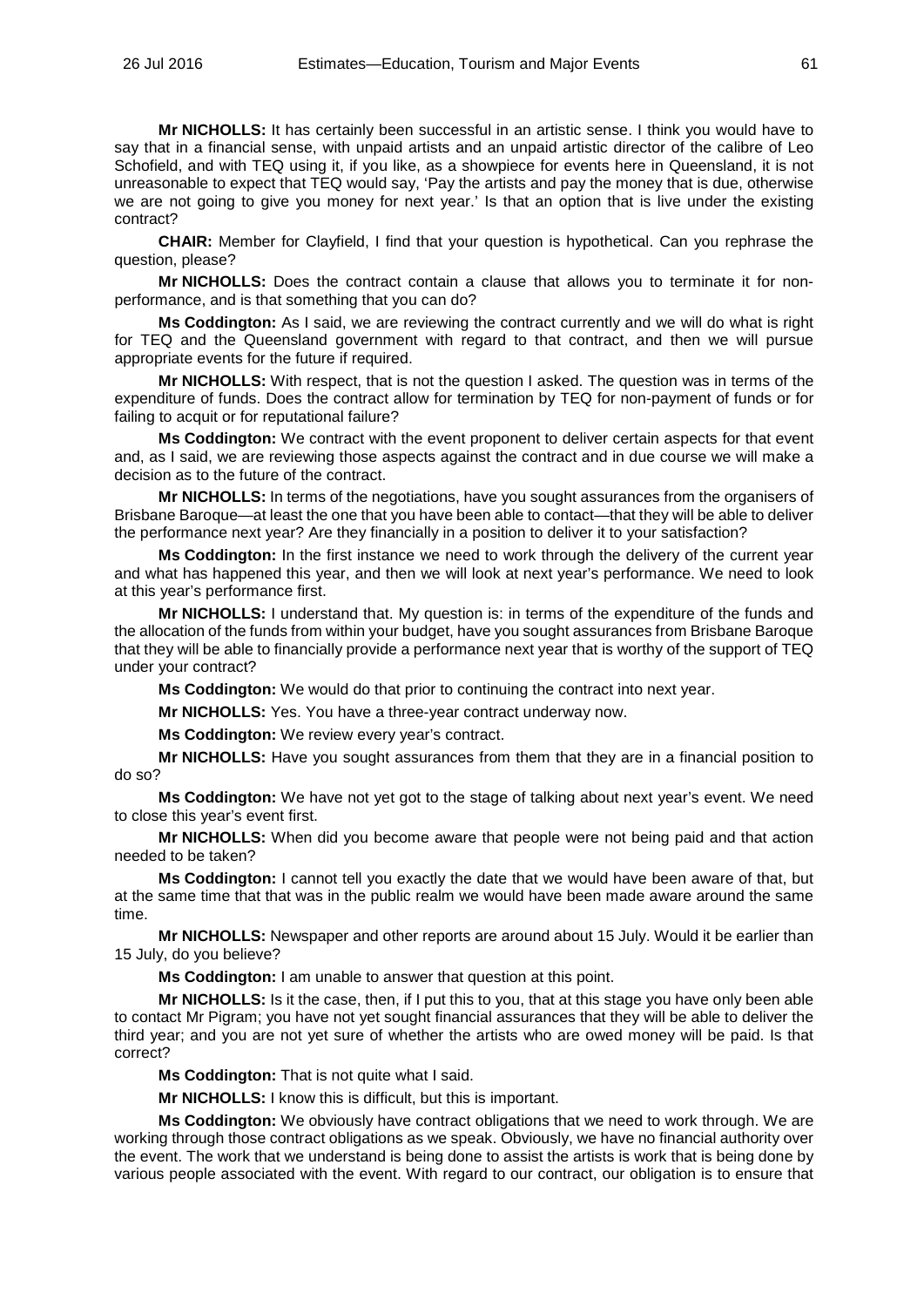that contract is delivered appropriately, and that is what we are focusing on now. We will make a decision in the near future as to the future of the contract. With regard to the question you asked earlier about Arts Queensland, we are advised that Arts Queensland provided support, but details of that support would have to be raised with them.

**Mr KRAUSE:** Minister, I refer to page 10 of the SDS for Tourism, Major Events, Small Business and the Commonwealth Games, in particular in relation to the 2015-16 year, which is shown in this year's SDS, and I ask: why was there an underspend of almost \$50 million for tourism and events development in 2015-16?

**Ms JONES:** I thank the honourable member for the question. The bulk of that money is associated with the Commonwealth Games. The Commonwealth Games are included in the tourism and events budget. The Commonwealth Games minister will be appearing later this week and you can ask him that.

**Mr SAUNDERS:** Can the minister outline how Queensland's participation in the Australian Tourism Exchange aligns with the objectives of Tourism and Events Queensland as mentioned on page 36 of the SDS?

**Ms JONES:** I thank the honourable member for the question. One of the huge events that happened that year for tourism in Queensland was the Australian Tourism Exchange. I attended the one in Victoria last year, but I have to say that it was a hell of a lot better here in Queensland. The Australian Tourism Exchange was held on the Gold Coast, and can I say that I think it was the largest tourism exchange they have had in a number of years, or ever. I sound like Tom Tait. Tom Tait says it is the largest ever, so let's go with what Tom Tait said publicly. It is a massive win for the Gold Coast and the Gold Coast community. Even Tourism Australia's managing director, John O'Sullivan, agreed and is on record as saying that this is a massive opportunity for the Gold Coast. We saw a number of delegates, and delegates I spoke to at ATE extended their stay at the Gold Coast because of the Broadwater festival that was happening the weekend after. It was very exciting to be there. ATE delegates definitely got a taste of the Gold Coast, which is famous for fun, and it perfectly pairs with the marketing that is happening at the national level with regard to shining the spotlight on Australia's coastal and aquatic environments. In the longer term it will build future tourism, as international buyers got a firsthand experience of the destination there.

It was very exciting for us from a whole-of-government perspective to have literally 2,300 delegates, including up to 800 international travel buyers from over 30 countries around the world, come to the Gold Coast and get a taste of the Gold Coast leading into the Commonwealth Games in 2018. This was a great success and it was really well attended. We even had Thor pop in—Chris Hemsworth—because through Commonwealth Games funding and working with Warner Bros we were able to secure the new sound stage, which I believe went up in July, which meant that we have been able to attract new films and re-enliven the film industry on the Gold Coast. I know that is something the Premier is very passionate about because not only does it create jobs for people working in the film industry, particularly on the Gold Coast and across South-East Queensland; it means we get the exposure that having international superstars here in Queensland brings. Most people would know that Taylor Swift has been holidaying on the Gold Coast recently. There you go, Amy: I worked in Taylor Swift for you.

The benefits for Queensland tourism are huge. For example, we had some 80 first-timers, like Kaylene Whitley from Rainforest Tours, who said that she has experienced nothing like ATE before. This is an event which delivered an amazing result for this growing Queensland tourism business heading into the event and set her expectations going forward.

**Mr WILLIAMS:** With reference to page 5 of the SDS, what have been the achievements of the Tourism Investment Attraction Unit in 2015-16?

**Ms JONES:** Thank you so much for the question, because I really want to talk up the great work that the Tourism Investment Attraction Unit is doing. In actual fact, I will give credit where it is due. Despite the fact that 20 per cent of the DTSBI workforce were cut under the former member for Clayfield, I will acknowledge that the staff took it upon themselves to be forward thinking. They quarantined the investment unit—not at the direction of the minister, not at the direction of the Treasurer and not at the direction of the Premier. They were quite happy to say on the one hand that it was going to be a pillar, but then they cut 20 per cent of the workforce with the other. To their credit I acknowledge the public servants today. They knew, thinking forward, that they had to protect the number of staff working in the tourism attraction unit, and I thank them for their leadership—leadership that was failed by the LNP. That has delivered, as we know right now, more than \$12 billion worth of tourism investment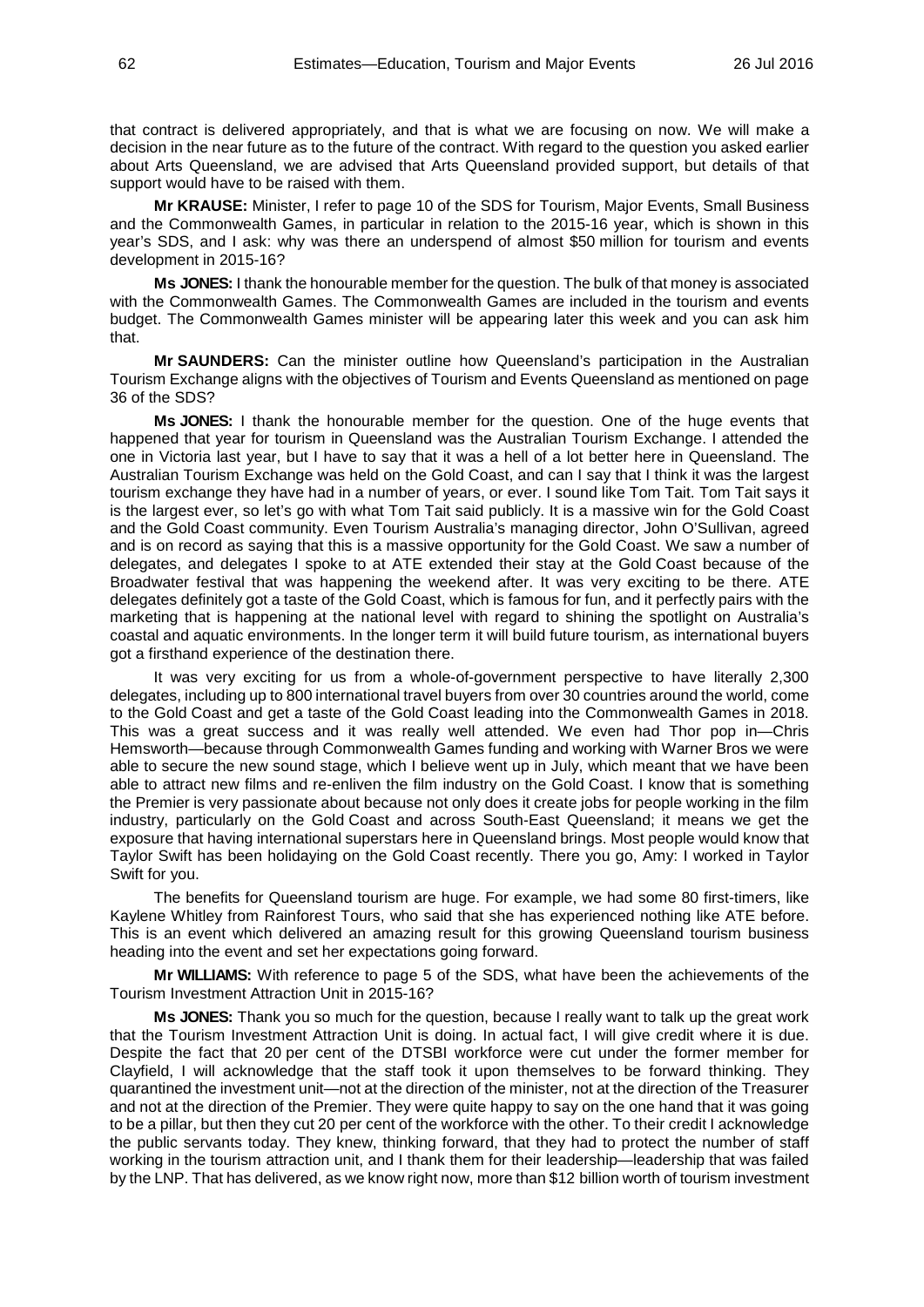which is either underway or in the pipeline for new capital works and investment here in Queensland. I am so excited that as a consequence of that we are seeing many people choosing to visit Queensland to work with our Tourism Investment Attraction Unit to deliver new infrastructure here. That is why this is a unit that is punching above its weight, and the SDS clearly talks about it.

I would like to take this opportunity to share with the committee some of the significant tourism infrastructure projects that have been progressed this financial year: the opening of the new Rydges RNA, a \$50 million investment led by the Denwol Group; and the opening of the \$100 million Ibis Brisbane on Elizabeth Street that I was proud to be part of. This is where our unit did make a difference, so they are doing a great job. I am happy to work with them, and I want to thank them publicly for their work.

**CHAIR:** The time allocated for consideration of the proposed expenditure for the areas of responsibility administered by the Minister for Education and Minister for Tourism and Major Events has expired. On behalf of the committee, Minister, I thank you, your directors-general and officials for their attendance. The transcript of this session of the hearing will be available on the Hansard page of the parliamentary website within two hours. I think there are some questions taken on notice. I remind you that the deadline for questions taken on notice and clarifying material is by 5 pm on Thursday, 28 July.

**Ms JONES:** Thank you, Chair, members of the committee and also all of the support staff who have worked today during our time at estimates. I thank you for your work and support.

**CHAIR:** Thank you, Minister. The committee will now adjourn for afternoon tea. The hearing will resume at 3.30 with the examination of estimates for the Minister for Innovation, Science and the Digital Economy and Minister for Small Business.

# **Proceedings suspended from 3.15 pm to 3.30 pm**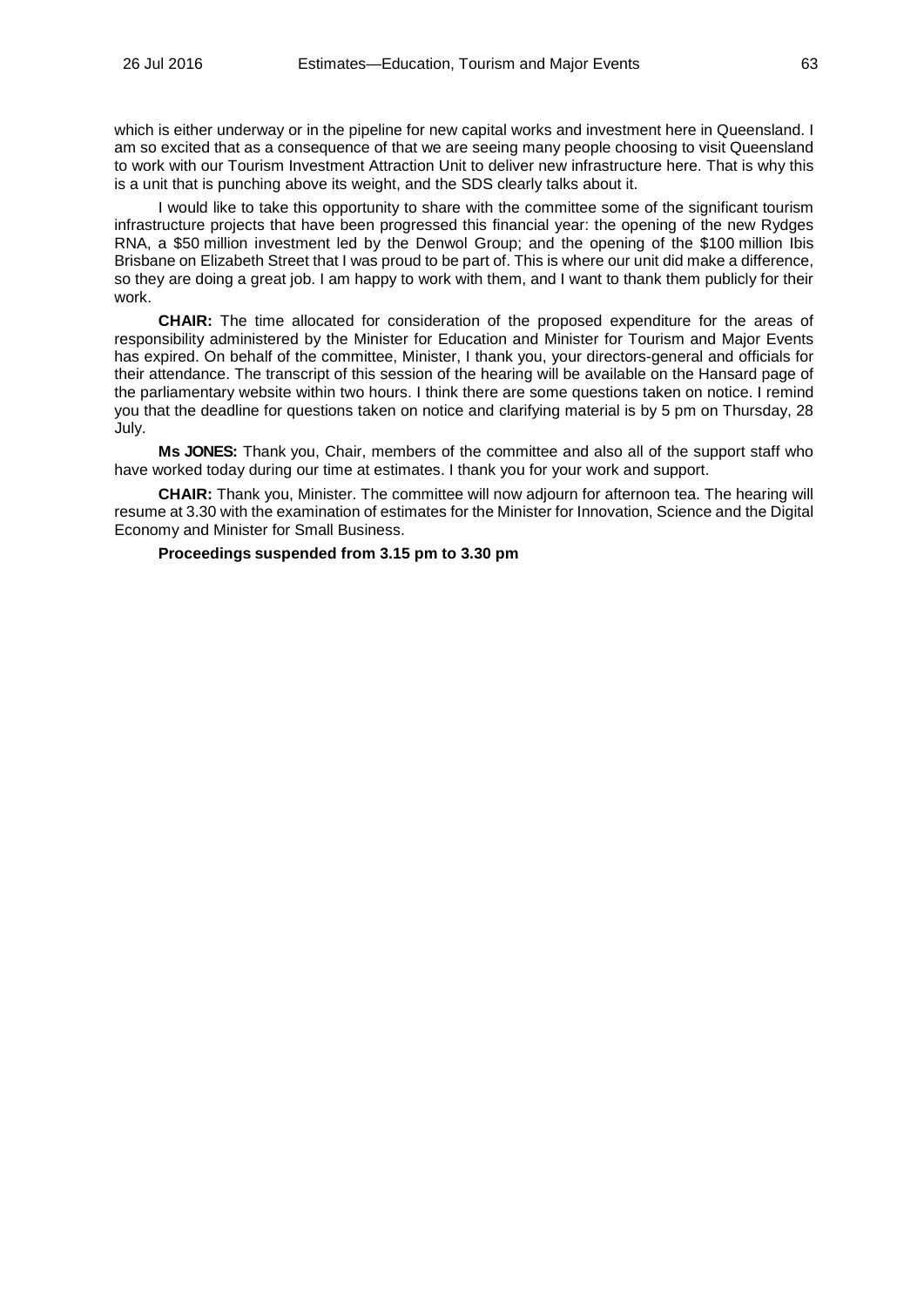# **ESTIMATES—EDUCATION, TOURISM, INNOVATION AND SMALL BUSINESS COMMITTEE—INNOVATION, SCIENCE, DIGITAL ECONOMY, SCIENCE AND SMALL BUSINESS**

# **In Attendance**

Hon. LM Enoch, Minister for Innovation, Science and the Digital Economy and Minister for Small **Business** 

Mr S Gay, Chief of Staff

**Department of Science, Information Technology and Innovation**

Mr J Merrick, Director-General

Mr E Hill, Chief Change and Operations Officer

Mr D Short, Chief Finance Officer

Ms I Violet, Assistant Director-General, Queensland Shared Services

**Department of Tourism, Major Events, Small Business and the Commonwealth Games**

\_\_\_\_\_\_\_\_\_\_\_\_\_\_\_

Ms M Houghton, Director-General

**CHAIR:** I declare the estimates hearing for the Education, Tourism, Innovation and Small Business Committee open. I acknowledge the traditional owners of the land on which parliament stands. I am Scott Stewart, member for Townsville and chair of the committee. Miss Verity Barton, member for Broadwater, is the deputy chair. Other committee members include: Mr Mark Boothman, member for Albert; Mr Steve Dickson, member for Buderim; Mr Bruce Saunders, member for Maryborough; and Mr Rick Williams, member for Pumicestone. The committee has resolved that non-committee members be given leave to attend and ask questions during the hearing. Those members may be present over the course of the proceedings. Visiting members include: Mr Tim Nicholls, member for Clayfield; Deb Frecklington, member for Nanango; Jeff Seeney, member for Callide; Tracy Davis, member for Aspley; Jon Krause, member for Beaudesert; John-Paul Langbroek, member for Surfers Paradise; Tarnya Smith, member for Mount Ommaney; Scott Emerson, member for Indooroopilly; and Jo-Ann Miller, member for Bundamba.

The committee has resolved that the whole of the proceedings of the committee may be broadcast in line with conditions of broadcasters and guidelines for camera operators which are available from one of the parliamentary attendants in the room. I ask that all mobile phones please be either switched off or turned to silent mode. Also, I should remind you that food and drink is not permitted within the chamber either.

This afternoon the committee will examine the areas of responsibility of the Minister for Innovation, Science and the Digital Economy and Minister for Small Business in the order outlined in the program hearing. The committee will now examine the proposed expenditure contained in the Appropriation Bill 2016 for the portfolio areas of the Minister for Innovation, Science and the Digital Economy and Minister for Small Business. The committee will examine the minister's portfolio area of Innovation, Science and Digital Economy from 3.30 pm to 5.00 p.m. and then examine the portfolio area of Small Business from 5.00 pm to 6.00 p.m.

I remind those present today that these proceedings are similar to parliament and are subject to the standing rules and orders of parliament. I remind members of the public that under standing orders the public may be admitted to or excluded from the hearing at the discretion of the committee. It is important that questions and answers remain relevant and succinct. The same rules and questions that apply for parliament apply here. I refer to standing orders 112 and 115 and, therefore, questions should be brief and relate to one issue and should not contain lengthy or subjective preambles or argument or opinion.

I intend to guide proceedings today so that relevant issues can be explored without imposing artificial time limits and to ensure that there is adequate opportunity to address questions from government and non-government members of the committee. Where necessary, I will remind ministers,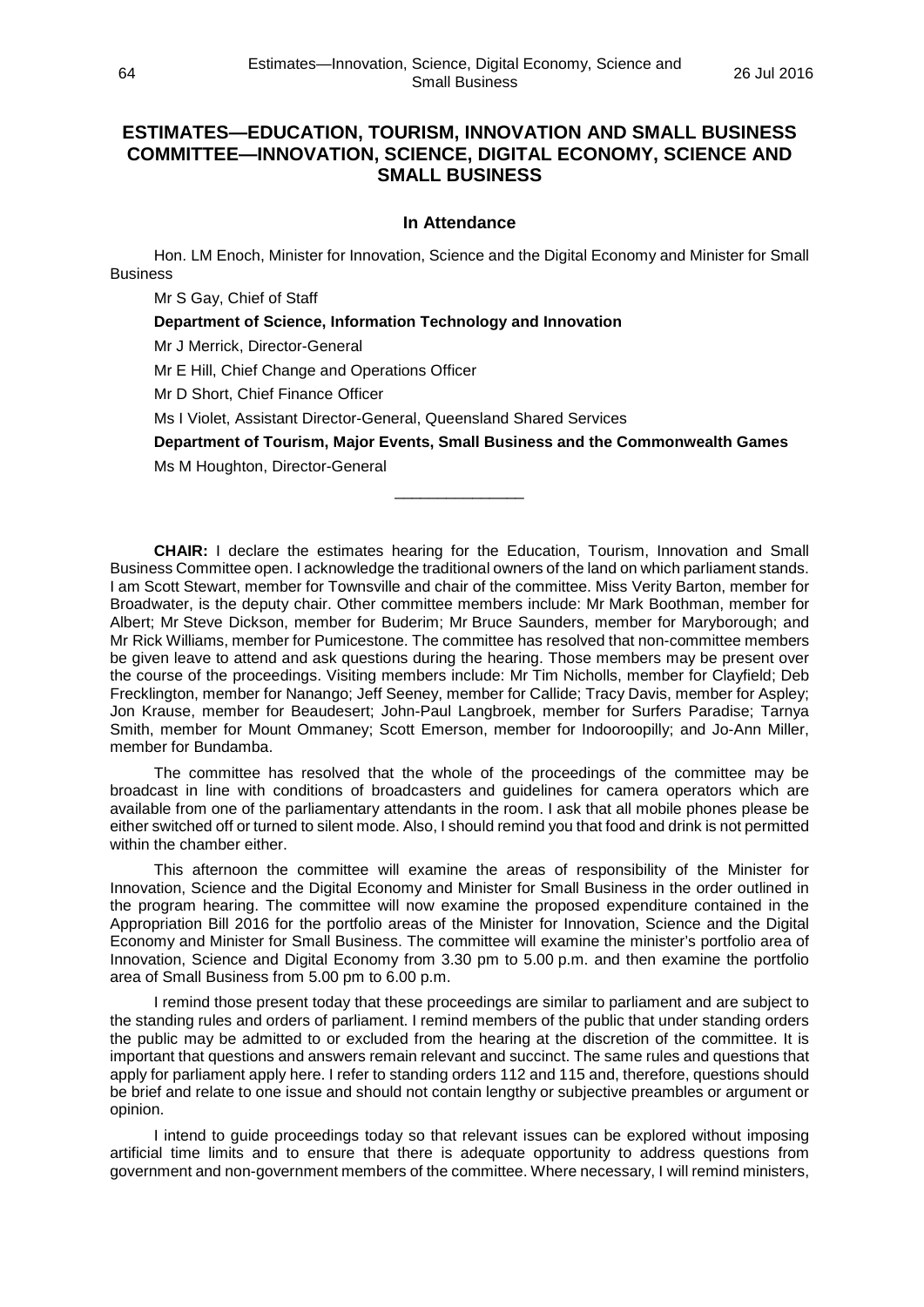directors-general, CEOs and their advisors that their answers to questions should be finalised so that other issues can be examined. On behalf of the committee, I welcome the minister and Director-General, officials and members of the public to the hearing.

For the benefit of Hansard, I ask officials to identify themselves the first time—and only necessarily the first time—when answering questions referred to them by the minister or the Director-General. I now declare the proposed expenditure for the area of responsibility of Minister for Innovation, Science and the Digital Economy and Minister for Small Business open for examination. The question before the committee is—

### That the proposed expenditure be agreed to.

Would the minister care to make a brief opening statement? The committee has resolved that ministers may make an opening statement of up to five minutes.

**Ms ENOCH:** Thank you, Chair, and members of the committee. As Minister for Innovation, Science and the Digital Economy I am proud to lead the Palaszczuk government's Advance Queensland initiative, a plan that is diversifying our economy and preparing our state for a prosperous future. Advance Queensland is inspiring people from across the state through programs that are making a difference with more collaborative research, new investment and international partnerships. By linking researchers with industry and supporting great ideas into action, in areas like agriculture, resources, health care and environmental protection, we are ensuring our state can meet challenges it faces now and into the future. Our government has already set an absolutely cracking pace in delivering our Advance Queensland program and I thank the Director-General Jamie Merrick and of course all of the team for all their hard work in meeting those expectations in terms of that cracking pace.

The Advance Queensland program has approved 194 grant applications with a financial commitment of just over \$15.5 million in less than 12 months. We have signed five international partnerships worth \$9.4 million with some of the world's best known research institutions and global innovation companies including: Siemens Health Care, Emory University, Johnson & Johnson and YouTube. These partnerships are creating opportunities for Queenslanders to engage with global experts and for Queensland ideas to be translated into commercial successes. In April, the Premier officially announced the \$4 million start-up precinct to be located in the TC Beirne Building in Fortitude Valley. The start-up precinct will open in October this year and provide a central hub for a network of innovation and start-up activity in Queensland. The precinct will bring together start-ups, entrepreneurs, researchers and angel investors to collaborate on ideas and help our state overcome challenges in a range of sectors.

Today I am delighted to announce the first two recipients of the Advance Queensland Ignite Ideas Program funding: Allstate FAQ and Immersive Robotics. They join in total 39 applicants who were successful in the program's first round, representing a funding commitment of \$5.65 million. The Advance Queensland Ignite Ideas Fund provides grants to small businesses in Queensland to bring innovative new products and services to the market and create the knowledge-based jobs of the future. There will be more announcements on the other successful applicants in the coming weeks. An expert panel which I co-chair with the Queensland chief scientist Dr Geoff Garrett—and I must say this is likely to be his last estimates hearing as he is planning on retiring at the end of this year, so I hope he enjoys himself—has been established to advise the government on how to maximise innovation potential in Queensland.

The panel is also using their influence, networks and partners to advocate about the benefits of doing business in Queensland. We also delivered the hugely successful Advance Queensland innovation and investment summit and start-up festival which brought together 1,700 people in Brisbane and 3,000 more from around the state, country and world via live streaming. The summit provided 50 regional entrepreneurs with the opportunity to connect with investors, learn from experienced practitioners and take that knowledge back to their local ecosystem. CEO and co-founder of London based start-up Everledger, Leanne Kemp, summarised much of the positive feedback received from the summit when she said, 'We have seen a tectonic plate shift in attitude and the government has been incredible. This event is absolutely world-class and there is no doubt about it, that Queensland is the place to be.' The summit and festival firmly established Queensland as Australia's start-up state. In this budget our government has turned the \$180 million Advance Queensland innovation and jobs plan into a \$405 million whole-of-government accelerating Advance Queensland innovation agenda.

My department will be responsible for an additional \$25 million under the Accelerating Advance Queensland Innovation agenda. This new funding will allow us to continue to deliver important programs to establish our state as the place to turn great ideas into new industries and commercially successful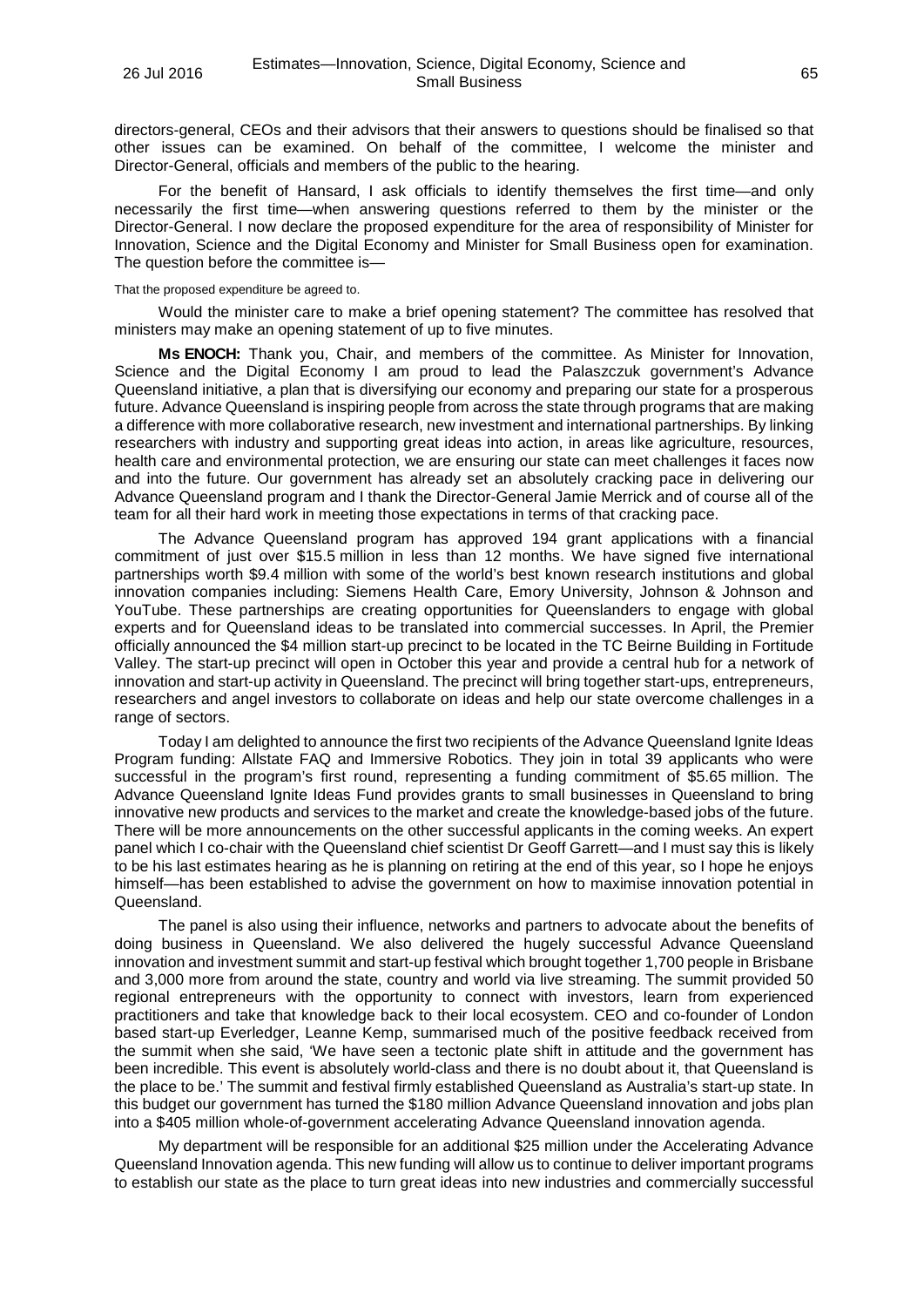new products and services. Through new programs, my department will play an important role in continuing to generate momentum within our state's innovation movement. It will help us build new industries and help our traditional industries remain competitive in global markets, creating jobs now and jobs for the future.

**CHAIR:** Thank you, minister, for your opening address. I now call the member for Mount Ommaney.

**Mrs SMITH:** Thank you, minister, for the opening. I refer to page 1 of the SDS in relation to your portfolio responsibilities. What is the total budget that the minister is responsible for?

**Ms ENOCH:** I thank the member for the question. Our total budget for 2016-2017 is \$7,313,000.

**Mrs SMITH:** Does that include your small business component?

**Ms ENOCH:** No, it does not; that is a different department all together.

**Mrs SMITH:** I refer to page 14 of the SDS. With innovation being such a high profile for this government, can you explain why there was a \$36 million underspend in last year's budget?

**Ms ENOCH:** As I said in my opening statement, we have absolutely set a cracking pace on this. In terms of the kinds of achievements we have seen with regard to our expenditure, we have launched 12 programs over the last 12 months. These programs have been co-designed with experts from across the field. More than 309 applications were received against those grants: 194 grant applications have been approved with financial commitment of over \$15.5 million; 53 recipients through the research fellowships and PhD scholarships at a value of \$9.84 million; funding to recipients through the Advance Queensland Aboriginal and Torres Strait Islander research fellowships and PhD scholarships to the value of \$360,000; we have funded 79 recipients through the women's academic fund; and we have funded 21 businesses partnering with six universities through the first round of knowledge transfer partnerships. In terms of the Department of Education and Training, the STEM review has been allocated \$500,000. There are 12 programs that we have been able to launch in the last 12 months, a very short period of time. Last year, we budgeted \$37 million in 2015-16 and have committed 91 per cent of the budgeted amount implementing programs under Advance Queensland. So, \$33 million has been committed in 2015-16 and that has leveraged a further \$48.5 million in partner funds. It has been an incredible investment in terms of that very short period of time. As I said, we have committed 91 per cent of that budgeted funding to implement programs under Advance Queensland.

**Mrs SMITH:** I referred to page 14, to your budget and to what was your actual spend. There is a \$36 million difference. Can you explain that underspend?

**Ms ENOCH:** The decrease of \$35.1 million is mainly due to the following: Advance Queensland expenditure is \$27.2 million lower than anticipated. We also expect that it will increase significantly during 2016-17 for a number of reasons. The original allocation was evenly spread over four years. As the Advance Queensland Initiative took shape, programs developed detailed funding profiles which have been extended beyond the initial four-year funding profile. Now it is to 2020-21. There has been incredible interest in the programs. We have launched 12 programs over the last 12 months; what an incredible uptake. There was incredible oversubscription to every single one of the programs. That kind of take-up, that kind of interest, much greater than ever anticipated, has slowed down some assessment times. For example, there were 94 innovation partnership applications that were received and there were 354 applications for round one of the Ignite Ideas that came in. I just announced the number that have actually received funding.

There are two key reasons why expenditure has been lower in 2015-16 overall in the budget. Most of the milestones set for contracts entered into in 2015-16 fall in future years. Money has been committed but not spent. As I said, we have committed 91 per cent of the allocated funding for 2015-16 but, as contracts are drawn up, the actual expenditure will fall in these following years. That is why I say there will be an increase in expenditure in 2016-17.

**Miss BARTON:** On a point of order, with respect, the question was about why there was a specific underspend. I appreciate that the minister is being perhaps particularly detailed, but the minister is not answering the question posed. The minister is talking about what money is being spent on. The shadow minister has asked a very specific question about why there was an underspend. If the minister is unable to provide the answer –

**Ms ENOCH:** Point of order, Chair.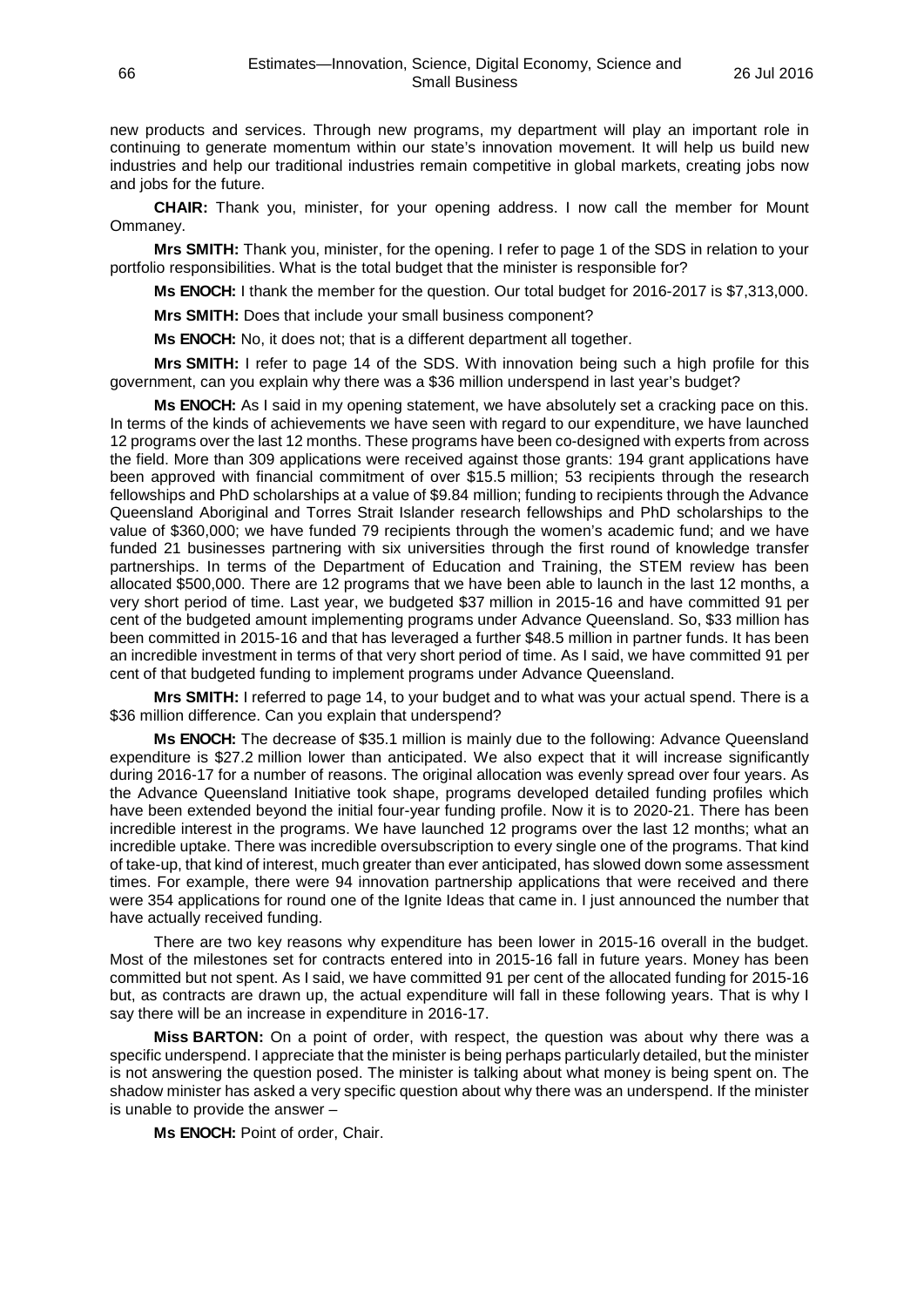**CHAIR:** One moment, Minister. I will make a ruling. I find that there is no point of order. The minister is responding to the question, outlining where that money is being apportioned, and may answer the question in whatever way she deems suitable. Thank you, Minister. You may continue.

**Ms ENOCH:** Thank you, Chair. As I have said, we have committed 91 per cent of the total expected expenditure.

**Mrs SMITH:** Thank you.

**Ms ENOCH:** Obviously, there are a couple of things. One is the milestone for contracts entered into for future years.

**Mrs SMITH:** Thank you. You have explained it.

**Ms ENOCH:** That money is already committed—91 per cent of the expected expenditure.

**Miss BARTON:** We can move on.

**Ms ENOCH:** In contrast, of course, what we saw from the former LNP government in terms of innovation was that in its very first year, its very first budget, \$50 million was cut from the Innovation and Science and 56—

**Miss BARTON:** Point of order, Mr Chair. We are not talking previous budgets; we are talking about this one.

**Ms ENOCH:** No, of course not.

**Miss BARTON:** The shadow minister has indicated that she is happy, that the minister has answered the question. I think it is timely and prudent that we move on and the shadow minister can ask the next question.

**CHAIR:** Thank you, member for Broadwater. Minister, you may continue to answer the question in the way you see fit.

**Mrs SMITH:** I think she has covered it, thanks, Chair.

**CHAIR:** Member for Mount Ommaney, I am still talking. I am the chair. I do not need your interjections, thanks. Minister, do you need to continue?

**Ms ENOCH:** Thank you. Of course, as I was saying, what we have seen is an absolutely cracking pace set by this government in the first 12 months in terms of rolling out Advance Queensland—an absolutely cracking pace, with 91 per cent of all expected funding committed in the first 12 months. On top of that, this is from a very low base, where we have seen cuts to the budget with regard to Innovation and Science in this state—\$50 million cut in the first budget of the Nicholls-Newman government, \$50 million cut from Science and Innovation, 56 full-time—

**Miss BARTON:** Point of order.

**Ms ENOCH:** Fifty-six FTEs, rather.

**CHAIR:** One moment, Minister.

**Miss BARTON:** First, again, I have raised that we are speaking about this appropriation, not previous ones, but I would also draw you to your ruling only a few moments ago where you said that you were going to be very conscious of long answers. Perhaps the minister is aspiring to be like Howard Stackhouse—I am not sure. However, estimates is not a time for filibustering.

**CHAIR:** Member for Broadwater, thank you. We do not need your imputations or your inferences when you are making your point of order. I have accepted what you have said. Minister, we will need to draw to a conclusion your answer, thank you.

**Ms ENOCH:** Thank you.

**Mrs SMITH:** With the increases that you said going forward, can you explain, then, why this year's budget for Advance Queensland on the next line is \$17 million lower than it was last year?

**Ms ENOCH:** What page of the SDS?

**Mrs SMITH:** Page 14.

**Ms ENOCH:** I thank the member for the question. In 2016-17 we are planning to spend \$34.1 million, including \$1 million for the start-up precinct in Fortitude Valley. As I said, the precinct will be home to some of our best and brightest start-up talent and will harness the power of collaboration, boosting the state's expanding and vibrant start-up sector. There is an amount of \$6.22 million to the Advance Queensland Research Fellowships program, building on the success of last year's 42 recipients, and over \$1.6 million to the Advance Queensland Hot DesQ program. This Australian-first program will lure international and interstate start-ups to Queensland to pursue their—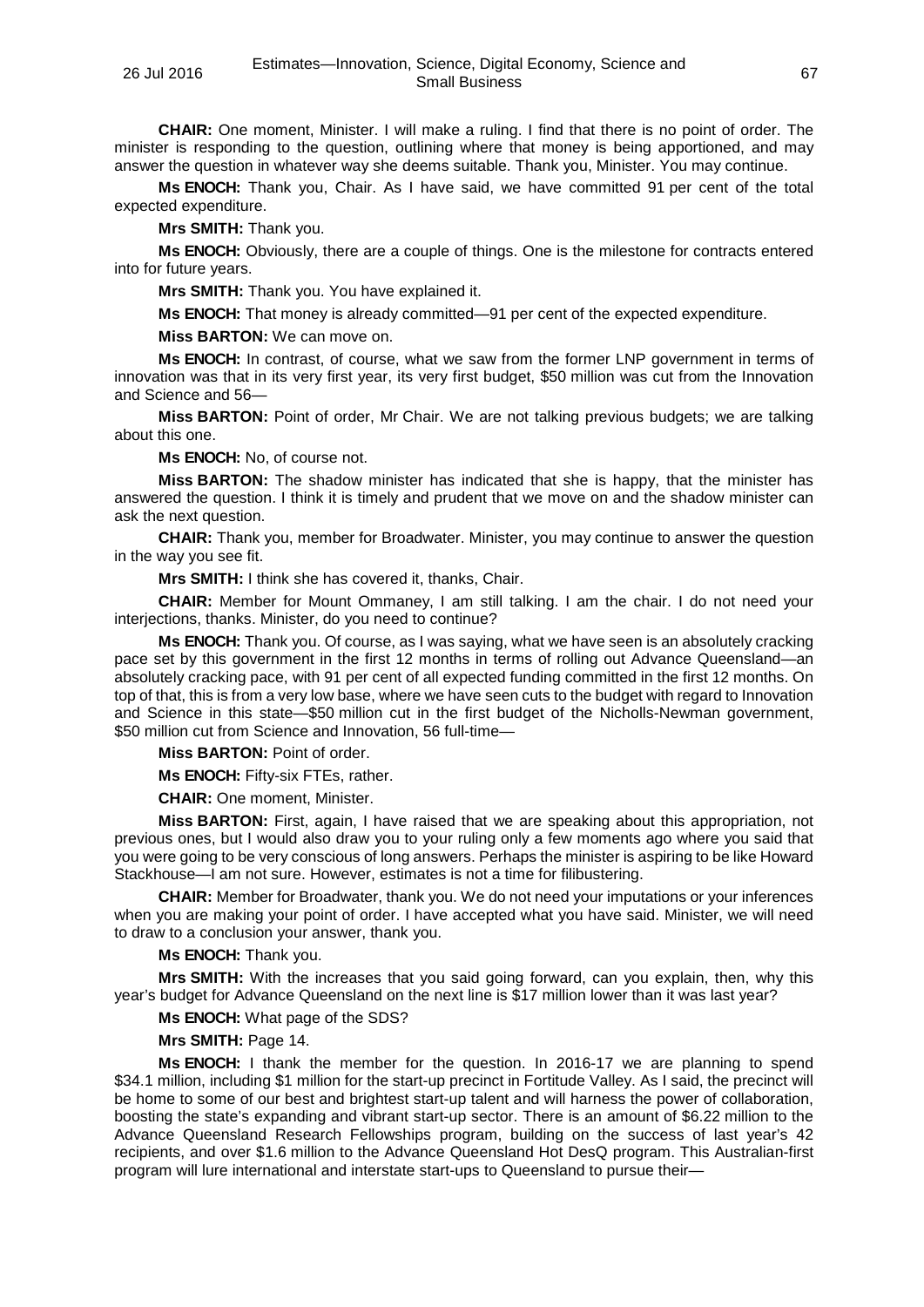**Mrs SMITH:** Sorry, Minister, can I refer you to the line that I was talking about, 'Advancing Queensland through innovation'? You said that you are spending more, yet these figures show less. Could you explain that? The 2015-16 budget was \$95.9 million and that is down in 2016-17 to \$75.5 million. Can you just explain that? I am not too sure where you are coming from. We are spending more but it says less.

**Ms ENOCH:** Just while that information is coming forward, to help the member understand, when we began this process the \$180 million was allocated over the four years. Through a very collaborative co-design process, we are working with absolute experts in the field—people who have been committing their time to the start-up ecosystem in our state, who have been committing their time to ensuring that innovation is at the heart of our moving forward. That is why there has been an expansion of the forward budget and we are seeing those changes reflected in that. Just so that I can provide more detail, I will bring forward the chief finance officer to give you that exact detail so that you understand it from that perspective.

**Mrs SMITH:** Thanks, Danny. I just want to know: are we spending more or less? These figures are indicating that we are spending less, even though the minister has said that we are spending more.

**Mr Short:** In reference to the budget for the next financial year, and as the minister has indicated with Advance Queensland, a significant portion of this year's budget has been apportioned across the next five financial years. For example, the underspend that the minister explained earlier—the \$28 million—has been apportioned across five years. For next year's budget, the 2016-17 budget, that has also been apportioned in line with the commitments that the minister has alluded to. On top of that, in regard to the Australian Institute of Tropical Health and Medicine, that particular program is coming to a close. Some of those funds are now ceasing during the 2016-17 year and the tail end will finish in 2017-18.

**Mrs SMITH:** Thank you. I refer to page 3 of the Science, Information and Technology SDS in relation to Advance Queensland. The Premier has talked about innovation and it was your centrepiece in this year's budget. The Advance Queensland program was, as you said, \$180 million last year and it has now been increased to \$405 million this year. Minister, can you tell us how many jobs have been created with the \$180 million investment last year?

**Ms ENOCH:** I thank the member for the question. We want the committee to understand—and I think many people understand this instinctively—that the world is changing at an ever-increasing pace. We know that many reports from very well known, renowned bodies have indicated that it is possible that some 40 per cent of all current jobs could possibly be automated within the next 10 to 20 years. These are massive challenges for any government. That is why we need to look at long-term, sustainable jobs for Queenslanders. That is really what Advance Queensland is all about. I am laying those foundations to ensure we have the right set of skills, we have the right conditions, we are supporting those conditions to ensure that we are prepared for the new economies of the future.

On top of that, there has been quite a lot of research that clearly shows that business innovation leads to increased productivity and profitability, which in turn leads to the creation of jobs. The evidence is that innovative businesses are twice as likely to increase productivity and employment, and this is based on ABS findings. Also, the evidence is that, while innovating firms accounted for only 36 per cent of Australian businesses in 2012-13, they accounted for over 60 per cent of employment and sales in the whole economy. Fostering start-ups is another key part of a strong innovation system. Our programs are aimed to increase the rate of start-up formation in Queensland and attract more entrepreneurs to make Queensland their home.

## **Miss BARTON:** How many jobs?

**Ms ENOCH:** In terms of that evidence, we have seen that, in the UK, just six per cent of high-growth companies generated half of the UK's employment growth. Young firms created over 45 per cent of new jobs in OECD countries in the past decade. Our investment in strengthening our science and research and building our skills to support the new economy will deliver benefits into the future.

**Mrs SMITH:** Minister, can I just direct you, though, to the actual question, which was: for the \$180 million investment last year, how many jobs—numbers wise—were created?

**CHAIR:** Member for Mount Ommaney, I believe that the minister was answering that question. We do not need the interjections.

**Miss BARTON:** She was not.

**CHAIR:** And the same for you, member for Broadwater.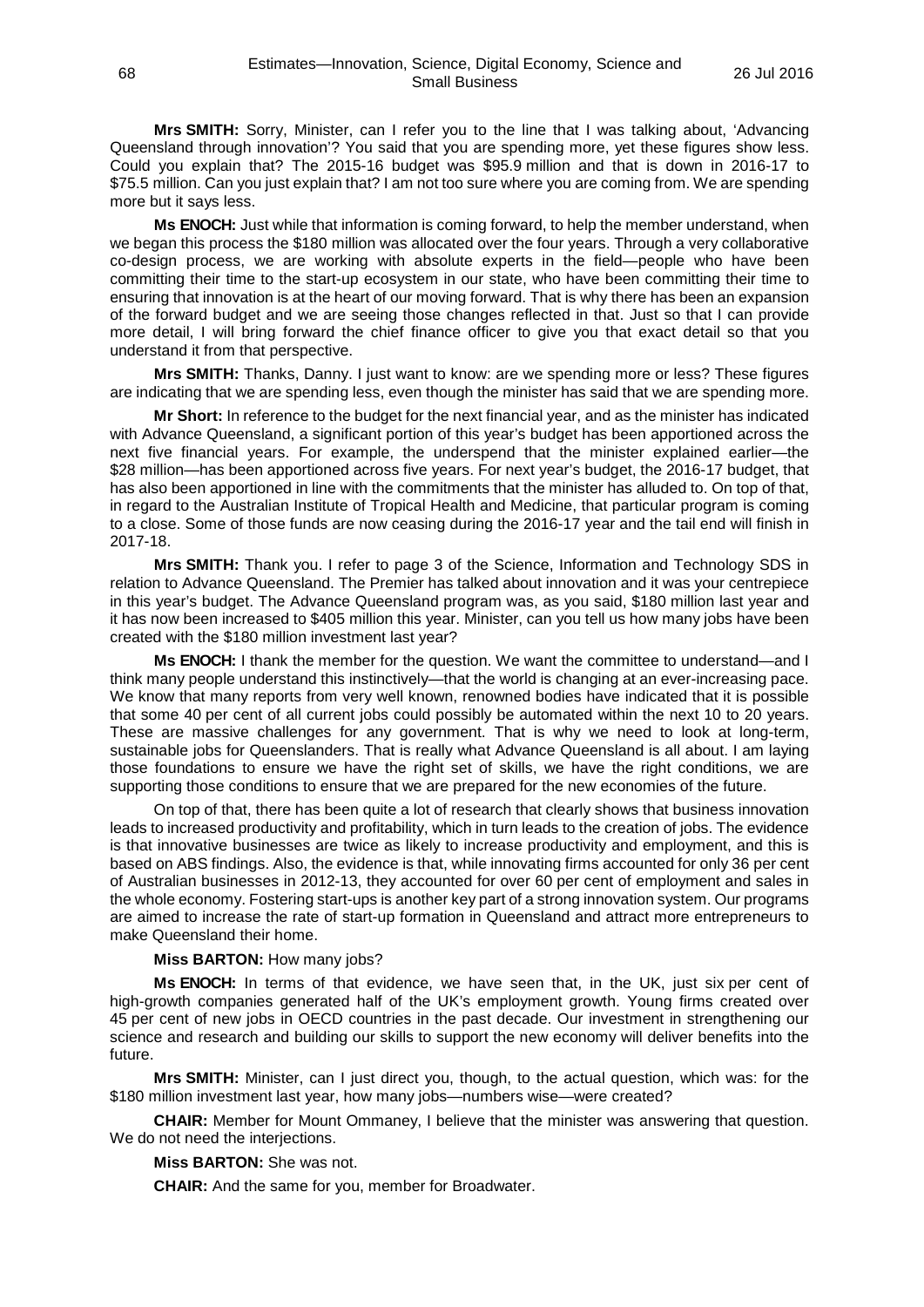**Ms ENOCH:** I thank the chair. I think it is important to understand the context in which we have initiated the Advance Queensland agenda in this state. This is from a very low base. We have seen massive cuts from the former LNP government in this space.

## **Miss BARTON:** How many jobs?

**Ms ENOCH:** In terms of the actual direct jobs, we are building—and remembering, of course, inside this you need to understand that we are barely one year old in terms of the Advance Queensland initiative—

# **Mrs SMITH:** \$180 million.

**Ms ENOCH:** We are building the capacity of our research sector to address the key social and environmental challenges facing Queensland. Eighty-nine full-time-equivalent jobs have been created through the research fellowships program. This is a product of the government's investment and the funding brought to projects by partners and collaborators. Our global partnerships have attracted to Queensland some of the world's top companies in research value to partner with local innovators to develop new products. The partnership with Boeing, for instance, and the Queensland Gas Company, Telstra and local small to medium enterprises to enable broader application of unmanned aerial vehicles in the gas sector will create up to 100 aerospace sector jobs in Queensland over the next five years.

Approximately 27 full-time-equivalent jobs will be created through key international partnerships, with Johnson & Johnson, Siemens and the Emory drug institute. In another example, we have seen 32 jobs to date through the Knowledge Transfer Partnerships program, with one job created through each project funded by this program.

These early results are only the direct jobs created. The indirect benefits of stimulating innovation, as we have seen from world-class research, will lead to further benefits over time. That is why we are future oriented in terms of Advance Queensland.

## **Mrs SMITH:** Minister—

**Ms ENOCH:** We are expanding the skills.

**Mrs SMITH:** The question was not how many jobs will be created. Out of the \$180 million already invested, how many actual jobs? You have referred to the Boeing one and you said, 'Over five years that will be 100 jobs.' That is in the future. How many jobs have been created in the last 18 months since you have been in government with the \$180 million already spent?

**CHAIR:** Thank you, member for Mount Ommaney. I believe that the minister is answering and citing figures as we go through. Minister, would you like to continue?

**Mrs SMITH:** They are future jobs; they are speculation jobs.

**CHAIR:** Thank you, member for Mount Ommaney.

**Ms ENOCH:** Point of order. I have outlined actual jobs that have been created as a result of the funding and remembering that—

## **Mrs SMITH:** Which was the total?

**Ms ENOCH:** The \$180 million has not all been invested in the first year. Ninety-one per cent of the actual funding that we have allocated has been committed in the first year. In terms of jobs, what we saw from the former government is thousands of jobs removed from the Public Service in a fell swoop. On top of that, in the first budget—the very first budget—the Nicholls-Newman LNP government got rid of 56 FTEs in my own department.

**Miss BARTON:** We are not talking about the previous government; we are talking about yours.

**CHAIR:** Thank you, member for Broadwater.

**Ms ENOCH:** Nine hundred and 50 jobs over the three years were removed from DSITI. In terms of job creation, we are well and truly on track in terms of our expenditure and our investment in the Advance Queensland initiative.

**Mrs SMITH:** Point of order.

**Miss BARTON:** That is clearly a reflection on the chair.

**CHAIR:** Member for Broadwater, thank you.

**Mrs SMITH:** Mr Chair, can I just get the figure of the jobs that have been created, not the future

jobs?

**Ms ENOCH:** I am happy to.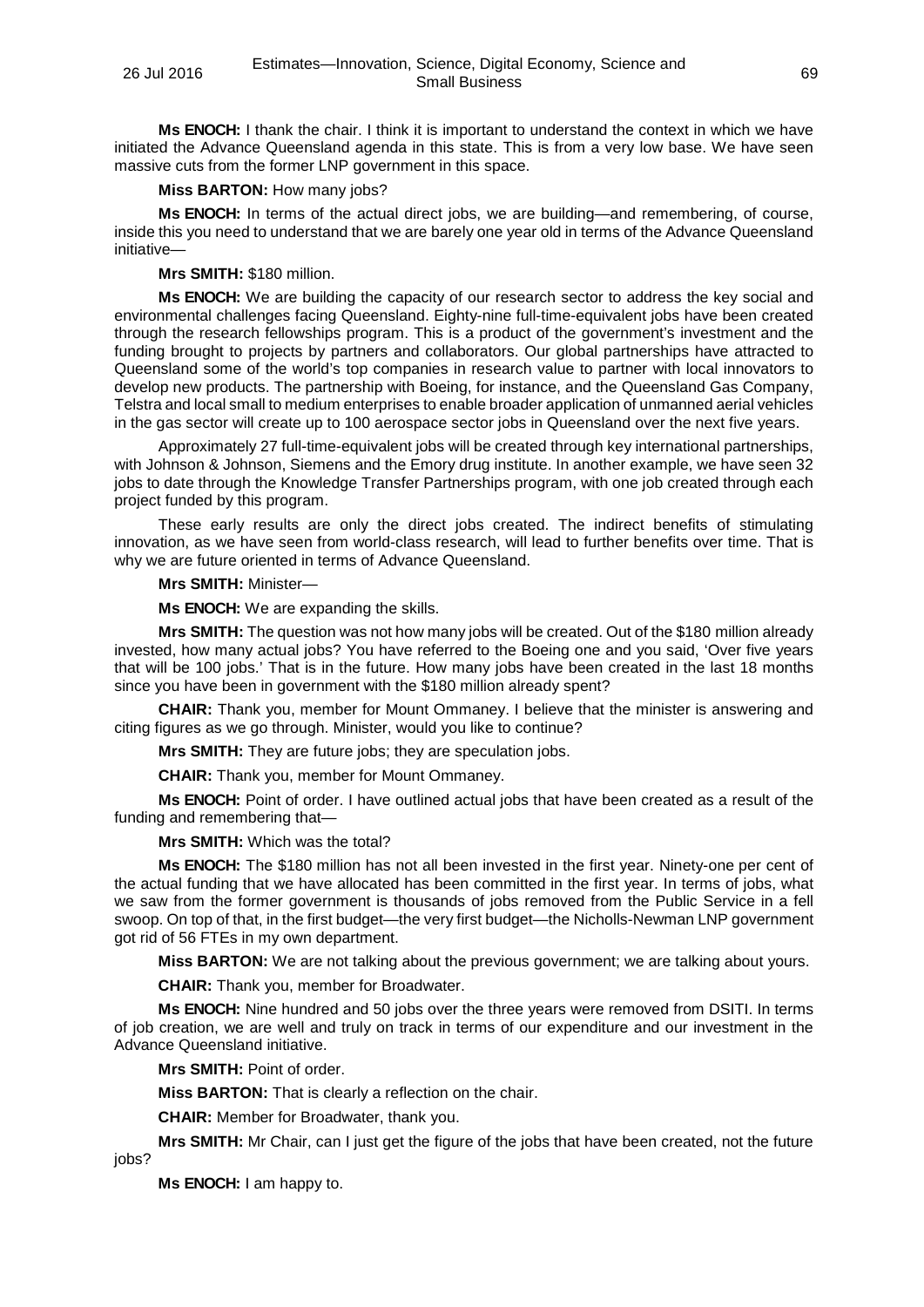# **Mrs SMITH:** Was it 32, did you say? Are they full-time jobs? Are they part-time jobs?

**Ms ENOCH:** I am happy to say them again if you want to add them up as I go: 89 full-timeequivalent jobs created through the research fellowships program; 27 full-time-equivalent jobs created through key international partnerships with Johnson & Johnson, Siemens, Emory drug et cetera; 32 jobs to date through the Knowledge Transfer Partnerships program—and that will increase as rounds 2 and 3 are announced. There are some 100 jobs already created. I am happy to add them all up for you.

**Mrs SMITH:** Thank you. That would be great.

**Ms ENOCH:** Of course, in terms of what we have seen, from a base of thousands of jobs missing from our economy as a result of the decisions of the former government, the fact that we are reinvesting in the innovation space, in the science space, to bring those great thinkers, those great minds back to our state, keep them here in Queensland and create the new jobs of the future, setting the foundation for where we are headed in 10, 20 years from now, this is about forward thinking. This is understanding that, as a state, we need to be focused on where the new jobs will be. That is why we are investing now. That is why the federal government invested in that space. That is why this state government is investing in this space—unlike the former government, which sacked thousands of people all at once.

**Mrs SMITH:** If I can take you up on adding up those jobs for me that would be wonderful, thank you.

**Ms ENOCH:** I am happy to get a calculator out for you.

**CHAIR:** 148.

**Ms ENOCH:** There you go. Over 140 jobs, member for Mount Ommaney.

**Mr WILLIAMS:** In reference to page 3 of the SDS and in relation to the Advance Queensland agenda, could the minister please provide an overview of research fellowships that have been allocated to date?

**Ms ENOCH:** I thank the member for the question. The Palaszczuk government established the Advance Queensland Research Fellowships to support Queensland's brightest research minds. This program offers early career fellowships of \$180,000 over three years and mid-career fellowships of \$300,000 over three years. Each successful applicant will have to spend at least 50 per cent of their time working alongside their industry partners to assist in moving research from the lab into the real world. This will help to develop our capability to translate research into commercial success and create jobs of the future.

This is an important part of the Advance Queensland initiative. We are very fortunate that there was an incredible investment in the Smart State era where \$4.9 billion was invested in research infrastructure. We have been very good at research; now it is time to focus our attention on commercialisation. That is why in terms of our research fellowships we are ensuring that that translation is part of the overall package. During the Newman-Nicholls LNP government there was a funding vacuum for research fellowships, with just 14 research fellowships awarded in the entire three years of the former government. Only 14 in three years! In contrast, the Palaszczuk government has committed \$9.3 million to support 41 fellowships—25 early career and 16 mid career. There is no starker difference or contrast between the two: 14 in three years, 41 in just 12 months.

Research is allocated in universities and research organisations across Queensland including Townsville, Bundaberg, Toowoomba, the Sunshine Coast and the Gold Coast. Funding has been allocated to investigate new disease management practices, such as research by Dr Emma Bolderson from the Queensland University of Technology's Institute of Health and Biomedical Innovation. Dr Bolderson's research aims to develop new drugs that will kill cancer cells while having fewer side effects that many of the current chemotherapy treatments have. The University of Queensland's Dr Nasim Amiralian and Dr Pratheep Annamalai have each received funding to develop the use of spinifex nanofibres in making stronger and more flexible rubber products, including rubber gloves and condoms.

The fellowships support some outstanding partnerships with existing industries to deliver practical outcomes, including the University of Queensland's Dr Hong Peng's partnership with Rio Tinto to develop better ways of accessing bauxite ore deposits. As the committee can see, collaboration is key to driving outcomes from this important research.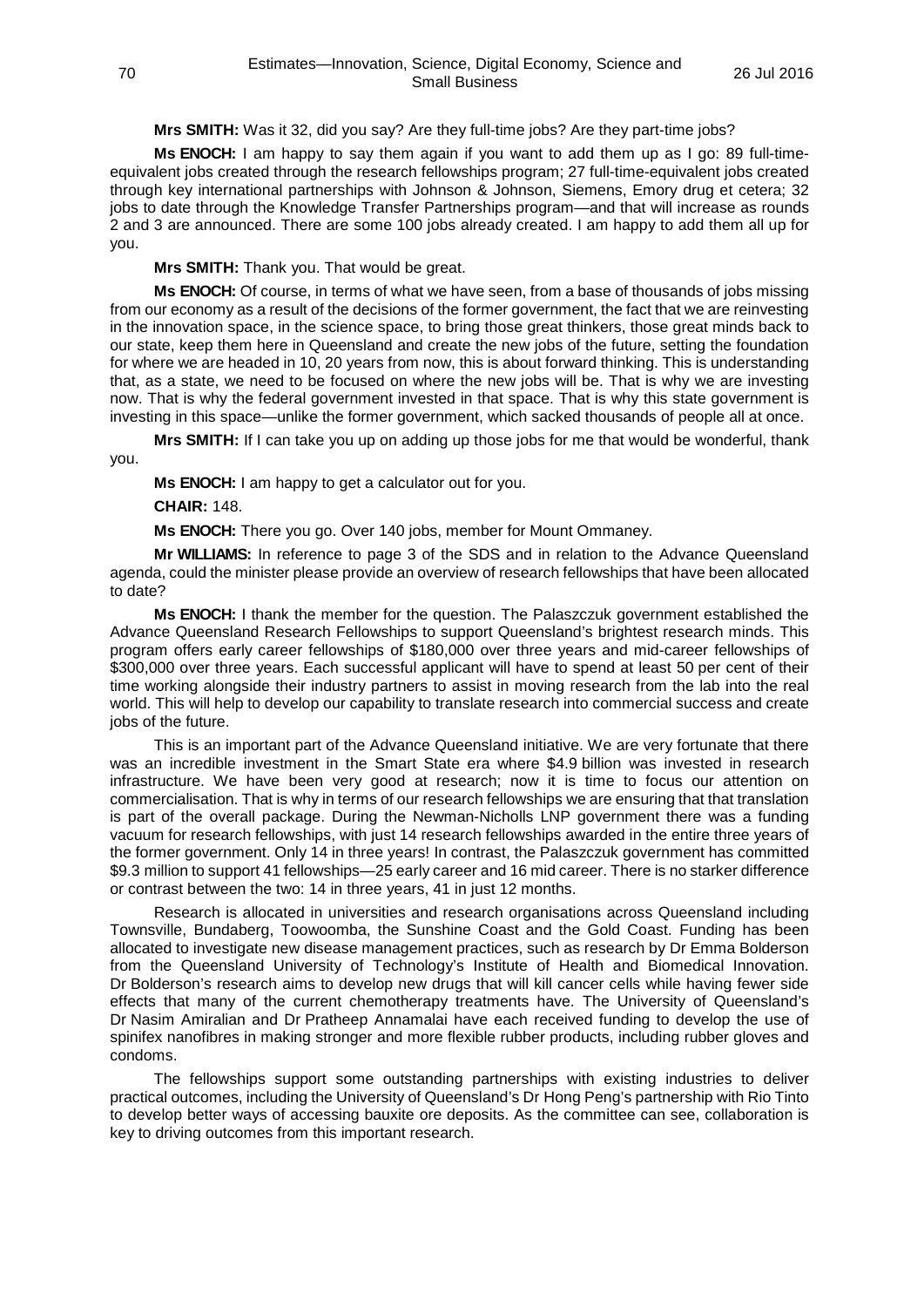**Mr WILLIAMS:** Following on from the previous answer, again the reference is on page 3 of the SDS, could the minister provide the committee with information on the Phd scholarships that our government has awarded as part of the Advance Queensland initiative?

**Ms ENOCH:** I thank the honourable member for the question. The Advance Queensland Phd scholarships support university students to undertake a significant research project that will benefit Queenslanders to secure a Phd qualification. Under round 1 of the program, \$540,000 was awarded to support 12 future scientists in developing their research careers by supporting them to complete their Phd degrees. The scholars must spend at least half of their scholarship time located at an industry organisation to give them a greater understanding of the real-life application of their research. One example is Mrs Rena Louise Cruz in conjunction with Hear and Say who will undertake her Phd with the Queensland University of Technology's Institute for Health and Biomedical Innovation. Mrs Cruz will develop innovative 3D bioprinting approaches to produce rapid, low-cost customised treatment options for children with microtia. That is a congenital disorder that affects the formation of one or both ears and can result in impaired hearing. The close engagement between Hear and Say and children with microtia means that the project's research will target the specific needs of the affected children leading to translatable and effective clinical solutions.

The Aboriginal and Torres Strait Islander Phd Scholarships program offers funding of up to \$120,000 over three years to a Phd student to complete an original research project at a Queensland university. Troy Meston from the University of Queensland received the first Aboriginal and Torres Strait Islander Phd scholarship to investigate the use of digital technology to create classroom experiences tailored to the educational and cultural needs of Aboriginal and Torres Strait Islander students. These are exciting studies that Queensland Phd candidates are investigating in partnership with industry. Advance Queensland is not simply funding research for research sake. Advance Queensland is creating the foundation for a brighter shared future and producing real outcomes for Queenslanders and developing the jobs of the future.

**Mr SAUNDERS:** Minister, I refer to page 5 of the SDS. Can you please inform the committee how you are encouraging entrepreneurs to look globally and stay locally in Queensland?

**Ms ENOCH:** I thank the honourable member for the question. The \$405 million Accelerating Advance Queensland innovation agenda supports a suite of programs that provide investment and capability building to attract and retain world-class entrepreneurial talent for Queensland. The Global Partnership Awards support Queensland innovators to connect with and learn from international experts by engaging with overseas start-ups, entrepreneurs and research communities. The first agreement under the Global Partnership Awards initiative is the Create Queensland partnership with YouTube. This partnership is supporting aspiring and established digital creators to improve the quality of their content, expand their global presence, learn from experts and make connections with the film industry. The Ignite Ideas Fund is empowering Queensland start-ups and small to medium sized enterprises to think globally by supporting the development of new or improved products, processes or services, to secure investment, launch into global markets and grow business. This program received a huge response, as I have already said, with 354 applications received for the very first round of funding. I was delighted to announce some of the first recipients of that support from the fund today.

Advance Queensland, in partnership with Brisbane City Council, is also supporting the Visiting Entrepreneurs Program. This links Queensland based start-ups with successful and highly experienced international entrepreneurs to provide monitoring, education and assistance. In the past 12 months Advance Queensland has supported six leading international entrepreneurs to spend time in Queensland to inspire and mentor local start-ups and the small business sector. In June this year I signed an agreement for Queensland to become a member of the Open Worldwide Innovation Network, or OWIN as it is referred to. Established by Texas A&M University in 2013, OWIN is a not-for-profit innovation network seeking to promote market access, entrepreneurship and technology commercialisation. This agreement will provide Queensland innovative businesses and entrepreneurs with access to international partners and markets. Advance Queensland is providing opportunities for Queensland entrepreneurs to turn their great ideas in global reality.

**Mrs MILLER:** Minister, I am just a bit interested here. In relation to Advance Queensland there is \$180 million over three years, which is around about \$60 million per year, and you answered that so far there is about 148 jobs—that is what it was calculated to be.

**Ms ENOCH:** Direct jobs.

**Mrs MILLER:** Yes, direct jobs. That works out so far to approximately \$405,000 per job. That seems awfully expensive. Would you like to comment on that?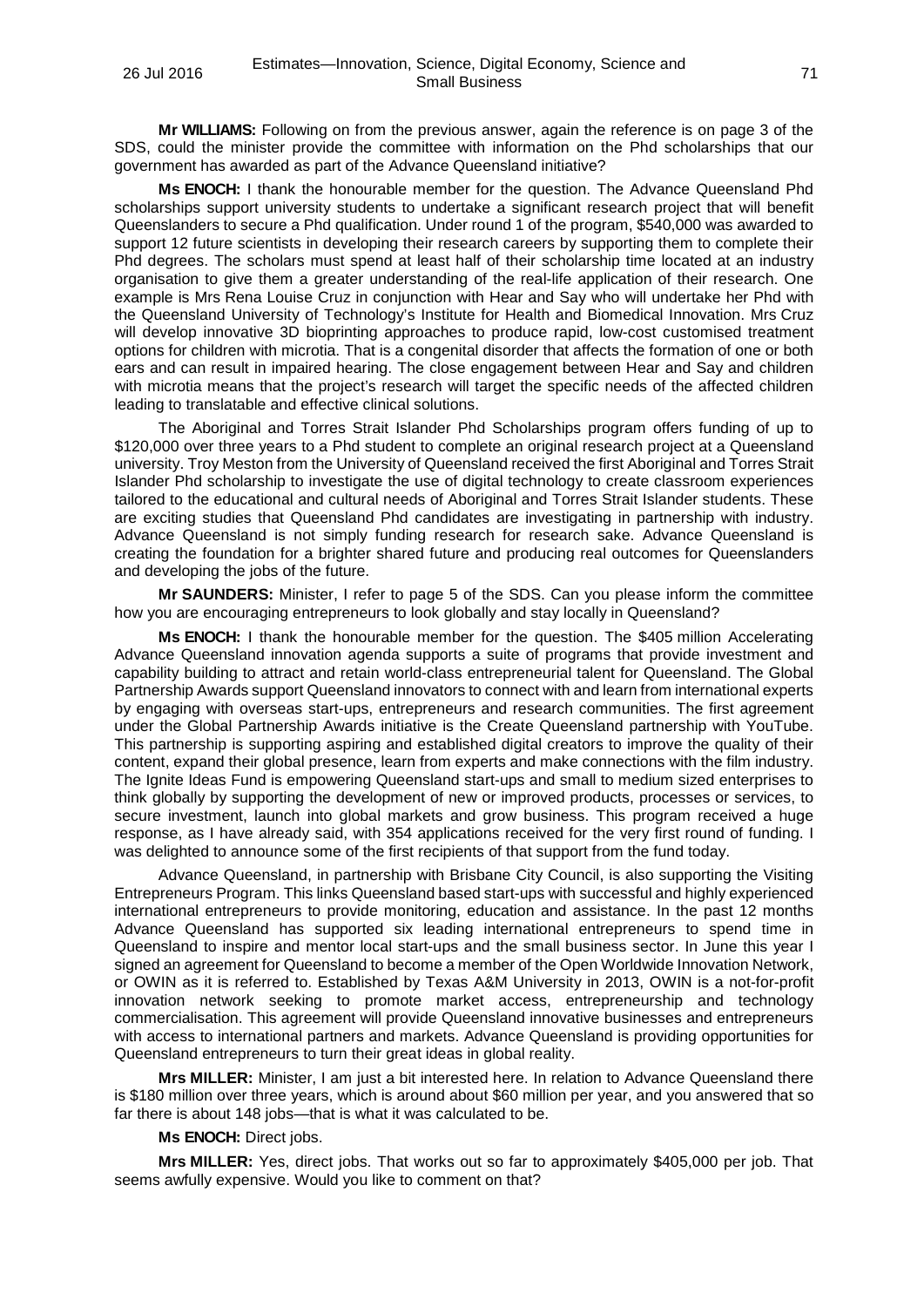**Ms ENOCH:** This is one of the things that if you put it in context the \$180 million is not for just this year that has just occurred, it is over a period of time.

**Mrs MILLER:** I know it is over three years. I know that. It is \$60 million per year.

**Ms ENOCH:** Currently what we are doing is setting up all of the right programs, initiatives et cetera to create the right environment in which we are going to be able to support start-ups and innovation in our state. As I said, we have already committed 91 per cent of the funding that was allocated for Advance Queensland in 2015-16. That has already happened. In terms of that commitment, the expenditure against that is now in line as those contracts are detailed and signed off on, but that is committed funding already. Right now we have got more than 100 jobs direct. Of course, the indirect jobs that are attached to that are numerous in terms of the knock-on effect. When you think about some of the big international partnerships that we have been able to attract to our state—big international partnerships—they have massive global reach and to be able to support our small businesses, our start-ups to be part of that global supply chain is incredible. The opportunity for them to grow their own businesses as a result of that connection to these global supply chains is quite remarkable.

# **Mrs MILLER:** What is the multiplier?

**Ms ENOCH:** In terms of the multiplier, these are figures that we are still working on, but right now those direct jobs that we have been able to create—remembering it is 12 months that we have been into this and we have committed 91 per cent of our expenditure, our budgeted expenditure. There are still many ways that we are going to need to be able to evaluate those knock-on effects, those indirect jobs that are being created as a result of the work that we are doing. We are very fortunate we have an expert panel of incredibly talented people who are putting their minds to that. We have got buy-in from people across the start-up sector and industries that are absolutely clamouring to be part of this conversation into the future and I think we are seeing that. In the 12 programs that we have been able to release already—and, as I said, it is a cracking pace to be able to get that out—we have had massive oversubscription. There is an incredible appetite in terms of innovation in this state from small business and from medium sized enterprise and it is also creating an opportunity to bring big international players into our state to help small businesses be part of those international supply chains.

**Mrs MILLER:** Would the Director-General have an idea of the multiplier or could you take that on notice?

**Mr Merrick:** Just to come back to the figures that you cited there, it really is important to say that the \$180 million and the additional money is profiled across a number of years.

### **Mrs MILLER:** Three years.

**Mr Merrick:** Four years initially and then with some reprofiling a slightly longer period. What it is important to say though is in terms of then dividing that by—it is actually 121 jobs already created.

### **Mrs MILLER:** No, 148.

**Mr Merrick:** That was the chair. I am slightly correcting the chair, if that is okay, in terms of those that have actually been created to date. There are a further 27 that are going to result from the partnership with Emory and UQ.

**Mrs MILLER:** Can I just ask—

**Mr Merrick:** Sorry, if I can just finish, through the chair?

**Mrs MILLER:** How many jobs exist as of today?

**CHAIR:** Member for Bundamba, just one moment.

**Mr Merrick:** Of the 121 jobs that have been created to date, that comes off the back of the expenditure of \$8.29 million. In terms of the figures you cited, that was relating them to the full \$180 million expenditure which will occur. It really is important to note as well, in terms of some of the programs that we are now seeing run out, that the jobs benefits will accrue over significant time. If we take, for instance, the program the minister has just announced this afternoon, the Ignite Ideas, the equivalent program in the UK although bigger has created some 3,000 jobs on the base. If we look at equivalent figures that may generate from that they will be very significant going forward, but you really do have to evaluate these programs after the expenditure has occurred and companies have taken forward the projects that they are being funded to see the real impact. The multipliers will vary by program.

**Mrs MILLER:** Can you get me some examples of the multiplier? If you can take that on notice?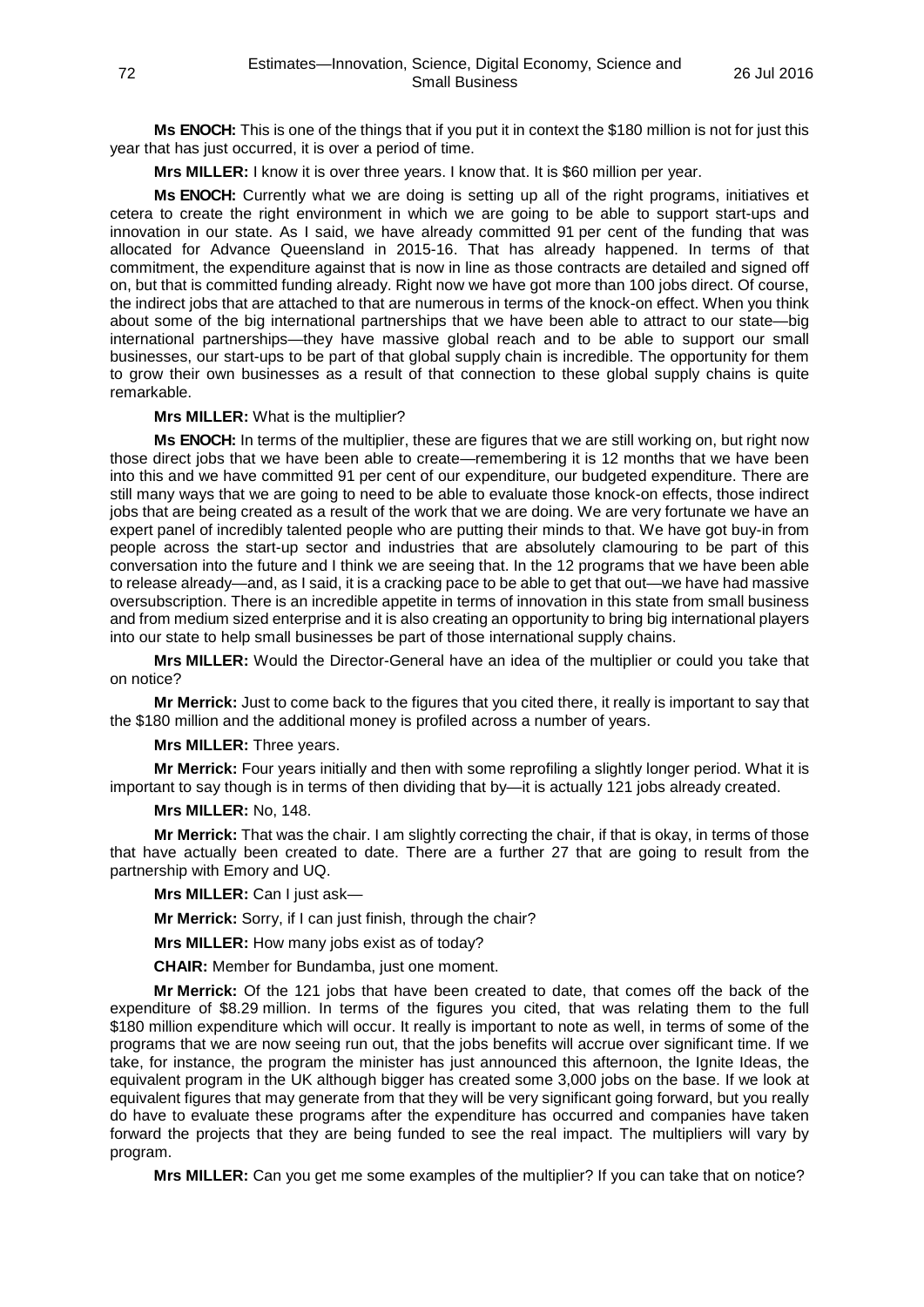**Mr Merrick:** We are happy to take that on notice for equivalent programs that have happened elsewhere.

**CHAIR:** Minister, are you right to take that notice?

**Ms ENOCH:** Yes, happy to take that on notice, but it will be equivalent programs that have happened elsewhere because obviously as we are rolling these out we will see the effects of those.

## **Mrs MILLER:** Okay.

**Mrs SMITH:** Minister, with unemployment increasing in Queensland, and we have heard that the unemployment figures have continued to increase over the last five months, would you accept that Queenslanders do not want to talk about the jobs for the future, they actually want to know about jobs now? What is the Queensland government doing through Advance Queensland to create jobs for Queenslanders now?

**Ms ENOCH:** What SDS page is the member referring to?

**Mrs SMITH:** I am talking about Advance Queensland, so let us go to page 3.

**Ms ENOCH:** Which part of page 3 are you referring to exactly, with regard to that question?

**Miss BARTON:** Perhaps where it says that science, innovation and the digital economy—

**CHAIR:** Member for Broadwater, thank you. The question is from the member for Mount Ommaney, who does not need your assistance.

**Mrs SMITH:** That is the point: 'helping to foster job creation and a diverse economy by driving innovation-led growth'.

**Ms ENOCH:** In terms of understanding Advance Queensland in the broader economic conversation, Advance Queensland is part of many initiatives that are occurring in this government in terms of ensuring we are looking at jobs now and jobs for the future. We have seen already 36,600 jobs created since the last state election, for instance.

**Mrs SMITH:** How many?

**Ms ENOCH:** 36,600 jobs created in Queensland since the last state election.

**Mrs SMITH:** Really?

**Ms ENOCH:** Those are the latest figures that I have been given.

**Mrs SMITH:** Because unemployment is going up every month.

**Ms ENOCH:** I am not going to debate that.

**CHAIR:** Member for Mount Ommaney—

**Mrs SMITH:** I wanted to make sure she was clear on her answer so that it is not misleading and she gets herself into trouble.

**CHAIR:** That is fine.

**Ms ENOCH:** I am happy—

**CHAIR:** One moment, Minister. I understand that the minister is capable of responding with accurate figures, so we do not need the interjections. Minister, would you like to continue your answer?

**Ms ENOCH:** I am happy to make it even clearer. The Premier answered this very question last week in her estimates hearing. She advised—

Since the state election, 36,600 extra jobs have been created according to the latest ABS labour force data released last week. …

The recent lengthy federal election campaign may not have provided an ideal climate for job creation, but our policies do.

That was a quote from the Premier last week in her estimates hearing.

This is part of a bigger story in terms of what we are doing to ensure we are creating jobs in this state. We know that the economy is shifting, that it is resetting itself. Anybody in this room and anybody who might be watching will understand that some of our traditional industries are changing quite dramatically. In terms of our mining industry, we have seen a different phase now being entered into. There are things that we need to be putting in place to diversify the economy. There are multiple approaches to do that. Diversifying our economy means that we need to create the right environment in which new industries, new start-ups, can be prepared for, to help us prepare for the new economies of the future.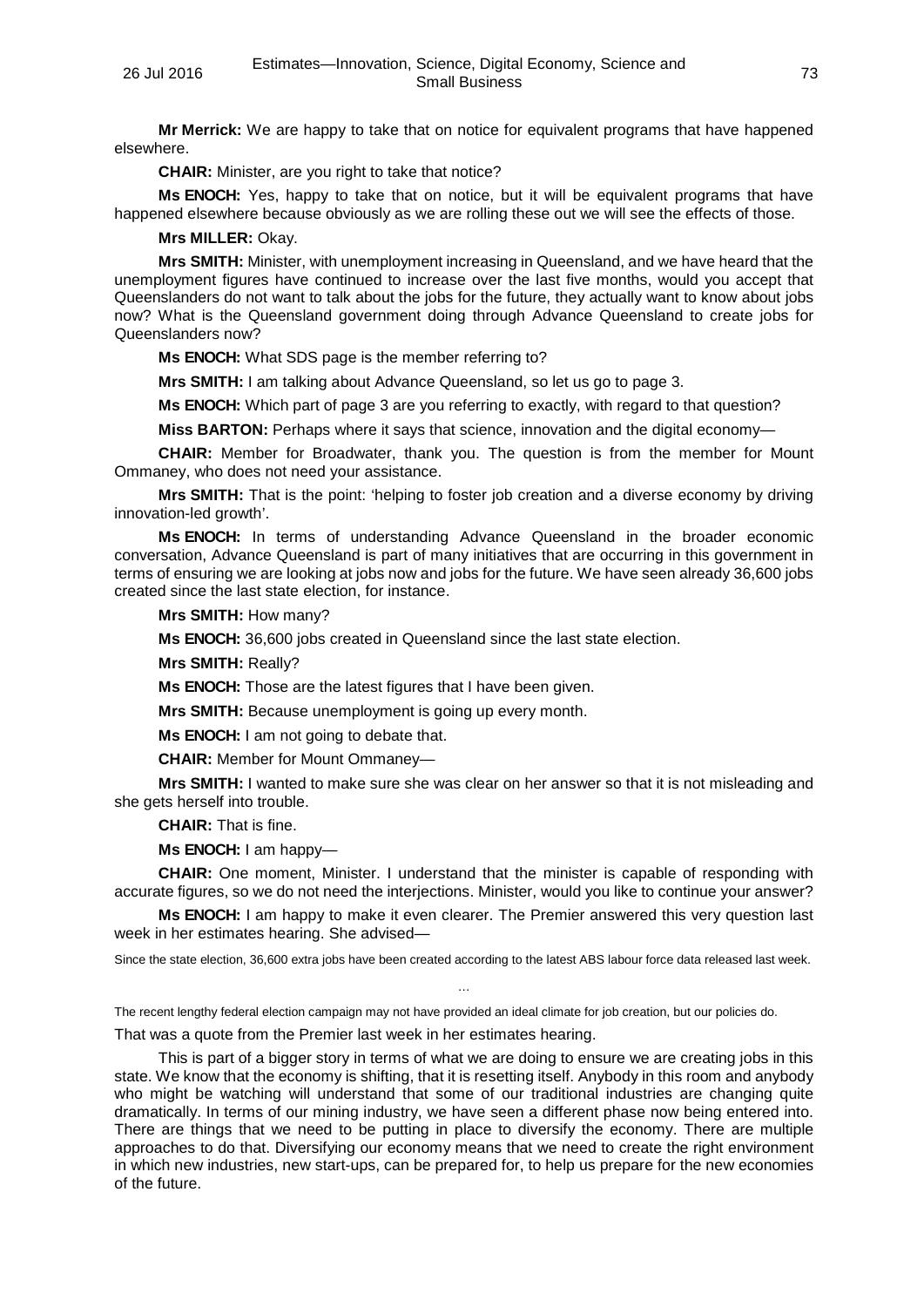We are supporting innovators across the state—industries, regions, businesses and researchers who are doing great things to build our economy and improve our quality of life. We are backing new platform technologies by partnering with the gas industry, SMEs and Boeing, which I announced just this week with the Premier, in a \$4.3 million project to use drones and sensors to better manage gas fields, with the potential to use this model more widely. We are strengthening regional innovation by co-investing \$500,000 in a Townsville firm, JESI, which is developing new technology to improve safety in journeys to work. We have committed \$300,000 to work with James Cook University on groundbreaking research to fight coeliac disease, by developing new medications to help sufferers. Knowledge Transfer Partnerships funding has been provided to Airtime Holdings to employ a Griffith University graduate to undertake research and development of online calculators that will help high-rise owners and building managers identify where and how they can reduce carbon emissions and save money. The list goes on.

We have committed \$4 million to a start-up precinct in Fortitude Valley. In this budget we are accelerating Advance Queensland to build that momentum of innovation, to ensure we have all of the right ingredients to build those new industries so that we as a state can diversify our economy into the future. This is really about future focused foundation work that we are doing. It is so important. Every single economy across the world is realising this very quickly. We are in a race with the rest of the world in terms of ensuring that we are prepared for the new economies, that we are diversifying quickly enough to ensure we have all the right skills and the right environment, that start-ups are attracted here and want to start here. These things are absolutely crucial.

**Mrs SMITH:** I get that. The answer is that, at the moment, when unemployment is going up, Advance Queensland produced 121 jobs, basically. Would that be right: yes or no?

**Ms ENOCH:** Let us understand that in the context that since the last election 36,600 jobs have been created.

**Mrs SMITH:** But I asked about Advance Queensland.

**Ms ENOCH:** In terms of Advance Queensland—

**Mrs SMITH:** Advance Queensland—

**CHAIR:** Member for Mount Ommaney, please allow the minister to answer the question without interjection, so that she can answer the question that you asked.

**Mrs SMITH:** Thank you, Mr Chair, but I do think the answers are becoming long and are not relevant. Can we rely on standing order 115?

**CHAIR:** Member for Mount Ommaney, please allow the minister to answer the question.

**Ms ENOCH:** I am trying to give as much detail as possible, because I know that the shadow minister is new to this area, it is very complicated and there are a lot of complexities to it. I am being as detailed as possible to help you understand what is happening.

**Mrs SMITH:** I appreciate that. Can we move on, thank you.

**Ms ENOCH:** This is an incredibly complex space. It is something that every economy and every government in the country and across the world is trying to grapple with.

**Miss BARTON:** I raise a point of order. Mr Chair, the minister has answered the question. You have already issued a directive at the start of these proceedings with respect to long answers. Whilst I appreciate the minister's somewhat patronising comments to the member for Mount Ommaney—

**Ms ENOCH:** It is actually very genuine.

**CHAIR:** Minister, one moment. Member for Broadwater, we do not need your imputations through your interjection. Either move to the point that you wish to make or I will overrule and we will continue with the minister.

**Miss BARTON:** The minister has answered the question and I think it is time that we move on.

**Mrs SMITH:** I have another question and I am happy with that answer.

**CHAIR:** Minister, you may continue.

**Ms ENOCH:** I make the point that this is actually very genuine. I want you to understand how this works in terms of our future as a state, so that you fully understand what is needed.

**Mrs SMITH:** Thank you. I appreciate your response. I do have to say that a lot of it is in the future, maybe, if, possible, hypothetical.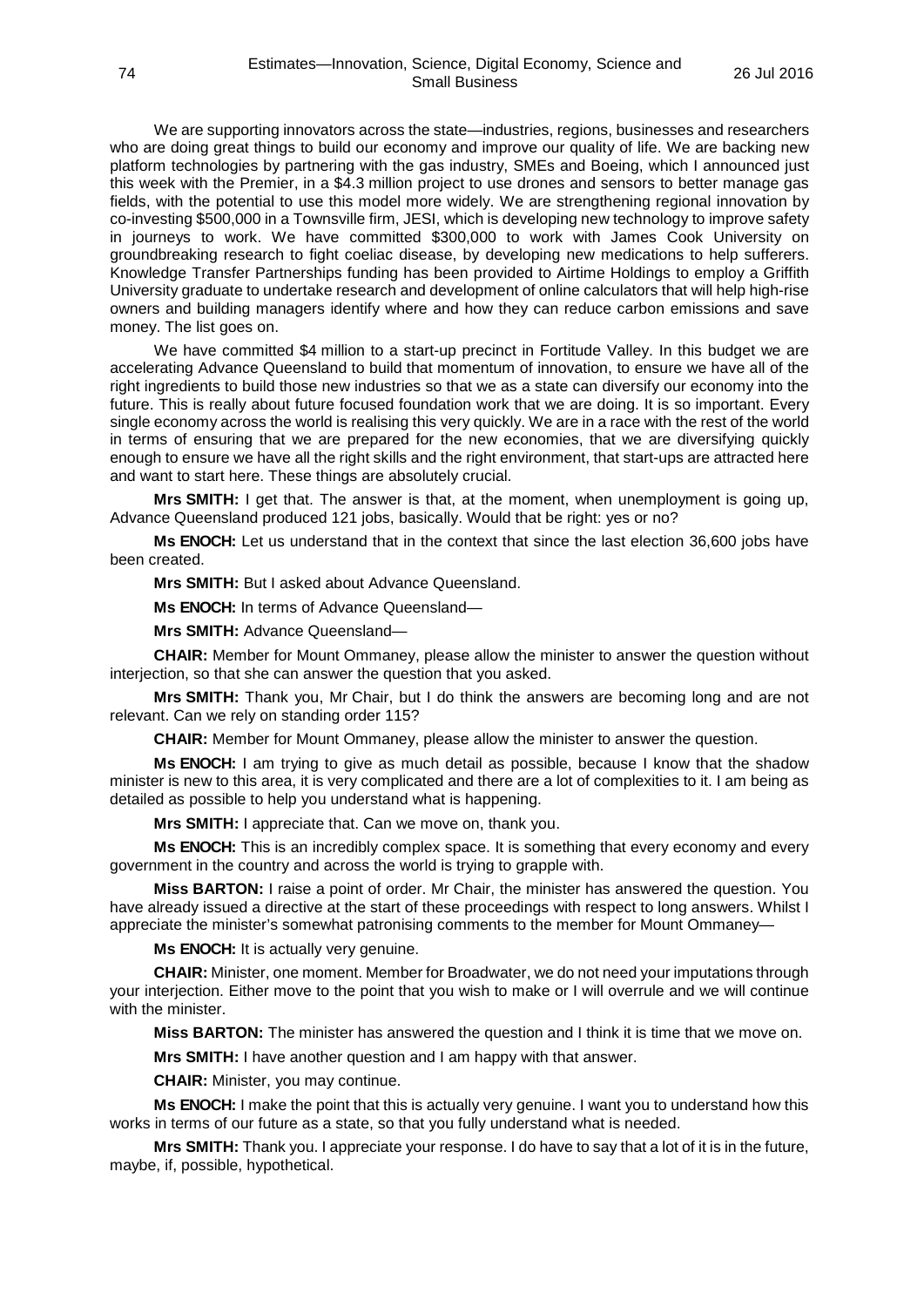**CHAIR:** Is there a question there or a statement?

**Mrs SMITH:** There is a new question. Last week you made the announcement regarding the company TimeLooper. Minister, it is a multimillion dollar company based in the United States. Do you think a valuable way to spend taxpayers' money is by providing handouts to a million dollar international company?

**Ms ENOCH:** I will have to go into detail again, so that the shadow minister understands why this is an important plank in terms of ensuring we have all the right ingredients to be prepared for the economies. I will go into a bit of detail. Some of that detail has already been provided to the former government through some recommendations from the Lerner review, which was commissioned by TIQ under Tim Nicholls himself. One of the recommendations of that review was to create a Start-up Chile program.

**Miss BARTON:** Yes or no—

**CHAIR:** No interjections, thank you.

**Ms ENOCH:** I am sorry, Chair, but I have to explain this so that the members understand exactly why we are doing this. It is absolutely crucial. This particular report made a recommendation about creating a Start-up Chile program in Queensland. In building our innovation ecosystem we should welcome outside perspectives, bringing insights here to Queensland to help our entrepreneurs learn how to best turn their ideas into commercial reality. The Hot DesQ program is a great example of this. It is based on that highly successful Chilean example—the one that was a recommendation from the Lerner review, commissioned by TIQ under Tim Nicholls. This program brings start-ups from other countries to Queensland to help grow their business and share their experience with the local start-up community. TimeLooper, the first Hot DesQ recipient, is a tourism tech start-up. This committee has considered the vital tourism industry today, and I understand that. I think it is fantastic that we have a successful start-up with founders from New York, Turkey and London choosing to come to Queensland and base themselves at Creative Enterprise Australia at QUT.

**Mrs SMITH:** Minister, how does that actually benefit Queensland and how many jobs will that create?

**Ms ENOCH:** Again, I have to explain this step by step—

**Mrs SMITH:** You are not doing a very—

**Ms ENOCH:** I am explaining it step by step—

**Miss Barton** interjected.

**CHAIR:** Member for Broadwater, please.

**Mrs SMITH:** I am getting more confused by your explanation, in all reality.

**Ms ENOCH:** That is very telling, Chair.

**CHAIR:** Minister, I do not think we need that.

**Miss BARTON:** I do not think that is an appropriate comment—

**CHAIR:** Member for Broadwater, you will cease your interjections. I have reminded you several times. Cease your interjections. Minister, I do not think that was an appropriate comment.

**Ms ENOCH:** I withdraw that.

**CHAIR:** Thank you.

**Ms ENOCH:** TimeLooper was selected from around 1,000 start-ups at TechCrunch Disrupt in the US earlier this year. They have been incredibly successful. As part of their grant, they will spend time with local start-ups, discussing how to raise capital and how to develop a successful tech company.

**Mrs SMITH:** But they raise capital through you. They are coming out here. They have a \$2 million venture capitalist behind them already. They are going to stay here for six months. It is a nice feel-good app, but at the end of the day how does that benefit the majority of Queenslanders and how many jobs will their coming out here create? If it is to tell people how to attract investment, they have just taken the investment away from a local business, because you have given it to them.

**Ms ENOCH:** Let me explain it again.

**Mrs SMITH:** Please.

**Ms ENOCH:** On the Start-up Chile program, there was a recommendation from Josh Lerner to do something similar in Queensland. That is what Hot DesQ is. It is responding to that recommendation from the Lerner review, which was commissioned by TIQ under Tim Nicholls at the time. This is a response to that. It is an understanding that, to mature your ecosystem, you have to be able to bring in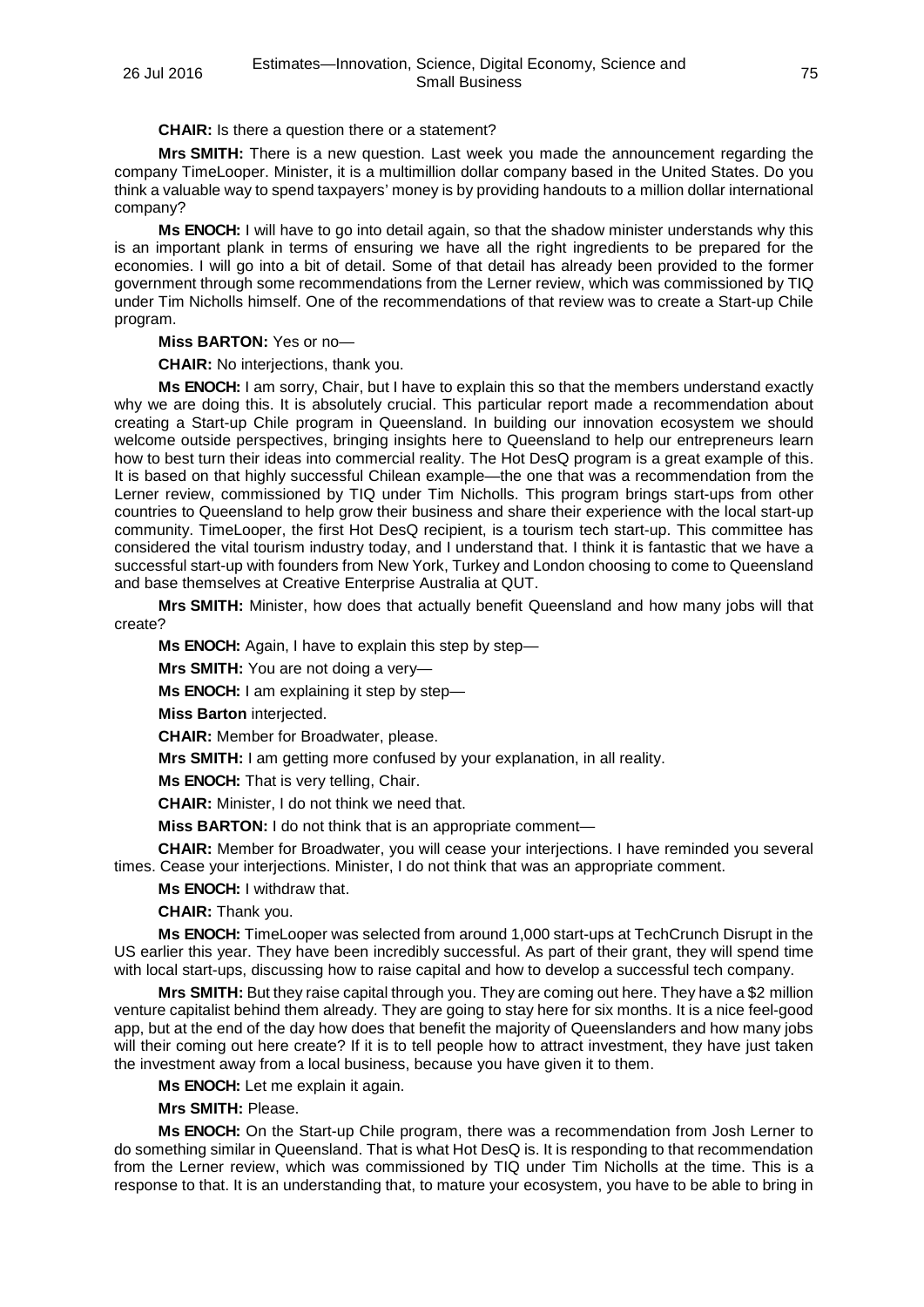other players, to bring their expertise, to bring their connections globally into our ecosystems to grow them here—and not just in the south-east corner but also across 13 locations in Queensland. The Hot DesQ program allows start-ups to be attracted to 13 different locations across Queensland, helping to build regions. This one in particular has chosen to headquarter itself at QUT's Creative Enterprise Australia—

## **Mrs SMITH:** At free rent?

**Ms ENOCH:** That is the partnership that QUT has entered into. TimeLooper had a choice of 13 approved hosts. Anna Rooke, the Creative Enterprise Australia CEO, says she is absolutely honoured that the start-up picked them. They are absolutely thrilled. That is what Anna Rooke told StartupSmart. TimeLooper CEO Andrew Feinberg said that when the company was looking to expand beyond its London and New York offices the Queensland government's offer was irresistible. He said—

When considering expansion ... we sought a market with a robust tourism ecosystem, rich pool of talent, and proximity to the booming APAC region.

Queensland provides each of the above in abundance and the Hot DesQ program does a wonderful job of bringing the pieces together ...

**Mrs SMITH:** With all due respect, Minister, if I was offered \$50,000 to come here, I would find that irresistible, too.

**CHAIR:** Member for Mount Ommaney, what is your question?

**Mrs SMITH:** The question goes to what is the benefit, at the end of the day, to Queenslanders when we have invested money into a multimillion dollar company.

**Ms ENOCH:** Because TimeLooper is a tourism tech start-up, it helps all tourism businesses and destinations in terms of delivering on new tourism products. It can attract new visitors. It can encourage visitors to stay longer and spend more in our state. Ultimately, this is about ensuring we have a maturing ecosystem. That is why we are looking at international evidence that proves that these are the right moves forward. We welcome start-ups. We want ex-pats to come back to Queensland—those who left Queensland in droves during the LNP government. In droves they left.

**Miss Barton** interjected.

**Ms ENOCH:** A whole heap of people moved away from our state and took their investment and their great ideas somewhere else, so that somebody else is benefitting from them.

## **Miss Barton** interjected.

**Ms ENOCH:** We are wanting to attract ex-pats back into this state.

**CHAIR:** Excuse me, Minister. Member for Broadwater, I have warned you. Should you continue to interject, you will warned under standing order 185(1). Minister, I know that you are very passionate, but the length of your answers is exceeding what would be expected by the committee.

**Ms ENOCH:** Thank you for your guidance, Chair.

**Mrs SMITH:** As a last question on this issue, would the Hot DesQ program allow companies such as Apple, Microsoft, Facebook or Google to be eligible for grants?

**Ms ENOCH:** No, it would not. There are very clear criteria in terms of who is eligible for that funding. No, they would not. I would very much welcome Apple, Google and others to come to our state and invest in our state. We are open for business in this state. We do not want to close down those opportunities. I would absolutely welcome them to come to our state.

TimeLooper was a TechCrunch winner. There are a number of other TechCrunch winners that have gone on to be multimillion dollar companies that have invested in particular ecosystems-Dropbox, Fitbit and Yammer. Yammer is a software that we use in this state. To be able to attract those start-ups to our state, to invest in our ecosystem, to help us mature very quickly so that we are competitive with the rest of world is fantastic. It is evidence based.

**CHAIR:** We move to government questions.

**Mr SAUNDERS:** On page 4 of the SDS it makes reference to digital skills required to nurture Queensland as a global innovation hub. How are you providing these skills to Queenslanders?

**Ms ENOCH:** I thank the honourable member for the question. Equipping people with the skills to embrace the digital world is absolutely crucial to Queensland's future prosperity and wellbeing. In 2015 it was estimated that 15 billion devices were connected to the internet globally and that number is rapidly increasing.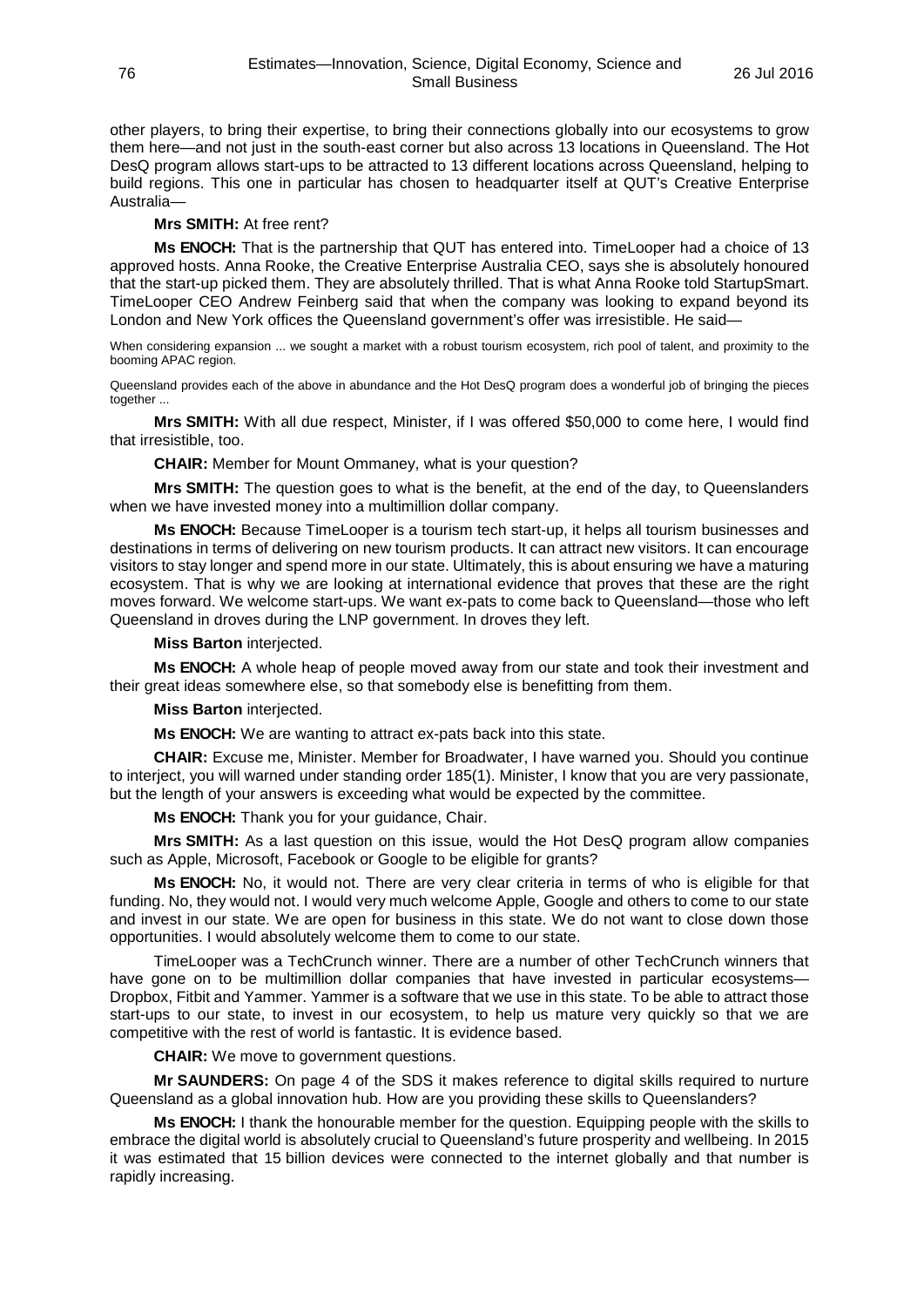Global technology company Intel predicts that by 2020 this will rise to 200 billion devices. That is personal devices and also devices located in factories, businesses and workplaces. When I refer to devices, I am talking about phones, tablets et cetera. This kind of connectivity unlocks new ways to manage our homes, schools, hospitals, infrastructure and businesses. The internet also allows companies to reach new customers, both locally and globally. Existing business models are already being disrupted by new tech savvy entrants in sectors ranging from recruitment to banking, finance and accommodation.

Through the Advance Queensland initiative it is a whole-of-government priority to provide accessible, digital education and ICT training to ensure that Queenslanders have the opportunity to develop digital literacy skills and capabilities. My department is working on programs to assist businesses develop their awareness of the benefits of digital technologies and build confidence in their digital capabilities which will, in turn, contribute to improved business performance and resilience.

We are also collaborating with regional, rural and remote councils to develop local digital economy strategies by supporting the development of digital literacy skills in their communities. We are working with the Queensland Digital Business Collaboration Group and the digital economy hub to provide businesses with valuable information and resources so they can participate in the digital economy.

By partnering with Digital Careers we are encouraging students to consider a wide range of IT related careers by providing extracurricular programs on computational thinking, coding and robotics. Our membership of the Queensland STEM reference group is also contributing to the Department of Education and Training's coding and robotics initiatives in schools to support the government's broad agenda for digital transformation. Being able to bring all members of our community along in terms of their digital capacities is important in terms of where we are going to see that interaction into the future.

**Mr WILLIAMS:** Page 5 of the SDS refers to start-ups in Queensland. Can you advise the steps you are putting in place to strengthen Queensland's start-up ecosystem?

**Ms ENOCH:** I thank the honourable for this very important question. There are a number of factors that contribute to a strong and vibrant start-up ecosystem, including building capability, attracting talent from outside the ecosystem, securing champions and partnering and collaborating. Queensland is already being recognised as Australia's start-up state.

The Palaszczuk government's Advance Queensland initiative is providing targeted funding to strengthen this position by developing and supporting our flourishing start-up ecosystem. For instance, \$8 million over four years has been provided for the Australian first Hot DesQ start-up attraction program. This program is designed to encourage international and interstate start-ups to establish in Queensland for a minimum of six months, attracted by financial incentives of between \$50,000 and \$100,000.

Hot DesQ recipients are based in 13 locations around the state. We know that there are a growing number of start-ups in regional Queensland in particular. We will support their growth and connect them with businesses and industry wanting to innovative through our Regional Innovation Hubs program. Initially budgeted at \$1.5 million over three years, we have committed an additional \$6 million to widen and deepen our support for regional innovation start-ups.

To help drive our innovation agenda and feed the momentum in our start-up ecosystem, the position of Chief Entrepreneur has been created, to contribute to government policy and advocate on behalf of the sector. The Chief Entrepreneur will be based at the start-up precinct in Fortitude Valley, which is due to open in October. With a funding commitment of \$4 million over four years, the precinct will be part of a statewide network of innovation hubs designed to increase collaboration, connections and partnerships between start-ups, investors, corporate clients, community groups and service providers.

There is also \$1.2 million over four years for the Queensland Startup Events and Activities Fund, providing matching funding of up to \$25,000 for organisations to deliver training or events to build capability in Queensland's start-up ecosystem. This is a comprehensive suite of initiatives to ensure that we are creating the right environment for start-ups to commence here in Queensland, to be attracted to Queensland and to be able to grow into the future.

**Mrs MILLER:** I refer to page 49 of the SDS in relation to Shared Services, and particularly the part that talks about payroll solutions. Which departments and agencies is Queensland Shared Services looking at in terms of payroll solutions?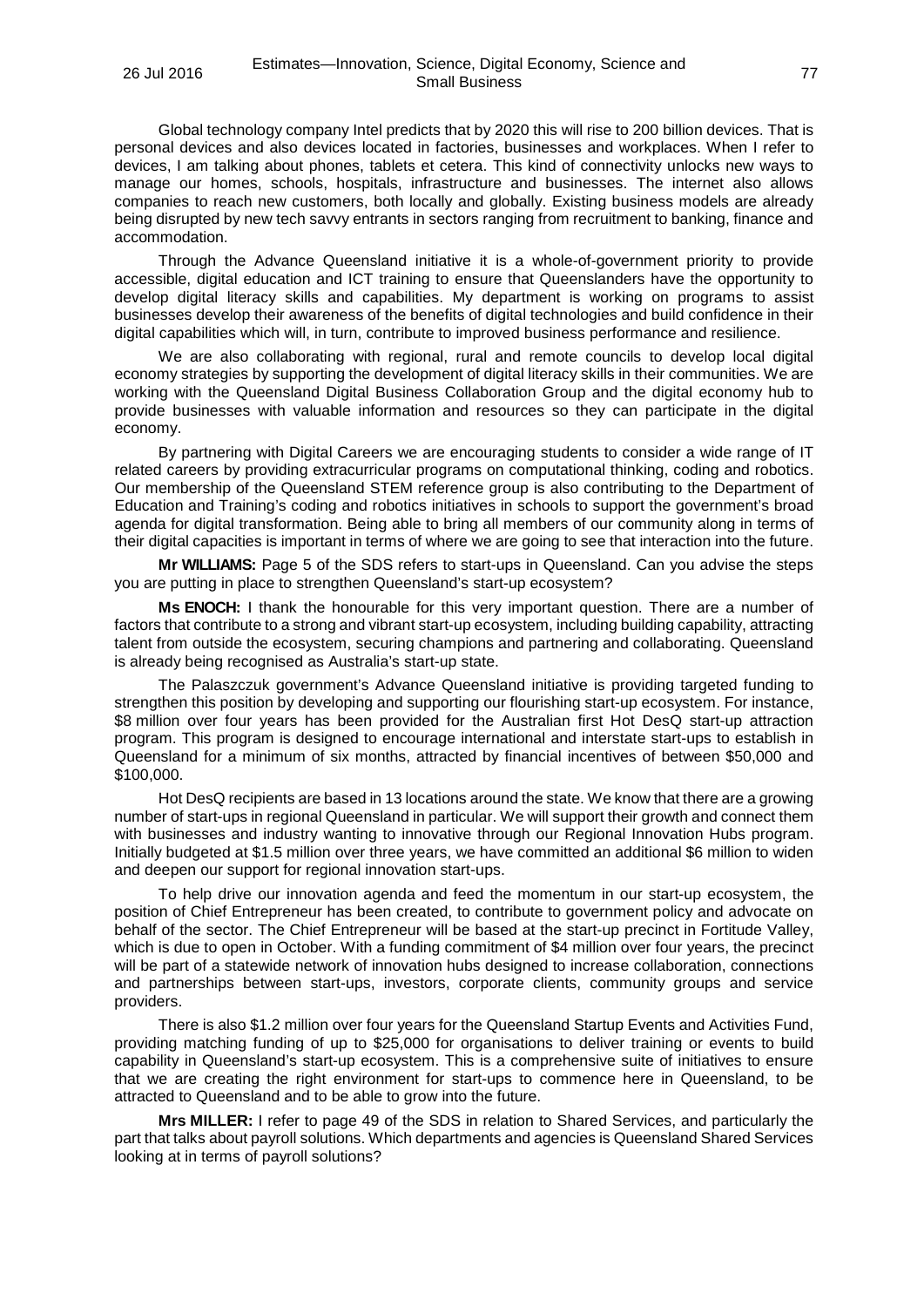**Ms ENOCH:** I will bring the DG forward on this because it is operational in nature. Shared Services provide an incredible service. They deal with a huge number of transactions. They ensure that people are paid on time and all the rest of it. They are doing an incredible job. I will refer the question to the DG in terms of the operational nature of your question.

**Mr Merrick:** I thank the member for the question. In terms of Queensland Shared Services we provide a payroll service for around 60,000 public servants. It covers in excess of 20 agencies across government. The only two agencies we do not really provide that for is Health and Education. We provide it for the great majority of agencies across government.

**Mrs MILLER:** Yes, I know, but I want to know which of those agencies are you looking at payroll solutions for in the 2016-17 financial year? This is in the SDS at page 49.

**Mr Merrick:** In terms of the work we have done to date, it is probably worth saying that we transitioned eight agencies last year as part of the first stage of the finance system futures project from legacy financial systems to new financial systems. In terms of payroll systems upgrades, what I might do is invite the Assistant Director-General for Queensland Shared Services to come to the table and talk through the work we are doing in this period.

**Ms Violet:** With the payroll projects, as the Director-General mentioned, we have approximately 24 agencies that we deal with at the moment. There are a number that we are working for in terms of the consolidated payroll solution. That is an enhancement project that we are doing at the moment. It is not a legacy system upgrade, per se. It is a functionality improvement. We are also working with the Public Safety Business Agencies in terms of their payroll solution as well.

**Mrs MILLER:** Is one of them the Lattice system?

**Ms Violet:** Correct. That is for the Public Safety Business Agencies.

**Mrs MILLER:** I still have not got an answer to the question. I want to know which agencies or departments relate to the payroll solutions? Is it all 24?

**Ms Violet:** Correct.

**Mrs MILLER:** All 24?

**Ms Violet:** Yes.

**Mrs MILLER:** Can you take naming the 24 on notice?

**Ms Violet:** I am sorry, I do not have all the specifics.

**Mrs MILLER:** I know that. That can come on notice. I am happy for that to be taken on notice and I get the information back.

**Ms ENOCH:** We are happy to take that on notice. Obviously that is a significant list.

**Mrs MILLER:** It is 24 names.

**Mr Merrick:** In terms of the question specifically about Lattice that covers Queensland Corrective Services, Queensland Ambulance Service, Queensland Fire and Emergency Services and the Inspector-General Emergency Management. A first stage pilot has taken place to move the IGM already off that system. It is four agencies in terms of the Lattice upgrade.

**Ms ENOCH:** The member would be aware that that is long overdue and very much called for from those particular agencies. We are responding to that.

**Mrs MILLER:** I am not being critical at all. I just want to know the detail.

**CHAIR:** Page 5 of the SDS refers to Advance Queensland delivering services in North Queensland. Can you please highlight for the committee what you have achieved there?

**Ms ENOCH:** I thank the member for the question. I know that he is very interested in the Townsville region. Townsville is well placed to grow through innovation. Where there are particular challenges there are also incredible opportunities. The regional start-up ecosystem report published at the beginning of this year highlighted that Townsville start-ups had the largest proportion of gross domestic product of all the regions that were mapped.

Townsville is home to one of our most successful start-ups in this state—SafetyCulture, founded by Luke Anear. He is a member of the Advance Queensland expert panel and a very valuable contributor. Next month I also look forward to attending the opening of the city's new co-working space—Innovate North Queensland, led by Joe Hoolahan who is the founder of JESI, another local success story in Townsville. This new co-working space will enhance Townsville's growing reputation as a hub for start-up activity.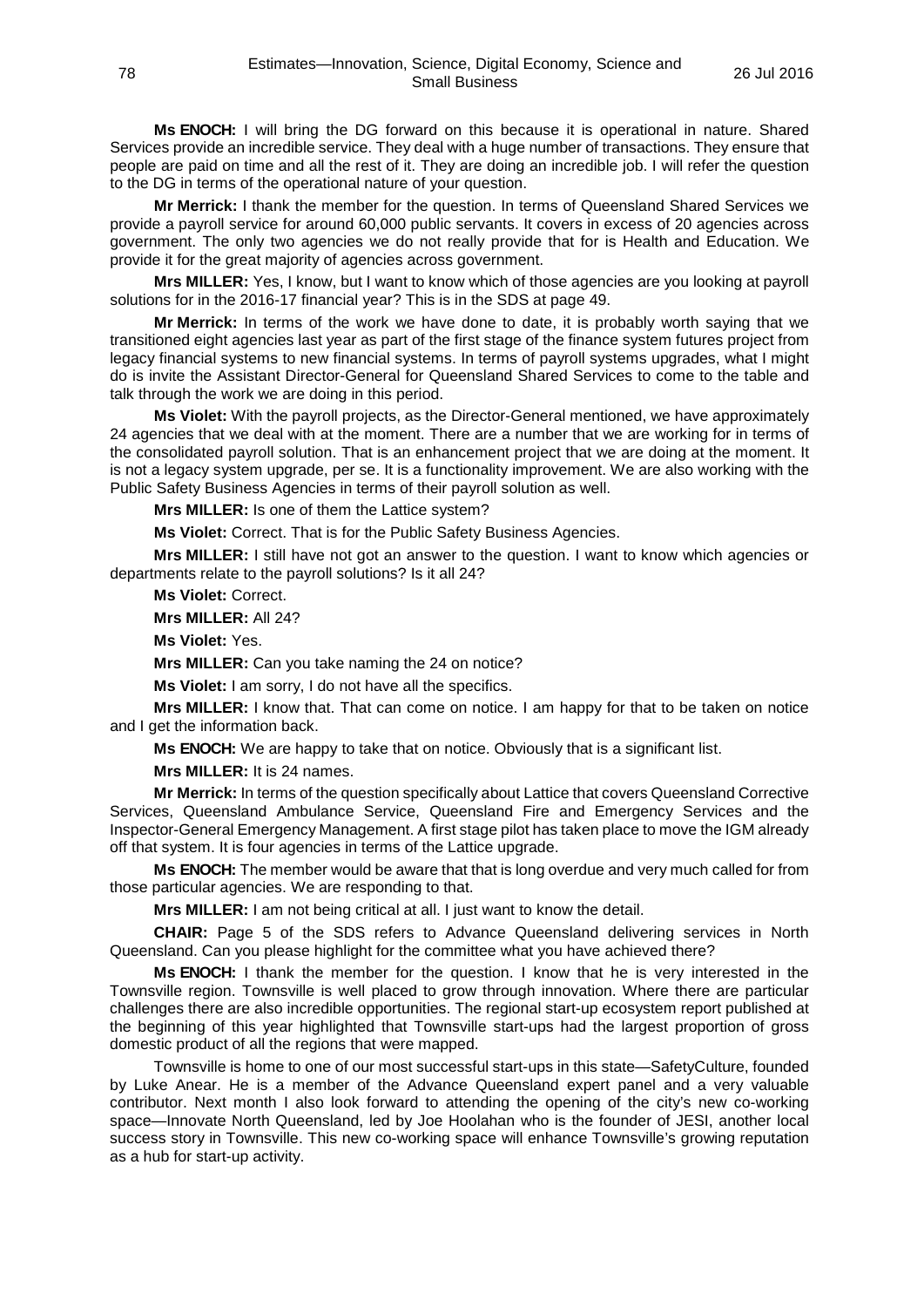Advance Queensland is also backing Townsville Engineering Industries, a 50-year-old firm, to develop new sensor technologies for the mining and sugar industry through the Knowledge Transfer Partnerships program. The Queensland Startup Events and Activities Fund is supporting potential growth of North Queensland start-ups through investments by funding activities in Cairns, Townsville and Charters Towers.

North Queensland researchers have long been at the forefront of cutting edge research and Advance Queensland funding is supporting them to be world leaders in their field. For example, researchers at James Cook University are being funded to research microbial indicators for water quality and environmental stress assessment.

In order to build on these initial investments, the Palaszczuk government has increased its commitment to regional Queensland through the acceleration of Advance Queensland budget announcements. Key initiatives under a \$6 million investment in regional innovation hubs will leverage existing regional effort and seek to deliver greater collaboration between entrepreneurs, start-ups, industry, universities, business groups and councils. Through Advance Queensland the Palaszczuk government is supporting the growth of innovation and knowledge based job opportunities in regional Queensland.

**CHAIR:** We move to non-government questions.

**Mrs SMITH:** I refer to the minister and Premier's announcement yesterday regarding Boeing, which we have been speaking about at estimates today. For the benefit of the committee I seek leave to table the media release.

**CHAIR:** Leave is granted to table the document.

**Mrs SMITH:** In regard to that announcement yesterday, were Queensland companies given the opportunity to be considered with regard to the million dollars going to the multinational company Boeing?

**Ms ENOCH:** What SDS page is the member referring to?

**Mrs SMITH:** You mentioned in estimates Boeing and the announcement of \$1 million in the media yesterday. I am guessing it is under one of your Advance Queensland projects—the \$1 million. We will take our pick. Let us go for page 3 where we refer to Advance Queensland. It is a bit of a lucky dip. It is about Advance Queensland. Did a Queensland company have an opportunity to be considered?

**Ms ENOCH:** In terms of the acceleration of the Advance Queensland initiative—that is, the whole-of-government \$405 million agenda—there is a particular area where my department has responsibility and that is platform technology. We have committed \$10 million around platform technology. This partnership with Boeing, who already have over a thousand workers in Queensland, enables us to be able to partner not just with Boeing but with the Queensland Gas Co. and Telstra to ensure we have further opportunities to explore technology with regard to unmanned vehicles.

**Mrs SMITH:** Minister, would it surprise you, then, to know that a small electronic company in my electorate called RF Technologies had been doing the scoping and similar work of drones for Boeing? Max Rose and his wife, Rosemary, have been in business for 23 years. Would it not have been a smarter direction from the government to probably invest in that Queensland company? They employ 23 people. They have done that type of work for Boeing. As I said, it is in a local electorate, employing locals. Would that not have been a smarter way to have invested that \$1 million?

**Ms ENOCH:** I am happy to answer the question.

**CHAIR:** Member for Mount Ommaney, it sounds as though you are seeking an opinion. Can you rephrase it so it is not an opinion based question, please?

**Ms ENOCH:** I am happy to take it as a question. One of the things that we can be very proud of is that in this state we have seen some incredible work happening in terms of drone technology. The Boeing agreement may mean that that company that the member for Mount Ommaney is referring to may actually be part of the work going forward. They will get the opportunity not only to potentially continue their relationship with Boeing but obviously to be able to tap into the global supply chain with regard to the development of this technology. This is huge deal in terms of a great international partnership that will open up a whole heap of opportunities in particular for small- and medium-size enterprises in our state.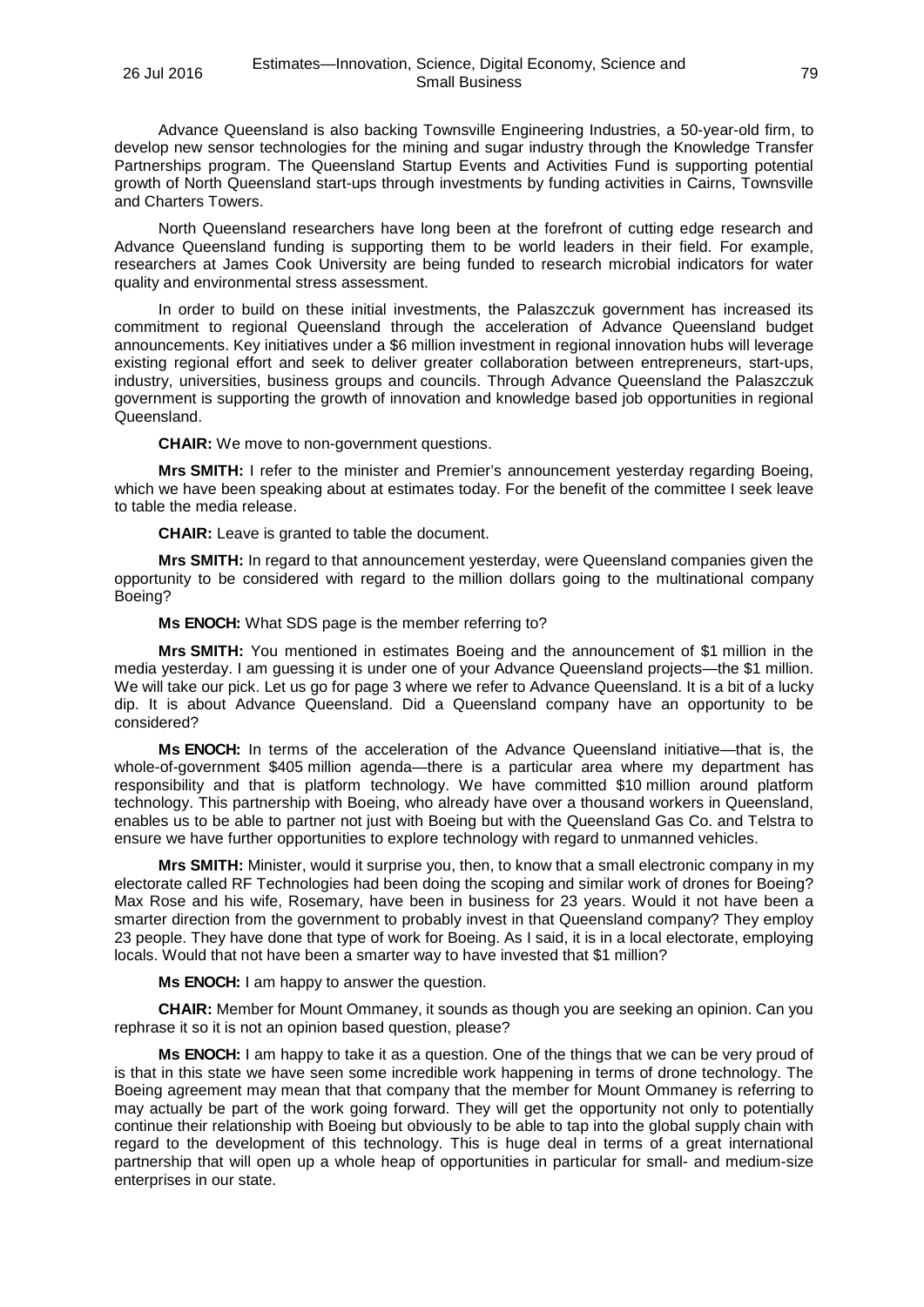**Mrs SMITH:** I put it to you that they were already doing business with Boeing. The government now has paid that \$1 million to a multinational company, whereas I think my question was: shouldn't we be supporting the small Queensland businesses instead of giving a million dollars to a multinational? They have to compete worldwide and that is getting harder and harder for small, mum-and-dad businesses?

**Ms ENOCH:** In response to that, a key component of this program that is outlined in the detailed business case that is developed by Boeing to support this proposal is that the Queensland government contribution will be spent entirely in Queensland, with at least 40 per cent of the \$1 million to be spent with Queensland based SMEs. It is very possible that the company you are referring to will be part of this broader partnership arrangement. Forty per cent of all of that funding will be spent on local SMEs. That \$1 million that we have invested has leveraged \$3.3 million. For \$1 million we have been able to get an extra \$3.3 million on top of that. That will be spent right here in Queensland. SMEs will be part of that. The opportunity to be part of global supply chains in this advancing technology that will have impact right across a whole heap of industries is a really positive thing for our state.

**Mrs SMITH:** Going forward on platform technology, I refer to your answer to question on notice No. 3. The answer states—

The Platform Technology program will encourage the development and deployment of platform technologies in existing and emerging industries. A range of technologies will be considered, with a key focus on differentiating Queensland's competitive advantages.

Minister, can you tell me what that means in layman's terms?

**Ms ENOCH:** Yes, I am happy to. I thank the member for the question. When we are talking about competitive advantages, this is where we are understanding where our industries' strengths are already. There are some vertical industries that we already have some significant maturity in. Platform technologies are really about the horizontal. How do we improve and enhance all of those vertical industries in terms of new technologies that are those platform technologies so that we can strengthen and create some more competitiveness in terms of our competitive edge—I am talking about those industries that we have some maturity in—so that they can remain competitive in a very changing global environment? That might involve sensor technology. That might involve big data, for instance. It could involve, as we have already been talking about, unmanned vehicles, internet of things—all of those platform technologies that will enhance those mature industries that we already have which we refer to as competitive advantages.

**Mrs SMITH:** Minister, if you and I were to go down and sip on a shandy at the Forest Lake Tavern and we had a few constituents there, do you think they would grasp or understand that answer?

**CHAIR:** Member for Mount Ommaney, I think that is a hypothetical. You are asking for an opinion there.

**Ms ENOCH:** It is very hypothetical!

**Mrs SMITH:** Well, I put the challenge out. We will go down and sip on a shandy—

**CHAIR:** I rule that question out of order because it does contain opinion. Member for Mount Ommaney, do you have another question, please?

**Mrs SMITH:** My next question is in regard to evaluating all of these programs. Again, we go to initiatives that have been part of the Accelerating Advance Queensland. To question on notice No. 3, the response we received states—

The Queensland Government is committed to adopting best practice evaluation methodologies. This will included a mix of evaluation methods to assess impact and value for money. These methods may include in-depth case studies and interviews, surveys of benefiting firms, econometric analysis, and other low-cost experimental techniques that draw on latest private sector approaches.

That is in your answer to question on notice No. 3. Is this how we are going to evaluate the criteria of whether a program is successful or not successful? What does all of that bureaucratic waffle mean?

**Ms ENOCH:** What that paragraph means is that we are going to be looking obviously for best practice evaluation methodologies—best practice and innovative methodologies—to ensure we have the right information that consumers and citizens expect to get from a government. That is why we are looking at lots of different ways to create the set of data to support the information that is coming through and give us those good indicators for where we are going next.

**Mrs SMITH:** I want to ask you about the Home-based Business Grants Program, which was the entrepreneurial home based grant that came out last year.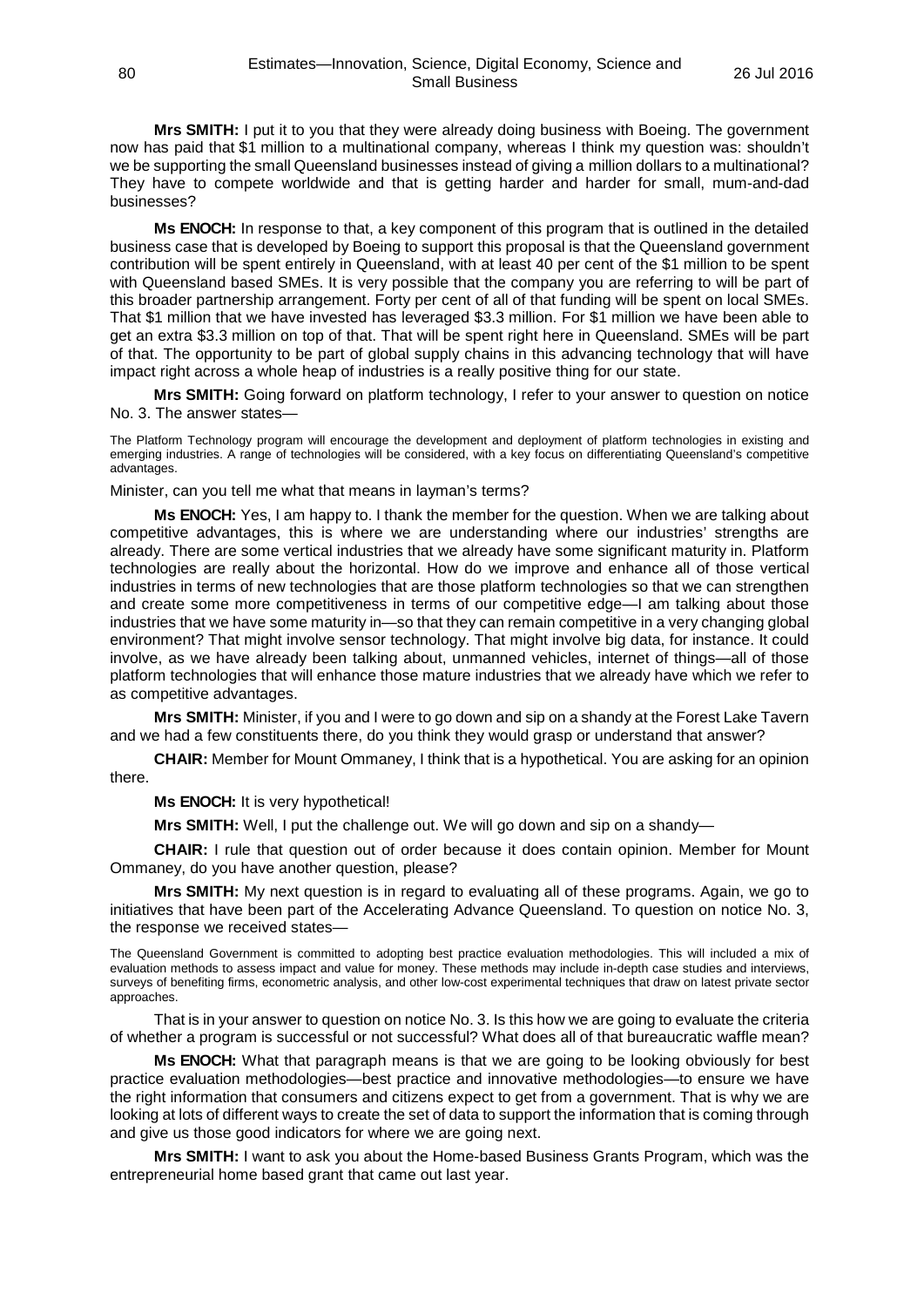**Ms ENOCH:** Through the chair, that is a different SDS to this SDS.

**Mrs SMITH:** I know but my question to you is: if the evaluation criteria is already in place, wouldn't that already be used? That program went out. It was closed. It is under review. Obviously that has been evaluated. A lot of that work has already been done. It comes under your portfolio of small business.

**CHAIR:** Member for Mount Ommaney, this is actually the estimates hearing around Science, Information Technology and Innovation. I do not think it has relevance to the minister's portfolio during this estimates hearing.

**Ms ENOCH:** It is a completely different SDS. It does not surprise me that the member is reaching for another SDS given that they have no policy in regard to innovation.

**Miss BARTON:** That is very unbecoming of you, Minister.

**Mrs SMITH:** Here we were friends and we were sipping on shandies and then you had to go and ruin it.

**Ms ENOCH:** Hypothetically.

**CHAIR:** Minister, I do not think that was an appropriate statement to make at that particular time. **Ms ENOCH:** Fair enough.

**CHAIR:** Member for Mount Ommaney, do you have another question?

**Mrs SMITH:** I do have a couple more questions.

**CHAIR:** Just one more, thank you.

**Mrs SMITH:** The time has gone so quickly and we had so many areas to cover. Minister, is the Director-General aware of any instances in which the department has been invoiced for the supply of materials or services yet investigations have found the materials or services have not been supplied? I am happy to put that on notice.

**CHAIR:** Can you repeat the question? Member for Mount Ommaney, can you be more specific?

**Mrs SMITH:** I refer to page 14 of the SDS in relation to the departmental budget summary, and I ask: is the Director-General aware of any instances in which the department has been invoiced for the supply of materials or services yet investigations have found the materials or services have not been supplied? I am happy for you to take that on notice.

**Mr Merrick:** Through the minister, we will take that on notice.

**Mrs SMITH:** One quick question because that was a quick answer—

**CHAIR:** You are stretching the friendship now, member for Mount Ommaney, but I will allow a quick question.

**Mrs SMITH:** The industry engagement action plan, which was supposed to be released by June 2016, was first reviewed a year ago. We were expecting the report and a refresh to be released by June 2016. When will we be receiving that report?

**Ms ENOCH:** Could I ask that the member ask the question again with reference to the SDS?

**Mrs SMITH:** I refer to page 14 of the SDS and the industry engagement action plan.

**Ms ENOCH:** Are you talking about the ICT Industry Engagement Action Plan?

**Mrs SMITH:** No. I am talking about your industry engagement action plan that you got around with businesses et cetera. That was supposed to be released in June 2016.

**Ms ENOCH:** I think the member is referring to the ICT Industry Engagement Action Plan. Either version of what the member is referring to is not on page 14. The ICT Industry Engagement Action Plan I think is what you might be referring to. That was launched in July 2015.

**Mrs SMITH:** And you were going to do the report and have it released by June.

**Ms ENOCH:** The plan was co-designed with the ICT industry and targeted improvements in four key areas: communication between government and industry, support for SMEs, streamlining government procurement, and collaboration and innovation. Sixteen of the 37 actions from the action plan are now complete. Two new actions have been added to the original 35 following board discussions. These fall into the collaboration and innovation strategy. Since June 2015, the department has run a quarterly speed networking event called Talk IT Up—IT, a little bit clever. There has been a great deal of work happening in terms of that particular action plan. In terms of the question about the report, I will just take one moment. I am assuming that is the action plan you are referring to. I cannot see anything else on page 14 that gives us—

**CHAIR:** No. I cannot see anything on page 14 of the SDS.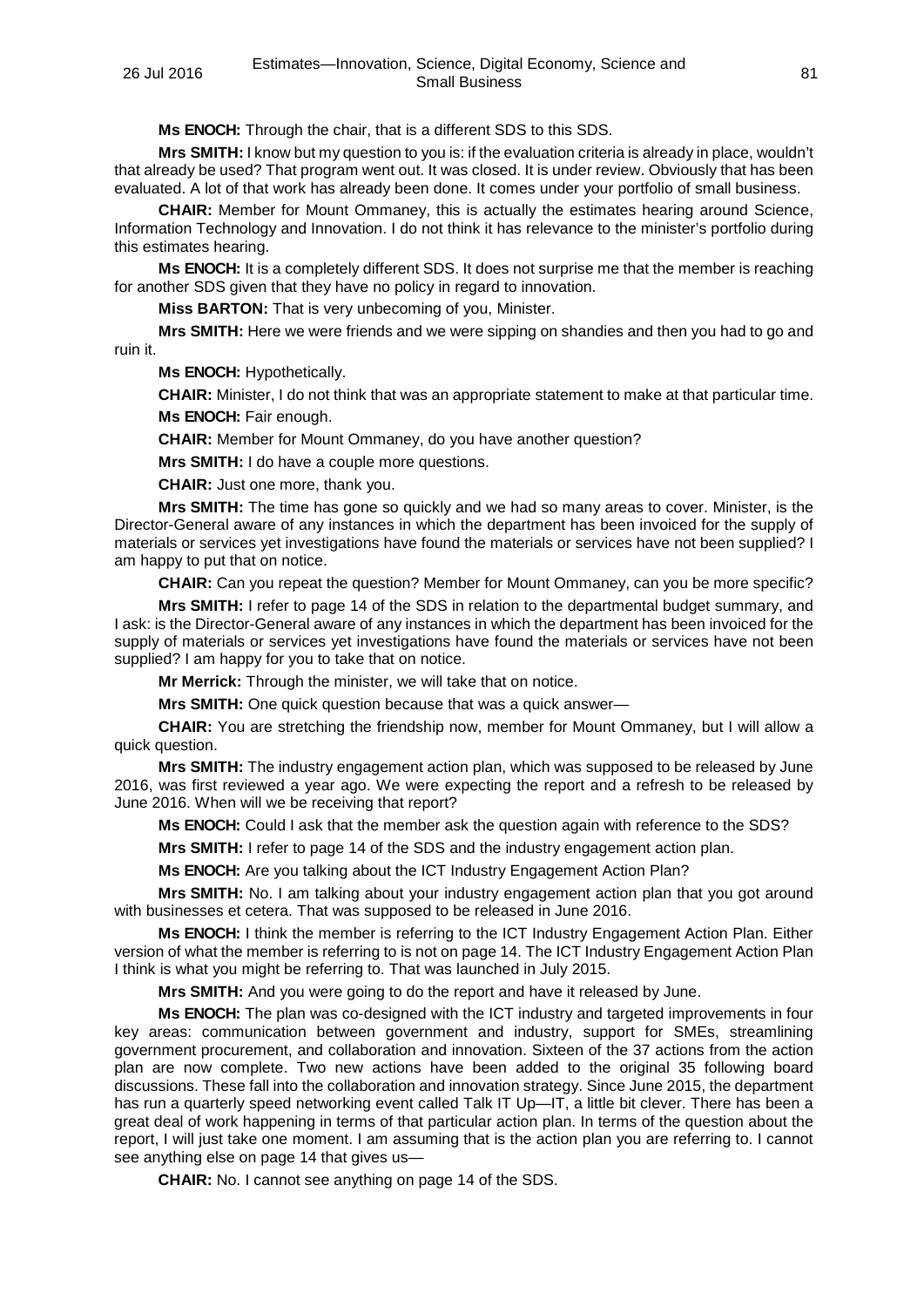**Ms ENOCH:** In terms of industry engagement—

**Mrs SMITH:** In terms of your action plan, one of your follow-throughs was that in June 2016 you would release the report of the review and a refresh.

**Ms ENOCH:** Without knowing exactly which action plan the member is referring to, it is a bit hard to answer that question. In terms of industry engagement, I have just launched the SBIR, the Small Business Innovation Research program, which really seeks solutions on government challenges. That has been very well received by the small business sector and the innovation sector. There are a number of elements. If the member wants to write to me with a more specific question with regard to exactly which industry action plan she is talking about, I am happy to provide those details once I know exactly which one she is referring to.

**CHAIR:** I have one last question. We will run out of time. In relation to page 5 of the SDS, can you give the committee more information about fostering innovation across regional Queensland?

**Ms ENOCH:** I thank the member for the question. As we all know, Queensland is the most decentralised state in Australia. The challenges of decentralisation also encourage ingenuity, and there is an extraordinary level of untapped entrepreneurial potential and opportunity across the state. Through Advance Queensland, we are delivering programs that aim to harness the ingenuity and creativity of regional Queenslanders to build on our competitive advantages and support innovation led growth.

Innovate Queensland workshops stimulate business innovation and have been held in Cairns, Townsville, Airlie Beach, Mackay, Mount Isa, Redcliffe, Toowoomba, Logan—a number of places. One example—I mentioned them before—is Townsville Engineering Industries, which has been funded through our Knowledge Transfer Partnerships program. Through this \$50,000 funding, the company will work with James Cook University to develop low-cost wireless sensors to monitor equipment and provide real-time information alerts before equipment failure.

This year we have provided funding to 50 regional start-ups to attend the hugely successful Advance Queensland Innovation and Investment Summit to showcase their ideas, learn from the global thought leaders and take learnings back to their local start-up ecosystem. We have also funded start-up activities from Cairns to the Gold Coast and out to Charters Towers and Toowoomba through the Queensland Startup Events and Activities Fund. Regional researchers are also being boosted through Advance Queensland, with awards to researchers at universities across the state, with projects ranging from new therapies for coeliac disease to early detection of crop stressors in tropical cropping systems.

Through the acceleration of Advance Queensland funding we are investing \$6 million in new regional innovation hubs. In terms of programs, we are also supporting initiatives that provide our regions with the tools to turn ideas into commercial opportunities, create jobs and contribute to our enviable quality of life here in Queensland.

**CHAIR:** Thank you, Minister. It is now five o'clock on the dot. Thank you for that. We shall now quickly—

**Ms ENOCH:** In relation to the question on notice that we took from the member for Bundamba, we do have the list of the 24 if you want me to table that now or I can provide that information now.

**CHAIR:** Just table that. That will be fine, thank you. Is leave granted to table that response?

**Ms ENOCH:** We only have one copy.

**[CHAIR:](http://www.parliament.qld.gov.au/docs/find.aspx?id=0Mba20160726_170315)** We will get copies. Leave is granted. We will very quickly swap over to Small Business please. Minister, we will get started as quickly as we can. Minister, just to let you know, we will run a little over time. We will finish an hour after we commenced. Thank you. The hearing will now continue with the examination of estimates for the minister's portfolio area of Small Business. Minister, would you like to make an opening statement?

**Ms ENOCH:** Thank you, Chair, and thank you to the visiting members of the committee. When we came to government nearly 18 month ago there was a great deal of repair work to be done in regards to the Queensland government support of small business. During their time in office, the former LNP government stripped away a range of support and services including abolishing the small business commissioner, leaving Queensland without a voice at the national policy table. I would like to acknowledge the work the member for Ashgrove did in her time as Minister for Small Business to relay the foundations of support for the sector in Queensland including meeting our election commitment to establish the Red Tape Reduction Advisory Council. I would also like to acknowledge the Director-General, Megan Houghton and all of the team in the Small Business division of the department for their hard work in relaying those foundations.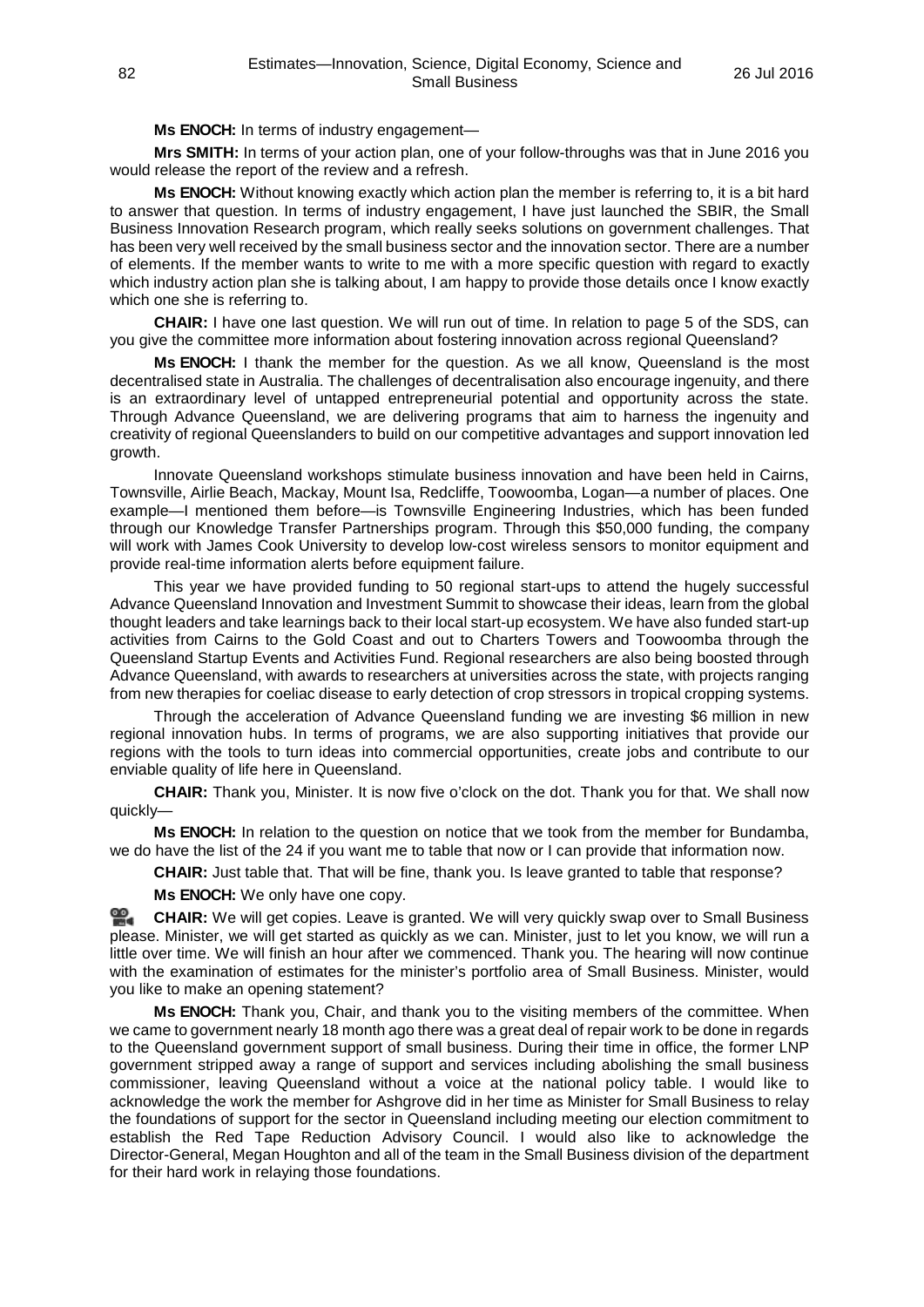Since taking on the portfolio in late December it has been my focus to build on those foundations and create the right environment in Queensland for small businesses to start, grow and employ. I consulted extensively with small business owners and operators, key stakeholders and, of course, the Small Business Advisory Council and the Red Tape Reduction Advisory Council to better understand the unique challenges and opportunities small businesses see in Queensland's economy. As a result of this consultation and the hard work of my department, we have created the Advancing Small Business Queensland Strategy 2016-20 to put a framework in place for small business to not only survive but to thrive. The Advancing Small Business Queensland Strategy has an emphasis on stronger advocacy for small business, enabling small business to access business opportunities with, and connect to, government and empowering small businesses to start, work smarter, grow and employ. The strategy will create an environment to increase Queensland's business competitiveness and make Queensland the state to start and grow a small business.

The Advancing Small Business Queensland Strategy has a strong regional focus with initiatives that will build better partnerships with government and regional stakeholders. A key part of the strategy is the establishment of the Office of Small Business, which I am pleased to advise the committee I officially opened this morning. The office will help small business create jobs, drive business growth, harness innovation, build digital capacity and improve coordination of small business initiatives across government. The office will deliver programs such as the small business entrepreneurs grant program to support new small businesses and expand the hugely successful Mentoring for Growth program. It will also provide targeted support for small business to participate in the digital economy through the Small Business Digital Grants program that will provide matched funding of up to \$10,000.

We have also announced that we will appoint a small business champion to bring us in line with other states and return Queensland's voice to the national policy discussion table. The committee may be aware that the small business champion position was publicly advertised on 19 June and applications will close this Friday. A new small business knowledge hub will also be created to research key issues impacting Queensland small business and we will draw on this to inform and influence policy decision-making across the Queensland government.

These initiatives will help small business increase their digital capabilities, presence and sales; ensure a more coordinated approach to service delivery across the government; strengthen support for regional small business; and provide increased advocacy for small business. As the committee can see, the Palaszczuk government is working hard to provide the support small business has asked for and give them the best opportunity to start, grow and employ right here in Queensland.

**CHAIR:** I now invite questions from the member for Indooroopilly.

**Mr EMERSON:** Thank you. The question is to the Director-General. I see that you are the Director-General for the Department of Tourism, Major Events, Small Business and the Commonwealth Games, a very busy role. What are your priorities, given you have control and responsibility across that entire department over the next 12 months? Give me your top three if you could over the next 12 months, please.

**CHAIR:** Can I get you to introduce yourself for the first time?

**Ms Houghton:** Megan Houghton. I am the Director-General of the Department of Tourism, Major Events, Small Business and the Commonwealth Games.

**Ms ENOCH:** Point of order. What page is the member referring to in the SDS?

**Mr EMERSON:** I could refer to any of those pages—page 4, page 1, page 2, page 3, page 4.

**CHAIR:** Member for Indooroopilly, can we be a bit more specific?

**Mr EMERSON:** That is fine. We can talk about page 4. I refer to page 4 of the SDS.

**Ms Houghton:** My top three priorities: that I need to deliver the Advancing Small Business Queensland Strategy and ensure that it brings home the economic return that we targeting; I need to provide an assurance role over the Commonwealth Games to ensure that, again, we get the return on investment for the state's investment in the games; and I continue to promote tourism growth across the state through the advancing tourism strategy that is currently being developed by the department.

**Mr EMERSON:** In terms of your basic days and your weeks, how much would you divide up between those many roles that you have there? Say, how much would small business take up of your day?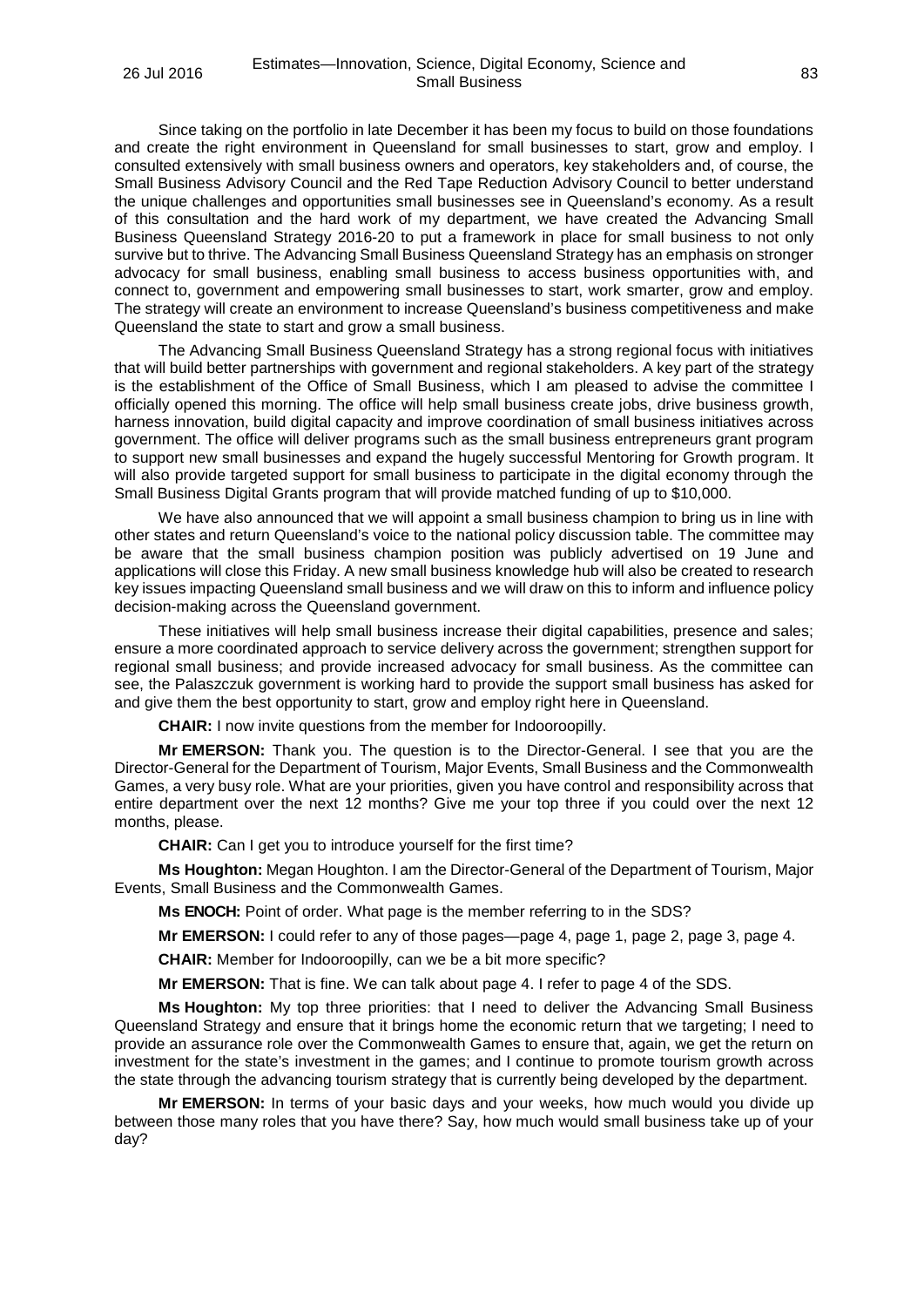**CHAIR:** Member for Indooroopilly, I appreciate your question delving into the workload of the Director-General, but we are looking at the Appropriation Bill. Are there questions specific to appropriations?

**Mr EMERSON:** I again point to the fact that it is covering small business. SDS 4 talks about that, so that is why I am interested in it. The question is: how much time do those responsibilities take up, given that you are the Director-General for the Department of Tourism, Major Events, Small Business and the Commonwealth Games? How much does it take up of your workload?

**CHAIR:** Again, member for Indooroopilly, I will clarify what I have said before and it is around the Appropriation Bill. Is there a specific line item or something specific? We are talking about time at this stage, so I need you to be specific for the appropriation.

**Mr EMERSON:** SDS page 6 talks about service area highlights and small business strategy. My question is very clearly to the Director-General from the Department of Tourism, Major Events, Small Business and the Commonwealth Games. Mr Chair, I do not see what the problem is in actually asking this question. It confuses me that you are not willing to let me ask it. Here is the Director-General. How much of your time out of that workload is taken up by Small Business?

**CHAIR:** Thank you, member for Indooroopilly. I will clarify it for the third time, otherwise I will rule it out of order. I do not think we are debating the amount of time. What we are looking at here is the Appropriation Bill.

**Mr EMERSON:** Mr Chair, let's be very clear here.

**CHAIR:** Yes, please.

**Mr EMERSON:** It is SDS page 6, small business services and you can see the title at the top there. Given the fact that the department Director-General is here, in her responsibility as the Small Business Director-General—and she has many responsibilities; it is a quite straightforward question how much, given those responsibilities, is taken up out of her heavy workload? Given that she also has responsibility for the Commonwealth Games, Tourism and Major Events—page 6 is there. How much of her time would be taken up with that area of her responsibilities?

**CHAIR:** Thank you, member for Indooroopilly. I do see on page 6 it does mention small business services, but apart from that, I cannot see anywhere highlighted in here around time allocations for the specific Director-General.

**Miss BARTON:** Mr Chair, it goes to, if I may, the shadow minister being able to understand the priorities that have been outlined not only in the SDS by the government but also by the Director-General herself. It is an immediate follow-on to being able to ensure that those priorities are viable, both with respect to those outlined in the SDS and also with respect to the priorities as outlined by the Director-General. Given particularly, as well, that the Director-General's time is Queensland taxpayers' money I do think it is therefore quite relevant to the Appropriation Bills.

**Mr SAUNDERS:** Mr Chair, this is also Queensland taxpayers' money. Can we move on?

**Miss BARTON:** If we could put the question, we would, member for Maryborough.

**Mr EMERSON:** Mr Chair, there are 400,000 small businesses out there across Queensland. I guess they would be interested to know how much time the Director-General is dedicating to their interests. That is all I am asking. How much time, Director-General, are you spending on Small Business, trying to advocate for those 400,000 small businesses out there, the backbone of the Queensland economy?

**Ms ENOCH:** Point of order, Chair. It is actually 406,000 small businesses. However—

**Mr EMERSON:** Thank you, Minister—406,000. Director-General, how many of those 406,000 small businesses are you advocating for?

**Ms ENOCH:** I would imagine that the Director-General spends just as much on Small Business as the former Director-General did under the former government.

**Mr EMERSON:** Excuse me, Mr Chair. I am directing my question to the Director-General. If she cannot answer it, I am happy to move on.

**Ms Houghton:** I can answer.

**CHAIR:** Okay, if you are prepared to. Otherwise I will rule it out of order.

**Ms Houghton:** I have been in the seat as the Director-General for the last 11 months. Roughly looking at the time that I have spent on each portfolio, I would say that Small Business has probably had more than a third of the share of my time because we have been so dedicated to developing the new strategy and creating the Office of Small Business.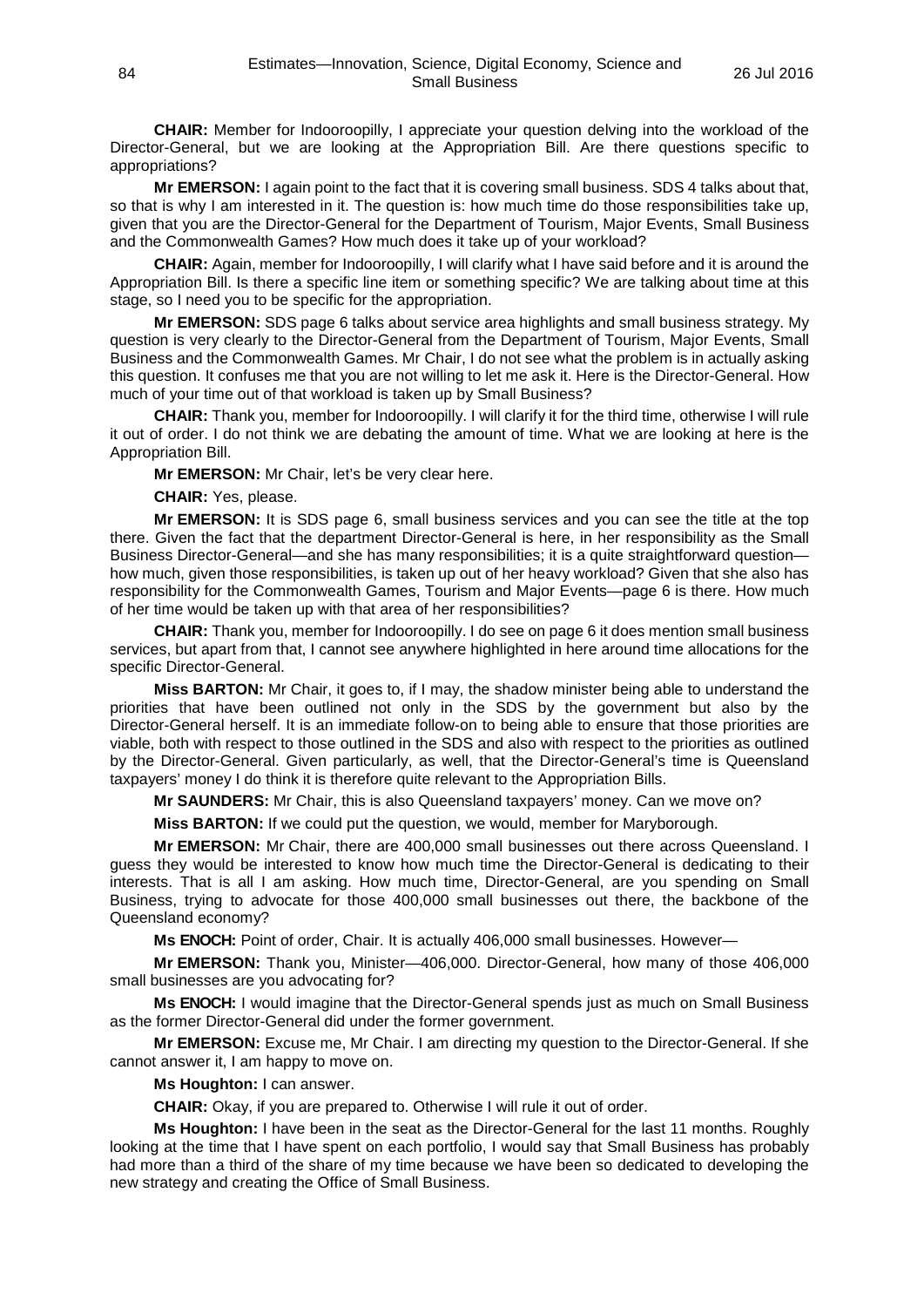**Mr EMERSON:** Thank you, Director-General. I appreciate the question being answered, Mr Chair. My question now is to the minister. As you said, there are 406,000 small businesses across Queensland, which are the backbone of this state, and I appreciate that you know those figures. Can you tell me how many people are employed in those 406,000 small businesses.

**Ms ENOCH:** Again, through the chair, which SDS page are you referring to?

**Mr EMERSON:** Small business, again, page 6.

**Ms ENOCH:** Is that the actual question?

**Mr EMERSON:** Small business, page 6, service area highlights, service area description, Advancing Small Business Queensland Strategy. Since you were quite happy to mention the 406,000 small businesses that are in Queensland, how many employees would they have?

**CHAIR:** Minister, I will—

**Mr EMERSON:** I am happy for you to take it on notice, Minister, if you do not know the number.

**Ms ENOCH:** I am happy to take that on notice—

**Mr EMERSON:** Thank you, Minister.

**Ms ENOCH:**—for the specifics because it is—

**Miss BARTON:** Point of order. She has taken a question on notice. I think we can move on to the next question.

**CHAIR:** Just one moment. I think the minister is clarifying taking it on notice.

**Ms ENOCH:** It is a moving figure obviously. We have just heard the member for Indooroopilly talking about—

**Miss BARTON:** That is not clarifying.

**Ms ENOCH:**—small business and 400,000—

**Mr EMERSON:** Minister, you were very clear—

**CHAIR:** Member for Indooroopilly, thank you. You have asked the minister a question. She has indicated that she will take it on notice, but she is actually clarifying—

**Ms ENOCH:** I just want to clarify that. It is not an easy figure to obtain so it will be a difficult task for the department to be able to get that. We will endeavour to provide an answer to that question, but it will be difficult to gather that information.

**Mr EMERSON:** My next question is to the minister. You mentioned earlier in your opening statement about the Small Business Champion. Where did the concept for the Small Business Champion come from?

**Ms ENOCH:** I thank the member for the question and I thank the member for his interest in the Small Business Champion. As he would be well aware, the former LNP government abolished the small business commissioner very early in its time in government and it created a situation where Queensland was not present at the national table—the only mainland state that was not present at the national table in terms of having a voice for small business around regulation, policy and program design at the national level. In consultation with the Small Business Advisory Council in the development of the Advancing Small Business Strategy, the Small Business Champion was one of a number of initiatives that we discussed and consulted with the Small Business Advisory Council, and that is where the Small Business Champion initiative arose. We also had conversations with Kate Carnell, from the Australian Small Business and Family Enterprise Ombudsman, and she gave some advice as well in terms of the requirements to sit at that national table.

**Mr EMERSON:** I notice that in your statement about the Small Business Champion—I again refer to the SDS at page 6—in terms of small business and the Advancing Small Business Queensland strategy, some of the roles for that Small Business Champion are engaging with peak bodies representing small business and advocacy at all levels of government on matters of concern to small business. Minister, is that not your job as small business minister?

**Ms ENOCH:** I thank the member for the question. There are many roles to play in this. In terms of: The Small Business Champion also needs to fill that national level position for us. As I said, Queensland has been missing for the past three-and-a-bit years in terms of being part of that national table, and that has been a big concern for small businesses. They have certainly made that clear to me.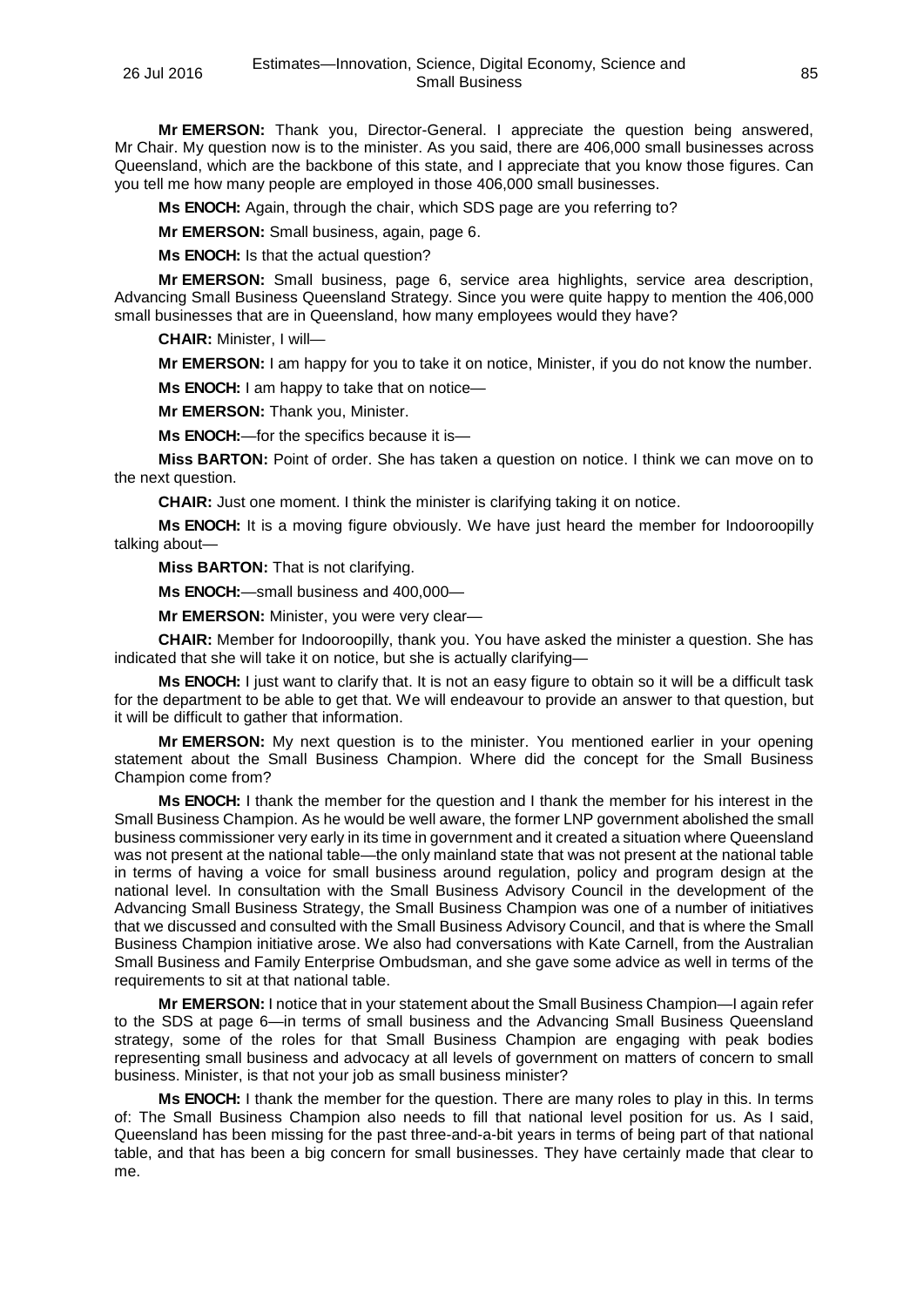**Mr EMERSON:** I understand what you are saying, Minister, but is it not your job to advocate at all levels—small government to local government to federal government—on behalf of small business? Is that not your job as the Minister for Small Business? Rather than appointing someone else as a Small Business Champion, are you not supposed to be the champion?

**Ms ENOCH:** I thank the member for the follow-on question. I certainly take my role seriously in the cabinet, and that is why I have championed the development of the Advancing Small Business Strategy. It is a little bit rich for those opposite to be talking about advocacy, when the former LNP government stripped all advocacy for small business with regards to our national presence.

**Mr EMERSON:** Have you been doing your job advocating for small business at a level since you became the minister?

**Ms ENOCH:** I represent small business in cabinet, which is something that we have also seen is no longer present at the federal level. We have seen the federal government remove small business from the inner cabinet. That is not the case in the Queensland government. I am representing small business in the cabinet.

**Mr EMERSON:** Why do you not do more than just advocate in cabinet? Should you not be advocating across-the-board rather than with your Labor mates in cabinet? Should you not be advocating for small business across-the-board rather than appointing another bureaucrat to do it for you?

**Ms ENOCH:** I thank the member for the question. I have already explained the role of the Small Business Champion. Again, Kate Carnell actually said that the more voices we have standing up for small businesses the better. She looks forward to working with the Small Business Champion—

## **Mr EMERSON:** My concern is—

**CHAIR:** Member for Indooroopilly, you have asked the question. The minister is in the midst of answering that question. Please cease your interjections.

**Ms ENOCH:** Kate Carnell also said that the more voices we have standing up for small businesses the absolute better. She is looking forward to working with the Small Business Champion out of Queensland to do all we can to ensure businesses in Queensland have every opportunity to innovate, expand and employ. There are a number of measures in place. My role in terms of advocating on behalf of small business in the cabinet and beyond, the role of the Small Business Advisory Council, the role of the Red Tape Reduction Advisory Council, and now the role of the Small Business Champion—all of these roles together will be able to bring more voices to advocate on behalf of small business, which is something that we were sadly missing from the former government in terms of the small business commissioner.

**Mr EMERSON:** Why did the Queensland Chamber of Commerce & Industry oppose the appointment of a Small Business Champion?

**Ms ENOCH:** What page of the SDS is the member referring to?

**Mr EMERSON:** I am talking to your advancing Queensland strategy, which is what it involves, on page 6. Why did the CCIQ oppose it?

**CHAIR:** I am searching through page 6 to determine—

**Mr EMERSON:** On page 6, as the minister has indicated, part of their small business strategy is the appointment of a Small Business Champion. I ask again: why did the CCIQ oppose the appointment of a small business advocate, as indicated?

**Ms ENOCH:** What evidence is the member referring to? Right now the CCIQ have representation on the Small Business Advisory Council and on the Red Tape Reduction Advisory Council.

**Mr EMERSON:** That was not the question. Point of order, Mr Chair.

**CHAIR:** The minister is answering your question. We do not need the interjections. Do you have a point of order?

**Mr EMERSON:** My point of order is that the minister is not answering my question. I asked her why the CCIQ opposed it. She has not answered that question. It appears that she is not aware of that.

**CHAIR:** The minister may answer the question in any way she sees fit. I invite you to answer the question that has been asked of you, Minister.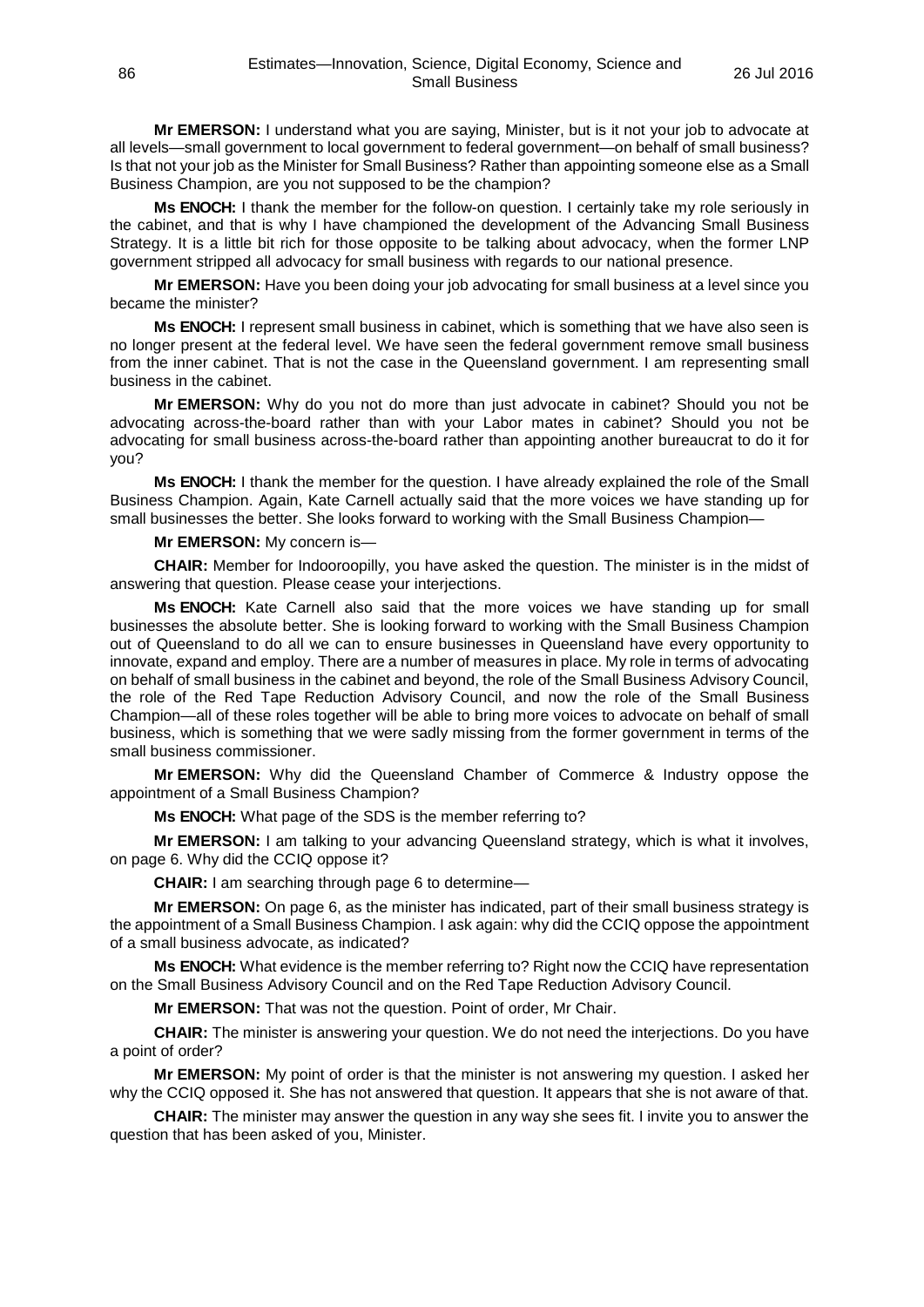**Ms ENOCH:** As I said, the CCIQ have membership on the Small Business Advisory Council. There was consultation that occurred around the actual title and the role of the Small Business Champion, and that is how we landed on this particular way forward.

**Mr EMERSON:** Point of order, Mr Chair. My question to the minister is very clear: why did the CCIQ oppose the appointment? That is a very simple question. I am just asking the minister. If she has not read their submission I accept that, but if she would just say that I will move on.

**Ms ENOCH:** I thank the member for the question. Yes, I have seen the submission. If you have the submission in front of you, you would know that there were concerns about whether that would impinge on their role in terms of how they advocate for small business. As I have said, through consultation with the Small Business Advisory Council and directly with CCIQ leadership, this is where we landed in terms of the role and the responsibilities of the Small Business Champion, including the title. That is where we landed after some ongoing consultation and negotiation with CCIQ to ensure there was not any overlap in role.

**Mr EMERSON:** I asked earlier if you had read the submission by the CCIQ.

**Ms ENOCH:** I have read many submissions on many occasions on many different topics. I have had one-on-one conversations with members of CCIQ with regard to their concerns and obviously their input to the overall strategy. There have been a number of exchanges, including the declaration that—

CCIQ is committed to continuing to work collaboratively with the State Government and other stakeholders to ensure the ongoing success of small business in Queensland.

…

The Queensland business community is pleased to be afforded due recognition by this strategy and the State government … That is a direct quote from correspondence with CCIQ.

**Mr EMERSON:** Minister, do you agree with their submission where it is said that this strategy effectively sets up a taxpayer funded duplication of activities that is already occurring?

**Ms ENOCH:** I thank the member for the follow-on question. As I have said, since that submission there has been ongoing consultation with CCIQ one-on-one with myself directly, with members of my team and of course with the Director-General and inside the broader Small Business Advisory Council. Since that submission we have been able to land where we are now in terms of the Small Business Champion.

**Mr EMERSON:** You are saying that the CCIQ now supports the appointment of a Small Business Champion?

**CHAIR:** Member for Indooroopilly, you have asked this question several times.

**Mr EMERSON:** Just a simple yes-or-no answer from the minister would be great.

**CHAIR:** Member for Indooroopilly, you have asked this question several times. I believe the minister has answered your question satisfactorily.

**Mr EMERSON:** Point of order, Mr Chair. What the minister has said is that they have landed somewhere. I am just clarifying that for the sake of this estimates hearing. Does the CCIQ now support the appointment of a Small Business Champion?

**Ms ENOCH:** Through the chair I am happy to answer. The CCIQ has made it very clear that they support the Advancing Small Business Queensland Strategy, of which the Small Business Champion is a component. They have been engaged in the consultation with regard to the development of the strategy, including that component, and they have made it clear that they support the strategy overall.

**Mr SAUNDERS:** Minister, page 6 of the SDS refers to ensuring that businesses can seamlessly interact with government. Can you tell the committee what you are doing to ensure this happens?

**Ms ENOCH:** I thank the honourable member for the question. In my travels around the state as minister I have heard from countless Queensland small businesses. They have told me that they want government to work in a more coordinated and connected way to deliver outcomes that matter to them. We have listened and we are acting. As the member knows, the Palaszczuk government is committed to small business in our state. That is why we are investing \$22.7 million to support Queensland's small businesses through the Advancing Small Business Queensland Strategy and why this morning I was so delighted to open the new Office of Small Business.

The Office of Small Business will drive the strategy, will facilitate a coordinated approach to the development and delivery of programs, lead small business policy development and advocate for small business to give them a strong voice in government. The office will not duplicate programs already in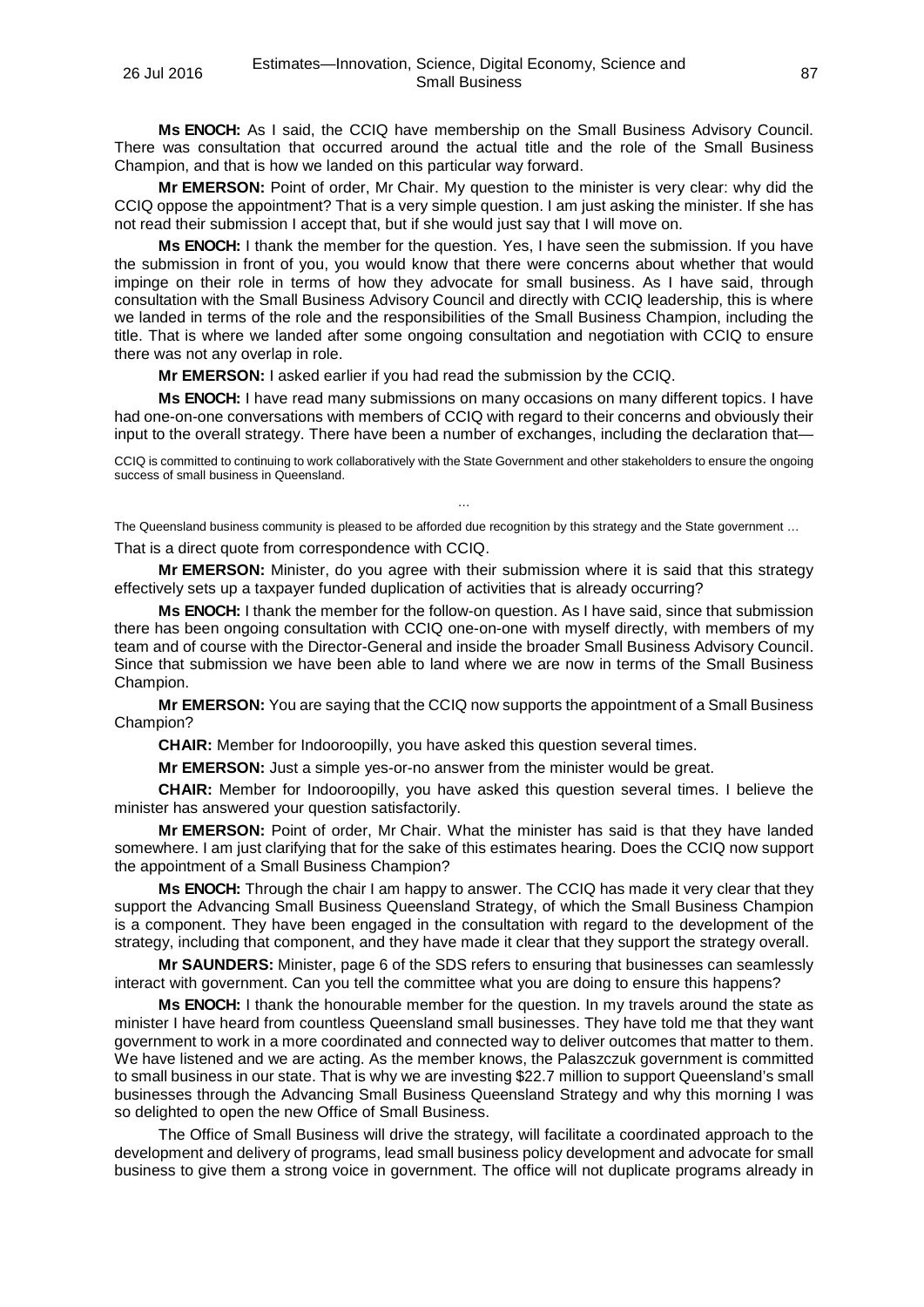place, but it will work proactively with other agencies to achieve better coordination and targeting to better enable small businesses to succeed. Importantly, the Office of Small Business will drive implementation of the strategy across the Queensland government and deliver the majority of programs in the strategy, including three great new grant programs and the expansion of the highly successful Mentoring for Growth program.

As I mentioned, advocacy will be a key role for the office, and that is why we are recruiting a Small Business Champion, who will listen to the views of small business and existing industry advocacy bodies like CCIQ to ensure their voices are heard by government. The Office of Small Business will provide support to the Queensland Small Business Advisory Council and the Red Tape Reduction Advisory Council to assist them in providing advice to the government on key existing and emerging issues of importance to small business. The office will also be delivering the government's Business Services Online through Business Queensland online, which was formerly known as the Business and Industry Portal, and I look forward to working closely with the new Office of Small Business to ensure that Queensland is the premier place for small business to start, grow and employ.

**Mr WILLIAMS:** I refer to page 3 of the SDS. Minister, can you outline how the Advancing Small Business Queensland Strategy will help small businesses in Queensland?

**Ms ENOCH:** I thank the honourable member for the question. I am incredibly proud of the work my department has done in collaboration with the small business community and in consultation with the Small Business Advisory Council to develop this Advancing Small Business Queensland Strategy. As part of the \$405 million whole-of-government Advance Queensland initiative, the strategy will focus on making Queensland the place for small business to start, grow and employ. The Palaszczuk government, as I said, has allocated \$22.7 million in the 2016-17 state budget to implement the strategy. I am incredibly proud. This includes funding for new and expanded grant programs to help people start a new business, to help them through that crucial first five years and enable them to better embrace digital technologies, which is incredibly important.

A key part of this implementation will be aligning the work done under the strategy with the whole-of-government Advance Queensland agenda. This in itself is a positive step for small business. The strategy will connect small business to the innovation agenda, unlocking new ways of working and new partnerships to help small businesses create jobs, drive productivity and harness innovation. By creating an environment for small businesses to increase productivity, PwC's *Small business: digital growth report* found that Queensland small businesses can unlock an additional \$11 billion of private sector output over the next 10 years from better use of internet and mobile technology.

Whether a business owner is starting or running a business or wanting to grow from a small business into a medium-sized business, the programs offered under the Advancing Small Business Strategy have been designed to help Queensland businesses succeed. New and expanded grants programs include: the Small Business Entrepreneur Grants, formerly the Entrepreneurs of Tomorrow Program, which will see \$2 million per year over three years; the Accelerate Small Business Grants Program, a \$1 million investment per year for three years; and \$2 million per year for three years for the Small Business Digital Grants Program. The Advancing Small Business Queensland Strategy is a comprehensive plan for supporting small businesses in the way they told us they wanted to be supported. We are creating the right environment for small business to start, grow and employ right here in Queensland.

**Mr WILLIAMS:** Page 6 of the SDS refers to the Expanding Entrepreneurs of Tomorrow Program. Why have you chosen to do this?

**Ms ENOCH:** The Palaszczuk government is committed to creating the environment where Queensland is the place for small business to start, grow and employ. I was pleased to announce the expansion of the program as part of the Advancing Small Business Queensland Strategy. The program more than achieved its objectives, with 93 per cent of applicants reporting improved work-life balance now or in the future and 97 per cent of applicants reporting they expect their revenue to grow. While expanding the program, we have also taken the opportunity to re-name it, based on valuable feedback from participants. We now will be referring to it as the Small Business Entrepreneur Grants, which I think better reflects the intention of the funding. In developing the Advancing Small Business Strategy, we reviewed the existing programs and identified what we had learned and how we could deliver an even better program to benefit small business. The demand was extremely high and demonstrated that businesses saw benefit in what the program was trying to achieve. This need has been reinforced by my own contact with grant recipients. I have heard first-hand the impact the grant has had.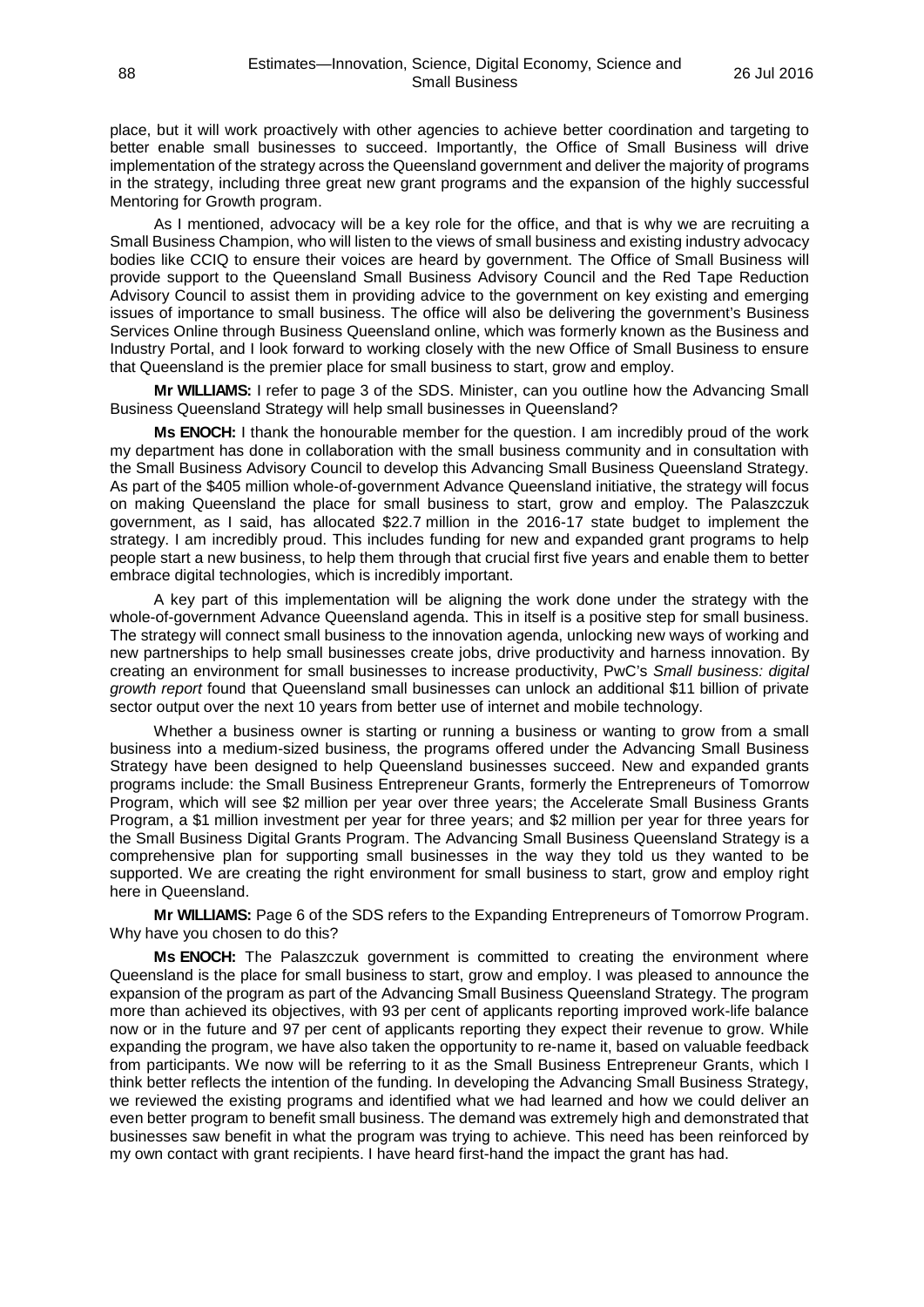One example is Kerri Abbott, a naturopath and grant recipient in Buderim, she said, 'The best thing I learnt was how to construct a business plan and more importantly an action plan to ensure changes happen. This grant has been a great initiative for small business, I have learnt so much and can see my business growing in the future because of it.' What a great endorsement for what this program is achieving, which is why we are expanding it. This expanded program will have four elements: Small Business Entrepreneur Grants Program; New Business for Tomorrow Program, including new ideas forums and workshops; Advancing Women in Business Program; and Advancing Indigenous Business Program.

I am pleased to say that the design of the expanded program has commenced and we will be launching progressively throughout 2016-17. The success of the program has been absolutely phenomenal. I look forward to sharing future success stories from the expanded program.

**Mr WILLIAMS:** Can the minister give us further examples of how the grants are helping small business?

**Ms ENOCH:** I thank the Honourable member for that question. I love sharing stories, because they demonstrate just how impactful these grants can be. Let me tell you a bit about Shannon Lee Hawkes, she is a floral artisan who has received an Entrepreneurs of Tomorrow grant. Miss Hawkes loves to see the joy she brings to people through her love of creating artistic floral arrangements. She courageously gave up her full-time role in real estate to pursue her passion of becoming a florist. Miss Hawkes was one of two small businesses in the Capricorn Coast region to receive support from the Queensland Entrepreneurs of Tomorrow home-based business grants program. Miss Hawkes said the money was extremely helpful, allowing her to launch her new business to the wider community. Miss Hawkes said, 'I love the creative side of it and seeing something you have worked on all come together. I'm working on building my studio from home. Going through the workshop process with the business consultant was great, because it forced me to think about the business from different perspectives, which helped to identify areas of opportunity and risk that I hadn't previously considered. Engaging a consultant to assist with these thought-provoking processes is probably not something I would have done without the financial assistance provided by this grant.' Miss Hawkes now has the knowledge she needs to grow her business because of the support the Queensland government gave her. That is what we are doing: backing small business and small business entrepreneurs who have the courage to back themselves.

**Mr SAUNDERS:** Page 6 of the SDS introduces us to measures of businesses assisted by small business programs that report after 12 months. There is a 10 per cent increase in employment, turnover or profitability. Why was this measure changed?

**Ms ENOCH:** I thank the Honourable member for the question. The government recognises that small businesses face a range of challenges and has developed a dedicated agenda to address their needs and help them to succeed and grow. The majority of small business owners work so hard in their business that it is difficult to find the time to work on their business. That is why we have aligned the Advancing Small Business Strategy with the Working Queensland and Advance Queensland agendas and, based on feedback from small businesses, expanded our grants programs. That is why the SDS measure has changed. Going forward, it needs to incorporate not just the incredibly successful Mentoring for Growth Program but also the new and expanded grant programs to be delivered via the strategy. These include the new Accelerate Small Business Grants Program, the new Small Business Digital Grants Program and the expanded Small Business Entrepreneur Grants Program, as I said, formerly known as the Entrepreneurs of Tomorrow Home-Based Business Grants. Indicators of the overall success of programs in the strategy include: more small businesses in Queensland surviving their first five years, which is a massive challenge for small businesses; an increase in the adoption of digital technologies, again a very important aspect of the ability for small business to compete into the future; more small businesses growing to medium-size businesses; and of course client outcomes and satisfaction levels.

Mentoring for Growth has an exceptional record on all of these measures, and we look forward to the new programs delivering results for small businesses across the state. A detailed monitoring and evaluation plan for the strategy will be developed by the new Office of Small Business aligning to the Queensland government's program evaluation guidelines. Program participants will be surveyed to measure their level of satisfaction and expected outcomes. When surveying participants, the number of jobs created and increases in revenue and turnover obviously can be identified, which is an important opportunity for us to gather that kind of data. Annual surveys are already in place for Mentoring for Growth. It is very clear that Mentoring for Growth has been a huge success. I look forward to seeing the new programs achieve the same excellent results for Queensland small businesses.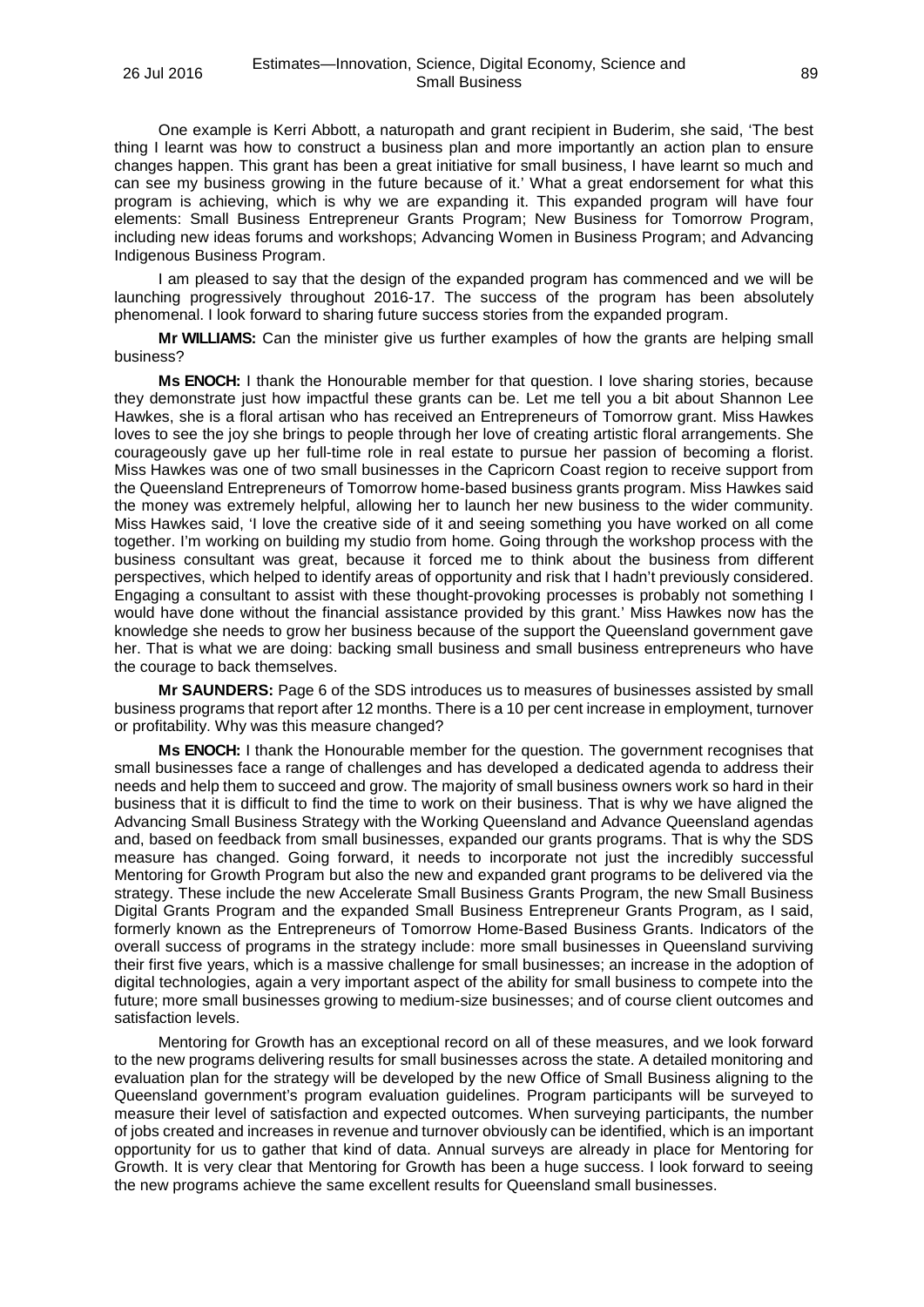**Mr SAUNDERS:** Can the minister give us any examples of a business that has benefitted this way?

**Ms ENOCH:** I would very much like to share some successes of these programs that we run. Let me tell you about All Purpose Coating, a family-owned specialist floor coating products manufacturer. Charmaine Ashford contacted the Queensland government Mentoring for Growth Program because her business needed help with their continued growth. They had implemented everything within their level of knowledge but needed guidance on how to move forward. Miss Charmaine Ashford said, 'I was very excited to learn that our business had been selected for the Queensland state government program called Mentoring for Growth. Following our first meeting, I came away feeling extremely positive about the kind of support available for a small business such as ours. I no longer feel isolated, and appreciated all of the information, expertise and contacts.' Recently they returned for a second mentoring panel session to explore options for the future expansion of All Purpose Coatings and Ms Ashford said, 'Continued growth from both our companies has allowed us to purchase our own factory at Sumner Park which is in Brisbane whereby we can manufacture and formulate our epoxy flooring products. Our future goal is to be known Australia-wide as the brand to turn to for quality flooring solutions, training and advice.'

With the assistance from Mentoring for Growth, All Purpose Coatings have been able to double the number of staff they employ and to purchase new and enlarged premise s. They have commenced work on establishing a national distribution network which will include warehouses in each major interstate market. These are the kind of successes that Mentoring for Growth produces. This program Mentoring for Growth has been incredibly successful. But let us not forget that the former LNP government actually cut all funding to this particular program, a program that produces clear results and increased profit, employment and turnover for small businesses. We are restoring that and we are expanding it to ensure that small businesses are able to benefit from what is an incredibly successful program.

**Mr EMERSON:** I refer to page 6 of the SDS and to implementation of the Queensland Small Business Strategy. Page 2 of that strategy mentions the annual update on red-tape reduction. I understand that there has been no update at this stage; is that correct?

**Ms ENOCH:** There is a report that is being finalised by the Red Tape Advisory Council.

**Mr EMERSON:** I understand there is a draft report that has been completed. It has been handed to government now; is that correct?

**Ms ENOCH:** I understand. Yes, that is right.

**Mr EMERSON:** Can you give us some insight into what it indicates about the government's effort and successes or otherwise in terms of red-tape reduction? Does it show that red tape has been reduced?

**Ms ENOCH:** For the member's benefit, one of the things that we need to understand is that not all regulation is bad regulation. I am happy that the meal that I got at lunch time was prepared safely and that I am able to sit here and have these questions posed to me, because there are regulations in place to ensure that food is prepared safely. There is regulation in place to ensure that lighting fixtures are installed safely so that we are not at risk of being engulfed by fire.

**Mr EMERSON:** On a point of order, the question was pretty straightforward. Will the minister indicate whether red tape has been reduced in that report?

**Ms ENOCH:** I am talking about regulation and that not all regulation is bad. How we comply with regulation is where the real rub is for small business. Let me just make this clear—this particular report is really about three particular areas that the Red Tape Reduction Advisory Council had identified as areas that they wanted to focus on in their first year. They finalised that review on the regulatory environment for three industry sectors: agriculture, with a key focus on fruit growing; manufacturing, with a focus on light metals; and hospitality, with regards to cafes and restaurants. That will report to the Queensland parliament by September of this year, with recommendations for priority action and reform.

**Mr EMERSON:** Thank you for that answer. You say that will come back to the parliament by September; is that correct?

**Ms ENOCH:** As part of the election commitment, the agreement was that one year after the formation of the Red Tape Reduction Advisory Council the report would be tabled to parliament. That report is now receiving feedback from across government agencies to ensure that we have an action plan attached to it.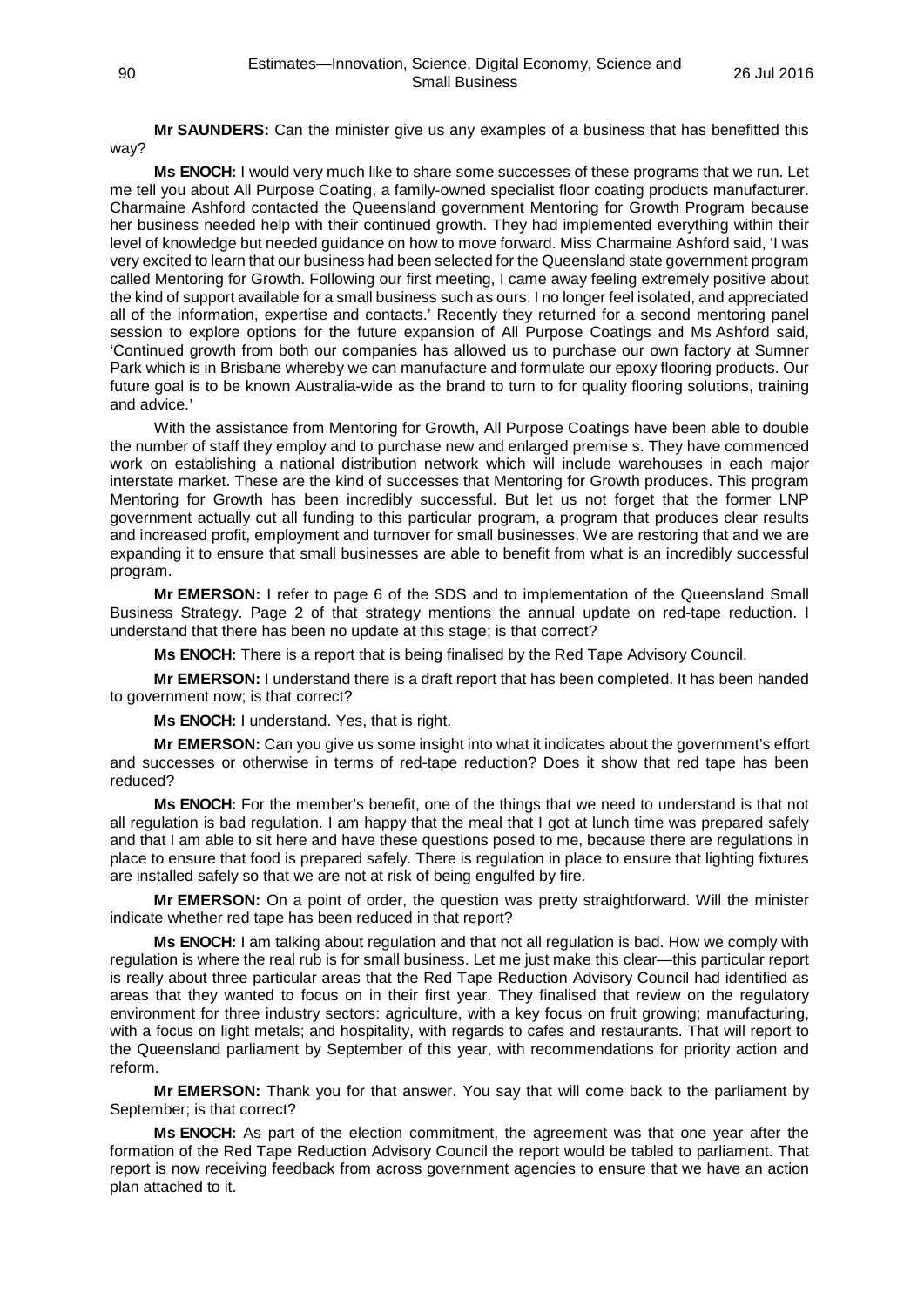**Mr EMERSON:** It will go to parliament by September. When do you expect it to be actioned by the government? There are draft reports before the government at the moment. It is July, it will go to parliament in September. When do you think that you would actually act on the recommendations of that report? It seems to be taking a very long time, that is all.

**Ms ENOCH:** I appreciate the member's concern, but obviously we are taking the expertise of that Red Tape Reduction Advisory Council, who have been incredibly generous with their time. That report will be finalised in terms of what actually comes to the parliament and that will come with an action plan about how government agencies will be responding to the recommendations of the Red Tape Reduction Advisory Council.

**Mr EMERSON:** Back to that question I asked a bit earlier—and I appreciate your answers so far—but I have not really got the answer to the first question I asked: has it identified if red tape has been reduced? Was that the result of the report?

**Ms ENOCH:** I should make clear that the actual report did not identify necessarily whether there has been reduction over the last however many years.

**Mr EMERSON:** What is the point of the committee then if it has not identified any reductions?

**CHAIR:** The member for Indooroopilly will allow the minister to answer. I have given the minister a bit of latitude.

**Ms ENOCH:** I was trying to make a point about compliance, but anyway—

**Mr EMERSON:** The rissoles might be safe, Minister, but what other regulations might have been reduced?

**CHAIR:** I remind the minister to keep her responses brief.

**Ms ENOCH:** I refer the member to the answer to question on notice No. 13 which has outlined some of that already. I am happy to read that out for you.

**Mr EMERSON:** In terms of the draft report, just to clarify, you have mentioned the draft report as being received by the government. You have received it. It is being assessed. Just correct me here, but, from what I understand from what you have said, that committee has not identified any reductions in red tape so far?

**Ms ENOCH:** What that committee had committed to was developing this report that would say, 'These are the pain points in these particular industries.' They focused on these three industries and they said, 'These are the pain points that we want to address in terms of reducing red tape.' In the meantime, obviously, the government has continued to work on reducing red tape through the introduction of various pieces of legislation, including amendments to the Retail Shop Leases Act, for instance. Those amendments have improved the operational efficiency and effectiveness of the act and include the range of benefits for small business tenants, including increased flexibility regarding the landlord disclosure period.

**Mr EMERSON:** I think that was a process that was begun by the member for Kawana when he was last in office.

**CHAIR:** Thank you, member for Indooroopilly. I do not think we need a commentary of who introduced what. The question is specific for the minister.

**Mr EMERSON:** Point of order—

**CHAIR:** One moment, please, while I continue. What you have asked the minister is now responding to—about what is contained in the report. Is there a point of order?

**Mr EMERSON:** Point of order, Mr Chair. She has not mentioned what is in the report; she is talking about other committees and what is in other documents, not what is in the report itself.

**Ms ENOCH:** Point of order, Chair. I am referring to the fact that there have been other pieces of legislation that have assisted with reducing red tape across different fields and, of course, the Red Tape Reduction Advisory Council has been privy to those.

**Mr EMERSON:** I might move on to another question, if that would help you.

**CHAIR:** Yes.

**Mr EMERSON:** Again I mention page 6 of the SDS and the Queensland Small Business Advisory Council. I note that one of the council's tasks is to respond to requests from the minister identifying small business issues. Can you indicate what requests you have made to that council, please?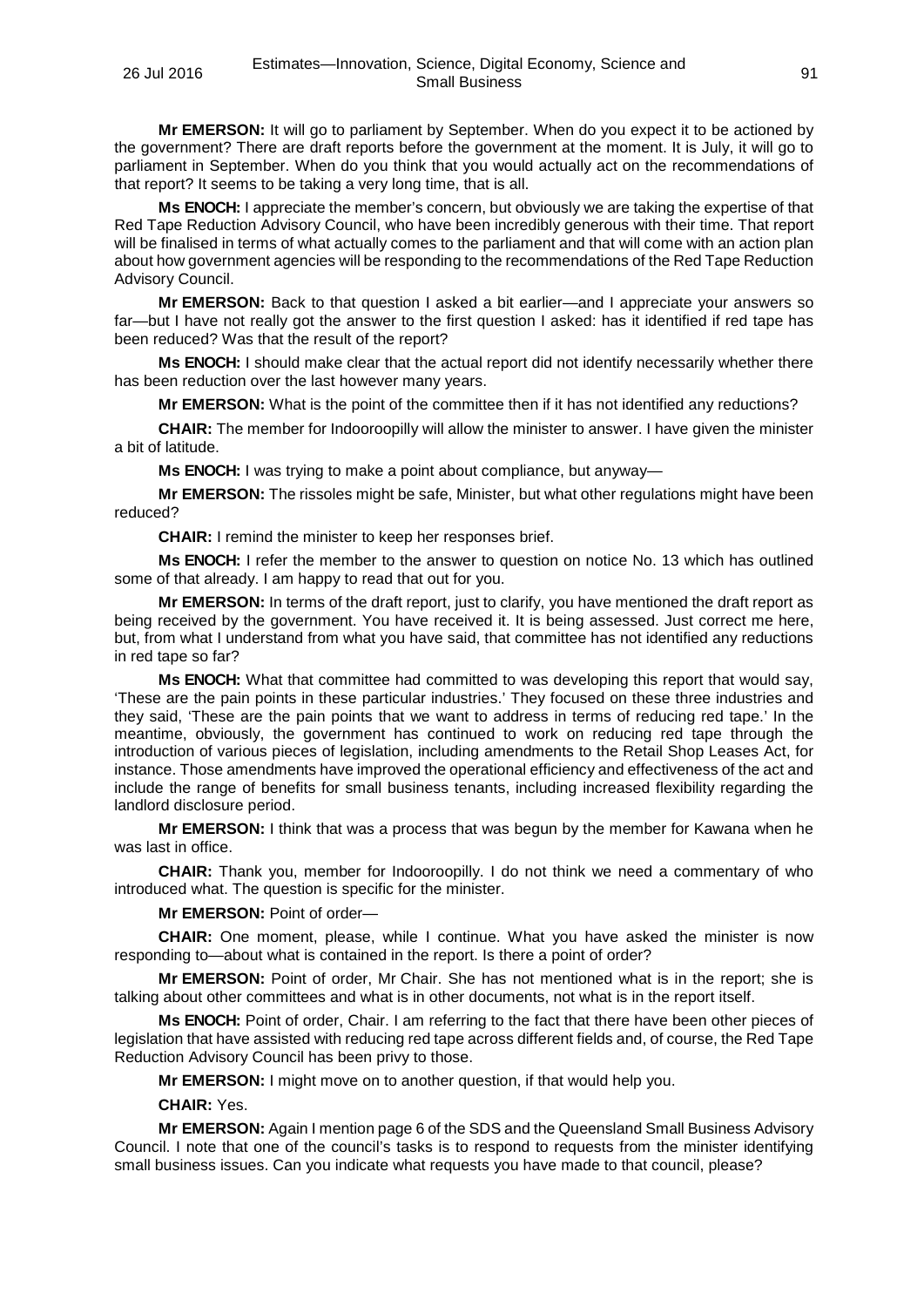**Ms ENOCH:** Yes. I have been the chair of that council since the end of last year. I have chaired three meetings of that council. During those three meetings I had been very much focused on the Advancing Small Business strategy and I have brought various iterations of that to that council for their feedback, guidance and advice about what should be included in that particular strategy going forward and drawing on their expertise, obviously.

**Mr EMERSON:** I really ask the question, Minister, because in question on notice No. 10 I asked specifically for the minister to identify specific issues that she had requested the Small Business Advisory Council to address. There was no list provided at all. The answer was not given to that very simple and straightforward question. Can you clearly say to me the specific issues that you have requested the Small Business Advisory Council to address, please, given that it was not answered in the question on notice?

**Ms ENOCH:** As I have said, in the three meetings that I have chaired I have been very much focused on the finalisation of the Small Business Strategy, which the members of the council have been consulted on. I have brought back various versions of that strategy. There have been numerous conversations between the department and members of that council to be able to finalise the wording et cetera. I thank those council members, who have been incredibly generous with their time to ensure we have a strategy that really fits what Queensland small businesses are asking of the government.

**Mr EMERSON:** Thank you, Minister. Again with reference to page 6 of the SDS, in terms of advancing small business, can the minister confirm whether she supports the proposed changes to the effects test as proposed by the federal government?

**Ms ENOCH:** I thank the member for the question. Obviously, the effects test is part of the recommendations from the Harper Review. It took some time for the federal government to make up its mind in terms of whether it was supporting it or not. Of course, it is a federal government report, the Harper Review. The Queensland government has obviously made submissions to the Harper Review.

**Mr EMERSON:** The federal government has said that it is going to implement the effects test. Do you support the implementation?

**Ms ENOCH:** It is a staged process as well.

**Mr EMERSON:** The question was very straightforward. Does the minister support the implementation of the effects test? Yes or no?

**Ms ENOCH:** Can I just make it clear that, obviously, this is a whole-of-government approach in terms of being able to ensure our support of the recommendations or otherwise.

**Mr EMERSON:** I would love the minister to make it clear, Mr Chair: yes or no. That is all I am asking: yes or no.

**CHAIR:** Member for Indooroopilly, you have asked the question.

**Miss BARTON:** She is not answering it.

**CHAIR:** Member for Broadwater, please cease your interjections. Member for Indooroopilly, you have asked the minister for an answer.

**Mr EMERSON:** Point of order, Mr Chair.

**CHAIR:** The minister may choose to answer the question in any way she sees fit. I believe that the minister is answering the question that you have posed. Thank you, Minister. Please continue.

**Ms ENOCH:** To make it crystal clear—

**Mr EMERSON:** Excellent.

**Ms ENOCH:** The Queensland government will form a position on all proposed changes to the CCA following further consultation on the exposure draft legislation.

**Mr EMERSON:** So you do not know?

**Ms ENOCH:** There is exposure draft legislation and we will need to be able to form a position on that in its entirety.

**Mr EMERSON:** Just to be clear, Minister, you are saying that you have not come to a conclusion yet. Let us be crystal clear, to use your words: you have not come to a conclusion yet?

**Ms ENOCH:** Of course the Queensland government will establish its position. I think that is fair. I think every state and territory is also looking at the draft legislation—the exposure legislation—to form their opinions on that.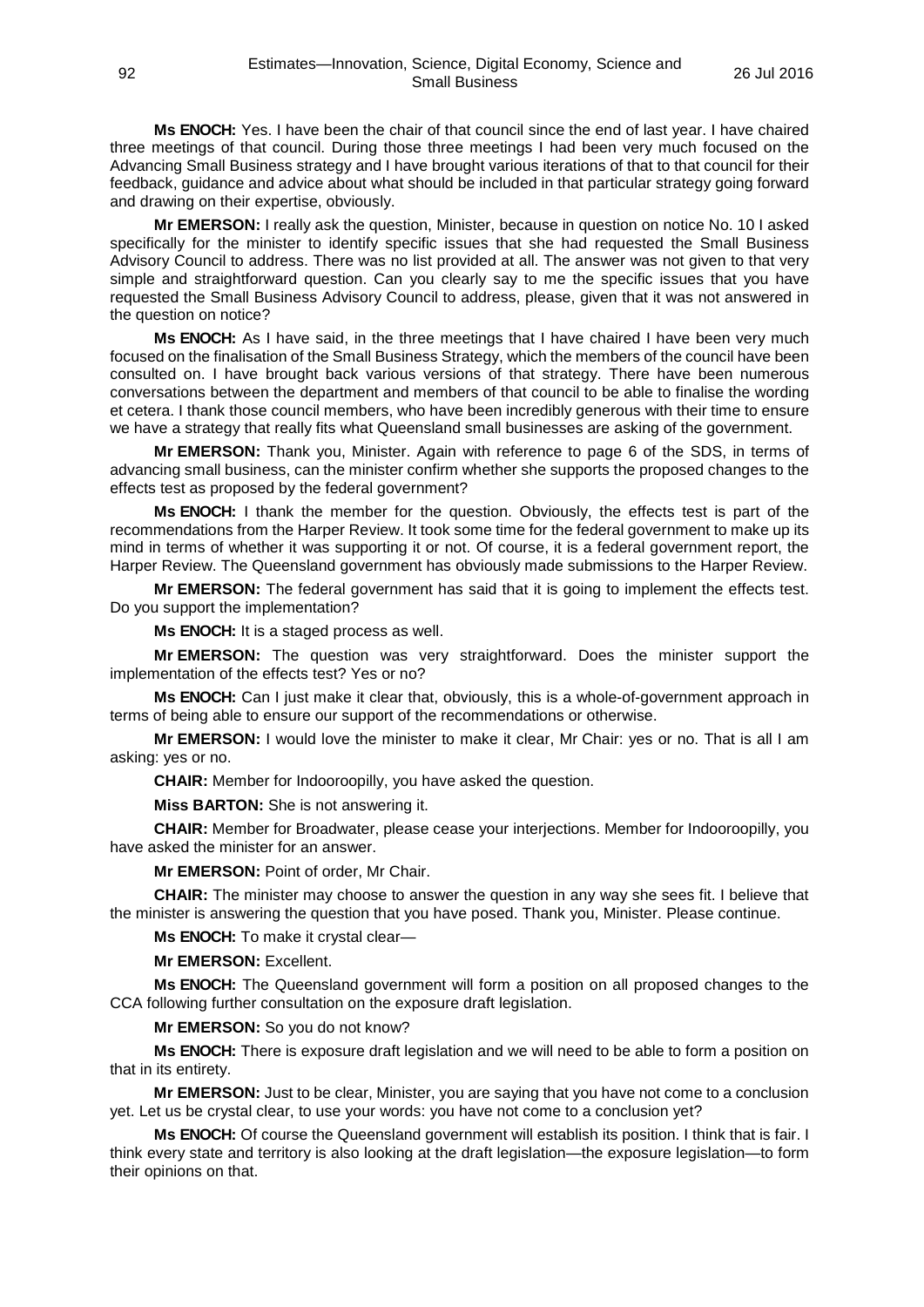**Mr EMERSON:** Minister, given that, what concerns do you have about the effects test?

**Ms ENOCH:** Through the chair, what page of the SDS is the member referring to?

**Mr EMERSON:** The SDS, advancing small business—as you have already mentioned, advancing small business. This clearly refers to small business. You have indicated already that you are a small business advocate yourself in terms of small business and talking about national approaches as well. You have indicated that previously in your earlier evidence.

**CHAIR:** Member for Indooroopilly, we have indicated to the minister that her responses need to be short and concise.

**Mr EMERSON:** I am just trying to guide the minister; that is all. I am trying to give her some help.

**CHAIR:** Member for Indooroopilly, the minister does not need your assistance. Can I suggest—

**Miss Barton** interjected.

**CHAIR:** Member for Broadwater, if you continue to interject you will be warned. I make that very clear now. I would hate to see it at this time of the evening, but you will be warned if you persist with your interjections. Member for Indooroopilly, can you get to your particular question as quickly as you can?

**Mr EMERSON:** I will repeat that question. It is very straightforward.

**CHAIR:** Thank you.

**Mr EMERSON:** Minister, what concerns do you have? Why would you oppose the effects test?

**Ms ENOCH:** That is a leading question, Chair. For one thing, I have made my position clear that the Queensland government will form a position on all proposed changes to the CCA following further consultation on the exposure draft legislation. That is a fair process.

**CHAIR:** Thank you, Minister. Next question, please.

**Mr EMERSON:** I just want to follow that question up, Mr Chair, because it did not really come to that point. The effects test has been widely canvassed already. The minister has said, crystal clear, that they have not come to a conclusion yet. Do you have any concerns about the effects test?

**CHAIR:** Member for Indooroopilly, you have asked that question. The minister has responded with her response due to the legal implications.

**Mr EMERSON:** No, I do not think—

**CHAIR:** Correct me if I am wrong there, Minister, but it is a legal issue?

**Ms ENOCH:** Chair, there is—

**Miss BARTON:** Point of order, Mr Chair. How is this a legal issue? I would be happy to—

**CHAIR:** I am just clarifying that with the minister.

**Ms ENOCH:** I am happy to clarify it.

**Mr EMERSON:** The minister is struggling, clearly, Mr Chair.

**Ms ENOCH:** No, not at all.

**Mr EMERSON:** It is nothing to do with a legal issue.

**CHAIR:** Member for Indooroopilly, thank you. We do not need your interjections.

**Ms ENOCH:** There is exposure draft legislation. Remembering that this is federal legislation, just as every state and territory is ensuring that they undertake appropriate consultation to form their position, there are a number of recommendations in the Harper Review that need to be considered, of which one of them is the Effects Test. It would be inappropriate to make a comment on one aspect of the full exposure draft legislation until the government has prepared—

**Mr EMERSON:** Minister, why would it be inappropriate?

**Ms ENOCH:** Until the government has formed its position on all proposed changes.

**CHAIR:** Thank you, Minister.

**Mr EMERSON:** Point of order, Mr Chair. There was not an answer in that. The minister was saying nothing and she kept on saying nothing. That was the reality of that answer. I still have not had an answer to that question yet.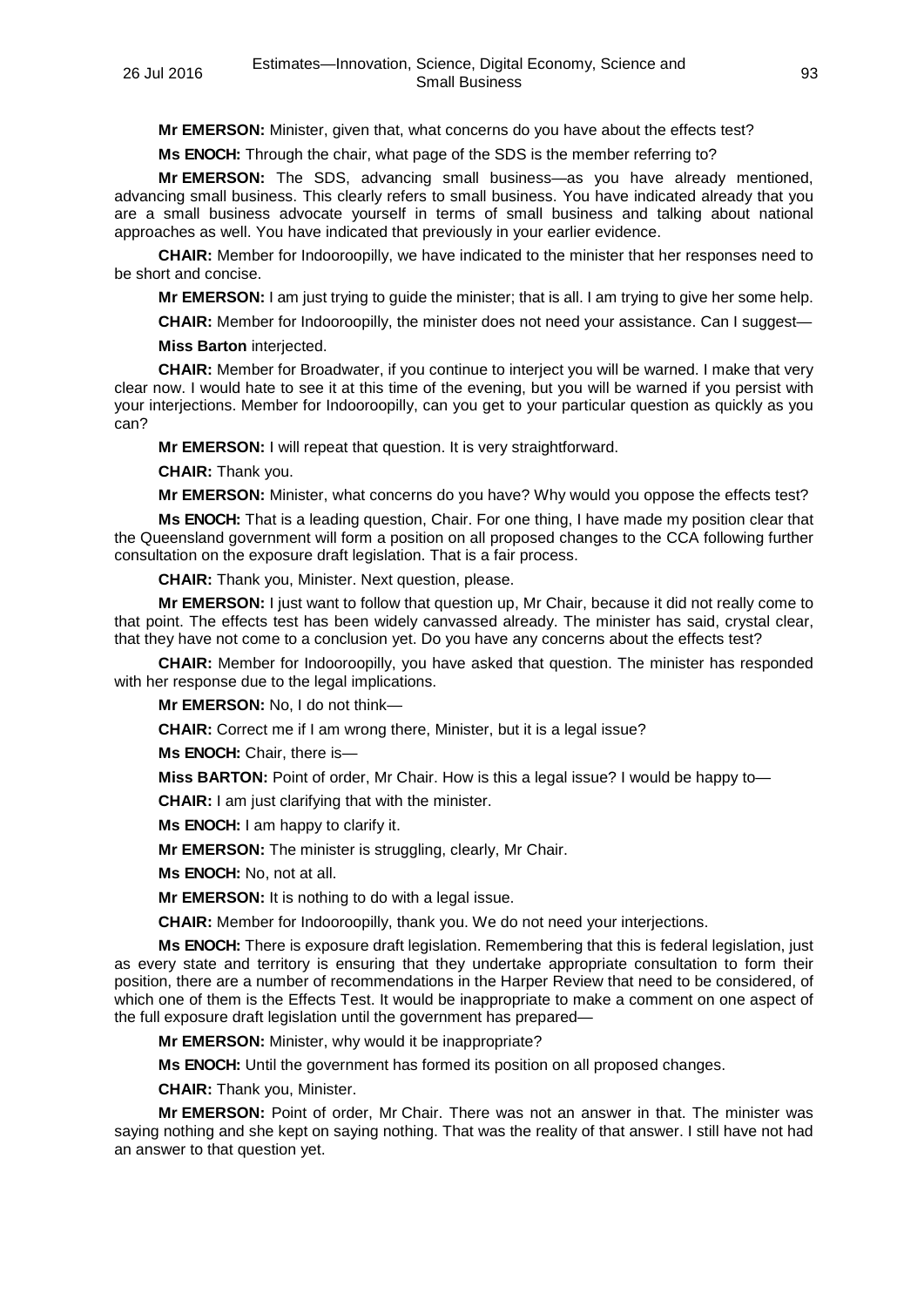**CHAIR:** Thank you, member for Indooroopilly. I believe that the minister has answered that question for you. You have asked it twice. She has answered it in similar ways both times.

**Mr EMERSON:** Exactly. The minister keeps—

**CHAIR:** Absolutely. The minister has answered the question in similar ways.

**Mr EMERSON:** She is saying nothing and she keeps saying it.

**CHAIR:** Move on to your next question, please.

**Mr EMERSON:** Minister, how many small businesses can take advantage of the Payroll Tax Threshold?

**Ms ENOCH:** I thank the member for the question. As the member would know, the government had allocated \$45 million over three years to provide a 25 per cent Payroll Tax Rebate for employers who employ apprentices and trainees. We have seen that increase now to 50 per cent, which provides great opportunities for small businesses and medium sized enterprises to be able to take advantage of that.

**Mr EMERSON:** Minister, the question was: how many small businesses can take advantage of that?

**Ms ENOCH:** I will just take a moment, Chair, if you do not mind.

**CHAIR:** Yes.

**Mr EMERSON:** Minister, I could help you if you like.

**Ms ENOCH:** No, that is okay.

**Mr EMERSON:** If you are struggling, I can give you some assistance.

**CHAIR:** Thank you, member for Indooroopilly. Minister, I will get you to respond to the question.

**Ms ENOCH:** The payroll tax threshold is about a particular payroll turnover. I will take that on notice to get the exact numbers for the member.

**CHAIR:** Thank you, Minister. The question will be taken on notice.

**Mr EMERSON:** Thank you, Mr Chair. Can I point out, Minister, that, given the payroll tax threshold kicks in at \$1.1 million—

**Ms ENOCH:** Yes.

**Mr EMERSON:** Is it not correct that no small business can take advantage of it? In fact, only three per cent of businesses in Queensland pay payroll tax.

**Ms ENOCH:** As I have said, I am happy to take that on notice and get the specific numbers for you.

**CHAIR:** Thank you, Minister.

**Mr EMERSON:** Minister, is it embarrassing that you are not aware of that being a fact—that small businesses cannot take advantage of that?

**CHAIR:** Member for Indooroopilly, your question has an imputation in there. Can you please rephrase your question or move on to the next one?

**Mr EMERSON:** I will ask the Director-General, then. Director-General, how many small businesses pay payroll tax?

**Ms Houghton:** I do not have that number right at hand with me, but we can get that back to you. If you have a look at a wage bill, though, of \$1.1 million, hypothetically that could be anything from 10 to 20 people employed. That is still a definition of a small business.

**CHAIR:** Sorry, Director-General, we cannot have hypothetical responses.

**Ms Houghton:** Okay. Apologies.

**CHAIR:** Was that going to be your point of order?

**Mr EMERSON:** It would have been. Thank you, Mr Chair, for jumping in for me.

**CHAIR:** I believe that the same question was directed to the Director-General as to the minister, which has been taken on notice. Member for Indooroopilly, do you have another question that you would like to ask?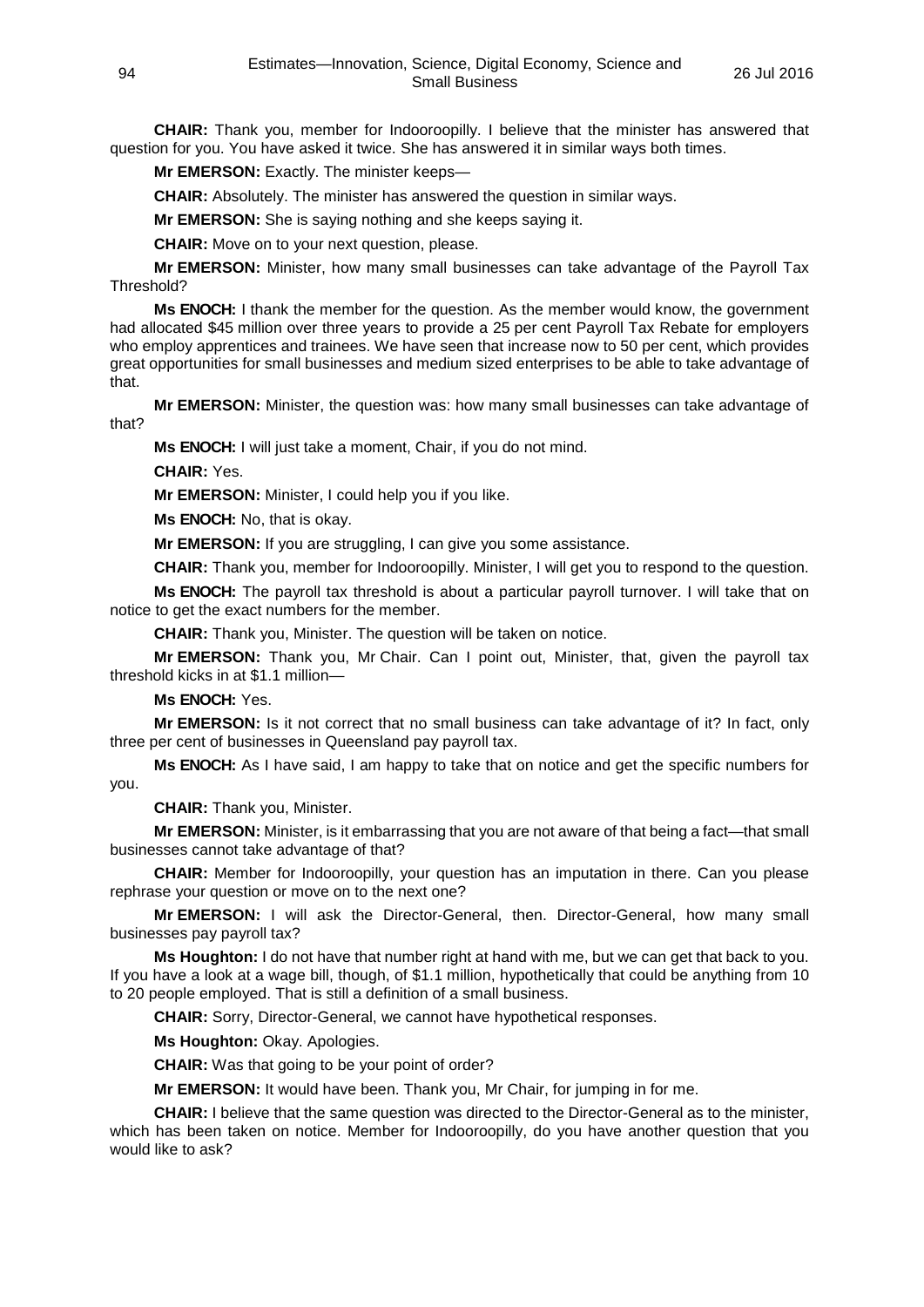**Mr EMERSON:** I will come back to the payroll tax threshold. Minister, are you happy with the level of that payroll tax threshold?

**Ms ENOCH:** We have the lowest Payroll Tax Threshold in mainland Australia. That is a very positive position to be in.

**Mr EMERSON:** Thank you. Can you indicate to me what that percentage of tax is? **Ms ENOCH:** Percentage of tax in terms of—

**Mr EMERSON:** The payroll tax threshold as a percentage of tax?

**Ms ENOCH:** As you have already heard, the current threshold is \$1.1 million.

**Mr EMERSON:** Yes.

**Ms ENOCH:** In terms of the actual percentage, the payroll tax rate is 4.75 per cent.

**Mr EMERSON:** Is that also the lowest in Australia?

**Ms ENOCH:** As I understand it, yes.

**CHAIR:** Thank you, Minister. I have a question for you. Minister, can you explain how the Small Business—

**Ms ENOCH:** As I understand it.

**CHAIR:**—Advisory Council has direct input to government on issues facing small business? That is referring to page 6 of the SDS.

**Ms ENOCH:** I thank the member for the question. I am proud to be chairing the Queensland Small Business Advisory Council and to be hearing firsthand from small businesses and regional industry representatives on the key issues of concern to small business across the state. The Queensland Small Business Advisory Council is an important forum that brings small business representatives together with government to discuss these issues and to identify practical solutions that will support business growth, sustainability and employment.

Small business issues raised by the Queensland Small Business Advisory Council members at meetings centred around five key themes for small business: vision and strategy, capability, support and connection, regulation and compliance, and opportunities. The Queensland Small Business Advisory Council members have played a key role in the development of the Advancing Small Business Queensland Strategy 2016-20, providing input and ideas about the strategic priorities for small business and giving valuable feedback about the types of support that will provide the most benefit to small business during the development of the strategy.

We have listened to the Queensland Small Business Advisory Council members and to other small businesses and industry and government stakeholders through targeted consultation and have delivered a strategy that reflects the priorities of small business in Queensland.

The Queensland Small Business Advisory Council advice was important in the decision to reschedule hosting Small Business Week, for instance, from February to May 2016 to avoid conflicts with other government and industry events. Advice from Queensland Small Business Advisory Council members also reinforced the importance of making it easier for business to interact and do business with government online, providing strong support for the department's Business Transformation Project.

Other topics that have been discussed at the Queensland Small Business Advisory Council include innovation and the Advance Queensland agenda and existing government support programs like Mentoring for Growth and online services. I would like to thank the council again and acknowledge the contribution the members have made through the Queensland Small Business Advisory Council and the commitment they have shown in helping to make Queensland the place for small businesses to start, grow and employ. I value their input and expertise and I look forward to continuing the council's good work.

**Mr WILLIAMS:** What opportunities will arise for small business from the 2018 Commonwealth Games?

**Ms ENOCH:** I thank the honourable member for the question. While Minister Hinchliffe is responsible for the Gold Coast 2018 Commonwealth Games, I certainly understand that hosting the Games is a great opportunity for Queensland small business. The Queensland government is working to ensure Queensland businesses benefit from construction projects as well as supply chain contracting opportunities. The games have the capacity to create up to 30,000 full-time equivalent jobs and provide a \$2 billion boost to our state's economy. Indirect spending from the construction phase and the influx of visitors to the region is expected to contribute much, much more.